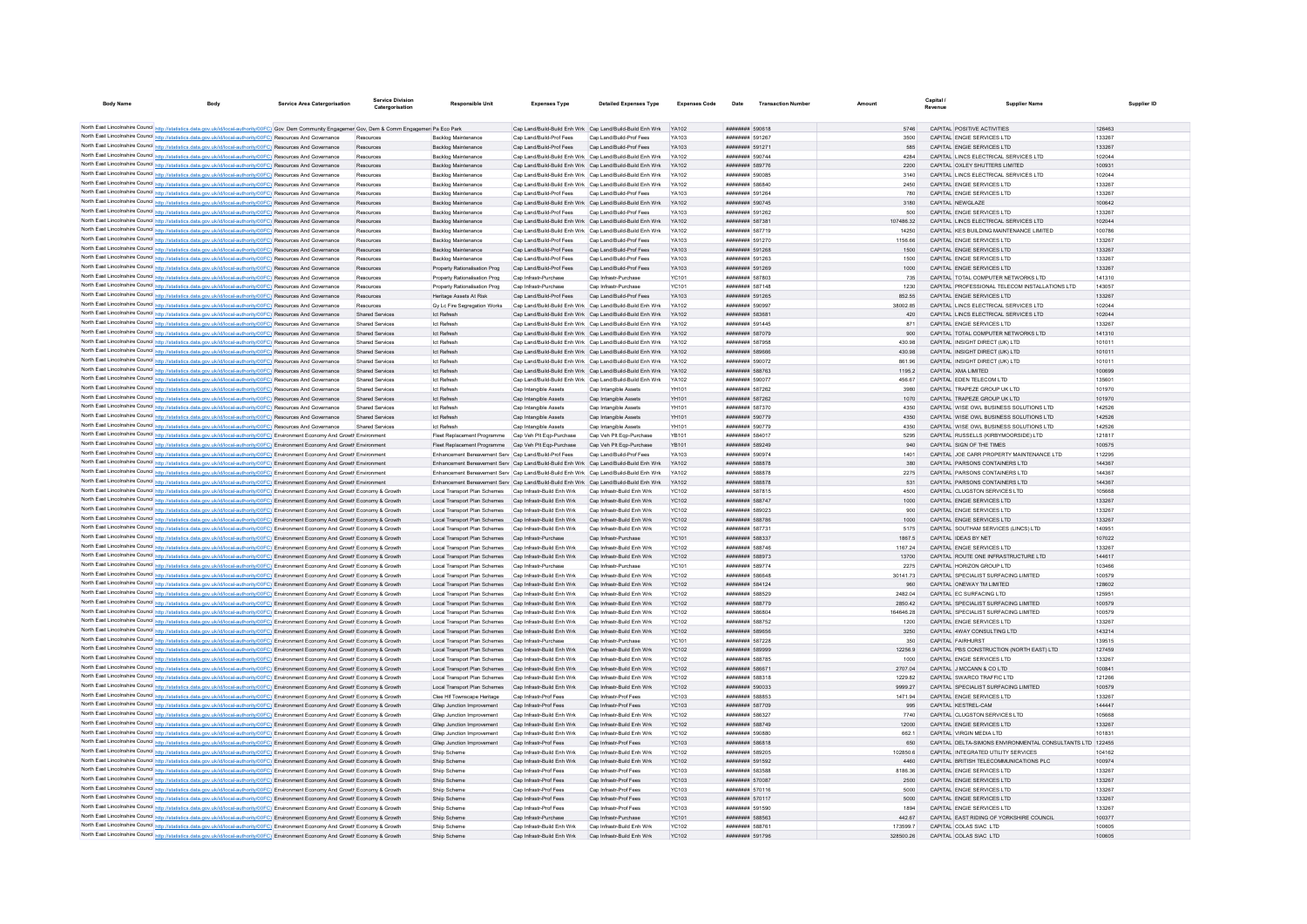| <b>Body Name</b> |                                                                                                                                         | <b>Service Area Catergorisation</b> | Service Divisio<br>Catergorisation | <b>Responsible Unit</b>                                                                        | <b>Expenses Type</b>                                  | <b>Detailed Expenses Type</b>                                                                  | <b>Expenses Code</b> | Date                          | <b>Transaction Number</b> | Amount    | Capital<br>Revenue                    | <b>Supplier Name</b>                           | Supplier ID |
|------------------|-----------------------------------------------------------------------------------------------------------------------------------------|-------------------------------------|------------------------------------|------------------------------------------------------------------------------------------------|-------------------------------------------------------|------------------------------------------------------------------------------------------------|----------------------|-------------------------------|---------------------------|-----------|---------------------------------------|------------------------------------------------|-------------|
|                  |                                                                                                                                         |                                     |                                    |                                                                                                |                                                       |                                                                                                |                      |                               |                           |           |                                       |                                                |             |
|                  | North East Lincolnshire Council http://statistics.data.gov.uk/id/local-authority/00FC) Environment Economy And Growt Economy & Growth   |                                     |                                    | Shiip Scheme                                                                                   | Cap Infrastr-Build Enh Wrk                            | Cap Infrastr-Build Enh Wrk                                                                     | YC102                | ######## 591253               |                           | 3760.68   | CAPITAL CADENT GAS LIMITED            |                                                | 138392      |
|                  | North East Lincolnshire Council http://statistics.data.gov.uk/id/local-authority/00FC). Environment Economy And Growth Economy & Growth |                                     |                                    | Shiip Scheme                                                                                   | Cap Infrastr-Prof Fees                                | Cap Infrastr-Prof Fees                                                                         | <b>YC103</b>         | ######## 588330               |                           | 28778.09  |                                       | CAPITAL ANGLIAN WATER SERVICES LIMITED         | 125923      |
|                  | North East Lincolnshire Council http://statistics.data.gov.uk/id/local-authority/00FC) Environment Economy And Growth Economy & Growth  |                                     |                                    | Shiin Scheme                                                                                   | Can Infrastr-Prof Fees                                | Cap Infrastr-Prof Fees                                                                         | <b>YC103</b>         | <b><i>BRESHHAM SBB748</i></b> |                           | 8352 15   | CAPITAL ENGIF SERVICES LTD.           |                                                | 133267      |
|                  | North East Lincolnshire Council http://statistics.data.gov.uk/id/local-authority/00FC) Environment Economy And Growth Economy & Growth  |                                     |                                    | Unlocking The Potential                                                                        | Cap Infrastr-Prof Fees                                | Cap Infrastr-Prof Fees                                                                         | <b>YC103</b>         | ######## 587767               |                           | 1050      |                                       | CAPITAL HERITAGE TRUST OF LINCOLNSHIRE         | 110652      |
|                  | North East Lincolnshire Council http://statistics.data.gov.uk/id/local-authority/00FC) Environment Economy And Growth Economy & Growth  |                                     |                                    | Unlocking The Potential                                                                        | Cap Infrastr-Prof Fees                                | Cap Infrastr-Prof Fees                                                                         | <b>YC103</b>         | ######## 585149               |                           | 1861.2    | CAPITAL CGC ECOLOGY                   |                                                | 142378      |
|                  | North East Lincolnshire Council http://statistics.data.gov.uk/id/local-authority/00FC) Environment Economy And Growth Economy & Growth  |                                     |                                    | Unlocking The Potential                                                                        | Cap Infrastr-Prof Fees                                | Cap Infrastr-Prof Fees                                                                         | YC103                | ######## 588857               |                           | 1297      | CAPITAL C A DESIGN SERVICES LTD       |                                                | 144117      |
|                  | North East Lincolnshire Council http://statistics.data.gov.uk/id/local-authority/00FC) Environment Economy And Growth Economy & Growth  |                                     |                                    | Unlocking The Potential                                                                        | Cap Infrastr-Prof Fees                                | Cap Infrastr-Prof Fees                                                                         | <b>YC103</b>         | ######## 585728               |                           | 1645      | CAPITAL EKOSGEN                       |                                                | 138393      |
|                  | North East Lincolnshire Council http://statistics.data.gov.uk/id/local-authority/00FC) Environment Economy And Growth Economy & Growth  |                                     |                                    | Scartho Road Hosp Junc Imp                                                                     | Cap Infrastr-Build Enh Wrk                            | Cap Infrastr-Build Enh Wrk                                                                     | <b>YC102</b>         | ######## 587998               |                           | 9231.5    |                                       | CAPITAL PBS CONSTRUCTION (NORTH EAST) LTD      | 127459      |
|                  | North East Lincolnshire Council http://statistics.data.gov.uk/id/local-authority/00FC) Environment Economy And Growth Economy & Growth  |                                     |                                    | Scartho Road Hosp Junc Imp                                                                     | Cap Infrastr-Build Enh Wrk                            | Cap Infrastr-Build Enh Wrk                                                                     | <b>YC102</b>         | ######## 585252               |                           | 820       |                                       | CAPITAL LOCAL TRANSPORT PROJECTS LTD           | 121248      |
|                  | North East Lincolnshire Council http://statistics.data.gov.uk/id/local-authority/00FC) Environment Economy And Growth Economy & Growt   |                                     |                                    | Coastal Communities Fund                                                                       | Cap Infrastr-Build Enh Wrk                            | Cap Infrastr-Build Enh Wrk                                                                     | <b>YC102</b>         | ######## 588972               |                           | 295084.25 |                                       | CAPITAL PBS CONSTRUCTION (NORTH EAST) LTD      | 127459      |
|                  | North East Lincolnshire Council http://statistics.data.gov.uk/id/local-authority/00FC) Environment Economy And Growth Economy & Growth  |                                     |                                    | Coastal Communities Fund                                                                       | Cap Infrastr-Build Enh Wrk                            | Cap Infrastr-Build Enh Wrk                                                                     | YC102                | ######## 586413               |                           | 540       | CAPITAL J MCCANN & CO LTD             |                                                | 100841      |
|                  | North East Lincolnshire Council http://statistics.data.gov.uk/id/local-authority/00FC) Environment Economy And Growth Economy & Growth  |                                     |                                    | Coastal Communities Fund                                                                       | Cap Infrastr-Build Enh Wrk                            | Cap Infrastr-Build Enh Wrk                                                                     | <b>YC102</b>         | ######## 588943               |                           | 6743.52   | CAPITAL ENGIE SERVICES LTD            |                                                | 133267      |
|                  | North East Lincolnshire Council http://statistics.data.gov.uk/id/local-authority/00FC) Environment Economy And Growth Economy & Growth  |                                     |                                    | Coastal Communities Fund                                                                       | Cap Land/Build-Prof Fees                              | Cap Land/Build-Prof Fees                                                                       | YA103                | ######## 589982               |                           | 259       | CAPITAL ENGIE SERVICES LTD            |                                                | 133267      |
|                  | North East Lincolnshire Council http://statistics.data.gov.uk/id/local-authority/00FC) Environment Economy And Growth Economy & Growth  |                                     |                                    | Coastal Communities Fund                                                                       | Cap Infrastr-Prof Fees                                | Cap Infrastr-Prof Fees                                                                         | <b>YC103</b>         | ######## 588326               |                           | 2900      | CAPITAL HODSON ARCHITECTS LTD         |                                                | 101328      |
|                  | North East Lincolnshire Council http://statistics.data.gov.uk/id/local-authority/00FC) Environment Economy And Growth Economy & Growth  |                                     |                                    | A18 Laceby To Ludborough                                                                       | Cap Infrastr-Build Enh Wrk                            | Cap Infrastr-Build Enh Wrk                                                                     | YC102                | ######## 588750               |                           | 10284.06  | CAPITAL ENGIE SERVICES LTD            |                                                | 133267      |
|                  | North East Lincolnshire Council http://statistics.data.gov.uk/id/local-authority/00FC) Environment Economy And Growth Economy & Growth  |                                     |                                    | A18 Laceby To Ludborough                                                                       | Cap Infrastr-Build Enh Wrk Cap Infrastr-Build Enh Wrk |                                                                                                | <b>YC102</b>         | ######## 589332               |                           | 200000    | CAPITAL LINCOLNSHIRE COUNTY COUNCIL   |                                                | 100389      |
|                  | North East Lincolnshire Council http://statistics.data.gov.uk/id/local-authority/00FC) Environment Economy And Growth Economy & Growth  |                                     |                                    | <b>Smart Energy For Business</b>                                                               |                                                       | Cap Land/Build-Build Enh Wrk Cap Land/Build-Build Enh Wrk                                      | YA102                | ######## 589197               |                           | 471.75    |                                       | CAPITAL BECKETT PLANNING SOLUTIONS (BPS) ITD   | 144999      |
|                  | North East Lincolnshire Council http://statistics.data.gov.uk/id/local-authority/00FC) Environment Economy And Growth Economy & Growth  |                                     |                                    | A180 Sth Humb Bank Major Maint Cap Land/Build-Build Enh Wrk Cap Land/Build-Build Enh Wrk       |                                                       |                                                                                                |                      | ######## 58573                |                           | 86671.68  |                                       | CAPITAL C R REYNOLDS (CONSTRUCTION) LTD        | 103021      |
|                  | North East Lincolnshire Council http://statistics.data.gov.uk/id/local-authority/00FC) Environment Economy And Growth Economy & Growth  |                                     |                                    | A180 Sth Humb Bank Maior Maint Can Land/Build-Build Enh Wrk Can Land/Build-Build Enh Wrk       |                                                       |                                                                                                | V4102                | <b><i>HHHHHHH 580250</i></b>  |                           | 574.92    |                                       | CAPITAL HUMBERSIDE MATERIALS LABORATORY LTD    | 122103      |
|                  | North East Lincolnshire Council http://statistics.data.gov.uk/id/local-authority/00FC) Environment Economy And Growth Economy & Growth  |                                     |                                    | A180 Sth Humb Bank Maior Maint Can Land/Build-Build Enh Wrk Can Land/Build-Build Enh Wrk YA102 |                                                       |                                                                                                |                      | <b><i>BREEZER 589213</i></b>  |                           | 680       | CAPITAL SOUTHAM SERVICES (LINCS) LTD. |                                                | 140951      |
|                  | North East Lincolnshire Council http://statistics.data.gov.uk/id/local-authority/00FC) Environment Economy And Growth Economy & Growth  |                                     |                                    |                                                                                                |                                                       | A180 Sth Humb Bank Maior Maint Cap Land/Build-Build Enh Wrk Cap Land/Build-Build Enh Wrk YA102 |                      | ######## 587833               |                           | 18925     | CAPITAL RPM GROUP LTD                 |                                                | 144572      |
|                  | North East Lincolnshire Council http://statistics.data.gov.uk/id/local-authority/00FC) Environment Economy And Growth Economy & Growth  |                                     |                                    |                                                                                                |                                                       | A180 Sth Humb Bank Maior Maint Cap Land/Build-Build Enh Wrk Cap Land/Build-Build Enh Wrk YA102 |                      | ######## 587462               |                           | 650.67    |                                       | CAPITAL EAST RIDING OF YORKSHIRE COUNCIL       | 100377      |
|                  | North East Lincolnshire Council http://statistics.data.gov.uk/id/local-authority/00FC) Environment Economy And Growth Economy & Growth  |                                     |                                    | A180 Sth Humb Bank Maior Maint Cap Infrastr-Build Enh Wrk Cap Infrastr-Build Enh Wrk           |                                                       |                                                                                                | <b>YC102</b>         | ######## 588745               |                           | 10000     | CAPITAL ENGIE SERVICES LTD            |                                                | 133267      |
|                  | North East Lincolnshire Council http://statistics.data.gov.uk/id/local-authority/00FC) Environment Economy And Growth Economy & Growth  |                                     |                                    | Heritage Action Zone                                                                           | Can Land/Build-Prof Fees                              | Can Land/Build-Prof Fees                                                                       | <b>YA103</b>         | <b><i>BBBBBBBB</i></b> 587263 |                           | 2920      | CAPITAL FLEET ARCHITECTS LTD.         |                                                | 143390      |
|                  | North East Lincolnshire Council http://statistics.data.gov.uk/id/local-authority/00FC) Environment Economy And Growth Economy & Growth  |                                     |                                    | Heritage Action Zone                                                                           | Cap Land/Build-Prof Fees                              | Cap Land/Build-Prof Fees                                                                       | YA103                | <b><i>BREBBBBB</i></b> 589244 |                           | 4000      |                                       | CAPITAL HERITAGE TRUST OF LINCOLNSHIRE         | 110652      |
|                  | North East Lincolnshire Council http://statistics.data.gov.uk/id/local-authority/00FC) Environment Economy And Growth Economy & Growth  |                                     |                                    | Heritage Action Zone                                                                           | Cap Land/Build-Prof Fees                              | Cap Land/Build-Prof Fees                                                                       | YA103                | ######## 590842               |                           | 1750      | CAPITAL PPH COMMERCIAL LTD            |                                                | 101276      |
|                  | North East Lincolnshire Council http://statistics.data.gov.uk/id/local-authority/00FC) Environment Economy And Growth Economy & Growth  |                                     |                                    | Town Deal Investment                                                                           |                                                       | Cap Land/Build-Build Enh Wrk Cap Land/Build-Build Enh Wrk                                      | YA102                | ######## 587293               |                           | 46055.08  | CAPITAL TOPCON CONSTRUCTION LTD       |                                                | 108462      |
|                  | North East Lincolnshire Council http://statistics.data.gov.uk/id/local-authority/00FC) Environment Economy And Growth Economy & Growth  |                                     |                                    | Town Deal Investment                                                                           | Can Land/Build-Prof Fees Can Land/Build-Prof Fees     |                                                                                                | YA103                | ######## 590208               |                           | 10000     | CAPITAL ENGIF SERVICES LTD            |                                                | 133267      |
|                  | North East Lincolnshire Council http://statistics.data.gov.uk/id/local-authority/00FC) Environment Economy And Growth Housing           |                                     |                                    |                                                                                                |                                                       | Housing Assist Grants And Loan Cap Grants To O/Side Sources Cap Grants To O/Side Sources YJ101 |                      | ######## 591387               |                           | 874.13    | CAPITAL YES ENERGY SOLUTIONS          |                                                | 138575      |
|                  | North East Lincolnshire Council http://statistics.data.gov.uk/id/local-authority/00FC) Environment Economy And Growth Housing           |                                     |                                    |                                                                                                |                                                       | Housing Assist Grants And Loan Cap Grants To O/Side Sources Cap Grants To O/Side Sources YJ101 |                      | ######## 590213               |                           | 2023.27   | CAPITAL ENGIE SERVICES LTD            |                                                | 133267      |
|                  | North East Lincolnshire Council http://statistics.data.gov.uk/id/local-authority/00FC) Environment Economy And Growth Housing           |                                     |                                    |                                                                                                |                                                       | Housing Assist Grants And Loan Cap Grants To O/Side Sources Cap Grants To O/Side Sources YJ101 |                      | ######## 590215               |                           | 273.12    | CAPITAL ENGIE SERVICES LTD            |                                                | 133267      |
|                  | North East Lincolnshire Council http://statistics.data.gov.uk/id/local-authority/00FC) Environment Economy And Growth Housing           |                                     |                                    |                                                                                                |                                                       | Housing Assist Grants And Loan Cap Grants To O/Side Sources Cap Grants To O/Side Sources YJ101 |                      | ######## 591386               |                           | 874.13    | CAPITAL YES ENERGY SOLUTIONS          |                                                | 138575      |
|                  | North East Lincolnshire Council http://statistics.data.gov.uk/id/local-authority/00FC) Environment Economy And Growth Housing           |                                     |                                    |                                                                                                |                                                       | Housing Assist Grants And Loan Cap Grants To O/Side Sources Cap Grants To O/Side Sources       | Y.1101               | ######## 591596               |                           | 3540      | CAPITAL ARDENT MANAGEMENT LIMITED     |                                                | 138372      |
|                  | North East Lincolnshire Council http://statistics.data.gov.uk/id/local-authority/00FC) Public Health And Leisure                        |                                     | Public Health                      | Drug & Alcohol Recovery                                                                        |                                                       | Cap Land/Build-Build Enh Wrk Cap Land/Build-Build Enh Wrk                                      |                      | ######## 587169               |                           | 366.8     | CAPITAL CONTRACT FIRE SYSTEMS LTD     |                                                | 101435      |
|                  | North East Lincolnshire Council http://statistics.data.gov.uk/id/local-authority/00FC) Public Health And Leisure                        |                                     |                                    |                                                                                                |                                                       | New Leisure Centre At Grimsby Cap Land/Build-Build Enh Wrk Cap Land/Build-Build Enh Wrk YA102  |                      | ####### 590268                |                           | 3729      |                                       | CAPITAL LEGEND CLUB MANAGMENT SYSTEMS (UK) LTD | 119144      |
|                  | North East Lincolnshire Council http://statistics.data.gov.uk/id/local-authority/00FC) Adult Services                                   |                                     | Adult Services                     | Hos-Disabled Fac Grants                                                                        |                                                       | Cap Grants To O/Side Sources Cap Grants To O/Side Sources YJ101                                |                      | ######## 591493               |                           | 6303.16   | CAPITAL LINDUM GROUP LIMITED          |                                                | 101185      |
|                  | North East Lincolnshire Council http://statistics.data.gov.uk/id/local-authority/00FC) Adult Services                                   |                                     | <b>Adult Services</b>              | Hos-Disabled Fac. Grants                                                                       |                                                       | Cap Grants To O/Side Sources Cap Grants To O/Side Sources YJ101                                |                      | ######## 589677               |                           | 22115.26  | CAPITAL LINDUM GROUP LIMITED          |                                                | 101185      |
|                  | North East Lincolnshire Council http://statistics.data.gov.uk/id/local-authority/00FC) Adult Services                                   |                                     | Adult Services                     | Hos-Disabled Fac. Grants                                                                       |                                                       | Cap Grants To O/Side Sources Cap Grants To O/Side Sources YJ101                                |                      | ######## 583825               |                           | 2257      | CAPITAL DH2 SOLUTIONS LTD             |                                                | 131392      |
|                  | North East Lincolnshire Council http://statistics.data.gov.uk/id/local-authority/00FC) Adult Services                                   |                                     | Adult Services                     | Hps-Disabled Fac. Grants                                                                       |                                                       | Cap Grants To O/Side Sources Cap Grants To O/Side Sources YJ101                                |                      | ######## 590631               |                           | 1834      | CAPITAL ABLE 4 ENTERPRISE LTD         |                                                | 120159      |
|                  | North East Lincolnshire Council http://statistics.data.gov.uk/id/local-authority/00FC) Adult Services                                   |                                     | Adult Services                     | Hos-Disabled Fac. Grants                                                                       |                                                       | Cap Grants To O/Side Sources Cap Grants To O/Side Sources YJ101                                |                      | ######## 590150               |                           | 1714.61   | CAPITAL ES RUDKIN LTD                 |                                                | 100632      |
|                  | North East Lincolnshire Council http://statistics.data.gov.uk/id/local-authority/00FC) Adult Services                                   |                                     | Adult Services                     | Hos-Disabled Fac. Grants                                                                       |                                                       | Cap Grants To O/Side Sources Cap Grants To O/Side Sources YJ101                                |                      | ######## 590164               |                           | 1675      |                                       | CAPITAL DOLPHIN MOBILITY EAST MIDLANDS LTD     | 101317      |
|                  | North East Lincolnshire Council http://statistics.data.gov.uk/id/local-authority/00FC) Adult Services                                   |                                     | Adult Services                     | Hps-Disabled Fac. Grants                                                                       |                                                       | Cap Grants To O/Side Sources Cap Grants To O/Side Sources                                      | YJ101                | ######## 589241               |                           | 9655.87   |                                       | CAPITAL VIC HANSEN BUILDING & JOINERY LTD      | 103981      |
|                  | North East Lincolnshire Council http://statistics.data.gov.uk/id/local-authority/00FC) Adult Services                                   |                                     | Adult Service                      | Hps-Disabled Fac. Grants                                                                       |                                                       | Cap Grants To O/Side Sources Cap Grants To O/Side Sources YJ101                                |                      | ######## 590145               |                           | 4130      | CAPITAL OBAM LIFT SERVICES LTD        |                                                | 112666      |
|                  | North East Lincolnshire Council http://statistics.data.gov.uk/id/local-authority/00FC) Adult Services                                   |                                     | Adult Services                     | Hos-Disabled Fac. Grants                                                                       |                                                       | Cap Grants To O/Side Sources Cap Grants To O/Side Sources YJ101                                |                      | <b><i>BREEBHAH</i></b> 588732 |                           | 17018     | CAPITAL ABLE 4 ENTERPRISE LTD         |                                                | 120159      |
|                  | North East Lincolnshire Council http://statistics.data.gov.uk/id/local-authority/00FC) Adult Services                                   |                                     | Adult Services                     | Hos-Disabled Fac. Grants                                                                       |                                                       | Cap Grants To O/Side Sources Cap Grants To O/Side Sources YJ101                                |                      | ######## 591506               |                           | 5874.61   |                                       | CAPITAL VIC HANSEN BUILDING & JOINERY LTD      | 103981      |
|                  | North East Lincolnshire Council http://statistics.data.gov.uk/id/local-authority/00FC) Adult Services                                   |                                     | Adult Services                     | Hps-Disabled Fac. Grants                                                                       |                                                       | Cap Grants To O/Side Sources Cap Grants To O/Side Sources YJ101                                |                      | ######## 590212               |                           | 13664.95  | CAPITAL ENGIE SERVICES LTD            |                                                | 133267      |
|                  | North East Lincolnshire Council http://statistics.data.gov.uk/id/local-authority/00FC) Adult Services                                   |                                     | <b>Adult Services</b>              | Hps-Disabled Fac. Grants                                                                       |                                                       | Cap Grants To O/Side Sources Cap Grants To O/Side Sources YJ101                                |                      | ######## 590213               |                           | 14936.94  | CAPITAL ENGIE SERVICES LTD            |                                                | 133267      |
|                  | North East Lincolnshire Council http://statistics.data.gov.uk/id/local-authority/00FC) Adult Services                                   |                                     | Adult Services                     | Hps-Disabled Fac. Grants                                                                       |                                                       | Cap Grants To O/Side Sources Cap Grants To O/Side Sources YJ101                                |                      | ######## 590214               |                           | 33314.65  | CAPITAL ENGIE SERVICES LTD            |                                                | 133267      |
|                  | North East Lincolnshire Council http://statistics.data.gov.uk/id/local-authority/00FC) Adult Services                                   |                                     | <b>Adult Services</b>              | Hos-Disabled Fac. Grants                                                                       |                                                       | Cap Grants To O/Side Sources Cap Grants To O/Side Sources YJ101                                |                      | ######## 590215               |                           | 10437.12  | CAPITAL ENGIE SERVICES LTD            |                                                | 133267      |
|                  | North East Lincolnshire Council http://statistics.data.gov.uk/id/local-authority/00FC) Adult Services                                   |                                     | Adult Services                     | Hps-Disabled Fac. Grants                                                                       |                                                       | Cap Grants To O/Side Sources Cap Grants To O/Side Sources                                      | YJ101                | ######## 590216               |                           | 10136.71  | CAPITAL ENGIE SERVICES LTD            |                                                | 133267      |
|                  | North East Lincolnshire Council http://statistics.data.gov.uk/id/local-authority/00FC) Adult Services                                   |                                     | <b>Adult Services</b>              | Hps-Disabled Fac. Grants                                                                       |                                                       | Cap Grants To O/Side Sources Cap Grants To O/Side Sources                                      |                      | ######## 583826               |                           | 10194     | CAPITAL DH2 SOLUTIONS LTD             |                                                | 131392      |
|                  | North East Lincolnshire Council http://statistics.data.gov.uk/id/local-authority/00FC) Adult Services                                   |                                     | Adult Services                     | Hps-Disabled Fac. Grants                                                                       |                                                       | Cap Grants To O/Side Sources Cap Grants To O/Side Sources YJ101                                |                      | ######## 584737               |                           | 1852.51   | CAPITAL MARK BENNETT                  |                                                | 101838      |
|                  | North East Lincolnshire Council http://statistics.data.gov.uk/id/local-authority/00FC) Adult Services                                   |                                     | <b>Adult Services</b>              | Hos-Disabled Fac. Grants                                                                       |                                                       | Cap Grants To O/Side Sources Cap Grants To O/Side Sources YJ101                                |                      | ######## 587280               |                           | 7599.51   |                                       | CAPITAL VIC HANSEN BUILDING & JOINERY LTD      | 103981      |
|                  | North East Lincolnshire Council http://statistics.data.gov.uk/id/local-authority/00FC) Adult Services                                   |                                     | Adult Services                     | Hps-Disabled Fac. Grants                                                                       |                                                       | Cap Grants To O/Side Sources Cap Grants To O/Side Sources YJ101                                |                      | ######## 587817               |                           | 1813.84   |                                       | CAPITAL DOLPHIN MOBILITY EAST MIDLANDS LTD     | 101317      |
|                  | North East Lincolnshire Council http://statistics.data.gov.uk/id/local-authority/00FC) Adult Services                                   |                                     | Adult Services                     | Hps-Disabled Fac. Grants                                                                       |                                                       | Cap Grants To O/Side Sources Cap Grants To O/Side Sources YJ101                                |                      | ######## 587752               |                           | 2780      | CAPITAL OBAM LIFT SERVICES LTD        |                                                | 112666      |
|                  | North East Lincolnshire Council http://statistics.data.gov.uk/id/local-authority/00FC) Adult Services                                   |                                     | Adult Services                     | Hps-Disabled Fac. Grants                                                                       |                                                       | Cap Grants To O/Side Sources Cap Grants To O/Side Sources YJ101                                |                      | ######## 591541               |                           | 6679.21   | CAPITAL ABLE 4 ENTERPRISE LTD         |                                                | 120159      |
|                  | North East Lincolnshire Council http://statistics.data.gov.uk/id/local-authority/00FC) Adult Services                                   |                                     | <b>Adult Services</b>              | Hos-Disabled Fac. Grants                                                                       |                                                       | Cap Grants To O/Side Sources Cap Grants To O/Side Sources YJ101                                |                      | ######## 587915               |                           | 1758      |                                       | CAPITAL DOLPHIN MOBILITY EAST MIDLANDS LTD     | 101317      |
|                  | North East Lincolnshire Council http://statistics.data.gov.uk/id/local-authority/00FC) Adult Services                                   |                                     | Adult Services                     | Hps-Disabled Fac. Grants                                                                       |                                                       | Cap Grants To O/Side Sources Cap Grants To O/Side Sources                                      | YJ101                | ######## 591448               |                           | 3805      | CAPITAL OBAM LIFT SERVICES LTD        |                                                | 112666      |
|                  | North East Lincolnshire Council http://statistics.data.gov.uk/id/local-authority/00FC) Adult Services                                   |                                     | Adult Service                      | Hps-Disabled Fac. Grants                                                                       |                                                       | Cap Grants To O/Side Sources Cap Grants To O/Side Sources                                      |                      | ######## 590820               |                           | 4760      | CAPITAL OBAM LIFT SERVICES LTD        |                                                | 112666      |
|                  | North East Lincolnshire Council http://statistics.data.gov.uk/id/local-authority/00FC) Adult Services                                   |                                     | Adult Services                     | Hps-Disabled Fac. Grants                                                                       |                                                       | Cap Grants To O/Side Sources Cap Grants To O/Side Sources YJ101                                |                      | ######## 591540               |                           | 11177.33  | CAPITAL ABLE 4 ENTERPRISE LTD         |                                                | 120159      |
|                  | North East Lincolnshire Council http://statistics.data.gov.uk/id/local-authority/00FC) Adult Services                                   |                                     | Adult Services                     | Hos-Disabled Fac Grants                                                                        |                                                       | Can Grants To O/Side Sources Can Grants To O/Side Sources Y.1101                               |                      | ######## 590846               |                           | 7907 77   | CAPITAL MARK BENNETT                  |                                                | 101838      |
|                  | North East Lincolnshire Council http://statistics.data.gov.uk/id/local-authority/00FC) Adult Services                                   |                                     | Adult Services                     | Hos-Disabled Fac. Grants                                                                       |                                                       | Cap Grants To O/Side Sources Cap Grants To O/Side Sources YJ101                                |                      | ######## 590843               |                           | 8481.91   | CAPITAL MARK BENNETT                  |                                                | 101838      |
|                  | North East Lincolnshire Council http://statistics.data.gov.uk/id/local-authority/00FC) Adult Services                                   |                                     | <b>Adult Services</b>              | Hos-Disabled Fac. Grants                                                                       |                                                       | Cap Grants To O/Side Sources Cap Grants To O/Side Sources YJ101                                |                      | ######## 588564               |                           | 9819.95   | CAPITAL MARK BENNETT                  |                                                | 101838      |
|                  | North East Lincolnshire Council http://statistics.data.gov.uk/id/local-authority/00FC) Adult Services                                   |                                     | <b>Adult Services</b>              | Hps-Disabled Fac. Grants                                                                       |                                                       | Cap Grants To O/Side Sources Cap Grants To O/Side Sources YJ101                                |                      | ######## 591304               |                           | 4040      | CAPITAL OBAM LIFT SERVICES LTD        |                                                | 112666      |
|                  | North East Lincolnshire Council http://statistics.data.gov.uk/id/local-authority/00FC) Adult Services                                   |                                     | Adult Services                     | Hos-Disabled Fac Grants                                                                        |                                                       | Can Grants To O/Side Sources Can Grants To O/Side Sources X-H01                                |                      | ######## 589280               |                           | 13204.04  | CAPITAL F S RUDKIN LTD                |                                                | 100632      |
|                  | North East Lincolnshire Council http://statistics.data.gov.uk/id/local-authority/00FC) Adult Services                                   |                                     | Adult Services                     | Hos-Disabled Fac. Grants                                                                       |                                                       | Cap Grants To O/Side Sources Cap Grants To O/Side Sources                                      | Y.1101               | ######## 589805               |                           | 9459.59   | CAPITAL MARK BENNETT                  |                                                | 101838      |
|                  | North East Lincolnshire Council http://statistics.data.gov.uk/id/local-authority/00FC) Adult Services                                   |                                     | Adult Services                     | Hos-Disabled Fac. Grants                                                                       |                                                       | Cap Grants To O/Side Sources Cap Grants To O/Side Sources                                      |                      | ######## 591617               |                           | 5686.3    | CAPITAL ES RUDKIN LTD                 |                                                | 100632      |
|                  | North East Lincolnshire Council http://statistics.data.gov.uk/id/local-authority/00FC) Adult Services                                   |                                     | <b>Adult Services</b>              | Hps-Disabled Fac. Grants                                                                       |                                                       | Cap Grants To O/Side Sources Cap Grants To O/Side Sources                                      | YJ101                | ######## 590796               |                           | 1915      |                                       | CAPITAL DOLPHIN MOBILITY EAST MIDLANDS LTD     | 101317      |
|                  | North East Lincolnshire Council http://statistics.data.gov.uk/id/local-authority/00FC) Adult Services                                   |                                     | Adult Services                     | Hos-Disabled Fac Grants                                                                        |                                                       | Can Grants To O/Side Sources Can Grants To O/Side Sources X-H01                                |                      | <b><i>BBBBBBBB</i></b> 591279 |                           | 1885      |                                       | CAPITAL DOLPHIN MOBILITY FAST MIDLANDS LTD     | 101317      |
|                  | North East Lincolnshire Council http://statistics.data.gov.uk/id/local-authority/00FC) Adult Services                                   |                                     | Adult Services                     | Hos-Disabled Fac. Grants                                                                       |                                                       | Cap Grants To O/Side Sources Cap Grants To O/Side Sources YJ101                                |                      | ######## 590891               |                           | 258.88    | CAPITAL MARK RENNETT                  |                                                | 101838      |
|                  | North East Lincolnshire Council http://statistics.data.gov.uk/id/local-authority/00FC) Children & Family Services                       |                                     | Ass Dir - Skills                   | Community Learning Services                                                                    | Contributions To Provisions Contributions - Other     |                                                                                                | LK103                | ######## 590149               |                           | 437.5     | REVENUE THE COURTYARD CAFE            |                                                | 135980      |
|                  | North East Lincolnshire Council http://statistics.data.gov.uk/id/local-authority/00FC) Children & Family Services                       |                                     | Ass Dir - Skills                   | Community Learning Services                                                                    |                                                       | Communications And Computin Computer H/Ware - Purchases                                        | LF105                | ######## 588501               |                           | 474       | REVENUE EDEN TELECOM LTD              |                                                | 135601      |
|                  | North East Lincolnshire Council http://statistics.data.gov.uk/id/local-authority/00FC) Children & Family Services                       |                                     | Ass Dir - Skills                   | Community Learning Services                                                                    | Miscellaneous Expenses                                | <b>Fxam Fees</b>                                                                               | 111115               | ######## 591325               |                           | $-590$    | REVENUE OCR                           |                                                | 101048      |
|                  | North East Lincolnshire Council http://statistics.data.gov.uk/id/local-authority/00FC) Children & Family Services                       |                                     | Ass Dir - Skills                   | Community Learning Services                                                                    | Miscellaneous Expenses                                | Exam Fees                                                                                      | LL115                | ######## 584733               |                           | 497       | REVENUE NOCN                          |                                                | 123052      |
|                  | North East Lincolnshire Council http://statistics.data.gov.uk/id/local-authority/00FC) Children & Family Services                       |                                     | Ass Dir - Skills                   | Community Learning Services                                                                    | Miscellaneous Expenses                                | Activities - Service Users                                                                     | LL114                | ######## 587319               |                           | 5000      |                                       | REVENUE KINGSTON UPON HULL CITY COUNCI         | 10054       |
|                  | North East Lincolnshire Council http://statistics.data.gov.uk/id/local-authority/00FC) Children & Family Services                       |                                     | Ass Dir - Skills                   | Pause                                                                                          | Rents                                                 |                                                                                                | GC101                | ######## 589655               |                           | 253.33    | REVENUE CENTRE4 LIMITED               |                                                | 126893      |
|                  | North East Lincolnshire Council http://statistics.data.gov.uk/id/local-authority/00FC) Children & Family Services                       |                                     | Ass Dir - Skills                   | Pause                                                                                          | Miscellaneous Expenses                                | Other Supplies & Services                                                                      | LL110                | ######## 590738               |                           | 344 44    | <b>REVENUE PAUSE</b>                  |                                                | 137708      |
|                  |                                                                                                                                         |                                     |                                    |                                                                                                |                                                       |                                                                                                |                      |                               |                           |           |                                       |                                                |             |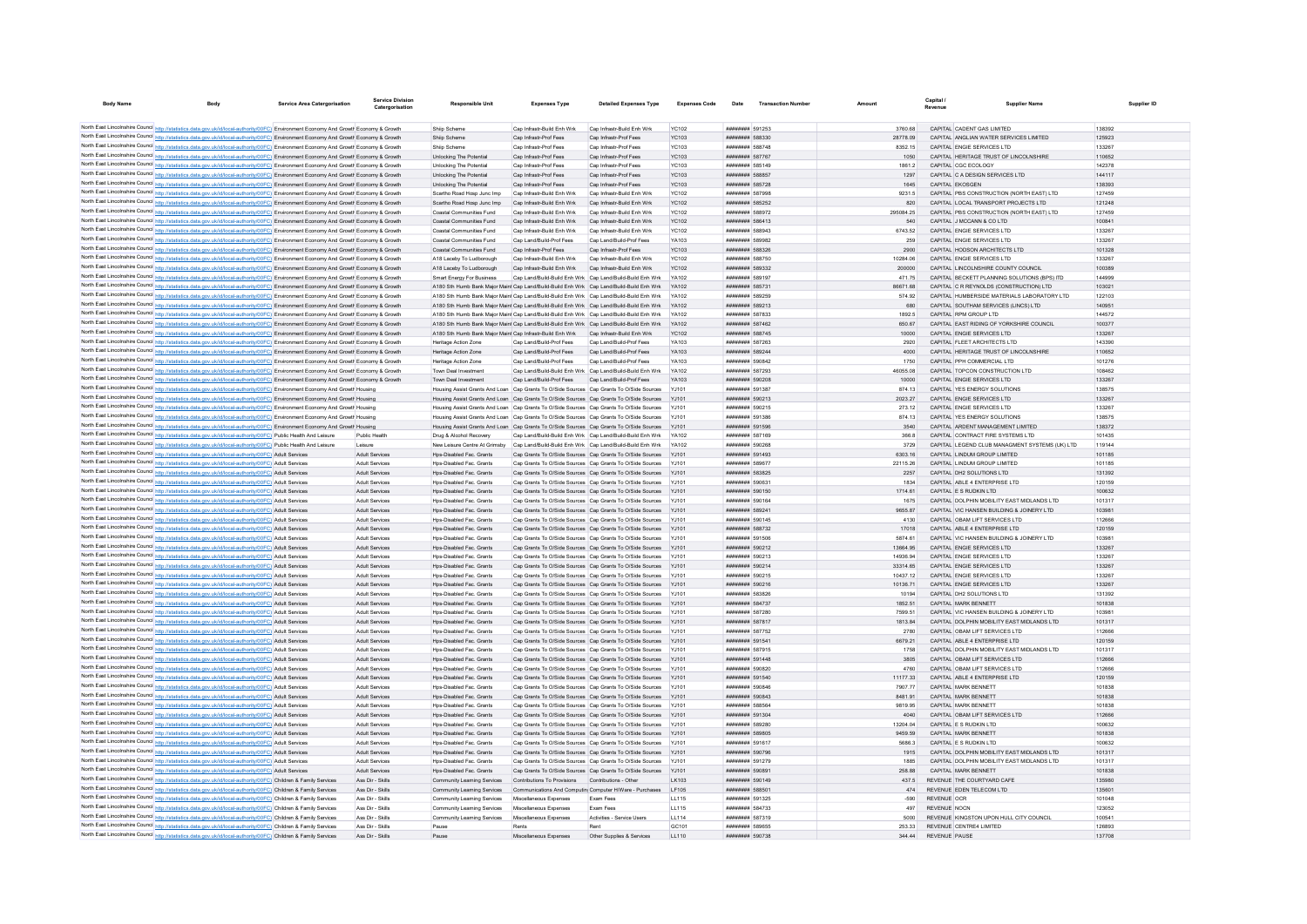| <b>Body Name</b>                                                                                                                                                                                                                       | <b>Service Area Catergorisation</b> | Service Division<br>Catergorisation        | <b>Responsible Unit</b>                                                                                                                                                        | <b>Expenses Type</b>                                    | <b>Detailed Expenses Type</b> | <b>Expenses Code</b> | Date                                    | <b>Transaction Number</b> | Amount                | Capital.<br>Revenue | <b>Supplier Name</b>                                                      | Supplier ID                   |
|----------------------------------------------------------------------------------------------------------------------------------------------------------------------------------------------------------------------------------------|-------------------------------------|--------------------------------------------|--------------------------------------------------------------------------------------------------------------------------------------------------------------------------------|---------------------------------------------------------|-------------------------------|----------------------|-----------------------------------------|---------------------------|-----------------------|---------------------|---------------------------------------------------------------------------|-------------------------------|
|                                                                                                                                                                                                                                        |                                     |                                            |                                                                                                                                                                                |                                                         |                               |                      |                                         |                           |                       |                     |                                                                           |                               |
| North East Lincolnshire Council http://statistics.data.gov.uk/id/local-authority/00FC) Children & Family Services                                                                                                                      |                                     | Ass Dir - Skills                           | Pause                                                                                                                                                                          | Private Contractors                                     | Third Party Prov - Private    | PH101                | ######## 589201                         |                           |                       |                     | REVENUE ELECTRIC EGG LTD                                                  | 143494                        |
| North East Lincolnshire Council http://statistics.data.gov.uk/id/local-authority/00FC) Children & Family Services                                                                                                                      |                                     | Ass Dir - Education                        | Access And Education Services Contract Hire-Operating Leases Vehicles - Contract Hire                                                                                          |                                                         |                               | JC101                | ######## 589208                         |                           | 820                   |                     | REVENUE AMVALE LIMITED                                                    | 101030                        |
| North East Lincolnshire Council http://statistics.data.gov.uk/id/local-authority/00FC) Children & Family Services                                                                                                                      |                                     | Ass Dir - Education                        | Access And Education Services Contract Hire-Operating Leases Vehicles - Contract Hire                                                                                          |                                                         |                               | JC101                | ######## 589186                         |                           | 936                   |                     | <b>REVENUE LINKS TAXIS</b>                                                | 100546                        |
| North East Lincolnshire Council http://statistics.data.gov.uk/id/local-authority/00FC) Children & Family Services                                                                                                                      |                                     | Ass Dir - Education                        | Access And Education Services Contract Hire-Operating Leases Vehicles - Contract Hire                                                                                          |                                                         |                               | JC101                | ######## 589171                         |                           | 648                   |                     | REVENUE LINKS TAXIS                                                       | 100546                        |
| North East Lincolnshire Council http://statistics.data.gov.uk/id/local-authority/00FC) Children & Family Services                                                                                                                      |                                     | Ass Dir - Education                        | Access And Education Services Contract Hire-Operating Leases Vehicles - Contract Hire                                                                                          |                                                         |                               | JC101                | ######## 587782                         |                           | 736.4                 |                     | REVENUE GRIMSBY MINIBUSES LTD                                             | 121524                        |
| North East Lincolnshire Council http://statistics.data.gov.uk/id/local-authority/00FC) Children & Family Services                                                                                                                      |                                     | Ass Dir - Education                        | Access And Education Services Contract Hire-Operating Leases Vehicles - Contract Hire                                                                                          |                                                         |                               | JC101                | ######## 590960                         |                           | 946.8                 |                     | REVENUE GRIMSBY MINIBUSES LTD                                             | 121524                        |
| North East Lincolnshire Council http://statistics.data.gov.uk/id/local-authority/00FC) Children & Family Services                                                                                                                      |                                     | Ass Dir - Education                        | Access And Education Services Contract Hire-Operating Leases Vehicles - Contract Hire                                                                                          |                                                         |                               | JC101                | ######## 587778                         |                           | 547.8                 |                     | REVENUE GRIMSBY MINIBUSES LTD                                             | 121524                        |
| North East Lincolnshire Council http://statistics.data.gov.uk/id/local-authority/00FC) Children & Family Services                                                                                                                      |                                     | Ass Dir - Education                        | Access And Education Services Contract Hire-Operating Leases Vehicles - Contract Hire                                                                                          |                                                         |                               | JC101                | ######## 590959                         |                           | 747                   |                     | REVENUE GRIMSBY MINIBUSES LTD                                             | 121524                        |
| North East Lincolnshire Council http://statistics.data.gov.uk/id/local-authority/00FC) Children & Family Services                                                                                                                      |                                     | Ass Dir - Education                        | Access And Education Services Contract Hire-Operating Leases Vehicles - Contract Hire                                                                                          |                                                         |                               | JC101                | ######## 589049                         |                           | 624                   |                     | REVENUE DRS TAXI SERVICE                                                  | 141083                        |
| North East Lincolnshire Council http://statistics.data.gov.uk/id/local-authority/00FC) Children & Family Services                                                                                                                      |                                     | Ass Dir - Education                        | Access And Education Services Contract Hire-Operating Leases Vehicles - Contract Hire                                                                                          |                                                         |                               | JC101                | ######## 589158                         |                           | 604                   |                     | REVENUE LINKS TAXIS                                                       | 100546                        |
| North East Lincolnshire Council http://statistics.data.gov.uk/id/local-authority/00FC) Children & Family Services                                                                                                                      |                                     | Ass Dir - Education                        | Access And Education Services Contract Hire-Operating Leases Vehicles - Contract Hire                                                                                          |                                                         |                               | JC101                | ######## 589131                         |                           | 600                   |                     | REVENUE LINKS TAXIS                                                       | 100546                        |
| North East Lincolnshire Council http://statistics.data.gov.uk/id/local-authority/00FC) Children & Family Services                                                                                                                      |                                     | Ass Dir - Education<br>Ass Dir - Education | Access And Education Services Contract Hire-Oneration Leases Vehicles - Contract Hire                                                                                          |                                                         |                               | IC101                | ######## 589194<br>######## 588819      |                           | 540                   |                     | REVENUE LINKS TAXIS                                                       | 100546                        |
| North East Lincolnshire Council http://statistics.data.gov.uk/id/local-authority/00FC) Children & Family Services<br>North East Lincolnshire Council http://statistics.data.gov.uk/id/local-authority/00FC) Children & Family Services |                                     | Ass Dir - Education                        | Access And Education Services Contract Hire-Operating Leases Vehicles - Contract Hire<br>Access And Education Services Contract Hire-Operating Leases Vehicles - Contract Hire |                                                         |                               | JC101<br>JC101       | ######## 589156                         |                           |                       |                     | 418 REVENUE MINICABS CLEETHORPES (LINCS) LTD<br>312.5 REVENUE LINKS TAXIS | 102124<br>100546              |
| North East Lincolnshire Council http://statistics.data.gov.uk/id/local-authority/00FC) Children & Family Services                                                                                                                      |                                     | Ass Dir - Education                        | Access And Education Services  Contract Hire-Operating Leases Vehicles - Contract Hire                                                                                         |                                                         |                               | JC101                | ######## 587937                         |                           | 2880                  |                     | REVENUE BEST FUTURES COMMUNITY INTEREST COMPANY                           | 128600                        |
| North East Lincolnshire Council http://statistics.data.gov.uk/id/local-authority/00FC) Children & Family Services                                                                                                                      |                                     | Ass Dir - Education                        | Access And Education Services Contract Hire-Oneration Leases Vehicles - Contract Hire                                                                                          |                                                         |                               | IC101                | ######## 589126                         |                           | 1515                  |                     | REVENUE MINICARS CLEETHORPES (LINCS) LTD.                                 | 102124                        |
| North East Lincolnshire Council http://statistics.data.gov.uk/id/local-authority/00FC) Children & Family Services                                                                                                                      |                                     | Ass Dir - Education                        | Access And Education Services Contract Hire-Operating Leases Vehicles - Contract Hire                                                                                          |                                                         |                               | JC101                | ######## 589183                         |                           | 2049.5                |                     | REVENUE LINKS TAXIS                                                       | 100546                        |
| North East Lincolnshire Council http://statistics.data.gov.uk/id/local-authority/00FC) Children & Family Services                                                                                                                      |                                     | Ass Dir - Education                        | Access And Education Services Contract Hire-Operating Leases Vehicles - Contract Hire                                                                                          |                                                         |                               | JC101                | ######## 589166                         |                           | 627                   |                     | <b>REVENUE LINKS TAXIS</b>                                                | 100546                        |
| North East Lincolnshire Council http://statistics.data.gov.uk/id/local-authority/00FC) Children & Family Services                                                                                                                      |                                     | Ass Dir - Education                        | Access And Education Services Contract Hire-Operating Leases Vehicles - Contract Hire                                                                                          |                                                         |                               | JC101                | ######## 588912                         |                           | 453.05                |                     | REVENUE AA RADIO CARS LTD                                                 | 101222                        |
| North East Lincolnshire Council http://statistics.data.gov.uk/id/local-authority/00FC) Children & Family Services                                                                                                                      |                                     | Ass Dir - Education                        | Access And Education Services Contract Hire-Oneration Leases Vehicles - Contract Hire                                                                                          |                                                         |                               | JC101                | ######## 589192                         |                           | 680                   |                     | REVENUE LINKS TAXIS                                                       | 100546                        |
| North East Lincolnshire Council http://statistics.data.gov.uk/id/local-authority/00FC) Children & Family Services                                                                                                                      |                                     | Ass Dir - Education                        | Access And Education Services Contract Hire-Operating Leases Vehicles - Contract Hire                                                                                          |                                                         |                               | JC101                | ######## 589181                         |                           | 754                   |                     | REVENUE LINKS TAXIS                                                       | 100546                        |
| North East Lincolnshire Council http://statistics.data.gov.uk/id/local-authority/00FC) Children & Family Services                                                                                                                      |                                     | Ass Dir - Education                        | Access And Education Services Contract Hire-Operating Leases Vehicles - Contract Hire                                                                                          |                                                         |                               | JC101                | ######## 589195                         |                           | 893                   |                     | REVENUE LINKS TAXIS                                                       | 100546                        |
| North East Lincolnshire Council http://statistics.data.gov.uk/id/local-authority/00FC) Children & Family Services                                                                                                                      |                                     | Ass Dir - Education                        | Access And Education Services Private Contractors                                                                                                                              |                                                         | Concessionary Fares           | PH104                | ######## 590776                         |                           | 1712.9                |                     | REVENUE STAGECOACH SERVICES                                               | 101404                        |
| North East Lincolnshire Council http://statistics.data.gov.uk/id/local-authority/00FC) Children & Family Services                                                                                                                      |                                     | Ass Dir - Education                        | Access And Education Services Contract Hire-Operating Leases Vehicles - Contract Hire                                                                                          |                                                         |                               | JC101                | ######## 589153                         |                           | 1240                  |                     | REVENUE LINKS TAXIS                                                       | 100546                        |
| North East Lincolnshire Council http://statistics.data.gov.uk/id/local-authority/00FC) Children & Family Services                                                                                                                      |                                     | Ass Dir - Education                        | Access And Education Services Contract Hire-Operating Leases Vehicles - Contract Hire                                                                                          |                                                         |                               | JC101                | ######## 589185                         |                           | 1240                  |                     | <b>REVENUE LINKS TAXIS</b>                                                | 100546                        |
| North East Lincolnshire Council http://statistics.data.gov.uk/id/local-authority/00FC) Children & Family Services                                                                                                                      |                                     | Ass Dir - Education                        | Access And Education Services Contract Hire-Operating Leases Vehicles - Contract Hire                                                                                          |                                                         |                               | JC101                | ######## 589152                         |                           | 1160                  |                     | <b>REVENUE LINKS TAXIS</b>                                                | 100546                        |
| North East Lincolnshire Council http://statistics.data.gov.uk/id/local-authority/00FC) Children & Family Services                                                                                                                      |                                     | Ass Dir - Education                        | Access And Education Services                                                                                                                                                  | Contract Hire-Operating Leases Vehicles - Contract Hire |                               | JC101                | ######## 588923                         |                           | 2970                  |                     | REVENUE AMVALE LIMITED                                                    | 101030                        |
| North East Lincolnshire Council http://statistics.data.gov.uk/id/local-authority/00FC) Children & Family Services                                                                                                                      |                                     | Ass Dir - Education                        | Access And Education Services Contract Hire-Operating Leases Vehicles - Contract Hire                                                                                          |                                                         |                               | JC101                | ######## 588922                         |                           | 3150                  |                     | REVENUE AMVALE LIMITED                                                    | 101030                        |
| North East Lincolnshire Council http://statistics.data.gov.uk/id/local-authority/00FC) Children & Family Services                                                                                                                      |                                     | Ass Dir - Education                        | Access And Education Services Contract Hire-Operating Leases Vehicles - Contract Hire                                                                                          |                                                         |                               | JC101                | ######## 588921                         |                           | 2970                  |                     | REVENUE AMVALE LIMITED                                                    | 101030                        |
| North East Lincolnshire Council http://statistics.data.gov.uk/id/local-authority/00FC) Children & Family Services                                                                                                                      |                                     | Ass Dir - Education                        | Access And Education Services Contract Hire-Operating Leases Vehicles - Contract Hire                                                                                          |                                                         |                               | JC101                | ######## 589047                         |                           | 2790                  |                     | REVENUE AMVALE LIMITED                                                    | 101030                        |
| North East Lincolnshire Council http://statistics.data.gov.uk/id/local-authority/00FC) Children & Family Services                                                                                                                      |                                     | Ass Dir - Education                        | Access And Education Services Contract Hire-Operating Leases Vehicles - Contract Hire                                                                                          |                                                         |                               | JC101                | ######## 588863                         |                           | 504                   |                     | REVENUE COXONS CARS LIMITED                                               | 100578                        |
| North East Lincolnshire Council http://statistics.data.gov.uk/id/local-authority/00FC) Children & Family Services                                                                                                                      |                                     | Ass Dir - Education                        | Access And Education Services Contract Hire-Operating Leases Vehicles - Contract Hire                                                                                          |                                                         |                               | JC101                | ######## 589154                         |                           | 1044                  |                     | REVENUE LINKS TAXIS                                                       | 100546                        |
| North East Lincolnshire Council http://statistics.data.gov.uk/id/local-authority/00FC) Children & Family Services                                                                                                                      |                                     | Ass Dir - Education                        | Access And Education Services Contract Hire-Operating Leases Vehicles - Contract Hire                                                                                          |                                                         |                               | JC101                | ######## 588777                         |                           | 2185                  |                     | REVENUE AMVALE MEDICAL TRANSPORT LTD                                      | 130777                        |
| North East Lincolnshire Council http://statistics.data.gov.uk/id/local-authority/00FC) Children & Family Services                                                                                                                      |                                     | Ass Dir - Education                        | Access And Education Services Contract Hire-Operating Leases Vehicles - Contract Hire                                                                                          |                                                         |                               | JC101                | ######## 588920                         |                           | 3680                  |                     | REVENUE AMVALE LIMITED                                                    | 101030                        |
| North East Lincolnshire Council http://statistics.data.gov.uk/id/local-authority/00FC) Children & Family Services<br>North East Lincolnshire Council http://statistics.data.gov.uk/id/local-authority/00FC) Children & Family Services |                                     | Ass Dir - Education<br>Ass Dir - Education | Access And Education Services Private Contractors                                                                                                                              |                                                         | Concessionary Fares           | PH104                | ######## 590776<br>######## 589156      |                           | $92^{\circ}$<br>937.5 |                     | REVENUE STAGECOACH SERVICES<br><b>REVENUE LINKS TAXIS</b>                 | 101404<br>100546              |
| North East Lincolnshire Council http://statistics.data.gov.uk/id/local-authority/00FC) Children & Family Services                                                                                                                      |                                     | Ass Dir - Education                        | Access And Education Services Contract Hire-Operating Leases Vehicles - Contract Hire<br>Access And Education Services Contract Hire-Operating Leases Vehicles - Contract Hire |                                                         |                               | JC101<br>JC101       | ######## 589136                         |                           | 354                   |                     | REVENUE LINKS TAXIS                                                       | 100546                        |
| North East Lincolnshire Council http://statistics.data.gov.uk/id/local-authority/00FC) Children & Family Services                                                                                                                      |                                     | Ass Dir - Education                        | Access And Education Services Contract Hire-Operating Leases Vehicles - Contract Hire                                                                                          |                                                         |                               | JC101                | ######## 589796                         |                           | 2355                  |                     | REVENUE LINKS TAXIS                                                       | 100546                        |
| North East Lincolnshire Council http://statistics.data.gov.uk/id/local-authority/00FC) Children & Family Services                                                                                                                      |                                     | Ass Dir - Education                        | Access And Education Services Contract Hire-Operating Leases Vehicles - Contract Hire                                                                                          |                                                         |                               | JC101                | ######## 588911                         |                           | 1900                  |                     | REVENUE REDACTED PERSONAL INFORMATION                                     | REDACTED PERSONAL INFORMATION |
| North East Lincolnshire Council http://statistics.data.gov.uk/id/local-authority/00FC) Children & Family Services                                                                                                                      |                                     | Ass Dir - Education                        | Access And Education Services Contract Hire-Operating Leases Vehicles - Contract Hire                                                                                          |                                                         |                               | JC101                | ######## 589182                         |                           | 1685                  |                     | REVENUE LINKS TAXIS                                                       | 100546                        |
| North East Lincolnshire Council http://statistics.data.gov.uk/id/local-authority/00FC) Children & Family Services                                                                                                                      |                                     | Ass Dir - Education                        | Access And Education Services Contract Hire-Oneration Leases Vehicles - Contract Hire                                                                                          |                                                         |                               | IC101                | <b><i>BREERER 587777</i></b>            |                           | 26752                 |                     | REVENUE GRIMSBY MINIBUSES LTD                                             | 121524                        |
| North East Lincolnshire Council http://statistics.data.gov.uk/id/local-authority/00FC) Children & Family Services                                                                                                                      |                                     | Ass Dir - Education                        | Access And Education Services Contract Hire-Operating Leases Vehicles - Contract Hire                                                                                          |                                                         |                               | JC101                | ######## 59096                          |                           | 25344                 |                     | REVENUE GRIMSBY MINIBUSES LTD                                             | 121524                        |
| North East Lincolnshire Council http://statistics.data.gov.uk/id/local-authority/00FC) Children & Family Services                                                                                                                      |                                     | Ass Dir - Education                        | Access And Education Services Contract Hire-Operating Leases Vehicles - Contract Hire                                                                                          |                                                         |                               | JC101                | ######## 587776                         |                           |                       |                     | REVENUE GRIMSBY MINIBUSES LTD                                             | 121524                        |
| North East Lincolnshire Council http://statistics.data.gov.uk/id/local-authority/00FC) Children & Family Services                                                                                                                      |                                     | Ass Dir - Education                        | Access And Education Services Contract Hire-Operating Leases Vehicles - Contract Hire                                                                                          |                                                         |                               | JC101                | ######## 590958                         |                           | 25254                 |                     | REVENUE GRIMSBY MINIBUSES LTD                                             | 121524                        |
| North East Lincolnshire Council http://statistics.data.gov.uk/id/local-authority/00FC) Children & Family Services                                                                                                                      |                                     | Ass Dir - Education                        | Access And Education Services Contract Hire-Oneration Leases Vehicles - Contract Hire                                                                                          |                                                         |                               | IC101                | ######## 589196                         |                           | 1160                  |                     | REVENUE LINKS TAXIS                                                       | 100546                        |
| North East Lincolnshire Council http://statistics.data.gov.uk/id/local-authority/00FC) Children & Family Services                                                                                                                      |                                     | Ass Dir - Education                        | Access And Education Services Contract Hire-Operating Leases Vehicles - Contract Hire                                                                                          |                                                         |                               | JC101                | ######## 589209                         |                           | 820                   |                     | REVENUE AMVALE LIMITED                                                    | 101030                        |
| North East Lincolnshire Council http://statistics.data.gov.uk/id/local-authority/00FC) Children & Family Services                                                                                                                      |                                     | Ass Dir - Education                        | Access And Education Services Contract Hire-Operating Leases Vehicles - Contract Hire                                                                                          |                                                         |                               | JC101                | ######## 589200                         |                           | 820                   |                     | REVENUE AMVALE LIMITED                                                    | 101030                        |
| North East Lincolnshire Council http://statistics.data.gov.uk/id/local-authority/00FC) Children & Family Services                                                                                                                      |                                     | Ass Dir - Education                        | Access And Education Services Contract Hire-Operating Leases Vehicles - Contract Hire                                                                                          |                                                         |                               | JC101                | ######## 588773                         |                           | 6100                  |                     | REVENUE AMVALE MEDICAL TRANSPORT LTD                                      | 130777                        |
| North East Lincolnshire Council http://statistics.data.gov.uk/id/local-authority/00FC) Children & Family Services                                                                                                                      |                                     | Ass Dir - Education                        | Access And Education Services Contract Hire-Operating Leases Vehicles - Contract Hire                                                                                          |                                                         |                               | IC101                | <b><i>BROSH SRADAR</i></b>              |                           | 2827.5                |                     | REVENUE WATAXIS                                                           | 141297                        |
| North East Lincolnshire Council http://statistics.data.gov.uk/id/local-authority/00FC) Children & Family Services                                                                                                                      |                                     | Ass Dir - Education                        | Access And Education Services Contract Hire-Operating Leases Vehicles - Contract Hire                                                                                          |                                                         |                               | JC101                | ####### 589190                          |                           | 2105                  |                     | <b>REVENUE LINKS TAXIS</b>                                                | 100546                        |
| North East Lincolnshire Council http://statistics.data.gov.uk/id/local-authority/00FC) Children & Family Services                                                                                                                      |                                     | Ass Dir - Education                        | Access And Education Services Contract Hire-Operating Leases Vehicles - Contract Hire                                                                                          |                                                         |                               | JC101                | ######## 589162                         |                           | 2530                  |                     | <b>REVENUE LINKS TAXIS</b>                                                | 100546                        |
| North East Lincolnshire Council http://statistics.data.gov.uk/id/local-authority/00FC) Children & Family Services                                                                                                                      |                                     | Ass Dir - Education                        | Access And Education Services Contract Hire-Operating Leases Vehicles - Contract Hire                                                                                          |                                                         |                               | JC101                | ######## 588918                         |                           | 846                   |                     | REVENUE AA RADIO CARS LTD                                                 | 101222                        |
| North East Lincolnshire Council http://statistics.data.gov.uk/id/local-authority/00FC) Children & Family Services                                                                                                                      |                                     | Ass Dir - Education<br>Ass Dir - Education | Access And Education Services Contract Hire-Operating Leases Vehicles - Contract Hire<br>Access And Education Services Contract Hire-Operating Leases Vehicles - Contract Hire |                                                         |                               | JC101<br>JC101       | ######## 589137<br>######## 588906      |                           | 680<br>4123           |                     | REVENUE LINKS TAXIS<br>REVENUE AMVALE MEDICAL TRANSPORT LTD               | 100546<br>130777              |
| North East Lincolnshire Council http://statistics.data.gov.uk/id/local-authority/00FC) Children & Family Services<br>North East Lincolnshire Council http://statistics.data.gov.uk/id/local-authority/00FC) Children & Family Services |                                     | Ass Dir - Education                        | Access And Education Services Contract Hire-Operating Leases Vehicles - Contract Hire                                                                                          |                                                         |                               | JC101                | ######## 588915                         |                           | 1007                  |                     | REVENUE AA RADIO CARS LTD                                                 | 101222                        |
| North East Lincolnshire Council http://statistics.data.gov.uk/id/local-authority/00FC) Children & Family Services                                                                                                                      |                                     | Ass Dir - Education                        | Access And Education Services Contract Hire-Operating Leases Vehicles - Contract Hire                                                                                          |                                                         |                               | JC101                | ######## 588771                         |                           | 4085                  |                     | REVENUE AMVALE MEDICAL TRANSPORT LTD                                      | 130777                        |
| North East Lincolnshire Council http://statistics.data.gov.uk/id/local-authority/00FC) Children & Family Services                                                                                                                      |                                     | Ass Dir - Education                        | Access And Education Services Contract Hire-Operating Leases Vehicles - Contract Hire                                                                                          |                                                         |                               | JC101                | ######## 588770                         |                           | 2261                  |                     | REVENUE AMVALE MEDICAL TRANSPORT LTD                                      | 130777                        |
| North East Lincolnshire Council http://statistics.data.gov.uk/id/local-authority/00FC) Children & Family Services                                                                                                                      |                                     | Ass Dir - Education                        | Access And Education Services Contract Hire-Operating Leases Vehicles - Contract Hire                                                                                          |                                                         |                               | JC101                | ######## 588849                         |                           | 561                   |                     | REVENUE COXONS CARS LIMITED                                               | 100578                        |
| North East Lincolnshire Council http://statistics.data.gov.uk/id/local-authority/00FC) Children & Family Services                                                                                                                      |                                     | Ass Dir - Education                        | Access And Education Services Contract Hire-Operating Leases Vehicles - Contract Hire                                                                                          |                                                         |                               | JC101                | ######## 587938                         |                           | 630                   |                     | REVENUE REDACTED PERSONAL INFORMATION                                     | REDACTED PERSONAL INFORMATION |
| North East Lincolnshire Council http://statistics.data.gov.uk/id/local-authority/00FC) Children & Family Services                                                                                                                      |                                     | Ass Dir - Education                        | Access And Education Services Contract Hire-Operating Leases Vehicles - Contract Hire                                                                                          |                                                         |                               | JC101                | ######## 588908                         |                           | 3234                  |                     | REVENUE AMVALE MEDICAL TRANSPORT LTD                                      | 130777                        |
| North East Lincolnshire Council http://statistics.data.gov.uk/id/local-authority/00FC) Children & Family Services                                                                                                                      |                                     | Ass Dir - Education                        | Access And Education Services  Contract Hire-Operating Leases  Vehicles - Contract Hire                                                                                        |                                                         |                               | JC101                | ######## 588924                         |                           | 1140                  |                     | REVENUE FON A CAR LTD                                                     | 140517                        |
| North East Lincolnshire Council http://statistics.data.gov.uk/id/local-authority/00FC) Children & Family Services                                                                                                                      |                                     | Ass Dir - Education                        | Access And Education Services Contract Hire-Operating Leases Vehicles - Contract Hire                                                                                          |                                                         |                               | JC101                | ######## 588820                         |                           | 1425                  |                     | REVENUE MINICABS CLEETHORPES (LINCS) LTD                                  | 102124                        |
| North East Lincolnshire Council http://statistics.data.gov.uk/id/local-authority/00FC) Children & Family Services                                                                                                                      |                                     | Ass Dir - Education                        | Access And Education Services Contract Hire-Operating Leases Vehicles - Contract Hire                                                                                          |                                                         |                               | JC101                | ######## 588909                         |                           | 775                   |                     | REVENUE ANDY'S MINIBUS TAXI SERVICE                                       | 136184                        |
| North East Lincolnshire Council http://statistics.data.gov.uk/id/local-authority/00FC) Children & Family Services                                                                                                                      |                                     | Ass Dir - Education                        | Access And Education Services Contract Hire-Operating Leases Vehicles - Contract Hire                                                                                          |                                                         |                               | JC101                | ######## 589122                         |                           | 2144                  |                     | REVENUE REDACTED PERSONAL INFORMATION                                     | REDACTED PERSONAL INFORMATION |
| North East Lincolnshire Council http://statistics.data.gov.uk/id/local-authority/00FC) Children & Family Services                                                                                                                      |                                     | Ass Dir - Education                        | Access And Education Services Contract Hire-Operating Leases Vehicles - Contract Hire                                                                                          |                                                         |                               | JC101                | ######## 589770                         |                           | 1453                  |                     | REVENUE TAXIS 4U                                                          | 144556                        |
| North East Lincolnshire Council http://statistics.data.gov.uk/id/local-authority/00FC) Children & Family Services                                                                                                                      |                                     | Ass Dir - Education                        | Access And Education Services Contract Hire-Operating Leases Vehicles - Contract Hire                                                                                          |                                                         |                               | JC101                | ######## 588928                         |                           | 2305                  |                     | REVENUE THE BUS RUN                                                       | 101522                        |
| North East Lincolnshire Council http://statistics.data.gov.uk/id/local-authority/00FC) Children & Family Services                                                                                                                      |                                     | Ass Dir - Education                        | Access And Education Services Contract Hire-Operating Leases Vehicles - Contract Hire                                                                                          |                                                         |                               | IC101                | ######## 589175                         |                           | 798                   |                     | <b>REVENUE LINKS TAXIS</b>                                                | 100546                        |
| North East Lincolnshire Council http://statistics.data.gov.uk/id/local-authority/00FC) Children & Family Services                                                                                                                      |                                     | Ass Dir - Education                        | Access And Education Services Contract Hire-Operating Leases Vehicles - Contract Hire                                                                                          |                                                         |                               | JC101                | ######## 589172                         |                           | 1302                  |                     | REVENUE LINKS TAXIS                                                       | 100546                        |
| North East Lincolnshire Council http://statistics.data.gov.uk/id/local-authority/00FC) Children & Family Services                                                                                                                      |                                     | Ass Dir - Education                        | Access And Education Services  Contract Hire-Operating Leases Vehicles - Contract Hire                                                                                         |                                                         |                               | JC101                | $HHHHHHHH$ 588916                       |                           | 684                   |                     | REVENUE AA RADIO CARS LTD                                                 | 101222                        |
| North East Lincolnshire Council http://statistics.data.gov.uk/id/local-authority/00FC) Children & Family Services                                                                                                                      |                                     | Ass Dir - Education                        | Access And Education Services Contract Hire-Oneration Leases Vehicles - Contract Hire                                                                                          |                                                         |                               | IC101                | ######## 589170                         |                           | 1292                  |                     | REVENUE LINKS TAXIS                                                       | 100546                        |
| North East Lincolnshire Council http://statistics.data.gov.uk/id/local-authority/00FC) Children & Family Services                                                                                                                      |                                     | Ass Dir - Education                        | Access And Education Services Contract Hire-Operating Leases Vehicles - Contract Hire                                                                                          |                                                         |                               | JC101                | ######## 589193                         |                           | 608                   |                     | REVENUE LINKS TAXIS                                                       | 100546                        |
| North East Lincolnshire Council http://statistics.data.gov.uk/id/local-authority/00FC) Children & Family Services                                                                                                                      |                                     | Ass Dir - Education                        | Access And Education Services Contract Hire-Operating Leases Vehicles - Contract Hire                                                                                          |                                                         |                               | JC101                | ######## 589001                         |                           |                       |                     | REVENUE COXONS CARS LIMITED                                               | 100578                        |
| North East Lincolnshire Council http://statistics.data.gov.uk/id/local-authority/00FC) Children & Family Services<br>North East Lincolnshire Council http://statistics.data.gov.uk/id/local-authority/00FC) Children & Family Services |                                     | Ass Dir - Education<br>Ass Dir - Education | Access And Education Services Contract Hire-Operating Leases Vehicles - Contract Hire                                                                                          |                                                         |                               | JC101                | <b>HUHHHHH SRRAF</b><br>######## 589173 |                           | 722<br>808            |                     | REVENUE COXONS CARS LIMITED<br>REVENUE LINKS TAXIS                        | 100578<br>100546              |
| North East Lincolnshire Council http://statistics.data.gov.uk/id/local-authority/00FC) Children & Family Services                                                                                                                      |                                     | Ass Dir - Education                        | Access And Education Services Contract Hire-Operating Leases Vehicles - Contract Hire<br>Access And Education Services Contract Hire-Operating Leases Vehicles - Contract Hire |                                                         |                               | JC101<br>JC101       | ######## 589119                         |                           | 1995                  |                     | REVENUE HANSONS AIRPORT EXPRESS                                           | 111879                        |
| North East Lincolnshire Council http://statistics.data.gov.uk/id/local-authority/00FC) Children & Family Services                                                                                                                      |                                     | Ass Dir - Education                        | Access And Education Services Contract Hire-Operating Leases Vehicles - Contract Hire                                                                                          |                                                         |                               | JC101                | ######## 589123                         |                           | 1995                  |                     | REVENUE HANSONS AIRPORT EXPRESS                                           | 111879                        |
| North East Lincolnshire Council http://statistics.data.gov.uk/id/local-authority/00FC) Children & Family Services                                                                                                                      |                                     | Ass Dir - Education                        | Access And Education Services Contract Hire-Operating Leases Vehicles - Contract Hire                                                                                          |                                                         |                               | JC101                | <b>HUNNHHHH</b> 588907                  |                           | 2451                  |                     | REVENUE AMVALE MEDICAL TRANSPORT LTD                                      | 130777                        |
|                                                                                                                                                                                                                                        |                                     |                                            |                                                                                                                                                                                |                                                         |                               |                      |                                         |                           |                       |                     |                                                                           |                               |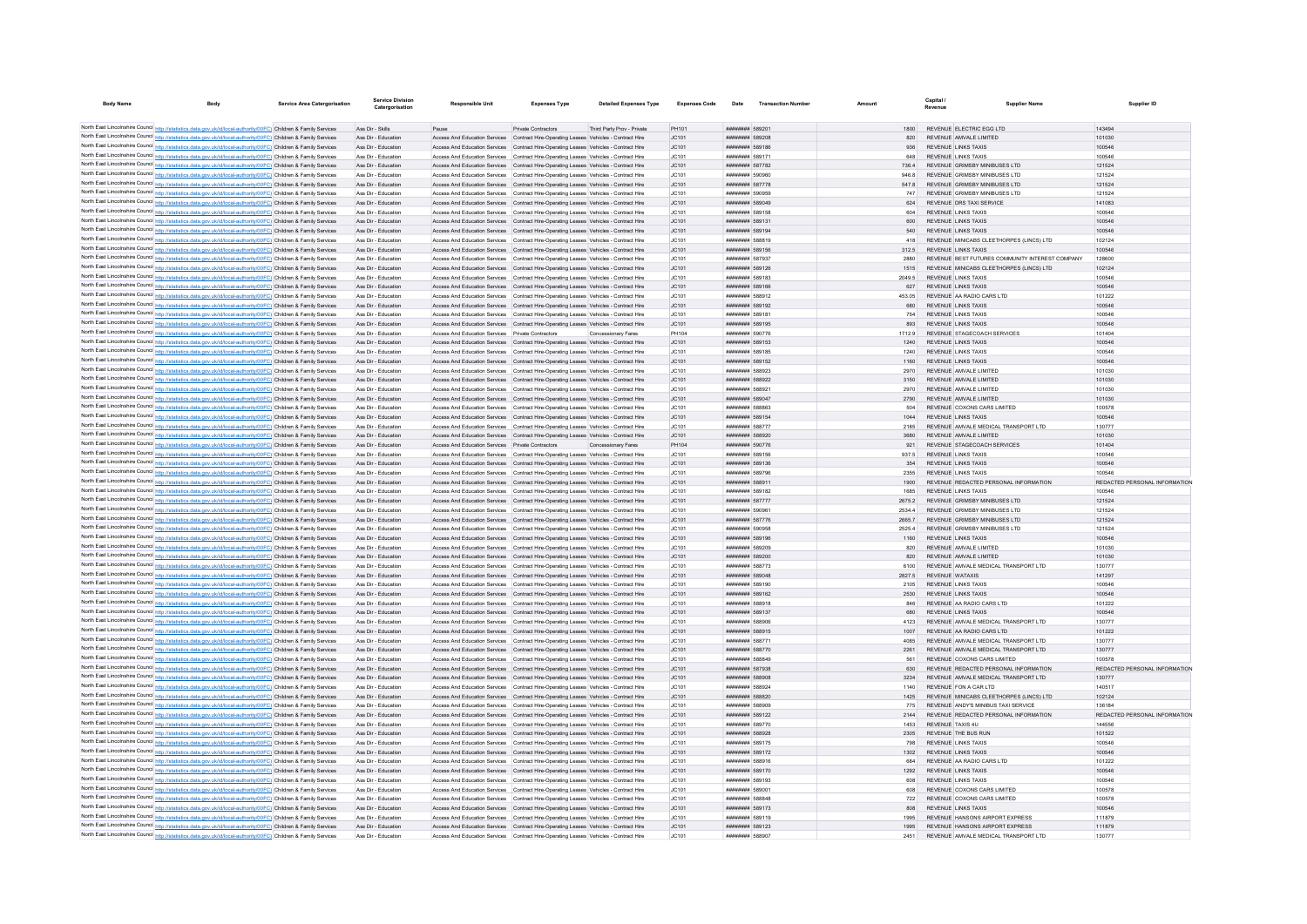| <b>Body Name</b><br>Body                                                                                                                                                                                                               | <b>Service Area Catergorisation</b> | Service Divisio<br>Catergorisation         | <b>Responsible Unit</b>                                                                                                                                                        | <b>Expenses Type</b>                                    | <b>Detailed Expenses Type</b>                  | <b>Expenses Code</b> | Date                                     | <b>Transaction Number</b> |                  | Capital<br><b>Supplier Name</b><br>Revenue                                     | Supplier ID                                                    |
|----------------------------------------------------------------------------------------------------------------------------------------------------------------------------------------------------------------------------------------|-------------------------------------|--------------------------------------------|--------------------------------------------------------------------------------------------------------------------------------------------------------------------------------|---------------------------------------------------------|------------------------------------------------|----------------------|------------------------------------------|---------------------------|------------------|--------------------------------------------------------------------------------|----------------------------------------------------------------|
|                                                                                                                                                                                                                                        |                                     |                                            |                                                                                                                                                                                |                                                         |                                                |                      |                                          |                           |                  |                                                                                |                                                                |
| North East Lincolnshire Council http://statistics.data.gov.uk/id/local-authority/00FC) Children & Family Services                                                                                                                      |                                     | Ass Dir - Education                        | Access And Education Services Contract Hire-Operating Leases Vehicles - Contract Hire                                                                                          |                                                         |                                                | JC101                | ######## 588822                          |                           |                  | REVENUE MINICABS CLEETHORPES (LINCS) LTD                                       | 102124                                                         |
| North East Lincolnshire Council http://statistics.data.gov.uk/id/local-authority/00FC) Children & Family Services                                                                                                                      |                                     | Ass Dir - Education                        | Access And Education Services Contract Hire-Operating Leases Vehicles - Contract Hire                                                                                          |                                                         |                                                | JC101                | ######## 589174                          |                           | 1360             | <b>REVENUE LINKS TAXIS</b>                                                     | 100546                                                         |
| North East Lincolnshire Council http://statistics.data.gov.uk/id/local-authority/00FC) Children & Family Services                                                                                                                      |                                     | Ass Dir - Education                        | Access And Education Services Contract Hire-Operating Leases Vehicles - Contract Hire                                                                                          |                                                         |                                                | JC101                | ######## 589168                          |                           | 798              | REVENUE LINKS TAXIS                                                            | 100546                                                         |
| North East Lincolnshire Council http://statistics.data.gov.uk/id/local-authority/00FC) Children & Family Services                                                                                                                      |                                     | Ass Dir - Education                        | Access And Education Services Contract Hire-Operating Leases Vehicles - Contract Hire                                                                                          |                                                         |                                                | JC101                | ######## 589125                          |                           | 1117.2           | REVENUE MINICABS CLEETHORPES (LINCS) LTD                                       | 102124                                                         |
| North East Lincolnshire Council http://statistics.data.gov.uk/id/local-authority/00FC) Children & Family Services                                                                                                                      |                                     | Ass Dir - Education                        | Access And Education Services Contract Hire-Operating Leases Vehicles - Contract Hire                                                                                          |                                                         |                                                | JC101                | ######## 588828                          |                           | 912              | REVENUE WATAXIS                                                                | 141297                                                         |
| North East Lincolnshire Council http://statistics.data.gov.uk/id/local-authority/00FC) Children & Family Services                                                                                                                      |                                     | Ass Dir - Education                        | Access And Education Services Contract Hire-Operating Leases Vehicles - Contract Hire                                                                                          |                                                         |                                                | JC101                | ######## 588815                          |                           | 1620             | REVENUE MINICABS CLEETHORPES (LINCS) LTD                                       | 102124                                                         |
| North East Lincolnshire Council http://statistics.data.gov.uk/id/local-authority/00FC) Children & Family Services                                                                                                                      |                                     | Ass Dir - Education                        | Access And Education Services Contract Hire-Operating Leases Vehicles - Contract Hire                                                                                          |                                                         |                                                | JC101                | ######## 589164                          |                           | 1746             | REVENUE LINKS TAXIS                                                            | 100546                                                         |
| North East Lincolnshire Council http://statistics.data.gov.uk/id/local-authority/00FC) Children & Family Services                                                                                                                      |                                     | Ass Dir - Education                        | Access And Education Services  Contract Hire-Operating Leases Vehicles - Contract Hire                                                                                         |                                                         |                                                | JC101                | ######## 589155                          |                           | 1758.5           | <b>REVENUE LINKS TAXIS</b>                                                     | 100546                                                         |
| North East Lincolnshire Council http://statistics.data.gov.uk/id/local-authority/00FC) Children & Family Services                                                                                                                      |                                     | Ass Dir - Education                        | Access And Education Services Contract Hire-Operating Leases Vehicles - Contract Hire                                                                                          |                                                         |                                                | JC101                | ######## 588825                          |                           | 2150             | REVENUE WATAXIS                                                                | 141297                                                         |
| North East Lincolnshire Council http://statistics.data.gov.uk/id/local-authority/00FC) Children & Family Services<br>North East Lincolnshire Council http://statistics.data.gov.uk/id/local-authority/00FC) Children & Family Services |                                     | Ass Dir - Education<br>Ass Dir - Education | Access And Education Services                                                                                                                                                  | Contract Hire-Operating Leases Vehicles - Contract Hire |                                                | JC101                | ######## 588927<br>######## 589003       |                           | 475<br>544       | REVENUE FON A CAR LTD<br>REVENUE COXONS CARS LIMITED                           | 140517<br>100578                                               |
| North East Lincolnshire Council http://statistics.data.gov.uk/id/local-authority/00FC) Children & Family Services                                                                                                                      |                                     | Ass Dir - Education                        | Access And Education Services Contract Hire-Operating Leases Vehicles - Contract Hire<br>Access And Education Services Contract Hire-Operation Leases Vehicles - Contract Hire |                                                         |                                                | JC101<br>IC101       | <b><i>BREEZER 588772</i></b>             |                           | 2451             | REVENUE AMVALE MEDICAL TRANSPORT LTD                                           | 130777                                                         |
| North East Lincolnshire Council http://statistics.data.gov.uk/id/local-authority/00FC) Children & Family Services                                                                                                                      |                                     | Ass Dir - Education                        | Access And Education Services Contract Hire-Operating Leases Vehicles - Contract Hire                                                                                          |                                                         |                                                | JC101                | ######## 589167                          |                           | 988              | <b>REVENUE LINKS TAXIS</b>                                                     | 100546                                                         |
| North East Lincolnshire Council http://statistics.data.gov.uk/id/local-authority/00FC) Children & Family Services                                                                                                                      |                                     | Ass Dir - Education                        | Access And Education Services Contract Hire-Operating Leases Vehicles - Contract Hire                                                                                          |                                                         |                                                | JC101                | ######## 588816                          |                           | 1370             | REVENUE MINICABS CLEETHORPES (LINCS) LTD                                       | 102124                                                         |
| North East Lincolnshire Council http://statistics.data.gov.uk/id/local-authority/00FC) Children & Family Services                                                                                                                      |                                     | Ass Dir - Education                        | Access And Education Services Contract Hire-Operating Leases Vehicles - Contract Hire                                                                                          |                                                         |                                                | JC101                | ######## 588817                          |                           | 1140             | REVENUE MINICABS CLEETHORPES (LINCS) LTD                                       | 102124                                                         |
| North East Lincolnshire Council http://statistics.data.gov.uk/id/local-authority/00FC) Children & Family Services                                                                                                                      |                                     | Ass Dir - Education                        | Access And Education Services  Contract Hire-Operating Leases Vehicles - Contract Hire                                                                                         |                                                         |                                                | JC101                | <b><i>BREEZER 589179</i></b>             |                           | 1732             | REVENUE LINKS TAXIS                                                            | 100546                                                         |
| North East Lincolnshire Council http://statistics.data.gov.uk/id/local-authority/00FC) Children & Family Services                                                                                                                      |                                     | Ass Dir - Education                        | Access And Education Services Contract Hire-Operating Leases Vehicles - Contract Hire                                                                                          |                                                         |                                                | JC101                | ######## 589180                          |                           | 1233             | <b>REVENUE LINKS TAXIS</b>                                                     | 100546                                                         |
| North East Lincolnshire Council http://statistics.data.gov.uk/id/local-authority/00FC) Children & Family Services                                                                                                                      |                                     | Ass Dir - Education                        | Access And Education Services Contract Hire-Operating Leases Vehicles - Contract Hire                                                                                          |                                                         |                                                | JC101                | ######## 588910                          |                           | 432              | <b>REVENUE WATAXIS</b>                                                         | 141297                                                         |
| North East Lincolnshire Council http://statistics.data.gov.uk/id/local-authority/00FC) Children & Family Services                                                                                                                      |                                     | Ass Dir - Education                        | Access And Education Services Contract Hire-Operating Leases Vehicles - Contract Hire                                                                                          |                                                         |                                                | JC101                | <b><i>BREEZER SRRB3C</i></b>             |                           | 570              | REVENUE WATAXIS                                                                | 141297                                                         |
| North East Lincolnshire Council http://statistics.data.gov.uk/id/local-authority/00FC) Children & Family Services                                                                                                                      |                                     | Ass Dir - Education                        | Access And Education Services Contract Hire-Operation Leases Vehicles - Contract Hire                                                                                          |                                                         |                                                | JC101                | <b><i>BREEZER 588926</i></b>             |                           | 475              | REVENUE FON A CAR LTD                                                          | 140517                                                         |
| North East Lincolnshire Council http://statistics.data.gov.uk/id/local-authority/00FC) Children & Family Services                                                                                                                      |                                     | Ass Dir - Education                        | Access And Education Services Contract Hire-Operating Leases Vehicles - Contract Hire                                                                                          |                                                         |                                                | JC101                | ######## 588913                          |                           | 592              | REVENUE AA RADIO CARS LTD                                                      | 101222                                                         |
| North East Lincolnshire Council http://statistics.data.gov.uk/id/local-authority/00FC) Children & Family Services                                                                                                                      |                                     | Ass Dir - Education                        | Access And Education Services Contract Hire-Operating Leases Vehicles - Contract Hire                                                                                          |                                                         |                                                | JC101                | ######## 588850                          |                           | 532              | REVENUE COXONS CARS LIMITED                                                    | 100578                                                         |
| North East Lincolnshire Council http://statistics.data.gov.uk/id/local-authority/00FC) Children & Family Services                                                                                                                      |                                     | Ass Dir - Education                        | Access And Education Services Contract Hire-Operating Leases Vehicles - Contract Hire                                                                                          |                                                         |                                                | JC101                | ######## 589165                          |                           | 608              | <b>REVENUE LINKS TAXIS</b>                                                     | 100546                                                         |
| North East Lincolnshire Council http://statistics.data.gov.uk/id/local-authority/00FC) Children & Family Services                                                                                                                      |                                     | Ass Dir - Education                        | Access And Education Services  Contract Hire-Operating Leases Vehicles - Contract Hire                                                                                         |                                                         |                                                | JC101                | <b><i>BREEZER 588819</i></b>             |                           | 627              | REVENUE MINICARS CLEETHORPES (LINCS) LTD.                                      | 102124                                                         |
| North East Lincolnshire Council http://statistics.data.gov.uk/id/local-authority/00FC) Children & Family Services                                                                                                                      |                                     | Ass Dir - Education                        | Access And Education Services Contract Hire-Operating Leases Vehicles - Contract Hire                                                                                          |                                                         |                                                | JC101                | ######## 589178                          |                           | 980              | <b>REVENUE LINKS TAXIS</b>                                                     | 100546                                                         |
| North East Lincolnshire Council http://statistics.data.gov.uk/id/local-authority/00FC) Children & Family Services                                                                                                                      |                                     | Ass Dir - Education                        | Access And Education Services Contract Hire-Operating Leases Vehicles - Contract Hire                                                                                          |                                                         |                                                | JC101                | ######## 589189                          |                           | 513              | <b>REVENUE LINKS TAXIS</b>                                                     | 100546                                                         |
| North East Lincolnshire Council http://statistics.data.gov.uk/id/local-authority/00FC) Children & Family Services                                                                                                                      |                                     | Ass Dir - Education                        | Access And Education Services                                                                                                                                                  | Contract Hire-Operating Leases Vehicles - Contract Hire |                                                | JC101                | ######## 589128                          |                           | 1146.6           | REVENUE MINICABS CLEETHORPES (LINCS) LTD                                       | 102124                                                         |
| North East Lincolnshire Council http://statistics.data.gov.uk/id/local-authority/00FC) Children & Family Services                                                                                                                      |                                     | Ass Dir - Education                        | Access And Education Services Contract Hire-Operating Leases Vehicles - Contract Hire                                                                                          |                                                         |                                                | JC101                | ######## 589177                          |                           | 1427.5           | REVENUE LINKS TAXIS                                                            | 100546                                                         |
| North East Lincolnshire Council http://statistics.data.gov.uk/id/local-authority/00FC) Children & Family Services                                                                                                                      |                                     | Ass Dir - Education                        | Access And Education Services Contract Hire-Operating Leases Vehicles - Contract Hire                                                                                          |                                                         |                                                | JC101                | ######## 588824                          |                           | 950              | REVENUE MINICABS CLEETHORPES (LINCS) LTD                                       | 102124                                                         |
| North East Lincolnshire Council http://statistics.data.gov.uk/id/local-authority/00FC) Children & Family Services                                                                                                                      |                                     | Ass Dir - Education<br>Ass Dir - Education | Access And Education Services Contract Hire-Operating Leases Vehicles - Contract Hire                                                                                          |                                                         |                                                | JC101                | ######## 588925                          |                           | 665<br>846       | REVENUE FON A CAR LTD                                                          | 140517                                                         |
| North East Lincolnshire Council http://statistics.data.gov.uk/id/local-authority/00FC) Children & Family Services<br>North East Lincolnshire Council http://statistics.data.gov.uk/id/local-authority/00FC) Children & Family Services |                                     | Ass Dir - Education                        | Access And Education Services Contract Hire-Operating Leases Vehicles - Contract Hire<br>Access And Education Services Contract Hire-Operating Leases Vehicles - Contract Hire |                                                         |                                                | JC101<br>JC101       | ######## 588917<br>######## 588919       |                           | 960              | REVENUE AA RADIO CARS LTD<br>REVENUE AA RADIO CARS LTD                         | 101222<br>101222                                               |
| North East Lincolnshire Council http://statistics.data.gov.uk/id/local-authority/00FC) Children & Family Services                                                                                                                      |                                     | Ass Dir - Education                        | Access And Education Services Contract Hire-Operating Leases Vehicles - Contract Hire                                                                                          |                                                         |                                                | JC101                | ######## 589127                          |                           | 969.5            | REVENUE AA RADIO CARS LTD                                                      | 101222                                                         |
| North East Lincolnshire Council http://statistics.data.gov.uk/id/local-authority/00FC) Children & Family Services                                                                                                                      |                                     | Ass Dir - Education                        | Access And Education Services Contract Hire-Operating Leases Vehicles - Contract Hire                                                                                          |                                                         |                                                | JC101                | ####### 589157                           |                           | 608              | <b>REVENUE LINKS TAXIS</b>                                                     | 100546                                                         |
| North East Lincolnshire Council http://statistics.data.gov.uk/id/local-authority/00FC) Children & Family Services                                                                                                                      |                                     | Ass Dir - Education                        | Access And Education Services Contract Hire-Operating Leases Vehicles - Contract Hire                                                                                          |                                                         |                                                | JC101                | ######## 588862                          |                           | 760              | REVENUE COXONS CARS LIMITED                                                    | 100578                                                         |
| North East Lincolnshire Council http://statistics.data.gov.uk/id/local-authority/00FC) Children & Family Services                                                                                                                      |                                     | Ass Dir - Education                        | Access And Education Services Contract Hire-Operating Leases Vehicles - Contract Hire                                                                                          |                                                         |                                                | JC101                | ######## 589161                          |                           | 608              | <b>REVENUE LINKS TAXIS</b>                                                     | 100546                                                         |
| North East Lincolnshire Council http://statistics.data.gov.uk/id/local-authority/00FC) Children & Family Services                                                                                                                      |                                     | Ass Dir - Education                        | Access And Education Services Contract Hire-Operating Leases Vehicles - Contract Hire                                                                                          |                                                         |                                                | JC101                | ######## 589184                          |                           | 864              | REVENUE LINKS TAXIS                                                            | 100546                                                         |
| North East Lincolnshire Council http://statistics.data.gov.uk/id/local-authority/00FC) Children & Family Services                                                                                                                      |                                     | Ass Dir - Education                        | Access And Education Services Contract Hire-Operating Leases Vehicles - Contract Hire                                                                                          |                                                         |                                                | JC101                | ######## 588864                          |                           | 518              | REVENUE COXONS CARS LIMITED                                                    | 100578                                                         |
| North East Lincolnshire Council http://statistics.data.gov.uk/id/local-authority/00FC) Children & Family Services                                                                                                                      |                                     | Ass Dir - Education                        | Access And Education Services Contract Hire-Operating Leases Vehicles - Contract Hire                                                                                          |                                                         |                                                | JC101                | ######## 58934                           |                           | 955              | REVENUE COXONS CARS LIMITED                                                    | 100578                                                         |
| North East Lincolnshire Council http://statistics.data.gov.uk/id/local-authority/00FC) Children & Family Services                                                                                                                      |                                     | Ass Dir - Education                        | Access And Education Services Contract Hire-Operating Leases Vehicles - Contract Hire                                                                                          |                                                         |                                                | JC101                | ######## 588827                          |                           | 711              | REVENUE DRS TAXLSERVICE                                                        | 141083                                                         |
| North East Lincolnshire Council http://statistics.data.gov.uk/id/local-authority/00FC) Children & Family Services                                                                                                                      |                                     | Ass Dir - Education                        | Access And Education Services Contract Hire-Operation Leases Vehicles - Contract Hire                                                                                          |                                                         |                                                | IC101                | ######## 589188                          |                           | 988              | <b>REVENUE LINKS TAXIS</b>                                                     | 100546                                                         |
| North East Lincolnshire Council http://statistics.data.gov.uk/id/local-authority/00FC) Children & Family Services                                                                                                                      |                                     | Ass Dir - Education                        | Access And Education Services Contract Hire-Operating Leases Vehicles - Contract Hire                                                                                          |                                                         |                                                | JC101                | <b>HHHHHHH SRRR26</b>                    |                           | 1600             | <b>REVENUE DJ TAXIS</b>                                                        | 144612                                                         |
| North East Lincolnshire Council http://statistics.data.gov.uk/id/local-authority/00FC) Children & Family Services                                                                                                                      |                                     | Ass Dir - Education                        | Access And Education Services Contract Hire-Operating Leases Vehicles - Contract Hire                                                                                          |                                                         |                                                | JC101                | ######## 589187                          |                           | 720              | <b>REVENUE LINKS TAXIS</b>                                                     | 100546                                                         |
| North East Lincolnshire Council http://statistics.data.gov.uk/id/local-authority/00FC) Children & Family Services                                                                                                                      |                                     | Ass Dir - Education                        | Access And Education Services  Contract Hire-Operating Leases Vehicles - Contract Hire                                                                                         |                                                         |                                                | JC101                | $HHHHHHHH$ 58904-                        |                           | 860              | REVENUE LINKS TAXIS                                                            | 100546                                                         |
| North East Lincolnshire Council http://statistics.data.gov.uk/id/local-authority/00FC) Children & Family Services                                                                                                                      |                                     | Ass Dir - Education                        | Access And Education Services Contract Hire-Operating Leases Vehicles - Contract Hire                                                                                          |                                                         |                                                | IC101                | ######## 590053                          |                           | 822              | REVENUE LINKS TAXIS                                                            | 100546                                                         |
| North East Lincolnshire Council http://statistics.data.gov.uk/id/local-authority/00FC) Children & Family Services                                                                                                                      |                                     | Ass Dir - Education                        | Access And Education Services Contract Hire-Operating Leases Vehicles - Contract Hire                                                                                          |                                                         |                                                | JC101                | ######## 589121                          |                           | 690              | REVENUE HANSONS AIRPORT EXPRESS                                                | 111879                                                         |
| North East Lincolnshire Council http://statistics.data.gov.uk/id/local-authority/00FC) Children & Family Services                                                                                                                      |                                     | Ass Dir - Education                        | Access And Education Services Contract Hire-Operating Leases Vehicles - Contract Hire                                                                                          |                                                         |                                                | JC101                | ######## 590976                          |                           | 700              | <b>REVENUE LINKS TAXIS</b>                                                     | 100546                                                         |
| North East Lincolnshire Council http://statistics.data.gov.uk/id/local-authority/00FC) Children & Family Services                                                                                                                      |                                     | Ass Dir - Education                        | Access And Education Services Contributions To Provisions Contributions - Other                                                                                                |                                                         |                                                | LK103                | ######## 734045                          |                           | 309.96           | REVENUE REDACTED PERSONAL INFORMATION                                          | REDACTED PERSONAL INFORMATION                                  |
| North East Lincolnshire Council http://statistics.data.gov.uk/id/local-authority/00FC) Children & Family Services<br>North East Lincolnshire Council http://statistics.data.gov.uk/id/local-authority/00FC) Children & Family Services |                                     | Ass Dir - Education<br>Ass Dir - Education | Access And Education Services Contributions To Provisions<br>Access And Education Services Contributions To Provisions                                                         |                                                         | Contributions - Other<br>Contributions - Other | LK103<br>LK103       | <b>ининини 730328</b><br>######## 732978 |                           | 309.96<br>309.96 | REVENUE REDACTED PERSONAL INFORMATION<br>REVENUE REDACTED PERSONAL INFORMATION | REDACTED PERSONAL INFORMATION<br>REDACTED PERSONAL INFORMATION |
| North East Lincolnshire Council http://statistics.data.gov.uk/id/local-authority/00FC) Children & Family Services                                                                                                                      |                                     | Ass Dir - Education                        | Access And Education Services Contributions To Provisions                                                                                                                      |                                                         | Contributions - Other                          | LK103                | ######## 730331                          |                           | 256.7            | REVENUE REDACTED PERSONAL INFORMATION                                          | REDACTED PERSONAL INFORMATION                                  |
| North East Lincolnshire Council http://statistics.data.gov.uk/id/local-authority/00FC) Children & Family Services                                                                                                                      |                                     | Ass Dir - Education                        | Access And Education Services  Direct Employee Expenses                                                                                                                        |                                                         | Agency Supply Teachers                         | EA104                | ######## 589706                          |                           | 500              | REVENUE ALEXANDER BONE                                                         | 144952                                                         |
| North East Lincolnshire Council http://statistics.data.gov.uk/id/local-authority/00FC) Children & Family Services                                                                                                                      |                                     | Ass Dir - Education                        | Access And Education Services  Direct Employee Expenses                                                                                                                        |                                                         | Agency Supply Teachers                         | FA104                | <b><i>BREEZER 589279</i></b>             |                           | 600              | REVENUE MUSIC LINCS LTD                                                        | 100944                                                         |
| North East Lincolnshire Council http://statistics.data.gov.uk/id/local-authority/00FC) Children & Family Services                                                                                                                      |                                     | Ass Dir - Education                        | Access And Education Services  Direct Employee Expenses                                                                                                                        |                                                         | Agency Supply Teachers                         | EA104                | ######## 591301                          |                           | 840              | REVENUE BENJAMIN NUNN                                                          | 143807                                                         |
| North East Lincolnshire Council http://statistics.data.gov.uk/id/local-authority/00FC) Children & Family Services                                                                                                                      |                                     | Ass Dir - Education                        | Access And Education Services   Direct Employee Expenses                                                                                                                       |                                                         | Agency Supply Teachers                         | EA104                | ######## 591383                          |                           | 450              | REVENUE KEVIN ROGERS                                                           | 101480                                                         |
| North East Lincolnshire Council http://statistics.data.gov.uk/id/local-authority/00FC) Children & Family Services                                                                                                                      |                                     | Ass Dir - Education                        | Access And Education Services   Direct Employee Expenses                                                                                                                       |                                                         | Agency Supply Teachers                         | EA104                | ######## 591384                          |                           | 270              | REVENUE KEVIN ROGERS                                                           | 101480                                                         |
| North East Lincolnshire Council http://statistics.data.gov.uk/id/local-authority/00FC) Children & Family Services                                                                                                                      |                                     | Ass Dir - Education                        | Access And Education Services   Direct Employee Expenses                                                                                                                       |                                                         | Agency Supply Teachers                         | EA104                | ######## 588867                          |                           | 500              | REVENUE JOANNE TOWNELL                                                         | 103709                                                         |
| North East Lincolnshire Council http://statistics.data.gov.uk/id/local-authority/00FC) Children & Family Services                                                                                                                      |                                     | Ass Dir - Education                        | Access And Education Services  Direct Employee Expenses                                                                                                                        |                                                         | Agency Supply Teachers                         | EA104                | ######## 589654                          |                           | 2650             | REVENUE JACQUELINE KIRWIN                                                      | 107311                                                         |
| North East Lincolnshire Council http://statistics.data.gov.uk/id/local-authority/00FC) Children & Family Services                                                                                                                      |                                     | Ass Dir - Education                        | Access And Education Services   Direct Employee Expenses                                                                                                                       |                                                         | Agency Supply Teachers                         | EA104                | ######## 588402                          |                           | 1147.5           | REVENUE ZOE EVERATT                                                            | 106842                                                         |
| North East Lincolnshire Council http://statistics.data.gov.uk/id/local-authority/00FC) Children & Family Services                                                                                                                      |                                     | Ass Dir - Education                        | Access And Education Services   Direct Employee Expenses                                                                                                                       |                                                         | Agency Supply Teachers                         | EA104                | ######## 590758                          |                           | 5000             | <b>REVENUE MUSIC LINCS LTD</b>                                                 | 100944                                                         |
| North East Lincolnshire Council http://statistics.data.gov.uk/id/local-authority/00FC) Children & Family Services                                                                                                                      |                                     | Ass Dir - Education                        | Access And Education Services   Direct Employee Expenses                                                                                                                       |                                                         | Agency Supply Teachers                         | EA104                | ######## 591254                          |                           | 300              | REVENUE SAMUEL CARLTON                                                         | 139890                                                         |
| North East Lincolnshire Council http://statistics.data.gov.uk/id/local-authority/00FC) Children & Family Services                                                                                                                      |                                     | Ass Dir - Education                        | Access And Education Services Rents                                                                                                                                            |                                                         | Rent                                           | GC101                | ######## 588788                          |                           | 1250             | REVENUE JOHN WHITGIFT ACADEMY                                                  | 106898                                                         |
| North East Lincolnshire Council http://statistics.data.gov.uk/id/local-authority/00FC) Children & Family Services                                                                                                                      |                                     | Ass Dir - Education                        | Access And Education Services Print Stationery / Gen Off Exp Publicity                                                                                                         |                                                         |                                                | LD105                | ######## 590068                          |                           | 525              | REVENUE EMMA MIDDLETON                                                         | 105103                                                         |
| North East Lincolnshire Council http://statistics.data.gov.uk/id/local-authority/00FC) Children & Family Services                                                                                                                      |                                     | Ass Dir - Education                        | Access And Education Services   Other Agencies                                                                                                                                 |                                                         | Other                                          | PJ121                | ######## 590522                          |                           | 400              | REVENUE SUE BAKER                                                              | 103216                                                         |
| North East Lincolnshire Council http://statistics.data.gov.uk/id/local-authority/00FC) Children & Family Services                                                                                                                      |                                     | Ass Dir - Education                        | Access And Education Services   Other Agencies                                                                                                                                 |                                                         | Performers                                     | PJ101                | <b>HUHHHHHH 589649</b>                   |                           | 360              | REVENUE ADRIAN CLARKE                                                          | 132706                                                         |
| North East Lincolnshire Council http://statistics.data.gov.uk/id/local-authority/00FC) Children & Family Services                                                                                                                      |                                     | Ass Dir - Education<br>Ass Dir - Education | Access And Education Services  Other Agencies                                                                                                                                  |                                                         | Tuition<br>Tuition                             | PJ112                | ######## 730325<br>######## 730318       |                           | 275<br>$300 -$   | REVENUE REDACTED PERSONAL INFORMATION<br>REVENUE REDACTED PERSONAL INFORMATION | REDACTED PERSONAL INFORMATION<br>REDACTED PERSONAL INFORMATION |
| North East Lincolnshire Council http://statistics.data.gov.uk/id/local-authority/00FC) Children & Family Services                                                                                                                      |                                     |                                            | Access And Education Services   Other Agencies                                                                                                                                 |                                                         |                                                | PJ112                |                                          |                           |                  |                                                                                |                                                                |
| North East Lincolnshire Council http://statistics.data.gov.uk/id/local-authority/00FC) Children & Family Services                                                                                                                      |                                     | Ass Dir - Education<br>Ass Dir - Education | Access And Education Services   Other Agencies<br>Access And Education Services  Other Agencies                                                                                |                                                         | Tuition<br>Tuition                             | PJ112<br>PJ112       | ######## 730326<br>######## 732391       |                           | 250<br>275       | REVENUE REDACTED PERSONAL INFORMATION<br>REVENUE REDACTED PERSONAL INFORMATION | REDACTED PERSONAL INFORMATION<br>REDACTED PERSONAL INFORMATION |
| North East Lincolnshire Council http://statistics.data.gov.uk/id/local-authority/00FC) Children & Family Services<br>North East Lincolnshire Council http://statistics.data.gov.uk/id/local-authority/00FC) Children & Family Services |                                     | Ass Dir - Education                        | Access And Education Services Other Agencies                                                                                                                                   |                                                         | Tuition                                        | P.I112               | ######## 730324                          |                           | 300              | REVENUE REDACTED PERSONAL INFORMATION                                          | REDACTED PERSONAL INFORMATION                                  |
| North East Lincolnshire Council http://statistics.data.gov.uk/id/local-authority/00FC) Children & Family Services                                                                                                                      |                                     | Ass Dir - Education                        | Access And Education Services  Other Agencies                                                                                                                                  |                                                         | Tuition                                        | PJ112                | ######## 730317                          |                           | 300 <sub>1</sub> | REVENUE REDACTED PERSONAL INFORMATION                                          | REDACTED PERSONAL INFORMATION                                  |
| North East Lincolnshire Council http://statistics.data.gov.uk/id/local-authority/00FC) Children & Family Services                                                                                                                      |                                     | Ass Dir - Education                        | Access And Education Services  Other Agencies                                                                                                                                  |                                                         | Tuition                                        | PJ112                | ######## 732482                          |                           | 300              | REVENUE REDACTED PERSONAL INFORMATION                                          | REDACTED PERSONAL INFORMATION                                  |
| North East Lincolnshire Council http://statistics.data.gov.uk/id/local-authority/00FC) Children & Family Services                                                                                                                      |                                     | Ass Dir - Education                        |                                                                                                                                                                                |                                                         | Tuition                                        | PJ112                | ######## 730319                          |                           | 250              | REVENUE REDACTED PERSONAL INFORMATION                                          | REDACTED PERSONAL INFORMATION                                  |
| North East Lincolnshire Council http://statistics.data.gov.uk/id/local-authority/00FC) Children & Family Services                                                                                                                      |                                     | Ass Dir - Education                        | Access And Education Services Other Agencies                                                                                                                                   |                                                         | Tuition                                        | P.I112               | <b><i>BREEZER 588329</i></b>             |                           | 9687.5           | REVENUE ORCHARD EDUCATION LTD                                                  | 141244                                                         |
| North East Lincolnshire Council http://statistics.data.gov.uk/id/local-authority/00FC) Children & Family Services                                                                                                                      |                                     | Ass Dir - Education                        | Access And Education Services   Other Agencies                                                                                                                                 |                                                         | Tuition                                        | PJ112                | ######## 590028                          |                           | 57788            | REVENUE JEFF LAKE                                                              | 14206                                                          |
| North East Lincolnshire Council http://statistics.data.gov.uk/id/local-authority/00FC) Children & Family Services                                                                                                                      |                                     | Ass Dir - Education                        | Access And Education Services   Other Agencies                                                                                                                                 |                                                         | Tuition                                        | PJ112                | ######## 589285                          |                           | 283.33           | REVENUE THE PERFECT TOUCH                                                      | 10584                                                          |
| North East Lincolnshire Council http://statistics.data.gov.uk/id/local-authority/00FC) Children & Family Services                                                                                                                      |                                     | Ass Dir - Education                        | Access And Education Services Other Agencie                                                                                                                                    |                                                         | Tuition                                        | PJ112                | ######## 591369                          |                           | 772.5            | REVENUE DELI-LICIOUS                                                           | 101903                                                         |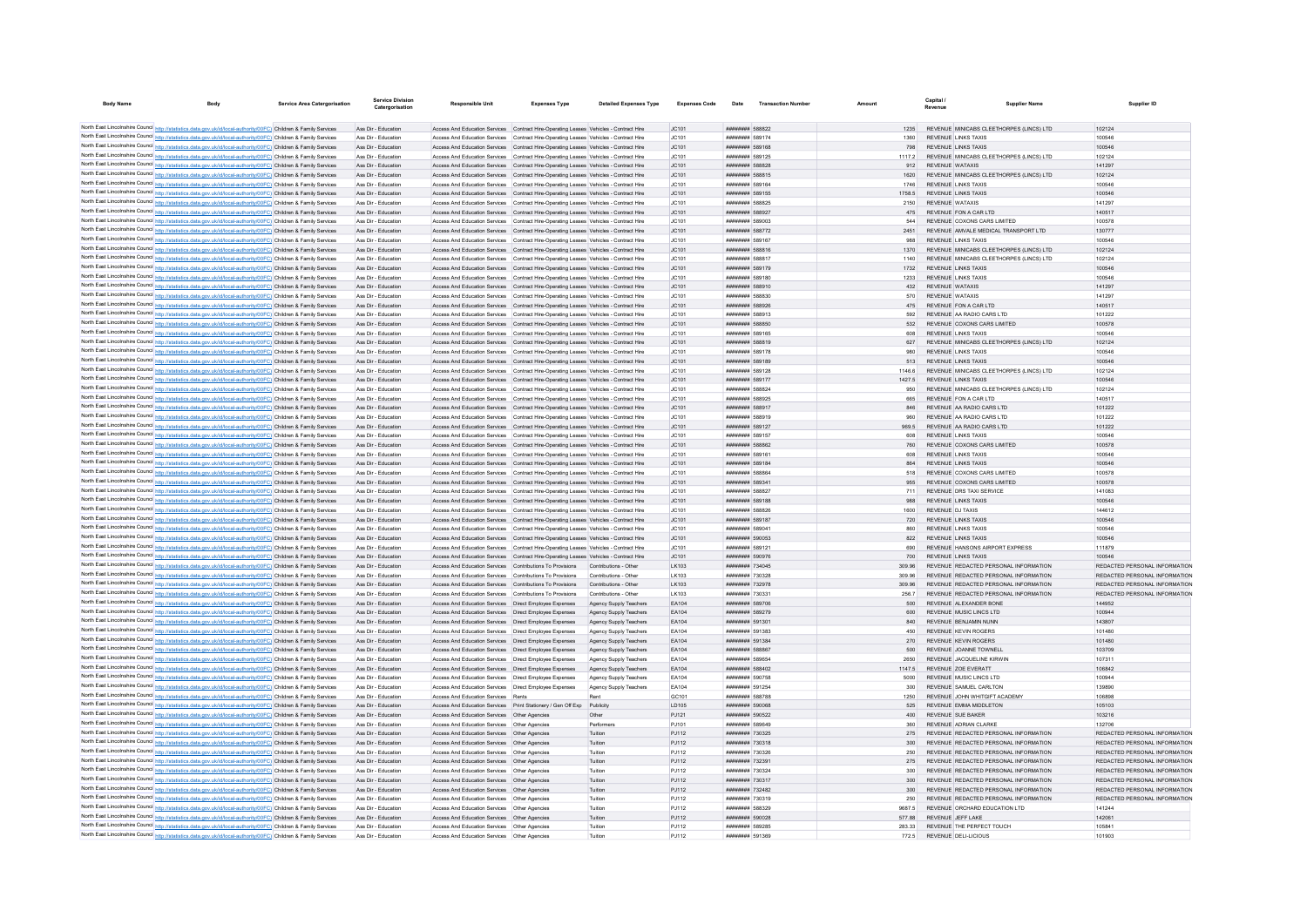| <b>Body Name</b><br>Body                                                                                                                                                                                                               | <b>Service Area Catergorisation</b> | <b>Service Division</b><br>Catergorisation | <b>Responsible Unit</b>                         | <b>Expenses Type</b>                                 | <b>Detailed Expenses Type</b>                              | <b>Expenses Code</b> | Date                               | <b>Transaction Number</b> | Amount           | Canital<br>Revenue | <b>Supplier Name</b>                                                           | Supplier ID                             |
|----------------------------------------------------------------------------------------------------------------------------------------------------------------------------------------------------------------------------------------|-------------------------------------|--------------------------------------------|-------------------------------------------------|------------------------------------------------------|------------------------------------------------------------|----------------------|------------------------------------|---------------------------|------------------|--------------------|--------------------------------------------------------------------------------|-----------------------------------------|
|                                                                                                                                                                                                                                        |                                     |                                            |                                                 |                                                      |                                                            |                      |                                    |                           |                  |                    |                                                                                |                                         |
| North East Lincolnshire Council http://statisti<br>cs.data.gov.uk/id/local-authority/00FC) Children & Family Services                                                                                                                  |                                     | Ass Dir - Education                        | Access And Education Services Government Grants |                                                      | Grants - Pupil Premium                                     | <b>VA102</b>         | ######## 590617                    |                           | 300              |                    | REVENUE MODEL VILLAGE PRIMARY                                                  | 145046                                  |
| North East Lincolnshire Council http://statistics.data.gov.uk/id/local-authority/00FC) Children & Family Services                                                                                                                      |                                     | Ass Dir - Education                        | Sen/Inclusion                                   | Direct Employee Expenses                             | Agency Staff                                               | EA105                | ######## 589304                    |                           | 317.73           |                    | REVENUE ON LINE PEOPLE LTD                                                     | 144850                                  |
| North East Lincolnshire Council http://statistics.data.gov.uk/id/local-authority/00FC) Children & Family Services                                                                                                                      |                                     | Ass Dir - Education                        | Sen/Inclusion                                   | Direct Employee Expenses                             | Agency Staff                                               | EA105                | ######## 589229                    |                           | 31773            |                    | REVENUE ON LINE PEOPLE LTD                                                     | 144850                                  |
| North East Lincolnshire Council http://statistics.data.gov.uk/id/local-authority/00FC) Children & Family Services                                                                                                                      |                                     | Ass Dir - Education                        | Sen/Inclusion                                   | Direct Employee Expenses                             | Agency Staff                                               | EA105                | ######## 589308<br>######## 589305 |                           | 484.16           |                    | REVENUE ON LINE PEOPLE LTD<br>REVENUE ON LINE PEOPLE LTD                       | 144850<br>144850                        |
| North East Lincolnshire Council http://statistics.data.gov.uk/id/local-authority/00FC) Children & Family Services<br>North East Lincolnshire Council http://statistics.data.gov.uk/id/local-authority/00FC) Children & Family Services |                                     | Ass Dir - Education<br>Ass Dir - Education | Sen/Inclusion<br>Sen/Inclusion                  | Direct Employee Expenses<br>Direct Employee Expenses | Agency Staff<br>Agency Staff                               | EA105<br>EA105       | ######## 589329                    |                           | 317.73<br>408.51 |                    | REVENUE ON LINE PEOPLE LTD                                                     | 144850                                  |
| North East Lincolnshire Council http://statistics.data.gov.uk/id/local-authority/00FC) Children & Family Services                                                                                                                      |                                     | Ass Dir - Education                        | Sen/Inclusion                                   | Direct Employee Expenses                             | Agency Staff                                               | EA105                | ######## 589309                    |                           | 317.73           |                    | REVENUE ON LINE PEOPLE LTD                                                     | 144850                                  |
| North East Lincolnshire Council http://statistics.data.gov.uk/id/local-authority/00FC) Children & Family Services                                                                                                                      |                                     | Ass Dir - Education                        | Sen/Inclusion                                   | Direct Employee Expenses                             | Agency Staff                                               | EA105                | ######## 591303                    |                           | 317.73           |                    | REVENUE ON LINE PEOPLE LTD                                                     | 144850                                  |
| North East Lincolnshire Council http://statistics.data.gov.uk/id/local-authority/00FC) Children & Family Services                                                                                                                      |                                     | Ass Dir - Education                        | Sen/Inclusion                                   | Other Local Authorities                              | Third Pp - Other Local Auth                                | PC101                | ######## 589235                    |                           | 16544.21         |                    | REVENUE REDACTED PERSONAL INFORMATION                                          | REDACTED PERSONAL INFORMATION           |
| North East Lincolnshire Council http://statistics.data.gov.uk/id/local-authority/00FC) Children & Family Services                                                                                                                      |                                     | Ass Dir - Education                        | Sen/Inclusion                                   | Other Local Authorities                              | Third Pp - Other Local Auth                                | PC101                | ######## 587095                    |                           | 1908.88          |                    | REVENUE REDACTED PERSONAL INFORMATION                                          | REDACTED PERSONAL INFORMATION           |
| North East Lincolnshire Council http://statistics.data.gov.uk/id/local-authority/00FC) Children & Family Services                                                                                                                      |                                     | Ass Dir - Education                        | Sen/Inclusion                                   | Other Local Authorities                              | Third Pp - Other Local Auth                                | PC101                | ######## 586728                    |                           | 15443.75         |                    | REVENUE REDACTED PERSONAL INFORMATION                                          | REDACTED PERSONAL INFORMATION           |
| North East Lincolnshire Council http://statistics.data.gov.uk/id/local-authority/00FC) Children & Family Services                                                                                                                      |                                     | Ass Dir - Education                        | Sen/Inclusion                                   | Other Local Authorities                              | Third Pp - Other Local Auth                                | PC101                | ######## 588312                    |                           | 8750.96          |                    | REVENUE REDACTED PERSONAL INFORMATION                                          | REDACTED PERSONAL INFORMATION           |
| North East Lincolnshire Council http://statistics.data.gov.uk/id/local-authority/00FC) Children & Family Services                                                                                                                      |                                     | Ass Dir - Education                        | Sen/Inclusion                                   | Other Local Authorities                              | Third Po - Other Local Auth                                | PC101                | ####### 588290                     |                           | 14325.09         |                    | REVENUE REDACTED PERSONAL INFORMATION                                          | REDACTED PERSONAL INFORMATION           |
| North East Lincolnshire Council http://statistics.data.gov.uk/id/local-authority/00FC) Children & Family Services                                                                                                                      |                                     | Ass Dir - Education                        | Sen/Inclusion                                   | Other Local Authorities                              | Third Pp - Other Local Auth                                | PC101                | ######## 588291                    |                           | 14327.14         |                    | REVENUE REDACTED PERSONAL INFORMATION                                          | REDACTED PERSONAL INFORMATION           |
| North East Lincolnshire Council http://statistics.data.gov.uk/id/local-authority/00FC) Children & Family Services                                                                                                                      |                                     | Ass Dir - Education                        | Sen/Inclusion                                   | Other Local Authorities                              | Third Pp - Other Local Auth                                | PC101                | ######## 588292                    |                           | 12305.9          |                    | REVENUE REDACTED PERSONAL INFORMATION                                          | REDACTED PERSONAL INFORMATION           |
| North East Lincolnshire Council http://statistics.data.gov.uk/id/local-authority/00FC) Children & Family Services                                                                                                                      |                                     | Ass Dir - Education                        | Sen/Inclusion                                   | Other Local Authorities                              | Third Pp - Other Local Auth                                | PC101                | ######## 588313                    |                           | 14327 14         |                    | REVENUE REDACTED PERSONAL INFORMATION                                          | REDACTED PERSONAL INFORMATION           |
| North East Lincolnshire Council http://statistics.data.gov.uk/id/local-authority/00FC) Children & Family Services                                                                                                                      |                                     | Ass Dir - Education                        | Sen/Inclusion                                   | Other Local Authorities                              | Third Pp - Other Local Auth                                | PC101                | ######## 589227                    |                           | 663537           |                    | REVENUE REDACTED PERSONAL INFORMATION                                          | REDACTED PERSONAL INFORMATION           |
| North East Lincolnshire Council http://statistics.data.gov.uk/id/local-authority/00FC) Children & Family Services                                                                                                                      |                                     | Ass Dir - Education                        | Sen/Inclusion                                   | Other Local Authorities                              | Third Pp - Other Local Auth                                | PC101                | ######## 589220                    |                           | 5247             |                    | REVENUE REDACTED PERSONAL INFORMATION                                          | REDACTED PERSONAL INFORMATION           |
| North East Lincolnshire Council http://statistics.data.gov.uk/id/local-authority/00FC) Children & Family Services                                                                                                                      |                                     | Ass Dir - Education                        | Sen/Inclusion                                   | Other Local Authorities                              | Third Pp - Other Local Auth                                | PC101                | ######## 589226                    |                           | 4650.75          |                    | REVENUE REDACTED PERSONAL INFORMATION                                          | REDACTED PERSONAL INFORMATION           |
| North East Lincolnshire Council http://statistics.data.gov.uk/id/local-authority/00FC) Children & Family Services                                                                                                                      |                                     | Ass Dir - Education                        | Sen/Inclusion                                   | Other Local Authorities                              | Third Pp - Other Local Auth                                | PC101                | ######## 589225                    |                           | 2728             |                    | REVENUE REDACTED PERSONAL INFORMATION                                          | REDACTED PERSONAL INFORMATION           |
| North East Lincolnshire Council http://statistics.data.gov.uk/id/local-authority/00FC) Children & Family Services                                                                                                                      |                                     | Ass Dir - Education                        | Sen/Inclusion                                   | Other Local Authorities                              | Third Pp - Other Local Auth                                | PC101                | ######## 589231                    |                           | 3036             |                    | REVENUE REDACTED PERSONAL INFORMATION                                          | REDACTED PERSONAL INFORMATION           |
| North East Lincolnshire Council http://statistics.data.gov.uk/id/local-authority/00FC) Children & Family Services                                                                                                                      |                                     | Ass Dir - Education                        | Sen/Inclusion                                   | Other Local Authorities                              | Third Pp - Other Local Auth                                | PC101                | ######## 589232                    |                           | 4650.75          |                    | REVENUE REDACTED PERSONAL INFORMATION                                          | REDACTED PERSONAL INFORMATION           |
| North East Lincolnshire Council http://statistics.data.gov.uk/id/local-authority/00FC) Children & Family Services                                                                                                                      |                                     | Ass Dir - Education                        | Sen/Inclusion                                   | Other Local Authorities                              | Third Pp - Other Local Auth                                | PC101                | ######## 589224                    |                           | 5247             |                    | REVENUE REDACTED PERSONAL INFORMATION                                          | REDACTED PERSONAL INFORMATION           |
| North East Lincolnshire Council http://statistics.data.gov.uk/id/local-authority/00FC) Children & Family Services                                                                                                                      |                                     | Ass Dir - Education                        | Sen/Inclusion                                   | Other Local Authorities                              | Third Pp - Other Local Auth                                | PC101                | ######## 589219                    |                           | 5247             |                    | REVENUE REDACTED PERSONAL INFORMATION                                          | REDACTED PERSONAL INFORMATION           |
| North East Lincolnshire Council http://statistics.data.gov.uk/id/local-authority/00FC) Children & Family Services                                                                                                                      |                                     | Ass Dir - Education                        | Sen/Inclusion                                   | Other Local Authorities                              | Third Po - Other Local Auth                                | PC101                | ######## 589330                    |                           | 28550.4          |                    | REVENUE REDACTED PERSONAL INFORMATION                                          | REDACTED PERSONAL INFORMATION           |
| North East Lincolnshire Council http://statistics.data.gov.uk/id/local-authority/00FC) Children & Family Services                                                                                                                      |                                     | Ass Dir - Education                        | Sen/Inclusion                                   | Other Local Authorities                              | Third Pp - Other Local Auth                                | PC101                | ######## 590153                    |                           | 15443.75         |                    | REVENUE WITHERSLACK GROUP LTD                                                  | 140390<br>REDACTED PERSONAL INFORMATION |
| North East Lincolnshire Council http://statistics.data.gov.uk/id/local-authority/00FC) Children & Family Services<br>North East Lincolnshire Council http://statistics.data.gov.uk/id/local-authority/00FC) Children & Family Services |                                     | Ass Dir - Education<br>Ass Dir - Education | Sen/Inclusion<br>Sen/Inclusion                  | Other Local Authorities<br>Other Local Authorities   | Third Pp - Other Local Auth<br>Third Pp - Other Local Auth | PC101<br>PC101       | ######## 590161<br>######## 590154 |                           | 1732<br>4601     |                    | REVENUE REDACTED PERSONAL INFORMATION<br>REVENUE REDACTED PERSONAL INFORMATION | REDACTED PERSONAL INFORMATION           |
| North East Lincolnshire Council http://statistics.data.gov.uk/id/local-authority/00FC) Children & Family Services                                                                                                                      |                                     | Ass Dir - Education                        | Sen/Inclusion                                   | Other Local Authorities                              | Third Po - Other Local Auth                                | PC101                | ######## 591311                    |                           | 10400            |                    | REVENUE REDACTED PERSONAL INFORMATION                                          | REDACTED PERSONAL INFORMATION           |
| North East Lincolnshire Council http://statistics.data.gov.uk/id/local-authority/00FC) Children & Family Services                                                                                                                      |                                     | Ass Dir - Education                        | Sen/Inclusion                                   | Other Local Authorities                              | Third Pp - Other Local Auth                                | PC101                | ######## 590855                    |                           | 12246            |                    | REVENUE REDACTED PERSONAL INFORMATION                                          | REDACTED PERSONAL INFORMATION           |
| North East Lincolnshire Council http://statistics.data.gov.uk/id/local-authority/00FC) Children & Family Services                                                                                                                      |                                     | Ass Dir - Education                        | Sen/Inclusion                                   | Private Contractors                                  | Third Party Prov - Private                                 | PH101                | ######## 585713                    |                           | 17492.68         |                    | REVENUE REDACTED PERSONAL INFORMATION                                          | REDACTED PERSONAL INFORMATION           |
| North East Lincolnshire Council http://statistics.data.gov.uk/id/local-authority/00FC) Children & Family Services                                                                                                                      |                                     | Ass Dir - Education                        | Sen/Inclusion                                   | Private Contractors                                  | Third Party Prov - Private                                 | PH101                | ######## 585714                    |                           | 17692.01         |                    | REVENUE REDACTED PERSONAL INFORMATION                                          | REDACTED PERSONAL INFORMATION           |
| North East Lincolnshire Council http://statistics.data.gov.uk/id/local-authority/00FC) Children & Family Services                                                                                                                      |                                     | Ass Dir - Education                        | Sen/Inclusion                                   | Private Contractors                                  | Third Party Prov - Private                                 | PH101                | ######## 589234                    |                           | 18600            |                    | REVENUE REDACTED PERSONAL INFORMATION                                          | REDACTED PERSONAL INFORMATION           |
| North East Lincolnshire Council http://statistics.data.gov.uk/id/local-authority/00FC) Children & Family Services                                                                                                                      |                                     | Ass Dir - Education                        | Sen/Inclusion                                   | Private Contractors                                  | Third Party Prov - Private                                 | PH101                | ######## 589236                    |                           | 9900             |                    | REVENUE REDACTED PERSONAL INFORMATION                                          | REDACTED PERSONAL INFORMATION           |
| North East Lincolnshire Council http://statistics.data.gov.uk/id/local-authority/00FC) Children & Family Services                                                                                                                      |                                     | Ass Dir - Education                        | Sen/Inclusion                                   | Private Contractors                                  | Third Party Prov - Private                                 | PH101                | ######## 588389                    |                           | 22500            |                    | REVENUE REDACTED PERSONAL INFORMATION                                          | REDACTED PERSONAL INFORMATION           |
| North East Lincolnshire Council http://statistics.data.gov.uk/id/local-authority/00FC) Children & Family Services                                                                                                                      |                                     | Ass Dir - Education                        | Sen/Inclusion                                   | Private Contractors                                  | Third Party Prov - Private                                 | PH101                | ######## 588435                    |                           | 2333.34          |                    | REVENUE REDACTED PERSONAL INFORMATION                                          | REDACTED PERSONAL INFORMATION           |
| North East Lincolnshire Council http://statistics.data.gov.uk/id/local-authority/00FC) Children & Family Services                                                                                                                      |                                     | Ass Dir - Education                        | Sen/Inclusion                                   | Private Contractors                                  | Third Party Prov - Private                                 | PH101                | ######## 588314                    |                           | 16216            |                    | REVENUE REDACTED PERSONAL INFORMATION                                          | REDACTED PERSONAL INFORMATION           |
| North East Lincolnshire Council http://statistics.data.gov.uk/id/local-authority/00FC) Children & Family Services                                                                                                                      |                                     | Ass Dir - Education                        | Sen/Inclusion                                   | Private Contractors                                  | Third Party Prov - Private                                 | PH101                | ######## 589223                    |                           | 7962.85          |                    | REVENUE REDACTED PERSONAL INFORMATION                                          | REDACTED PERSONAL INFORMATION           |
| North East Lincolnshire Council http://statistics.data.gov.uk/id/local-authority/00FC) Children & Family Services                                                                                                                      |                                     | Ass Dir - Education                        | Sen/Inclusion                                   | Private Contractors                                  | Third Party Prov - Private                                 | PH101                | ######## 589228                    |                           | 18840            |                    | REVENUE REDACTED PERSONAL INFORMATION                                          | REDACTED PERSONAL INFORMATION           |
| North East Lincolnshire Council http://statistics.data.gov.uk/id/local-authority/00FC) Children & Family Services                                                                                                                      |                                     | Ass Dir - Education                        | Sen/Inclusion                                   | Private Contractors                                  | Third Party Prov - Private                                 | PH101                | ######## 589238                    |                           | 17121.3          |                    | REVENUE REDACTED PERSONAL INFORMATION                                          | REDACTED PERSONAL INFORMATION           |
| North East Lincolnshire Council http://statistics.data.gov.uk/id/local-authority/00FC) Children & Family Services                                                                                                                      |                                     | Ass Dir - Education                        | Sen/Inclusion                                   | Private Contractors                                  | Third Party Prov - Private                                 | PH101                | ######## 589222                    |                           | 16928.4          |                    | REVENUE REDACTED PERSONAL INFORMATION                                          | REDACTED PERSONAL INFORMATION           |
| North East Lincolnshire Council http://statistics.data.gov.uk/id/local-authority/00FC) Children & Family Services                                                                                                                      |                                     | Ass Dir - Education                        | Sen/Inclusion                                   | Private Contractors                                  | Third Party Prov - Private                                 | PH101                | ######## 589233                    |                           | 12865.9          |                    | REVENUE REDACTED PERSONAL INFORMATION                                          | REDACTED PERSONAL INFORMATION           |
| North East Lincolnshire Council http://statistics.data.gov.uk/id/local-authority/00FC) Children & Family Services                                                                                                                      |                                     | Ass Dir - Education                        | Sen/Inclusion                                   | Private Contractors                                  | Third Party Prov - Private                                 | PH101                | ######## 589221                    |                           | 17215.8          |                    | REVENUE REDACTED PERSONAL INFORMATION                                          | REDACTED PERSONAL INFORMATION           |
| North East Lincolnshire Council http://statistics.data.gov.uk/id/local-authority/00FC) Children & Family Services                                                                                                                      |                                     | Ass Dir - Education                        | Sen/Inclusion                                   | Private Contractors                                  | Third Party Prov - Private                                 | PH101                | ######## 589230                    |                           | 8321.25          |                    | REVENUE REDACTED PERSONAL INFORMATION                                          | REDACTED PERSONAL INFORMATION           |
| North East Lincolnshire Council http://statistics.data.gov.uk/id/local-authority/00FC) Children & Family Services                                                                                                                      |                                     | Ass Dir - Education                        | Sen/Inclusion                                   | Private Contractors                                  | Third Party Prov - Private                                 | PH101                | ######## 589218                    |                           | 9945 55          |                    | REVENUE REDACTED PERSONAL INFORMATION                                          | REDACTED PERSONAL INFORMATION           |
| North East Lincolnshire Council http://statistics.data.gov.uk/id/local-authority/00FC) Children & Family Services                                                                                                                      |                                     | Ass Dir - Education                        | Sen/Inclusion                                   | Private Contractors                                  | Third Party Prov - Private                                 | PH101                | ######## 590158                    |                           | 18000            |                    | REVENUE REDACTED PERSONAL INFORMATION                                          | REDACTED PERSONAL INFORMATION           |
| North East Lincolnshire Council http://statistics.data.gov.uk/id/local-authority/00FC) Children & Family Services                                                                                                                      |                                     | Ass Dir - Education                        | Sen/Inclusion                                   | Private Contractors                                  | Third Party Prov - Private                                 | PH101                | ######## 590159                    |                           | 16692.9          |                    | REVENUE REDACTED PERSONAL INFORMATION                                          | REDACTED PERSONAL INFORMATION           |
| North East Lincolnshire Council http://statistics.data.gov.uk/id/local-authority/00FC) Children & Family Services                                                                                                                      |                                     | Ass Dir - Education                        | Sen/Inclusion                                   | Private Contractors                                  | Third Party Prov - Private                                 | PH101                | ######## 590855                    |                           | 2121.43          |                    | REVENUE REDACTED PERSONAL INFORMATION                                          | REDACTED PERSONAL INFORMATION           |
| North East Lincolnshire Council http://statistics.data.gov.uk/id/local-authority/00FC) Children & Family Services                                                                                                                      |                                     | Ass Dir - Education                        | Sen/Inclusion                                   | Private Contractors                                  | Third Party Prov - Private                                 | PH101                | ######## 591313                    |                           | 3888.9           |                    | REVENUE REDACTED PERSONAL INFORMATION                                          | REDACTED PERSONAL INFORMATION           |
| North East Lincolnshire Council http://statistics.data.gov.uk/id/local-authority/00FC) Children & Family Services                                                                                                                      |                                     | Ass Dir - Education<br>Ass Dir - Education | Sen/Inclusion<br>Sen/Inclusion                  | Miscellaneous Expenses<br>Miscellaneous Expenses     | Contingency Reserve<br>Contingency Reserve                 | LL123<br>LL123       | ######## 59056*<br>######## 588729 |                           | 8550<br>390      |                    | REVENUE THE CAMBRIDGE PARK ACADEMY<br>REVENUE MOTORVATION TRAINING LTD         | 107472<br>138704                        |
| North East Lincolnshire Council http://statistics.data.gov.uk/id/local-authority/00FC) Children & Family Services<br>North East Lincolnshire Council http://statistics.data.gov.uk/id/local-authority/00FC) Children & Family Services |                                     | Ass Dir - Education                        | Sen/Inclusion                                   | Miscellaneous Expenses                               | Other Expenses General                                     | LL119                | ####### 590567                     |                           | 4654             |                    | REVENUE PHOENIX PARK ACADEMY                                                   | 126685                                  |
| North East Lincolnshire Council http://statistics.data.gov.uk/id/local-authority/00FC) Children & Family Services                                                                                                                      |                                     | Ass Dir - Education                        | Sen/Inclusion                                   |                                                      | Communications And Computin Computer H/Ware - Purchases    | <b>IF105</b>         | <b><i>BREEZER 588714</i></b>       |                           | 367.5            |                    | REVENUE FAST RIDING OF YORKSHIRE COUNCIL SUPPLIES                              | 100654                                  |
| North East Lincolnshire Council http://statistics.data.gov.uk/id/local-authority/00FC) Children & Family Services                                                                                                                      |                                     | Ass Dir - Education                        | Sen/Inclusion                                   |                                                      | Communications And Computin Computer H/Ware - Purchases    | LF105                | ######## 588714                    |                           | 367.5            |                    | REVENUE EAST RIDING OF YORKSHIRE COUNCIL SUPPLIES                              | 100654                                  |
| North East Lincolnshire Council http://statistics.data.gov.uk/id/local-authority/00FC) Children & Family Services                                                                                                                      |                                     | Ass Dir - Education                        | Sen/Inclusion                                   | Contributions To Provisions                          | Contributions - Other                                      | LK103                | ######## 588387                    |                           | 16687.25         |                    | REVENUE BARNARDO SERVICES LTD                                                  | 101050                                  |
| North East Lincolnshire Council http://statistics.data.gov.uk/id/local-authority/00FC) Children & Family Services                                                                                                                      |                                     | Ass Dir - Education                        | Sen/Inclusion                                   | Contributions To Provisions                          | Contributions - Other                                      | LK103                | ######## 590471                    |                           | 19625            |                    | REVENUE BARNARDO SERVICES LTD                                                  | 101050                                  |
| North East Lincolnshire Council http://statistics.data.gov.uk/id/local-authority/00FC) Children & Family Services                                                                                                                      |                                     | Ass Dir - Education                        | Sen/Inclusion                                   | Contributions To Provisions                          | Contributions - Third Sector                               | LK102                | ######## 586407                    |                           | 517              |                    | REVENUE COMMUNITY ACCORD                                                       | 106613                                  |
| North East Lincolnshire Council http://statistics.data.gov.uk/id/local-authority/00FC) Children & Family Services                                                                                                                      |                                     | Ass Dir - Education                        | Sen/Inclusion                                   | Contributions To Provisions                          | Contributions - Third Sector                               | LK102                | ######## 590241                    |                           | 3660.42          |                    | REVENUE HANNAH LYNCH                                                           | 144762                                  |
| North East Lincolnshire Council http://statistics.data.gov.uk/id/local-authority/00FC) Children & Family Services                                                                                                                      |                                     | Ass Dir - Education                        | Sen/Inclusion                                   | Miscellaneous Expenses                               | Legal Fees - General                                       | LL103                | ######## 588270                    |                           | 1283.33          |                    | REVENUE HANNAH LYNCH                                                           | 144762                                  |
| North East Lincolnshire Council http://statistics.data.gov.uk/id/local-authority/00FC) Children & Family Services                                                                                                                      |                                     | Ass Dir - Education                        | Sen/Inclusion                                   | Equip / Furniture / Materials                        | <b>Teaching Materials</b>                                  | LA117                | ######## 588462                    |                           | 960              |                    | REVENUE ANN ARBOR PUBLISHERS LTD                                               | 105547                                  |
| North East Lincolnshire Council http://statistics.data.gov.uk/id/local-authority/00FC) Children & Family Services                                                                                                                      |                                     | Ass Dir - Education                        | Sen/Inclusion                                   |                                                      | Communications And Computin Computer S/Ware - Purchases    | LF101                | ######## 590071                    |                           | 265.47           |                    | REVENUE PROBRAND LTD                                                           | 138421                                  |
| North East Lincolnshire Council http://statistics.data.gov.uk/id/local-authority/00FC) Children & Family Services                                                                                                                      |                                     | Ass Dir - Education                        | Sen/Inclusion                                   | Direct Employee Expenses Pay Teachers Supply Cover   |                                                            | EA106                | ######## 588455                    |                           | 500              |                    | REVENUE TEACH LINCS LIMITED                                                    | 142059                                  |
| North East Lincolnshire Council http://statistics.data.gov.uk/id/local-authority/00FC) Children & Family Services                                                                                                                      |                                     | Ass Dir - Education                        | Sen/Inclusion                                   | Direct Employee Expenses                             | Pay Teachers Supply Cover                                  | EA106                | ######## 588738                    |                           | 500              |                    | REVENUE TEACH LINCS LIMITED                                                    | 142059                                  |
| North East Lincolnshire Council http://statistics.data.gov.uk/id/local-authority/00FC) Children & Family Services                                                                                                                      |                                     | Ass Dir - Education                        | Sen/Inclusion                                   | Indirect Employee Expenses                           | Staff Training                                             | EB122                | ######## 588737                    |                           | 398              |                    | REVENUE NURTUREUK                                                              | 104383                                  |
| North East Lincolnshire Council http://statistics.data.gov.uk/id/local-authority/00FC) Children & Family Services                                                                                                                      |                                     | Ass Dir - Education                        | Sen/Inclusion                                   | Indirect Employee Expenses                           | Staff Training                                             | EB122                | ######## 589287                    |                           | 650              |                    | REVENUE VISUALISE TRAINING & CONSULTANCY                                       | 144950                                  |
| North East Lincolnshire Council http://statistics.data.gov.uk/id/local-authority/00FC) Children & Family Services                                                                                                                      |                                     | Ass Dir - Education                        | Sen/Inclusion                                   | Other Local Authorities                              | Third Pp - Other Local Auth                                | PC101                | ######## 588311                    |                           | 8370.48          |                    | REVENUE REDACTED PERSONAL INFORMATION                                          | REDACTED PERSONAL INFORMATION           |
| North East Lincolnshire Council http://statistics.data.gov.uk/id/local-authority/00FC) Children & Family Services                                                                                                                      |                                     | Ass Dir - Education                        | Sen/Inclusion                                   | Other Local Authorities                              | Third Pp - Other Local Auth                                | PC101                | ######## 591310                    |                           | 300              |                    | REVENUE FRANKLIN COLLEGE                                                       | 101073                                  |
| North East Lincolnshire Council http://statistics.data.gov.uk/id/local-authority/00FC) Children & Family Services                                                                                                                      |                                     | Ass Dir - Education                        | Sen/Inclusion                                   | Private Contractors                                  | Third Party Prov - Private                                 | PH101                | ######## 730945                    |                           | 605.24           |                    | REVENUE REDACTED PERSONAL INFORMATION                                          | REDACTED PERSONAL INFORMATION           |
| North East Lincolnshire Council http://statistics.data.gov.uk/id/local-authority/00FC) Children & Family Services                                                                                                                      |                                     | Ass Dir - Education                        | Sen/Inclusion                                   | Private Contractors                                  | Third Party Prov - Private                                 | PH101                | ######## 589340                    |                           | $-409$           |                    | REVENUE I INKAGE COMMUNITY TRUST                                               | 100343                                  |
| North East Lincolnshire Council http://statistics.data.gov.uk/id/local-authority/00FC) Children & Family Services                                                                                                                      |                                     | Ass Dir - Education                        | Sen/Inclusion                                   | Private Contractors                                  | Third Party Prov - Private                                 | PH101                | ######## 589339                    |                           | 11397.09         |                    | REVENUE LINKAGE COMMUNITY TRUST                                                | 100343                                  |
| North East Lincolnshire Council http://statistics.data.gov.uk/id/local-authority/00FC) Children & Family Services                                                                                                                      |                                     | Ass Dir - Education                        | Sen/Inclusion                                   | Private Contractors                                  | Third Party Prov - Private                                 | PH101                | ####### 589340                     |                           | $-409$           |                    | REVENUE LINKAGE COMMUNITY TRUST                                                | 100343                                  |
| North East Lincolnshire Council http://statistics.data.gov.uk/id/local-authority/00FC) Children & Family Services                                                                                                                      |                                     | Ass Dir - Education                        | Sen/Inclusion                                   | Private Contractors                                  | Third Party Prov - Private                                 | PH101                | ######## 589337                    |                           | 11397.09         |                    | REVENUE LINKAGE COMMUNITY TRUST                                                | 100343                                  |
| North East Lincolnshire Council http://statistics.data.gov.uk/id/local-authority/00FC) Children & Family Services                                                                                                                      |                                     | Ass Dir - Education                        | Sen/Inclusion                                   | Private Contractors                                  | Third Party Prov - Private                                 | PH101                | ######## 589340                    |                           | $-409$           |                    | REVENUE LINKAGE COMMUNITY TRUST                                                | 100343                                  |
| North East Lincolnshire Council http://statistics.data.gov.uk/id/local-authority/00FC) Children & Family Services<br>North East Lincolnshire Council http://statistics.data.gov.uk/id/local-authority/00FC) Children & Family Services |                                     | Ass Dir - Education<br>Ass Dir - Education | Sen/Inclusion<br>Sen/Inclusion                  | Private Contractors                                  | Third Party Prov - Private                                 | PH101<br>LL123       | ######## 589338<br>######## 590568 |                           | 11397.09<br>1317 |                    | REVENUE LINKAGE COMMUNITY TRUST<br>REVENUE PHOENIX PARK ACADEMY                | 100343<br>126685                        |
| North East Lincolnshire Council http://statistics.data.gov.uk/id/local-authority/00FC) Children & Family Services                                                                                                                      |                                     | Ass Dir - Education                        | Sen/Inclusion                                   | Miscellaneous Expenses<br>Miscellaneous Expenses     | Contingency Reserve<br>Contingency Reserve                 | LL123                | ######## 59057                     |                           | 15800            |                    | REVENUE PHOENIX PARK ACADEMY                                                   | 126685                                  |
| North East Lincolnshire Council http://statistics.data.gov.uk/id/local-authority/00FC) Children & Family Services                                                                                                                      |                                     | Ass Dir - Education                        | Sen/Inclusion                                   | Miscellaneous Expenses                               | Contingency Reserv                                         | LL123                | ######## 590569                    |                           | 44767            |                    | REVENUE PHOENIX PARK ACADEMY                                                   | 126685                                  |
|                                                                                                                                                                                                                                        |                                     |                                            |                                                 |                                                      |                                                            |                      |                                    |                           |                  |                    |                                                                                |                                         |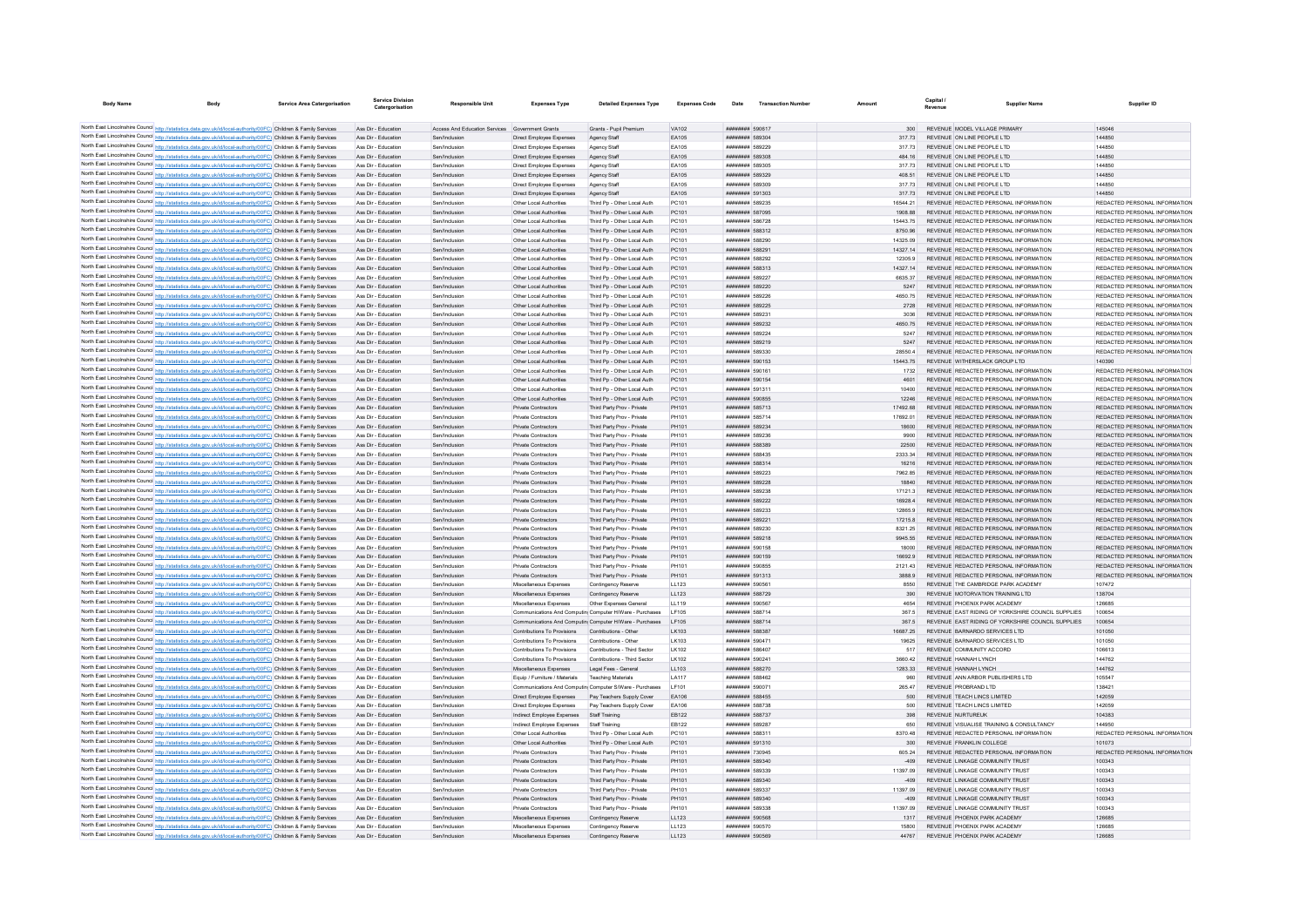| <b>Body Name</b> |                                                                                                                                                                                                                                        | <b>Service Area Catergorisation</b> | Service Division<br>Catergorisation | <b>Responsible Unit</b>                                                                                                  | <b>Expenses Type</b>                       | <b>Detailed Expenses Type</b>                             | <b>Expenses Code</b> | Date                               | <b>Transaction Number</b> | Amount         | Revenue | <b>Supplier Name</b>                                                            | Supplier ID                             |
|------------------|----------------------------------------------------------------------------------------------------------------------------------------------------------------------------------------------------------------------------------------|-------------------------------------|-------------------------------------|--------------------------------------------------------------------------------------------------------------------------|--------------------------------------------|-----------------------------------------------------------|----------------------|------------------------------------|---------------------------|----------------|---------|---------------------------------------------------------------------------------|-----------------------------------------|
|                  |                                                                                                                                                                                                                                        |                                     |                                     |                                                                                                                          |                                            |                                                           |                      |                                    |                           |                |         |                                                                                 |                                         |
|                  | North East Lincolnshire Council http://statistics.data.gov.uk/id/local-authority/00FC) Children & Family Services                                                                                                                      |                                     | Ass Dir - Education                 | Sen/Inclusion                                                                                                            | Miscellaneous Expenses                     | Contingency Reserve                                       | LL123                | ######## 590572                    |                           | 26333          |         | REVENUE SEVENHILLS ACADEMY                                                      | 128660                                  |
|                  | North East Lincolnshire Council http://statistics.data.gov.uk/id/local-authority/00FC) Children & Family Services                                                                                                                      |                                     | Ass Dir - Education                 | Sen/Inclusion                                                                                                            | Miscellaneous Expenses                     | Contingency Reserve                                       | LL123                | ######## 590571                    |                           | 26333          |         | REVENUE SEVENHILLS ACADEMY                                                      | 128660                                  |
|                  | North East Lincolnshire Council http://statistics.data.gov.uk/id/local-authority/00FC) Children & Family Services                                                                                                                      |                                     | Ass Dir - Education                 | Sen/Inclusion                                                                                                            | Contributions To Provisions                | Contributions - Other                                     | LK103                | ######## 589237                    |                           | 1943 16        |         | REVENUE REDACTED PERSONAL INFORMATION                                           | REDACTED PERSONAL INFORMATION           |
|                  | North East Lincolnshire Council http://statistics.data.gov.uk/id/local-authority/00FC) Children & Family Services                                                                                                                      |                                     | Ass Dir - Education                 | Sen/Inclusion                                                                                                            | Contributions To Provisions                | Contributions - Third Sector                              | LK102                | ######## 730246                    |                           | 280            |         | REVENUE REDACTED PERSONAL INFORMATION                                           | REDACTED PERSONAL INFORMATION           |
|                  | North East Lincolnshire Council http://statistics.data.gov.uk/id/local-authority/00FC) Children & Family Services                                                                                                                      |                                     | Ass Dir - Education                 | Sen/Inclusion                                                                                                            | Contributions To Provisions                | Contributions - Third Sector                              | LK102                | ######## 732357                    |                           | 1053.33        |         | REVENUE REDACTED PERSONAL INFORMATION                                           | REDACTED PERSONAL INFORMATION           |
|                  | North East Lincolnshire Council http://statistics.data.gov.uk/id/local-authority/00FC) Children & Family Services                                                                                                                      |                                     | Ass Dir - Education                 | Sen/Inclusion                                                                                                            | Miscellaneous Expenses                     | Contingency Reserve                                       | LL123                | ######## 590562                    |                           | 142929         |         | REVENUE THE CAMBRIDGE PARK ACADEMY                                              | 107472                                  |
|                  | North East Lincolnshire Council http://statistics.data.gov.uk/id/local-authority/00FC) Children & Family Services                                                                                                                      |                                     | Ass Dir - Education                 | Sen/Inclusion                                                                                                            | Miscellaneous Expenses                     | Contingency Reserve                                       | LL123                | ######## 590563                    |                           | 112773         |         | REVENUE HUMBERSTON PARK SPECIAL SCHOOL                                          | 107911                                  |
|                  | North East Lincolnshire Council http://statistics.data.gov.uk/id/local-authority/00FC) Children & Family Services                                                                                                                      |                                     | Ass Dir - Education                 | Sen/Inclusion                                                                                                            | Miscellaneous Expenses                     | Other Expenses General                                    | LL119                | ######## 590566                    |                           | 5833           |         | REVENUE EASTFIELD PRIMARY ACADEMY                                               | 121907                                  |
|                  | North East Lincolnshire Council http://statistics.data.gov.uk/id/local-authority/00FC) Children & Family Services                                                                                                                      |                                     | Ass Dir - Education                 | Sen/Inclusion                                                                                                            | Miscellaneous Expenses                     | Other Expenses General                                    | LL119                | ######## 590564                    |                           | 1944.92        |         | REVENUE EASTFIELD PRIMARY ACADEMY                                               | 121907                                  |
|                  | North East Lincolnshire Council http://statistics.data.gov.uk/id/local-authority/00FC) Children & Family Services                                                                                                                      |                                     | Ass Dir - Education                 | Sen/Inclusion                                                                                                            | Miscellaneous Expenses                     | Other Expenses General                                    | LL119                | ######## 59056                     |                           | 8750           |         | REVENUE EASTFIELD PRIMARY ACADEMY                                               | 121907                                  |
|                  | North East Lincolnshire Council http://statistics.data.gov.uk/id/local-authority/00FC) Children & Family Services                                                                                                                      |                                     | Ass Dir - Education                 | Sen/Inclusion                                                                                                            | Miscellaneous Expenses                     | Other Expenses General                                    | LL119                | ######## 588309                    |                           | 5833           |         | REVENUE FASTEIELD PRIMARY ACADEMY                                               | 121907                                  |
|                  | North East Lincolnshire Council http://statistics.data.gov.uk/id/local-authority/00FC) Children & Family Services                                                                                                                      |                                     | Ass Dir - Education                 | Reynolds Day Care                                                                                                        | Fouin / Furniture / Materials              | Foujoment - Maintenance                                   | <b>LA104</b>         | ######## 591340                    |                           | 420.75         |         | REVENUE SYLVESTER-KEALLTD                                                       | 100593                                  |
|                  | North East Lincolnshire Council http://statistics.data.gov.uk/id/local-authority/00FC) Children & Family Services                                                                                                                      |                                     | Ass Dir - Education                 | Reynolds Day Care                                                                                                        | Equip / Furniture / Materials              | Equipment - Purchase                                      | LA101                | ######## 587754                    |                           | 310            |         | REVENUE COMMUNITY PRODUCTS (UK) LTD.                                            | 101007                                  |
|                  | North East Lincolnshire Council http://statistics.data.gov.uk/id/local-authority/00FC) Children & Family Services                                                                                                                      |                                     |                                     | Ass Dir - Children & Families Head Of Child Resource & Reg Private Contractors                                           |                                            | Third Party Prov - Private                                | PH101                | ######## 588891                    |                           | 26150.71       |         | REVENUE REDACTED PERSONAL INFORMATION                                           | REDACTED PERSONAL INFORMATION           |
|                  | North East Lincolnshire Council http://statistics.data.gov.uk/id/local-authority/00FC) Children & Family Services                                                                                                                      |                                     |                                     | Ass Dir - Children & Families Head Of Child Resource & Reg Private Contractors                                           |                                            | Third Party Prov - Private                                | PH101                | ######## 588892                    |                           | 1242           |         | REVENUE QUAYSIDE CHILDCARE LTD.                                                 | 127974                                  |
|                  | North East Lincolnshire Council http://statistics.data.gov.uk/id/local-authority/00FC) Children & Family Services                                                                                                                      |                                     |                                     | Ass Dir - Children & Families Head Of Child Resource & Reg Private Contractors                                           |                                            | Third Party Prov - Private                                | PH101                | ######## 588893                    |                           | 393 75         |         | REVENUE QUAYSIDE CHILDCARE LTD                                                  | 127974                                  |
|                  | North East Lincolnshire Council http://statistics.data.gov.uk/id/local-authority/00FC) Children & Family Services                                                                                                                      |                                     |                                     | Ass Dir - Children & Families Head Of Child Resource & Reg Private Contractors                                           |                                            | Third Party Prov - Private                                | PH101                | ######## 588894                    |                           | 26150.71       |         | REVENUE REDACTED PERSONAL INFORMATION                                           | REDACTED PERSONAL INFORMATION           |
|                  | North East Lincolnshire Council http://statistics.data.gov.uk/id/local-authority/00FC) Children & Family Services                                                                                                                      |                                     | Ass Dir - Children & Families       | Head Of Child Resource & Reg                                                                                             | Private Contractors                        | Third Party Prov - Private                                | PH101                | ######## 588895<br>######## 588896 |                           |                |         | REVENUE QUAYSIDE CHILDCARE LTD.                                                 | 127974                                  |
|                  | North East Lincolnshire Council http://statistics.data.gov.uk/id/local-authority/00FC) Children & Family Services<br>North East Lincolnshire Council http://statistics.data.gov.uk/id/local-authority/00FC) Children & Family Services |                                     |                                     | Ass Dir - Children & Families Head Of Child Resource & Reg<br>Ass Dir - Children & Families Head Of Child Resource & Reg | Private Contractors<br>Private Contractors | Third Party Prov - Private<br>Third Party Prov - Private  | PH101<br>PH101       | ######## 589667                    |                           | 24930<br>29915 |         | REVENUE KIBBLE EDUCATION & CARE CENTRE<br>REVENUE REDACTED PERSONAL INFORMATION | 142566<br>REDACTED PERSONAL INFORMATION |
|                  |                                                                                                                                                                                                                                        |                                     |                                     | Ass Dir - Children & Families Head Of Child Resource & Reg Private Contractors                                           |                                            |                                                           | PH101                | ######## 589729                    |                           | 29915          |         | REVENUE REDACTED PERSONAL INFORMATION                                           | REDACTED PERSONAL INFORMATION           |
|                  | North East Lincolnshire Council http://statistics.data.gov.uk/id/local-authority/00FC) Children & Family Services<br>North East Lincolnshire Council http://statistics.data.gov.uk/id/local-authority/00FC) Children & Family Services |                                     |                                     | Ass Dir - Children & Families Head Of Child Resource & Reg Private Contractors                                           |                                            | Third Party Prov - Private<br>Third Party Prov - Private  | PH101                | ######## 590135                    |                           |                |         | REVENUE CORAM VOICE                                                             | 124206                                  |
|                  | North East Lincolnshire Council http://statistics.data.gov.uk/id/local-authority/00FC) Children & Family Services                                                                                                                      |                                     |                                     | Ass Dir - Children & Families Head Of Child Resource & Reg                                                               | Private Contractors                        |                                                           | PH101                | ######## 590622                    |                           | 1031.25        |         | REVENUE QUAYSIDE CHILDCARE LTD.                                                 | 127974                                  |
|                  | North East Lincolnshire Council http://statistics.data.gov.uk/id/local-authority/00FC) Children & Family Services                                                                                                                      |                                     |                                     | Ass Dir - Children & Families Head Of Child Resource & Reg Direct Transport Costs                                        |                                            | Third Party Prov - Private<br>Hired Transport - Employees | JA101                | <b><i>BREEZERE SRARAS</i></b>      |                           | 560            |         | REVENUE READY RENT A CAR                                                        | 100557                                  |
|                  | North East Lincolnshire Council http://statistics.data.gov.uk/id/local-authority/00FC) Children & Family Services                                                                                                                      |                                     |                                     | Ass Dir - Children & Families Head Of Child Resource & Reg Public Transport                                              |                                            | Public Transport - Employees                              | JD101                | ######## 587083                    |                           | 297.66         |         | REVENUE VULNERABLE YOUNG PEOPLE PROJECT HENEAGE                                 | 110637                                  |
|                  | North East Lincolnshire Council http://statistics.data.gov.uk/id/local-authority/00FC) Children & Family Services                                                                                                                      |                                     | Ass Dir - Children & Families       | Head Of Child Resource & Reg                                                                                             | Caterino                                   | Provisions                                                | LB101                | ######## 587083                    |                           | 287.69         |         | REVENUE VULNERABLE YOUNG PEOPLE PROJECT HENEAGE                                 | 110637                                  |
|                  | North East Lincolnshire Council http://statistics.data.gov.uk/id/local-authority/00FC) Children & Family Services                                                                                                                      |                                     |                                     | Ass Dir - Children & Families Head Of Child Resource & Reg Catering                                                      |                                            |                                                           | LB101                | ######## 588025                    |                           |                |         | REVENUE VULNERABLE YOUNG PEOPLE PROJECT HENEAGE                                 | 110637                                  |
|                  | North East Lincolnshire Council http://statistics.data.gov.uk/id/local-authority/00FC) Children & Family Services                                                                                                                      |                                     |                                     | Ass Dir - Children & Families Head Of Child Resource & Reg Miscellaneous Expenses                                        |                                            | Activities - Service Users                                | LL114                | ######## 587083                    |                           | 628 11         |         | REVENUE VULNERABLE YOUNG PEOPLE PROJECT HENEAGE                                 | 110637                                  |
|                  | North East Lincolnshire Council http://statistics.data.gov.uk/id/local-authority/00FC) Children & Family Services                                                                                                                      |                                     |                                     | Ass Dir - Children & Families Head Of Child Resource & Reg Miscellaneous Expenses                                        |                                            | Activities - Service Users                                | LL114                | ######## 588025                    |                           | 820.82         |         | REVENUE VULNERABLE YOUNG PEOPLE PROJECT HENEAGE 110637                          |                                         |
|                  | North East Lincolnshire Council http://statistics.data.gov.uk/id/local-authority/00FC) Children & Family Services                                                                                                                      |                                     |                                     | Ass Dir - Children & Families Head Of Child Resource & Reg Miscellaneous Expenses                                        |                                            | Activities - Service Users                                | LL114                | ######## 588876                    |                           | 500            |         | REVENUE PARKWAY ENTERTAINMENT CO LTD                                            | 101537                                  |
|                  | North East Lincolnshire Council http://statistics.data.gov.uk/id/local-authority/00FC) Children & Family Services                                                                                                                      |                                     |                                     | Ass Dir - Children & Families Head Of Child Resource & Reg Private Contractors                                           |                                            | Third Party Prov - Private                                | PH101                | ######## 589163                    |                           | 1305.72        |         | REVENUE NORTH EAST LINCOLNSHIRE COUNCIL                                         | 100894                                  |
|                  | North East Lincolnshire Council http://statistics.data.gov.uk/id/local-authority/00FC) Children & Family Services                                                                                                                      |                                     |                                     | Ass Dir - Children & Families Head Of Child Resource & Reg Other Agencies                                                |                                            | Additional Cost                                           | PJ114                | ######## 587321                    |                           | 7443           |         | REVENUE KIDDI CARU DAY NURSERY                                                  | 144449                                  |
|                  | North East Lincolnshire Council http://statistics.data.gov.uk/id/local-authority/00FC) Children & Family Services                                                                                                                      |                                     |                                     | Ass Dir - Children & Families Head Of Child Resource & Reg Other Agencies                                                |                                            | <b>Additional Cost</b>                                    | PJ114                | ######## 590873                    |                           | 542.4          |         | REVENUE SCDA LTD                                                                | 144998                                  |
|                  | North East Lincolnshire Council http://statistics.data.gov.uk/id/local-authority/00FC) Children & Family Services                                                                                                                      |                                     |                                     | Ass Dir - Children & Families Head Of Child Resource & Reg Other Agencies                                                |                                            | Additional Cost                                           | PJ114                | ######## 589716                    |                           | 740            |         | REVENUE READY RENT A CAR                                                        | 100557                                  |
|                  | North East Lincolnshire Council http://statistics.data.gov.uk/id/local-authority/00FC) Children & Family Services                                                                                                                      |                                     | Ass Dir - Children & Families       | Head Of Child Resource & Reg                                                                                             |                                            | <b>Additional Cost</b>                                    | PJ114                | ######## 590000                    |                           | 322.86         |         | REVENUE READY RENT A CAR                                                        | 100557                                  |
|                  | North East Lincolnshire Council http://statistics.data.gov.uk/id/local-authority/00FC) Children & Family Services                                                                                                                      |                                     |                                     | Ass Dir - Children & Families Head Of Child Resource & Reg Other Agencies                                                |                                            | Child Care Payments                                       | PJ104                | ######## 734160                    |                           | 442            |         | REVENUE REDACTED PERSONAL INFORMATION                                           | REDACTED PERSONAL INFORMATION           |
|                  | North East Lincolnshire Council http://statistics.data.gov.uk/id/local-authority/00FC) Children & Family Services                                                                                                                      |                                     |                                     | Ass Dir - Children & Families Head Of Child Resource & Reg Other Agencies                                                |                                            | Child Care Payments                                       | PJ104                | ######## 734160                    |                           | 405.57         |         | REVENUE REDACTED PERSONAL INFORMATION                                           | REDACTED PERSONAL INFORMATION           |
|                  | North East Lincolnshire Council http://statistics.data.gov.uk/id/local-authority/00FC) Children & Family Services                                                                                                                      |                                     |                                     | Ass Dir - Children & Families Head Of Child Resource & Reg Other Agencies                                                |                                            | Child Care Payments                                       | PJ104                | ######## 728338                    |                           | 364            |         | REVENUE REDACTED PERSONAL INFORMATION                                           | REDACTED PERSONAL INFORMATION           |
|                  | North East Lincolnshire Council http://statistics.data.gov.uk/id/local-authority/00FC) Children & Family Services                                                                                                                      |                                     |                                     | Ass Dir - Children & Families Head Of Child Resource & Reg Other Agencies                                                |                                            | Child Care Payments                                       | PJ104                | ######## 728111                    |                           | 364            |         | REVENUE REDACTED PERSONAL INFORMATION                                           | REDACTED PERSONAL INFORMATION           |
|                  | North East Lincolnshire Council http://statistics.data.gov.uk/id/local-authority/00FC) Children & Family Services                                                                                                                      |                                     |                                     | Ass Dir - Children & Families Head Of Child Resource & Reg Other Agencies                                                |                                            | Child Care Payments                                       | PJ104                | ######## 728143                    |                           | 364            |         | REVENUE REDACTED PERSONAL INFORMATION                                           | REDACTED PERSONAL INFORMATION           |
|                  | North East Lincolnshire Council http://statistics.data.gov.uk/id/local-authority/00FC) Children & Family Services                                                                                                                      |                                     |                                     | Ass Dir - Children & Families Head Of Child Resource & Reg. Other Agencies                                               |                                            | Child Care Payments                                       | P.1104               | <b>ИНИНИНИ 728262</b>              |                           | 364            |         | REVENUE REDACTED PERSONAL INFORMATION                                           | REDACTED PERSONAL INFORMATION           |
|                  | North East Lincolnshire Council http://statistics.data.gov.uk/id/local-authority/00FC) Children & Family Services                                                                                                                      |                                     |                                     | Ass Dir - Children & Families Head Of Child Resource & Reg Other Agencies                                                |                                            | Child Care Payments                                       | PJ104                | ######## 730038                    |                           |                |         | REVENUE REDACTED PERSONAL INFORMATION                                           | REDACTED PERSONAL INFORMATION           |
|                  | North East Lincolnshire Council http://statistics.data.gov.uk/id/local-authority/00FC) Children & Family Services                                                                                                                      |                                     | Ass Dir - Children & Families       | Head Of Child Resource & Reg  Other Agencies                                                                             |                                            | Child Care Payments                                       | PJ104                | ######## 729808                    |                           | 364            |         | REVENUE REDACTED PERSONAL INFORMATION                                           | REDACTED PERSONAL INFORMATION           |
|                  | North East Lincolnshire Council http://statistics.data.gov.uk/id/local-authority/00FC) Children & Family Services                                                                                                                      |                                     |                                     | Ass Dir - Children & Families Head Of Child Resource & Reg Other Agencies                                                |                                            | Child Care Payments                                       | PJ104                | ######## 729839                    |                           | 364            |         | REVENUE REDACTED PERSONAL INFORMATION                                           | REDACTED PERSONAL INFORMATION           |
|                  | North East Lincolnshire Council http://statistics.data.gov.uk/id/local-authority/00FC) Children & Family Services                                                                                                                      |                                     |                                     | Ass Dir - Children & Families Head Of Child Resource & Reg. Other Agencies                                               |                                            | Child Care Payments                                       | P.1104               | ######## 730103                    |                           | 286            |         | REVENUE REDACTED PERSONAL INFORMATION                                           | REDACTED PERSONAL INFORMATION           |
|                  | North East Lincolnshire Council http://statistics.data.gov.uk/id/local-authority/00FC) Children & Family Services                                                                                                                      |                                     |                                     | Ass Dir - Children & Families Head Of Child Resource & Reg Other Agencies                                                |                                            | Child Care Payments                                       | PJ104                | ######## 729961                    |                           | 364            |         | REVENUE REDACTED PERSONAL INFORMATION                                           | REDACTED PERSONAL INFORMATION           |
|                  | North East Lincolnshire Council http://statistics.data.gov.uk/id/local-authority/00FC) Children & Family Services                                                                                                                      |                                     |                                     | Ass Dir - Children & Families Head Of Child Resource & Reg Other Agencies                                                |                                            | Child Care Payments                                       | PJ104                | ######## 732123                    |                           |                |         | REVENUE REDACTED PERSONAL INFORMATION                                           | REDACTED PERSONAL INFORMATION           |
|                  | North East Lincolnshire Council http://statistics.data.gov.uk/id/local-authority/00FC) Children & Family Services                                                                                                                      |                                     |                                     | Ass Dir - Children & Families Head Of Child Resource & Reg   Other Agencies                                              |                                            | Child Care Payments                                       | PJ104                | ######## 732199                    |                           | 364            |         | REVENUE REDACTED PERSONAL INFORMATION                                           | REDACTED PERSONAL INFORMATION           |
|                  | North East Lincolnshire Council http://statistics.data.gov.uk/id/local-authority/00FC) Children & Family Services                                                                                                                      |                                     |                                     | Ass Dir - Children & Families Head Of Child Resource & Reg Other Agencies                                                |                                            | Child Care Payments                                       | PJ104                | ######## 731971                    |                           | 364            |         | REVENUE REDACTED PERSONAL INFORMATION                                           | REDACTED PERSONAL INFORMATION           |
|                  | North East Lincolnshire Council http://statistics.data.gov.uk/id/local-authority/00FC) Children & Family Services                                                                                                                      |                                     |                                     | Ass Dir - Children & Families Head Of Child Resource & Reg Other Agencies                                                |                                            | Child Care Payments                                       | PJ104                | ######## 732002                    |                           |                |         | REVENUE REDACTED PERSONAL INFORMATION                                           | REDACTED PERSONAL INFORMATION           |
|                  | North East Lincolnshire Council http://statistics.data.gov.uk/id/local-authority/00FC) Children & Family Services                                                                                                                      |                                     |                                     | Ass Dir - Children & Families Head Of Child Resource & Reg                                                               | Other Agencies                             | Child Care Payments                                       | PJ104                | ######## 734191                    |                           |                |         | REVENUE REDACTED PERSONAL INFORMATION                                           | REDACTED PERSONAL INFORMATION           |
|                  | North East Lincolnshire Council http://statistics.data.gov.uk/id/local-authority/00FC) Children & Family Services                                                                                                                      |                                     |                                     | Ass Dir - Children & Families Head Of Child Resource & Reg Other Agencies                                                |                                            | Child Care Payments                                       | PJ104                | ######## 734316                    |                           | 364            |         | REVENUE REDACTED PERSONAL INFORMATION                                           | REDACTED PERSONAL INFORMATION           |
|                  | North East Lincolnshire Council http://statistics.data.gov.uk/id/local-authority/00FC) Children & Family Services                                                                                                                      |                                     |                                     | Ass Dir - Children & Families Head Of Child Resource & Reg. Other Agencies                                               |                                            | Child Care Payments                                       | PJ104                | ######## 734393                    |                           | 364            |         | REVENUE REDACTED PERSONAL INFORMATION                                           | REDACTED PERSONAL INFORMATION           |
|                  | North East Lincolnshire Council http://statistics.data.gov.uk/id/local-authority/00FC) Children & Family Services                                                                                                                      |                                     |                                     | Ass Dir - Children & Families Head Of Child Resource & Reg Other Agencies                                                |                                            | Child Care Payments                                       | PJ104                | ######## 734159                    |                           | 364            |         | REVENUE REDACTED PERSONAL INFORMATION                                           | REDACTED PERSONAL INFORMATION           |
|                  | North East Lincolnshire Council http://statistics.data.gov.uk/id/local-authority/00FC) Children & Family Services                                                                                                                      |                                     |                                     | Ass Dir - Children & Families Head Of Child Resource & Reg Other Agencies                                                |                                            | Child Care Payments                                       | PJ104                | ######## 728209                    |                           |                |         | REVENUE REDACTED PERSONAL INFORMATION                                           | REDACTED PERSONAL INFORMATION           |
|                  | North East Lincolnshire Council http://statistics.data.gov.uk/id/local-authority/00FC) Children & Family Services                                                                                                                      |                                     |                                     | Ass Dir - Children & Families Head Of Child Resource & Reg Other Agencies                                                |                                            | Child Care Payments                                       | PJ104                | ######## 728607                    |                           | 278            |         | REVENUE REDACTED PERSONAL INFORMATION                                           | REDACTED PERSONAL INFORMATION           |
|                  | North East Lincolnshire Council http://statistics.data.gov.uk/id/local-authority/00FC) Children & Family Services                                                                                                                      |                                     |                                     | Ass Dir - Children & Families Head Of Child Resource & Reg Other Agencies                                                |                                            | Child Care Payments                                       | P.1104               | ######## 728437                    |                           | 278            |         | REVENUE REDACTED PERSONAL INFORMATION                                           | REDACTED PERSONAL INFORMATION           |
|                  | North East Lincolnshire Council http://statistics.data.gov.uk/id/local-authority/00FC) Children & Family Services                                                                                                                      |                                     |                                     | Ass Dir - Children & Families Head Of Child Resource & Reg Other Agencies                                                |                                            | Child Care Payments                                       | PJ104                | ######## 728466                    |                           | 278            |         | REVENUE REDACTED PERSONAL INFORMATION                                           | REDACTED PERSONAL INFORMATION           |
|                  | North East Lincolnshire Council http://statistics.data.gov.uk/id/local-authority/00FC) Children & Family Services                                                                                                                      |                                     |                                     | Ass Dir - Children & Families Head Of Child Resource & Reg Other Agencies                                                |                                            | Child Care Payments                                       | PJ104                | ######## 728489                    |                           |                |         | REVENUE REDACTED PERSONAL INFORMATION                                           | REDACTED PERSONAL INFORMATION           |
|                  | North East Lincolnshire Council http://statistics.data.gov.uk/id/local-authority/00FC) Children & Family Services                                                                                                                      |                                     |                                     | Ass Dir - Children & Families Head Of Child Resource & Reg Other Agencies                                                |                                            | Child Care Payments                                       | PJ104                | ######## 730168                    |                           |                |         | REVENUE REDACTED PERSONAL INFORMATION                                           | REDACTED PERSONAL INFORMATION           |
|                  | North East Lincolnshire Council http://statistics.data.gov.uk/id/local-authority/00FC) Children & Family Services                                                                                                                      |                                     |                                     | Ass Dir - Children & Families Head Of Child Resource & Reg Other Agencies                                                |                                            | Child Care Payments                                       | PJ104                | ######## 730191                    |                           | 278            |         | REVENUE REDACTED PERSONAL INFORMATION                                           | REDACTED PERSONAL INFORMATION           |
|                  | North East Lincolnshire Council http://statistics.data.gov.uk/id/local-authority/00FC) Children & Family Services                                                                                                                      |                                     |                                     | Ass Dir - Children & Families Head Of Child Resource & Reg Other Agencies                                                |                                            | Child Care Payments                                       | PJ104                | ######## 730308                    |                           | 278            |         | REVENUE REDACTED PERSONAL INFORMATION                                           | REDACTED PERSONAL INFORMATION           |
|                  | North East Lincolnshire Council http://statistics.data.gov.uk/id/local-authority/00FC) Children & Family Services                                                                                                                      |                                     |                                     | Ass Dir - Children & Families Head Of Child Resource & Reg Other Agencies                                                |                                            | Child Care Payments                                       | PJ104                | ######## 730138                    |                           | 278            |         | REVENUE REDACTED PERSONAL INFORMATION                                           | REDACTED PERSONAL INFORMATION           |
|                  | North East Lincolnshire Council http://statistics.data.gov.uk/id/local-authority/00FC) Children & Family Services                                                                                                                      |                                     |                                     | Ass Dir - Children & Families Head Of Child Resource & Reg Other Agencies                                                |                                            | Child Care Payments                                       | PJ104                | ######## 732469                    |                           | 278            |         | REVENUE REDACTED PERSONAL INFORMATION                                           | REDACTED PERSONAL INFORMATION           |
|                  | North East Lincolnshire Council http://statistics.data.gov.uk/id/local-authority/00FC) Children & Family Services                                                                                                                      |                                     |                                     | Ass Dir - Children & Families Head Of Child Resource & Reg Other Agencies                                                |                                            | Child Care Payments                                       | PJ104                | ######## 732300                    |                           | 278            |         | REVENUE REDACTED PERSONAL INFORMATION                                           | REDACTED PERSONAL INFORMATION           |
|                  | North East Lincolnshire Council http://statistics.data.gov.uk/id/local-authority/00FC) Children & Family Services                                                                                                                      |                                     |                                     | Ass Dir - Children & Families Head Of Child Resource & Reg Other Agencies                                                |                                            | Child Care Payments                                       | PJ104                | ######## 732331                    |                           | 278            |         | REVENUE REDACTED PERSONAL INFORMATION                                           | REDACTED PERSONAL INFORMATION           |
|                  | North East Lincolnshire Council http://statistics.data.gov.uk/id/local-authority/00FC) Children & Family Services                                                                                                                      |                                     |                                     | Ass Dir - Children & Families Head Of Child Resource & Reg   Other Agencies                                              |                                            | Child Care Payments                                       | PJ104                | ######## 732355                    |                           | 278            |         | REVENUE REDACTED PERSONAL INFORMATION                                           | REDACTED PERSONAL INFORMATION           |
|                  | North East Lincolnshire Council http://statistics.data.gov.uk/id/local-authority/00FC) Children & Family Services                                                                                                                      |                                     | Ass Dir - Children & Families       | Head Of Child Resource & Reg                                                                                             | Other Agencies                             | Child Care Payments                                       | PJ104                | ######## 734647                    |                           |                |         | REVENUE REDACTED PERSONAL INFORMATION                                           | REDACTED PERSONAL INFORMATION           |
|                  | North East Lincolnshire Council http://statistics.data.gov.uk/id/local-authority/00FC) Children & Family Services                                                                                                                      |                                     |                                     | Ass Dir - Children & Families Head Of Child Resource & Reg Other Agencies                                                |                                            | Child Care Payments                                       | PJ104                | <b><i>BREEZER 334660</i></b>       |                           | 278            |         | REVENUE REDACTED PERSONAL INFORMATION                                           | REDACTED PERSONAL INFORMATION           |
|                  | North East Lincolnshire Council http://statistics.data.gov.uk/id/local-authority/00FC) Children & Family Services                                                                                                                      |                                     |                                     | Ass Dir - Children & Families Head Of Child Resource & Reg. Other Agencies                                               |                                            | Child Care Payments                                       | P.1104               | ######## 734492                    |                           | 278            |         | REVENUE REDACTED PERSONAL INFORMATION                                           | REDACTED PERSONAL INFORMATION           |
|                  | North East Lincolnshire Council http://statistics.data.gov.uk/id/local-authority/00FC) Children & Family Services                                                                                                                      |                                     |                                     | Ass Dir - Children & Families Head Of Child Resource & Reg Other Agencies                                                |                                            | Child Care Payments                                       | PJ104                | ######## 734521                    |                           | 278            |         | REVENUE REDACTED PERSONAL INFORMATION                                           | REDACTED PERSONAL INFORMATION           |
|                  | North East Lincolnshire Council http://statistics.data.gov.uk/id/local-authority/00FC) Children & Family Services                                                                                                                      |                                     |                                     | Ass Dir - Children & Families Head Of Child Resource & Reg Other Agencies                                                |                                            | Child Care Payments                                       | PJ104                | ######## 734545                    |                           |                |         | REVENUE REDACTED PERSONAL INFORMATION                                           | REDACTED PERSONAL INFORMATION           |
|                  | North East Lincolnshire Council http://statistics.data.gov.uk/id/local-authority/00FC) Children & Family Services                                                                                                                      |                                     |                                     | Ass Dir - Children & Families Head Of Child Resource & Reg Other Agencies                                                |                                            | Child Care Payments                                       | PJ104                | ######## 728338                    |                           | 313            |         | REVENUE REDACTED PERSONAL INFORMATION                                           | REDACTED PERSONAL INFORMATION           |
|                  | North East Lincolnshire Council http://statistics.data.gov.uk/id/local-authority/00FC) Children & Family Services                                                                                                                      |                                     |                                     | Ass Dir - Children & Families Head Of Child Resource & Reg Other Agencies                                                |                                            | Child Care Payments                                       | P.1104               | ######## 728111                    |                           | 264            |         | REVENUE REDACTED PERSONAL INFORMATION                                           | REDACTED PERSONAL INFORMATION           |
|                  | North East Lincolnshire Council http://statistics.data.gov.uk/id/local-authority/00FC) Children & Family Services                                                                                                                      |                                     |                                     | Ass Dir - Children & Families Head Of Child Resource & Reg   Other Agencies                                              |                                            | Child Care Payments                                       | PJ104                | ######## 728143                    |                           | 334            |         | REVENUE REDACTED PERSONAL INFORMATION                                           | REDACTED PERSONAL INFORMATION           |
|                  | North East Lincolnshire Council http://statistics.data.gov.uk/id/local-authority/00FC) Children & Family Services                                                                                                                      |                                     |                                     | Ass Dir - Children & Families Head Of Child Resource & Reg Other Agencies                                                |                                            | Child Care Payments                                       | PJ104                | ######## 728262                    |                           | 292            |         | REVENUE REDACTED PERSONAL INFORMATION                                           | REDACTED PERSONAL INFORMATION           |
|                  | North East Lincolnshire Council http://statistics.data.gov.uk/id/local-authority/00FC) Children & Family Services                                                                                                                      |                                     |                                     | Ass Dir - Children & Families Head Of Child Resource & Reg Other Agencie                                                 |                                            | Child Care Payments                                       | PJ104                | ######## 730038                    |                           | 313            |         | REVENUE REDACTED PERSONAL INFORMATION                                           | REDACTED PERSONAL INFORMATION           |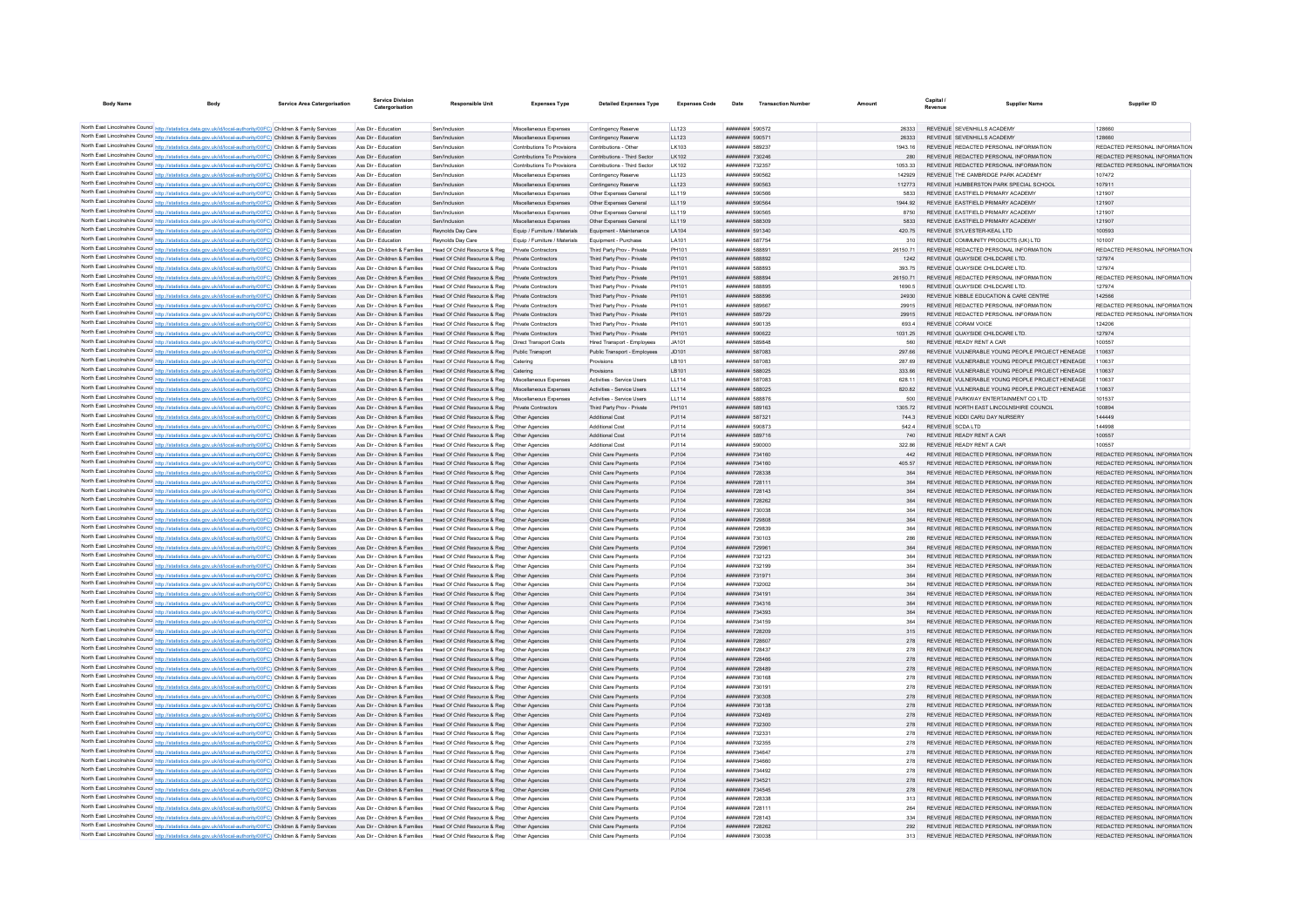| <b>Body Name</b>                                                                                                                                                                                                                       | <b>Service Area Catergorisation</b> | <b>Service Division</b><br>Catergorisation | <b>Responsible Unit</b>                                                                                                                                 | <b>Expenses Type</b> | <b>Detailed Expenses Type</b>              | <b>Expenses Code</b> | Date                                             | <b>Transaction Number</b> | Amount            | Revenue | <b>Supplier Name</b>                                                           | Supplier ID                                                    |
|----------------------------------------------------------------------------------------------------------------------------------------------------------------------------------------------------------------------------------------|-------------------------------------|--------------------------------------------|---------------------------------------------------------------------------------------------------------------------------------------------------------|----------------------|--------------------------------------------|----------------------|--------------------------------------------------|---------------------------|-------------------|---------|--------------------------------------------------------------------------------|----------------------------------------------------------------|
|                                                                                                                                                                                                                                        |                                     |                                            |                                                                                                                                                         |                      |                                            |                      |                                                  |                           |                   |         |                                                                                |                                                                |
| North East Lincolnshire Council http://statistics.data.gov.uk/id/local-authority/00FC) Children & Family Services                                                                                                                      |                                     |                                            | Ass Dir - Children & Families Head Of Child Resource & Reg Other Agencies                                                                               |                      | Child Care Payments                        | PJ104                | ######## 729808                                  |                           |                   |         | REVENUE REDACTED PERSONAL INFORMATION                                          | REDACTED PERSONAL INFORMATION                                  |
| North East Lincolnshire Council http://statistics.data.gov.uk/id/local-authority/00FC) Children & Family Services                                                                                                                      |                                     |                                            | Ass Dir - Children & Families Head Of Child Resource & Reg Other Agencies                                                                               |                      | Child Care Payments                        | PJ104                | ######## 729839                                  |                           |                   |         | REVENUE REDACTED PERSONAL INFORMATION                                          | REDACTED PERSONAL INFORMATION                                  |
| North East Lincolnshire Council http://statistics.data.gov.uk/id/local-authority/00FC) Children & Family Services                                                                                                                      |                                     |                                            | Ass Dir - Children & Families Head Of Child Resource & Reg Other Agencies                                                                               |                      | Child Care Payments                        | PJ104                | ######## 729961                                  |                           | 292               |         | REVENUE REDACTED PERSONAL INFORMATION                                          | REDACTED PERSONAL INFORMATION                                  |
| North East Lincolnshire Council http://statistics.data.gov.uk/id/local-authority/00FC) Children & Family Services                                                                                                                      |                                     |                                            | Ass Dir - Children & Families Head Of Child Resource & Reg Other Agencies                                                                               |                      | Child Care Payments                        | PJ104                | ######## 732123                                  |                           | 292               |         | REVENUE REDACTED PERSONAL INFORMATION                                          | REDACTED PERSONAL INFORMATION                                  |
| North East Lincolnshire Council http://statistics.data.gov.uk/id/local-authority/00FC) Children & Family Services                                                                                                                      |                                     |                                            | Ass Dir - Children & Families Head Of Child Resource & Reg Other Agencies                                                                               |                      | Child Care Payments                        | PJ104                | ######## 732199                                  |                           | 313               |         | REVENUE REDACTED PERSONAL INFORMATION                                          | REDACTED PERSONAL INFORMATION                                  |
| North East Lincolnshire Council http://statistics.data.gov.uk/id/local-authority/00FC) Children & Family Services                                                                                                                      |                                     |                                            | Ass Dir - Children & Families Head Of Child Resource & Reg Other Agencies                                                                               |                      | Child Care Payments                        | PJ104                | ######## 731971                                  |                           | 264               |         | REVENUE REDACTED PERSONAL INFORMATION                                          | REDACTED PERSONAL INFORMATION                                  |
| North East Lincolnshire Council http://statistics.data.gov.uk/id/local-authority/00FC) Children & Family Services                                                                                                                      |                                     |                                            | Ass Dir - Children & Families Head Of Child Resource & Reg Other Agencies                                                                               |                      | Child Care Payments                        | PJ104                | ######## 732002                                  |                           | 334               |         | REVENUE REDACTED PERSONAL INFORMATION                                          | REDACTED PERSONAL INFORMATION                                  |
| North East Lincolnshire Council http://statistics.data.gov.uk/id/local-authority/00FC) Children & Family Services                                                                                                                      |                                     |                                            | Ass Dir - Children & Families Head Of Child Resource & Reg Other Agencies                                                                               |                      | Child Care Payments                        | PJ104                | ######## 734191                                  |                           | 334               |         | REVENUE REDACTED PERSONAL INFORMATION                                          | REDACTED PERSONAL INFORMATION                                  |
| North East Lincolnshire Council http://statistics.data.gov.uk/id/local-authority/00FC) Children & Family Services                                                                                                                      |                                     |                                            | Ass Dir - Children & Families Head Of Child Resource & Reg Other Agencies                                                                               |                      | Child Care Payments                        | PJ104                | ######## 734316                                  |                           | 292               |         | REVENUE REDACTED PERSONAL INFORMATION                                          | REDACTED PERSONAL INFORMATION                                  |
| North East Lincolnshire Council http://statistics.data.gov.uk/id/local-authority/00FC) Children & Family Services                                                                                                                      |                                     | Ass Dir - Children & Families              | Head Of Child Resource & Reg   Other Agencie                                                                                                            |                      | Child Care Payments                        | PJ104                | ######## 734393                                  |                           |                   |         | REVENUE REDACTED PERSONAL INFORMATION                                          | REDACTED PERSONAL INFORMATION                                  |
| North East Lincolnshire Council http://statistics.data.gov.uk/id/local-authority/00FC) Children & Family Services                                                                                                                      |                                     |                                            | Ass Dir - Children & Families Head Of Child Resource & Reg Other Agencies                                                                               |                      | Child Care Payments                        | PJ104                | ######## 734159                                  |                           | 264               |         | REVENUE REDACTED PERSONAL INFORMATION                                          | REDACTED PERSONAL INFORMATION                                  |
| North East Lincolnshire Council http://statistics.data.gov.uk/id/local-authority/00FC) Children & Family Services                                                                                                                      |                                     |                                            | Ass Dir - Children & Families Head Of Child Resource & Reg. Other Agencies                                                                              |                      | Child Care Payments                        | PJ104                | ######## 730316                                  |                           | 794 28            |         | REVENUE REDACTED PERSONAL INFORMATION                                          | REDACTED PERSONAL INFORMATION                                  |
| North East Lincolnshire Council http://statistics.data.gov.uk/id/local-authority/00FC) Children & Family Services                                                                                                                      |                                     |                                            | Ass Dir - Children & Families Head Of Child Resource & Reg Other Agencies                                                                               |                      | Child Care Payments                        | PJ104                | ######## 730316                                  |                           | 278               |         | REVENUE REDACTED PERSONAL INFORMATION                                          | REDACTED PERSONAL INFORMATION                                  |
| North East Lincolnshire Council http://statistics.data.gov.uk/id/local-authority/00FC) Children & Family Services                                                                                                                      |                                     |                                            | Ass Dir - Children & Families Head Of Child Resource & Reg Other Agencies                                                                               |                      | Child Care Payments                        | PJ104                | ######## 732477                                  |                           |                   |         | REVENUE REDACTED PERSONAL INFORMATION                                          | REDACTED PERSONAL INFORMATION                                  |
| North East Lincolnshire Council http://statistics.data.gov.uk/id/local-authority/00FC) Children & Family Services                                                                                                                      |                                     |                                            | Ass Dir - Children & Families Head Of Child Resource & Reg Other Agencies                                                                               |                      | Child Care Payments                        | PJ104                | ######## 734668                                  |                           | 278               |         | REVENUE REDACTED PERSONAL INFORMATION                                          | REDACTED PERSONAL INFORMATION                                  |
| North East Lincolnshire Council http://statistics.data.gov.uk/id/local-authority/00FC) Children & Family Services<br>North East Lincolnshire Council http://statistics.data.gov.uk/id/local-authority/00FC) Children & Family Services |                                     |                                            | Ass Dir - Children & Families Head Of Child Resource & Reg. Other Agencies<br>Ass Dir - Children & Families Head Of Child Resource & Reg Other Agencies |                      | Child Care Payments<br>Child Care Payments | PJ104<br>PJ104       | <b>ИНИИИНИИ</b> 734211<br>######## 728508        |                           | 320.57<br>1791 43 |         | REVENUE REDACTED PERSONAL INFORMATION<br>REVENUE REDACTED PERSONAL INFORMATION | REDACTED PERSONAL INFORMATION<br>REDACTED PERSONAL INFORMATION |
| North East Lincolnshire Council http://statistics.data.gov.uk/id/local-authority/00FC) Children & Family Services                                                                                                                      |                                     |                                            | Ass Dir - Children & Families Head Of Child Resource & Reg Other Agencies                                                                               |                      | Child Care Payments                        | PJ104                | ######## 728365                                  |                           |                   |         | REVENUE REDACTED PERSONAL INFORMATION                                          | REDACTED PERSONAL INFORMATION                                  |
| North East Lincolnshire Council http://statistics.data.gov.uk/id/local-authority/00FC) Children & Family Services                                                                                                                      |                                     |                                            | Ass Dir - Children & Families Head Of Child Resource & Reg Other Agencies                                                                               |                      | Child Care Payments                        | PJ104                | ######## 730065                                  |                           | 364               |         | REVENUE REDACTED PERSONAL INFORMATION                                          | REDACTED PERSONAL INFORMATION                                  |
| North East Lincolnshire Council http://statistics.data.gov.uk/id/local-authority/00FC) Children & Family Services                                                                                                                      |                                     |                                            | Ass Dir - Children & Families Head Of Child Resource & Reg. Other Agencies                                                                              |                      | Child Care Payments                        | PJ104                | ######## 730034                                  |                           | 728               |         | REVENUE REDACTED PERSONAL INFORMATION                                          | REDACTED PERSONAL INFORMATION                                  |
| North East Lincolnshire Council http://statistics.data.gov.uk/id/local-authority/00FC) Children & Family Services                                                                                                                      |                                     |                                            | Ass Dir - Children & Families Head Of Child Resource & Reg Other Agencies                                                                               |                      | Child Care Payments                        | PJ104                | ######## 732228                                  |                           | 364               |         | REVENUE REDACTED PERSONAL INFORMATION                                          | REDACTED PERSONAL INFORMATION                                  |
| North East Lincolnshire Council http://statistics.data.gov.uk/id/local-authority/00FC) Children & Family Services                                                                                                                      |                                     |                                            | Ass Dir - Children & Families Head Of Child Resource & Reg Other Agencies                                                                               |                      | Child Care Payments                        | PJ104                | ######## 731979                                  |                           |                   |         | REVENUE REDACTED PERSONAL INFORMATION                                          | REDACTED PERSONAL INFORMATION                                  |
| North East Lincolnshire Council http://statistics.data.gov.uk/id/local-authority/00FC) Children & Family Services                                                                                                                      |                                     |                                            | Ass Dir - Children & Families Head Of Child Resource & Reg Other Agencies                                                                               |                      | Child Care Payments                        | PJ104                | ####### 734421                                   |                           | 364               |         | REVENUE REDACTED PERSONAL INFORMATION                                          | REDACTED PERSONAL INFORMATION                                  |
| North East Lincolnshire Council http://statistics.data.gov.uk/id/local-authority/00FC) Children & Family Services                                                                                                                      |                                     |                                            | Ass Dir - Children & Families Head Of Child Resource & Reg Other Agencies                                                                               |                      | Child Care Payments                        | PJ104                | ######## 728365                                  |                           | 313               |         | REVENUE REDACTED PERSONAL INFORMATION                                          | REDACTED PERSONAL INFORMATION                                  |
| North East Lincolnshire Council http://statistics.data.gov.uk/id/local-authority/00FC) Children & Family Services                                                                                                                      |                                     |                                            | Ass Dir - Children & Families Head Of Child Resource & Reg Other Agencies                                                                               |                      | Child Care Payments                        | PJ104                | ######## 730065                                  |                           | 313               |         | REVENUE REDACTED PERSONAL INFORMATION                                          | REDACTED PERSONAL INFORMATION                                  |
| North East Lincolnshire Council http://statistics.data.gov.uk/id/local-authority/00FC) Children & Family Services                                                                                                                      |                                     |                                            | Ass Dir - Children & Families Head Of Child Resource & Reg Other Agencies                                                                               |                      | Child Care Payments                        | PJ104                | ######## 730034                                  |                           |                   |         | REVENUE REDACTED PERSONAL INFORMATION                                          | REDACTED PERSONAL INFORMATION                                  |
| North East Lincolnshire Council http://statistics.data.gov.uk/id/local-authority/00FC) Children & Family Services                                                                                                                      |                                     |                                            | Ass Dir - Children & Families Head Of Child Resource & Reg Other Agencies                                                                               |                      | Child Care Payments                        | PJ104                | ######## 732228                                  |                           | 313               |         | REVENUE REDACTED PERSONAL INFORMATION                                          | REDACTED PERSONAL INFORMATION                                  |
| North East Lincolnshire Council http://statistics.data.gov.uk/id/local-authority/00FC) Children & Family Services                                                                                                                      |                                     |                                            | Ass Dir - Children & Families   Head Of Child Resource & Reg   Other Agencies                                                                           |                      | Child Care Payments                        | PJ104                | ######## 734421                                  |                           | 313               |         | REVENUE REDACTED PERSONAL INFORMATION                                          | REDACTED PERSONAL INFORMATION                                  |
| North East Lincolnshire Council http://statistics.data.gov.uk/id/local-authority/00FC) Children & Family Services                                                                                                                      |                                     |                                            | Ass Dir - Children & Families Head Of Child Resource & Reg Other Agencies                                                                               |                      | Child Care Payments                        | PJ104                | ######## 728472                                  |                           | 313               |         | REVENUE REDACTED PERSONAL INFORMATION                                          | REDACTED PERSONAL INFORMATION                                  |
| North East Lincolnshire Council http://statistics.data.gov.uk/id/local-authority/00FC) Children & Family Services                                                                                                                      |                                     |                                            | Ass Dir - Children & Families Head Of Child Resource & Reg Other Agencies                                                                               |                      | Child Care Payments                        | PJ104                | ######## 730174                                  |                           | 313               |         | REVENUE REDACTED PERSONAL INFORMATION                                          | REDACTED PERSONAL INFORMATION                                  |
| North East Lincolnshire Council http://statistics.data.gov.uk/id/local-authority/00FC) Children & Family Services                                                                                                                      |                                     |                                            | Ass Dir - Children & Families Head Of Child Resource & Reg Other Agencies                                                                               |                      | Child Care Payments                        | PJ104                | ######## 732337                                  |                           |                   |         | REVENUE REDACTED PERSONAL INFORMATION                                          | REDACTED PERSONAL INFORMATION                                  |
| North East Lincolnshire Council http://statistics.data.gov.uk/id/local-authority/00FC) Children & Family Services                                                                                                                      |                                     |                                            | Ass Dir - Children & Families Head Of Child Resource & Reg Other Agencies                                                                               |                      | Child Care Payments                        | PJ104                | ######## 734527                                  |                           | 313               |         | REVENUE REDACTED PERSONAL INFORMATION                                          | REDACTED PERSONAL INFORMATION                                  |
| North East Lincolnshire Council http://statistics.data.gov.uk/id/local-authority/00FC) Children & Family Services                                                                                                                      |                                     |                                            | Ass Dir - Children & Families Head Of Child Resource & Reg Other Agencies                                                                               |                      | Child Care Payments                        | PJ104                | ######## 730149                                  |                           | 520               |         | REVENUE REDACTED PERSONAL INFORMATION                                          | REDACTED PERSONAL INFORMATION                                  |
| North East Lincolnshire Council http://statistics.data.gov.uk/id/local-authority/00FC) Children & Family Services                                                                                                                      |                                     |                                            | Ass Dir - Children & Families Head Of Child Resource & Reg Other Agencies                                                                               |                      | Child Care Payments                        | PJ104                | ######## 730149                                  |                           | 417.14            |         | REVENUE REDACTED PERSONAL INFORMATION                                          | REDACTED PERSONAL INFORMATION                                  |
| North East Lincolnshire Council http://statistics.data.gov.uk/id/local-authority/00FC) Children & Family Services                                                                                                                      |                                     |                                            | Ass Dir - Children & Families Head Of Child Resource & Reg Other Agencies                                                                               |                      | Child Care Payments                        | PJ104                | ######## 732040                                  |                           |                   |         | REVENUE REDACTED PERSONAL INFORMATION                                          | REDACTED PERSONAL INFORMATION                                  |
| North East Lincolnshire Council http://statistics.data.gov.uk/id/local-authority/00FC) Children & Family Services                                                                                                                      |                                     |                                            | Ass Dir - Children & Families Head Of Child Resource & Reg Other Agencies                                                                               |                      | Child Care Payments                        | PJ104                | ######## 732040                                  |                           | 354.57            |         | REVENUE REDACTED PERSONAL INFORMATION                                          | REDACTED PERSONAL INFORMATION                                  |
| North East Lincolnshire Council http://statistics.data.gov.uk/id/local-authority/00FC) Children & Family Services                                                                                                                      |                                     |                                            | Ass Dir - Children & Families Head Of Child Resource & Reg Other Agencies                                                                               |                      | Child Care Payments                        | PJ104                | ######## 734374                                  |                           | $-301.43$         |         | REVENUE REDACTED PERSONAL INFORMATION                                          | REDACTED PERSONAL INFORMATION                                  |
| North East Lincolnshire Council http://statistics.data.gov.uk/id/local-authority/00FC) Children & Family Services                                                                                                                      |                                     |                                            | Ass Dir - Children & Families Head Of Child Resource & Reg Other Agencies                                                                               |                      | Child Care Payments                        | PJ104                | ######## 730309                                  |                           | 1097.43           |         | REVENUE REDACTED PERSONAL INFORMATION                                          | REDACTED PERSONAL INFORMATION                                  |
| North East Lincolnshire Council http://statistics.data.gov.uk/id/local-authority/00FC) Children & Family Services                                                                                                                      |                                     |                                            | Ass Dir - Children & Families Head Of Child Resource & Reg Other Agencies                                                                               |                      | Child Care Payments                        | PJ104                | ######## 734538                                  |                           | $-1244.57$        |         | REVENUE REDACTED PERSONAL INFORMATION                                          | REDACTED PERSONAL INFORMATION                                  |
| North East Lincolnshire Council http://statistics.data.gov.uk/id/local-authority/00FC) Children & Family Services                                                                                                                      |                                     |                                            | Ass Dir - Children & Families Head Of Child Resource & Reg Other Agencies                                                                               |                      | Child Care Payments                        | PJ104                | ######## 732190                                  |                           | 468               |         | REVENUE REDACTED PERSONAL INFORMATION                                          | REDACTED PERSONAL INFORMATION                                  |
| North East Lincolnshire Council http://statistics.data.gov.uk/id/local-authority/00FC) Children & Family Services                                                                                                                      |                                     |                                            | Ass Dir - Children & Families Head Of Child Resource & Reg. Other Agencies                                                                              |                      | Child Care Payments                        | P.1104               | ######## 732190                                  |                           | 33943             |         | REVENUE REDACTED PERSONAL INFORMATION                                          | REDACTED PERSONAL INFORMATION                                  |
| North East Lincolnshire Council http://statistics.data.gov.uk/id/local-authority/00FC) Children & Family Services                                                                                                                      |                                     |                                            | Ass Dir - Children & Families Head Of Child Resource & Reg Other Agencies                                                                               |                      | Child Care Payments                        | PJ104                | ######## 728448                                  |                           | 43787             |         | REVENUE REDACTED PERSONAL INFORMATION                                          | REDACTED PERSONAL INFORMATION                                  |
| North East Lincolnshire Council http://statistics.data.gov.uk/id/local-authority/00FC) Children & Family Services                                                                                                                      |                                     |                                            | Ass Dir - Children & Families Head Of Child Resource & Reg Other Agencie                                                                                |                      | Child Care Payments                        | PJ104                | ######## 730149                                  |                           | 437.87            |         | REVENUE REDACTED PERSONAL INFORMATION                                          | REDACTED PERSONAL INFORMATION                                  |
| North East Lincolnshire Council http://statistics.data.gov.uk/id/local-authority/00FC) Children & Family Services                                                                                                                      |                                     |                                            | Ass Dir - Children & Families Head Of Child Resource & Reg Other Agencies                                                                               |                      | Child Care Payments                        | PJ104                | ######## 732312                                  |                           | 43787             |         | REVENUE REDACTED PERSONAL INFORMATION                                          | REDACTED PERSONAL INFORMATION                                  |
| North East Lincolnshire Council http://statistics.data.gov.uk/id/local-authority/00FC) Children & Family Services                                                                                                                      |                                     |                                            | Ass Dir - Children & Families Head Of Child Resource & Reg. Other Agencies                                                                              |                      | Child Care Payments                        | PJ104                | ######## 734502                                  |                           | 43787             |         | REVENUE REDACTED PERSONAL INFORMATION                                          | REDACTED PERSONAL INFORMATION                                  |
| North East Lincolnshire Council http://statistics.data.gov.uk/id/local-authority/00FC) Children & Family Services                                                                                                                      |                                     |                                            | Ass Dir - Children & Families Head Of Child Resource & Reg Other Agencies                                                                               |                      | Child Care Payments                        | PJ104                | ######## 729965                                  |                           | 1430              |         | REVENUE REDACTED PERSONAL INFORMATION                                          | REDACTED PERSONAL INFORMATION                                  |
| North East Lincolnshire Council http://statistics.data.gov.uk/id/local-authority/00FC) Children & Family Services                                                                                                                      |                                     |                                            | Ass Dir - Children & Families Head Of Child Resource & Reg Other Agencies                                                                               |                      | Child Care Payments                        | PJ104                | ######## 729965                                  |                           |                   |         | REVENUE REDACTED PERSONAL INFORMATION                                          | REDACTED PERSONAL INFORMATION                                  |
| North East Lincolnshire Council http://statistics.data.gov.uk/id/local-authority/00FC) Children & Family Services                                                                                                                      |                                     |                                            | Ass Dir - Children & Families Head Of Child Resource & Reg Other Agencies                                                                               |                      | Child Care Payments                        | PJ104<br>P.1104      | ######## 734374<br><b><i>BREEBERH</i></b> 732184 |                           | $-395.29$<br>442  |         | REVENUE REDACTED PERSONAL INFORMATION<br>REVENUE REDACTED PERSONAL INFORMATION | REDACTED PERSONAL INFORMATION<br>REDACTED PERSONAL INFORMATION |
| North East Lincolnshire Council http://statistics.data.gov.uk/id/local-authority/00FC) Children & Family Services                                                                                                                      |                                     |                                            | Ass Dir - Children & Families Head Of Child Resource & Reg Other Agencies<br>Ass Dir - Children & Families Head Of Child Resource & Reg Other Agencies  |                      | Child Care Payments<br>Child Care Payments |                      | ######## 732184                                  |                           | 320.57            |         | REVENUE REDACTED PERSONAL INFORMATION                                          | REDACTED PERSONAL INFORMATION                                  |
| North East Lincolnshire Council http://statistics.data.gov.uk/id/local-authority/00FC) Children & Family Services<br>North East Lincolnshire Council http://statistics.data.gov.uk/id/local-authority/00FC) Children & Family Services |                                     |                                            | Ass Dir - Children & Families Head Of Child Resource & Reg Other Agencies                                                                               |                      | Child Care Payments                        | PJ104<br>PJ104       | ######## 734211                                  |                           |                   |         | REVENUE REDACTED PERSONAL INFORMATION                                          | REDACTED PERSONAL INFORMATION                                  |
| North East Lincolnshire Council http://statistics.data.gov.uk/id/local-authority/00FC) Children & Family Services                                                                                                                      |                                     |                                            | Ass Dir - Children & Families Head Of Child Resource & Reg Other Agencies                                                                               |                      | Child Care Payments                        | PJ104                | ######## 730316                                  |                           | 377.14            |         | REVENUE REDACTED PERSONAL INFORMATION                                          | REDACTED PERSONAL INFORMATION                                  |
| North East Lincolnshire Council http://statistics.data.gov.uk/id/local-authority/00FC) Children & Family Services                                                                                                                      |                                     |                                            | Ass Dir - Children & Families Head Of Child Resource & Reg. Other Agencies                                                                              |                      | Child Care Payments                        | PJ104                | ######## 732046                                  |                           | 493 43            |         | REVENUE REDACTED PERSONAL INFORMATION                                          | REDACTED PERSONAL INFORMATION                                  |
| North East Lincolnshire Council http://statistics.data.gov.uk/id/local-authority/00FC) Children & Family Services                                                                                                                      |                                     |                                            | Ass Dir - Children & Families Head Of Child Resource & Reg Other Agencies                                                                               |                      | Child Care Payments                        | PJ104                | ######## 732069                                  |                           | 888               |         | REVENUE REDACTED PERSONAL INFORMATION                                          | REDACTED PERSONAL INFORMATION                                  |
| North East Lincolnshire Council http://statistics.data.gov.uk/id/local-authority/00FC) Children & Family Services                                                                                                                      |                                     |                                            | Ass Dir - Children & Families Head Of Child Resource & Reg Other Agencies                                                                               |                      | Child Care Payments                        | PJ104                | ######## 734230                                  |                           | 688.55            |         | REVENUE REDACTED PERSONAL INFORMATION                                          | REDACTED PERSONAL INFORMATION                                  |
| North East Lincolnshire Council http://statistics.data.gov.uk/id/local-authority/00FC) Children & Family Services                                                                                                                      |                                     |                                            | Ass Dir - Children & Families Head Of Child Resource & Reg Other Agencies                                                                               |                      | Child Care Payments                        | PJ104                | ####### 734236                                   |                           | 314               |         | REVENUE REDACTED PERSONAL INFORMATION                                          | REDACTED PERSONAL INFORMATION                                  |
| North East Lincolnshire Council http://statistics.data.gov.uk/id/local-authority/00FC) Children & Family Services                                                                                                                      |                                     |                                            | Ass Dir - Children & Families Head Of Child Resource & Reg Other Agencies                                                                               |                      | Child Care Payments                        | PJ104                | ######## 734568                                  |                           | 479 71            |         | REVENUE REDACTED PERSONAL INFORMATION                                          | REDACTED PERSONAL INFORMATION                                  |
| North East Lincolnshire Council http://statistics.data.gov.uk/id/local-authority/00FC) Children & Family Services                                                                                                                      |                                     |                                            | Ass Dir - Children & Families Head Of Child Resource & Reg Other Agencies                                                                               |                      | Child Care Payments                        | PJ104                | ######## 734260                                  |                           | 394 28            |         | REVENUE REDACTED PERSONAL INFORMATION                                          | REDACTED PERSONAL INFORMATION                                  |
| North East Lincolnshire Council http://statistics.data.gov.uk/id/local-authority/00FC) Children & Family Services                                                                                                                      |                                     |                                            | Ass Dir - Children & Families Head Of Child Resource & Reg Other Agencies                                                                               |                      | Child Care Payments                        | PJ104                | ######## 728112                                  |                           | 550.28            |         | REVENUE REDACTED PERSONAL INFORMATION                                          | REDACTED PERSONAL INFORMATION                                  |
| North East Lincolnshire Council http://statistics.data.gov.uk/id/local-authority/00FC) Children & Family Services                                                                                                                      |                                     |                                            | Ass Dir - Children & Families Head Of Child Resource & Reg Other Agencie                                                                                |                      | Child Care Payments                        | PJ104                | ######## 732040                                  |                           | 260.85            |         | REVENUE REDACTED PERSONAL INFORMATION                                          | REDACTED PERSONAL INFORMATION                                  |
| North East Lincolnshire Council http://statistics.data.gov.uk/id/local-authority/00FC) Children & Family Services                                                                                                                      |                                     |                                            | Ass Dir - Children & Families Head Of Child Resource & Reg Other Agencies                                                                               |                      | Child Care Payments                        | PJ104                | <b>ининини</b> 734239                            |                           | 260               |         | REVENUE REDACTED PERSONAL INFORMATION                                          | REDACTED PERSONAL INFORMATION                                  |
| North East Lincolnshire Council http://statistics.data.gov.uk/id/local-authority/00FC) Children & Family Services                                                                                                                      |                                     |                                            | Ass Dir - Children & Families Head Of Child Resource & Reg Other Agencies                                                                               |                      | Child Care Payments                        | PJ104                | ######## 728510                                  |                           | 264               |         | REVENUE REDACTED PERSONAL INFORMATION                                          | REDACTED PERSONAL INFORMATION                                  |
| North East Lincolnshire Council http://statistics.data.gov.uk/id/local-authority/00FC) Children & Family Services                                                                                                                      |                                     |                                            | Ass Dir - Children & Families Head Of Child Resource & Reg Other Agencies                                                                               |                      | Child Care Payments                        | PJ104                | ######## 730212                                  |                           | 264               |         | REVENUE REDACTED PERSONAL INFORMATION                                          | REDACTED PERSONAL INFORMATION                                  |
| North East Lincolnshire Council http://statistics.data.gov.uk/id/local-authority/00FC) Children & Family Services                                                                                                                      |                                     |                                            | Ass Dir - Children & Families Head Of Child Resource & Reg Other Agencies                                                                               |                      | Child Care Payments                        | PJ104                | ######## 732376                                  |                           | 264               |         | REVENUE REDACTED PERSONAL INFORMATION                                          | REDACTED PERSONAL INFORMATION                                  |
| North East Lincolnshire Council http://statistics.data.gov.uk/id/local-authority/00FC) Children & Family Services                                                                                                                      |                                     |                                            | Ass Dir - Children & Families Head Of Child Resource & Reg Other Agencies                                                                               |                      | Child Care Payments                        | PJ104                | ######## 734566                                  |                           | 264               |         | REVENUE REDACTED PERSONAL INFORMATION                                          | REDACTED PERSONAL INFORMATION                                  |
| North East Lincolnshire Council http://statistics.data.gov.uk/id/local-authority/00FC) Children & Family Services                                                                                                                      |                                     |                                            | Ass Dir - Children & Families Head Of Child Resource & Reg Other Agencies                                                                               |                      | Child Care Payments                        | PJ104                | ######## 734671                                  |                           | 668               |         | REVENUE REDACTED PERSONAL INFORMATION                                          | REDACTED PERSONAL INFORMATION                                  |
| North East Lincolnshire Council http://statistics.data.gov.uk/id/local-authority/00FC) Children & Family Services                                                                                                                      |                                     |                                            | Ass Dir - Children & Families Head Of Child Resource & Reg Other Agencies                                                                               |                      | Child Care Payments                        | PJ104                | ######## 734211                                  |                           | 354 57            |         | REVENUE REDACTED PERSONAL INFORMATION                                          | REDACTED PERSONAL INFORMATION                                  |
| North East Lincolnshire Council http://statistics.data.gov.uk/id/local-authority/00FC) Children & Family Services                                                                                                                      |                                     |                                            | Ass Dir - Children & Families Head Of Child Resource & Reg Other Agencies                                                                               |                      | Child Care Payments                        | PJ104                | ######## 730019                                  |                           |                   |         | REVENUE REDACTED PERSONAL INFORMATION                                          | REDACTED PERSONAL INFORMATION                                  |
| North East Lincolnshire Council http://statistics.data.gov.uk/id/local-authority/00FC) Children & Family Services                                                                                                                      |                                     |                                            | Ass Dir - Children & Families Head Of Child Resource & Reg Other Agencies                                                                               |                      | Child Care Payments                        | PJ104                | ######## 730019                                  |                           | 333 72            |         | REVENUE REDACTED PERSONAL INFORMATION                                          | REDACTED PERSONAL INFORMATION                                  |
| North East Lincolnshire Council http://statistics.data.gov.uk/id/local-authority/00FC) Children & Family Services                                                                                                                      |                                     |                                            | Ass Dir - Children & Families Head Of Child Resource & Reg. Other Agencies                                                                              |                      | Child Care Payments                        | PJ104                | <b><i>BREEBHHH 728448</i></b>                    |                           | 43787             |         | REVENUE REDACTED PERSONAL INFORMATION                                          | REDACTED PERSONAL INFORMATION                                  |
| North East Lincolnshire Council http://statistics.data.gov.uk/id/local-authority/00FC) Children & Family Services                                                                                                                      |                                     |                                            | Ass Dir - Children & Families Head Of Child Resource & Reg Other Agencies                                                                               |                      | Child Care Payments                        | PJ104                | ######## 730149                                  |                           | 43787             |         | REVENUE REDACTED PERSONAL INFORMATION                                          | REDACTED PERSONAL INFORMATION                                  |
| North East Lincolnshire Council http://statistics.data.gov.uk/id/local-authority/00FC) Children & Family Services                                                                                                                      |                                     |                                            | Ass Dir - Children & Families Head Of Child Resource & Reg Other Agencies                                                                               |                      | Child Care Payments                        | PJ104                | ######## 732312                                  |                           | 437.87            |         | REVENUE REDACTED PERSONAL INFORMATION                                          | REDACTED PERSONAL INFORMATION                                  |
| North East Lincolnshire Council http://statistics.data.gov.uk/id/local-authority/00FC) Children & Family Services                                                                                                                      |                                     |                                            | Ass Dir - Children & Families Head Of Child Resource & Reg Other Agencies                                                                               |                      | Child Care Payments                        | PJ104                | ######## 734502                                  |                           | 43787             |         | REVENUE REDACTED PERSONAL INFORMATION                                          | REDACTED PERSONAL INFORMATION                                  |
| North East Lincolnshire Council http://statistics.data.gov.uk/id/local-authority/00FC) Children & Family Services                                                                                                                      |                                     |                                            | Ass Dir - Children & Families Head Of Child Resource & Reg Other Agencies                                                                               |                      | Child Care Payments                        | P.1104               | ######## 728166                                  |                           | 364               |         | REVENUE REDACTED PERSONAL INFORMATION                                          | REDACTED PERSONAL INFORMATION                                  |
| North East Lincolnshire Council http://statistics.data.gov.uk/id/local-authority/00FC) Children & Family Services                                                                                                                      |                                     |                                            | Ass Dir - Children & Families Head Of Child Resource & Reg Other Agencies                                                                               |                      | Child Care Payments                        | PJ104                | ######## 729863                                  |                           | 364               |         | REVENUE REDACTED PERSONAL INFORMATION                                          | REDACTED PERSONAL INFORMATION                                  |
| North East Lincolnshire Council http://statistics.data.gov.uk/id/local-authority/00FC) Children & Family Services                                                                                                                      |                                     |                                            | Ass Dir - Children & Families Head Of Child Resource & Reg Other Agencies                                                                               |                      | Child Care Payments                        | PJ104                | ######## 732025                                  |                           |                   |         | REVENUE REDACTED PERSONAL INFORMATION                                          | REDACTED PERSONAL INFORMATION                                  |
| North East Lincolnshire Council http://statistics.data.gov.uk/id/local-authority/00FC) Children & Family Services                                                                                                                      |                                     |                                            | Ass Dir - Children & Families Head Of Child Resource & Reg Other Agencie                                                                                |                      | Child Care Payments                        | PJ104                | ######## 734215                                  |                           | 364               |         | REVENUE REDACTED PERSONAL INFORMATION                                          | REDACTED PERSONAL INFORMATION                                  |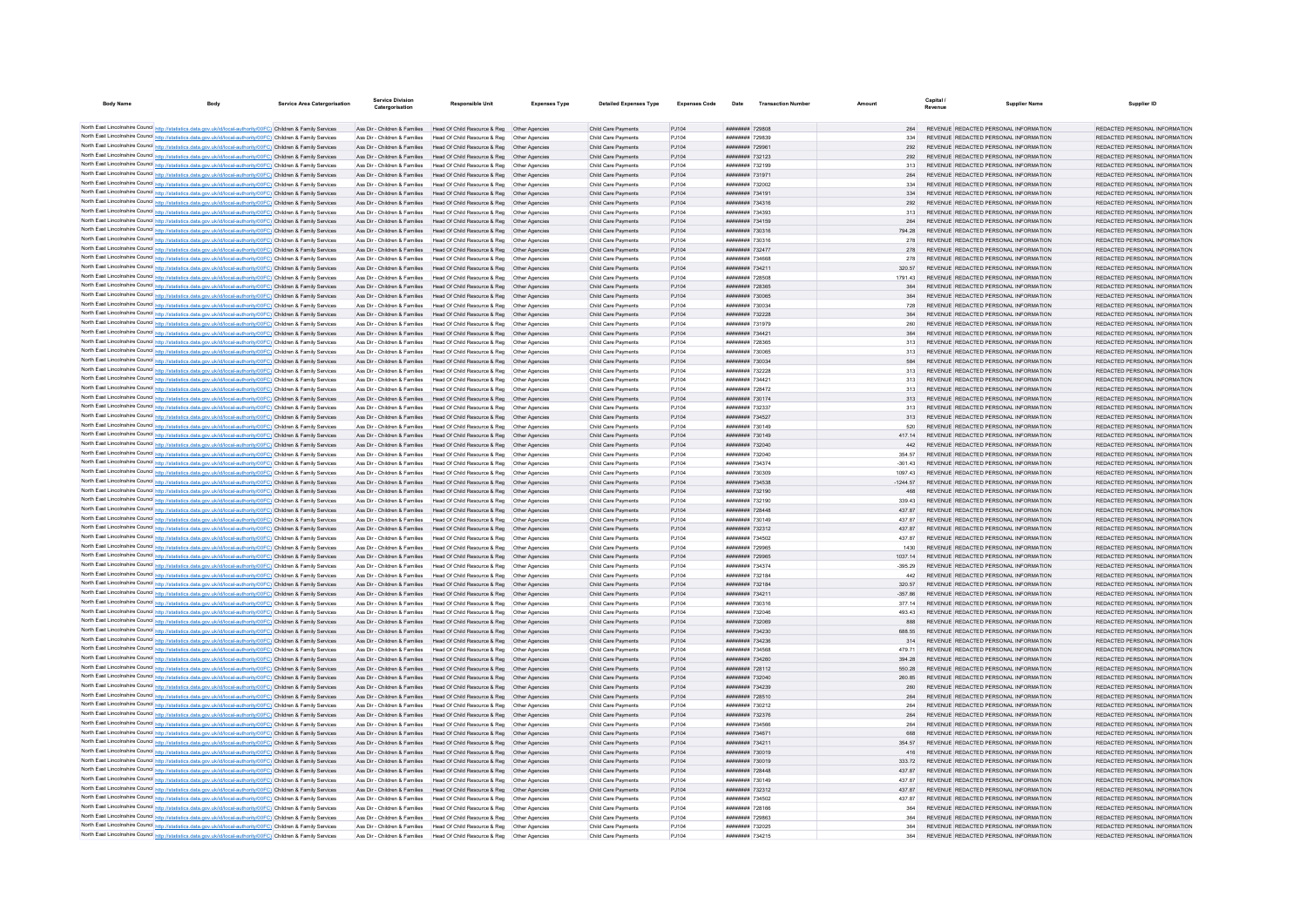| <b>Body Name</b>                                                                                                                                                                                                                       | <b>Service Area Catergorisation</b> | <b>Service Division</b><br>Catergorisation | <b>Responsible Unit</b>                                                                                                                                | <b>Expenses Type</b> | <b>Detailed Expenses Type</b>              | <b>Expenses Code</b> | Date                                             | <b>Transaction Number</b> | Amount        | Revenue | <b>Supplier Name</b>                                                           | Supplier ID                                                    |
|----------------------------------------------------------------------------------------------------------------------------------------------------------------------------------------------------------------------------------------|-------------------------------------|--------------------------------------------|--------------------------------------------------------------------------------------------------------------------------------------------------------|----------------------|--------------------------------------------|----------------------|--------------------------------------------------|---------------------------|---------------|---------|--------------------------------------------------------------------------------|----------------------------------------------------------------|
|                                                                                                                                                                                                                                        |                                     |                                            |                                                                                                                                                        |                      |                                            |                      |                                                  |                           |               |         |                                                                                |                                                                |
| North East Lincolnshire Council http://statistics.data.gov.uk/id/local-authority/00FC) Children & Family Services                                                                                                                      |                                     |                                            | Ass Dir - Children & Families Head Of Child Resource & Reg Other Agencies                                                                              |                      | Child Care Payments                        | PJ104                | ######## 728442                                  |                           | 292           |         | REVENUE REDACTED PERSONAL INFORMATION                                          | REDACTED PERSONAL INFORMATION                                  |
| North East Lincolnshire Council http://statistics.data.gov.uk/id/local-authority/00FC) Children & Family Services                                                                                                                      |                                     |                                            | Ass Dir - Children & Families Head Of Child Resource & Reg Other Agencies                                                                              |                      | Child Care Payments                        | PJ104                | ######## 730143                                  |                           |               |         | REVENUE REDACTED PERSONAL INFORMATION                                          | REDACTED PERSONAL INFORMATION                                  |
| North East Lincolnshire Council http://statistics.data.gov.uk/id/local-authority/00FC) Children & Family Services                                                                                                                      |                                     |                                            | Ass Dir - Children & Families Head Of Child Resource & Reg Other Agencies                                                                              |                      | Child Care Payments                        | PJ104                | ######## 732305                                  |                           | 292           |         | REVENUE REDACTED PERSONAL INFORMATION                                          | REDACTED PERSONAL INFORMATION                                  |
| North East Lincolnshire Council http://statistics.data.gov.uk/id/local-authority/00FC) Children & Family Services                                                                                                                      |                                     |                                            | Ass Dir - Children & Families Head Of Child Resource & Reg Other Agencies                                                                              |                      | Child Care Payments                        | PJ104                | ######## 734497                                  |                           | 292           |         | REVENUE REDACTED PERSONAL INFORMATION                                          | REDACTED PERSONAL INFORMATION                                  |
| North East Lincolnshire Council http://statistics.data.gov.uk/id/local-authority/00FC) Children & Family Services                                                                                                                      |                                     |                                            | Ass Dir - Children & Families Head Of Child Resource & Reg Other Agencies                                                                              |                      | Child Care Payments                        | PJ104                | ######## 728166                                  |                           | 278           |         | REVENUE REDACTED PERSONAL INFORMATION                                          | REDACTED PERSONAL INFORMATION                                  |
| North East Lincolnshire Council http://statistics.data.gov.uk/id/local-authority/00FC) Children & Family Services                                                                                                                      |                                     |                                            | Ass Dir - Children & Families Head Of Child Resource & Reg Other Agencies                                                                              |                      | Child Care Payments                        | PJ104                | ######## 728445                                  |                           |               |         | REVENUE REDACTED PERSONAL INFORMATION                                          | REDACTED PERSONAL INFORMATION                                  |
| North East Lincolnshire Council http://statistics.data.gov.uk/id/local-authority/00FC) Children & Family Services                                                                                                                      |                                     |                                            | Ass Dir - Children & Families Head Of Child Resource & Reg Other Agencies                                                                              |                      | Child Care Payments                        | PJ104                | ######## 729863                                  |                           | 278           |         | REVENUE REDACTED PERSONAL INFORMATION                                          | REDACTED PERSONAL INFORMATION                                  |
| North East Lincolnshire Council http://statistics.data.gov.uk/id/local-authority/00FC) Children & Family Services                                                                                                                      |                                     |                                            | Ass Dir - Children & Families Head Of Child Resource & Reg Other Agencies                                                                              |                      | Child Care Payments                        | PJ104                | ######## 730146                                  |                           | 278           |         | REVENUE REDACTED PERSONAL INFORMATION                                          | REDACTED PERSONAL INFORMATION                                  |
| North East Lincolnshire Council http://statistics.data.gov.uk/id/local-authority/00FC) Children & Family Services                                                                                                                      |                                     |                                            | Ass Dir - Children & Families Head Of Child Resource & Reg Other Agencies                                                                              |                      | Child Care Payments                        | PJ104                | ######## 732310                                  |                           | 278           |         | REVENUE REDACTED PERSONAL INFORMATION                                          | REDACTED PERSONAL INFORMATION                                  |
| North East Lincolnshire Council http://statistics.data.gov.uk/id/local-authority/00FC) Children & Family Services                                                                                                                      |                                     | Ass Dir - Children & Families              | Head Of Child Resource & Reg   Other Agencies                                                                                                          |                      | Child Care Payments                        | PJ104                | ######## 732025                                  |                           |               |         | REVENUE REDACTED PERSONAL INFORMATION                                          | REDACTED PERSONAL INFORMATION                                  |
| North East Lincolnshire Council http://statistics.data.gov.uk/id/local-authority/00FC) Children & Family Services                                                                                                                      |                                     |                                            | Ass Dir - Children & Families Head Of Child Resource & Reg   Other Agencies                                                                            |                      | Child Care Payments                        | PJ104                | ######## 734215                                  |                           | 278           |         | REVENUE REDACTED PERSONAL INFORMATION                                          | REDACTED PERSONAL INFORMATION                                  |
| North East Lincolnshire Council http://statistics.data.gov.uk/id/local-authority/00FC) Children & Family Services                                                                                                                      |                                     |                                            | Ass Dir - Children & Families Head Of Child Resource & Reg. Other Agencies                                                                             |                      | Child Care Payments                        | PJ104                | ######## 734500                                  |                           | 278           |         | REVENUE REDACTED PERSONAL INFORMATION                                          | REDACTED PERSONAL INFORMATION                                  |
| North East Lincolnshire Council http://statistics.data.gov.uk/id/local-authority/00FC) Children & Family Services                                                                                                                      |                                     |                                            | Ass Dir - Children & Families Head Of Child Resource & Reg   Other Agencies                                                                            |                      | Child Care Payments                        | PJ104                | ######## 734198                                  |                           | 416           |         | REVENUE REDACTED PERSONAL INFORMATION                                          | REDACTED PERSONAL INFORMATION                                  |
| North East Lincolnshire Council http://statistics.data.gov.uk/id/local-authority/00FC) Children & Family Services                                                                                                                      |                                     |                                            | Ass Dir - Children & Families Head Of Child Resource & Reg Other Agencies                                                                              |                      | Child Care Payments                        | PJ104                | ######## 734198                                  |                           | 301.72        |         | REVENUE REDACTED PERSONAL INFORMATION                                          | REDACTED PERSONAL INFORMATION                                  |
| North East Lincolnshire Council http://statistics.data.gov.uk/id/local-authority/00FC) Children & Family Services                                                                                                                      |                                     |                                            | Ass Dir - Children & Families Head Of Child Resource & Reg Other Agencies                                                                              |                      | Child Care Payments                        | PJ104                | ######## 732040                                  |                           | AA2           |         | REVENUE REDACTED PERSONAL INFORMATION                                          | REDACTED PERSONAL INFORMATION                                  |
| North East Lincolnshire Council http://statistics.data.gov.uk/id/local-authority/00FC) Children & Family Services                                                                                                                      |                                     |                                            | Ass Dir - Children & Families Head Of Child Resource & Reg Other Agencies                                                                              |                      | Child Care Payments                        | P.1104               | ######## 732040                                  |                           | 378.57        |         | REVENUE REDACTED PERSONAL INFORMATION                                          | REDACTED PERSONAL INFORMATION                                  |
| North East Lincolnshire Council http://statistics.data.gov.uk/id/local-authority/00FC) Children & Family Services                                                                                                                      |                                     |                                            | Ass Dir - Children & Families Head Of Child Resource & Reg Other Agencies                                                                              |                      | Child Care Payments                        | PJ104                | ######## 728603                                  |                           | 268           |         | REVENUE REDACTED PERSONAL INFORMATION                                          | REDACTED PERSONAL INFORMATION                                  |
| North East Lincolnshire Council http://statistics.data.gov.uk/id/local-authority/00FC) Children & Family Services                                                                                                                      |                                     |                                            | Ass Dir - Children & Families Head Of Child Resource & Reg Other Agencies                                                                              |                      | Child Care Payments                        | PJ104                | ######## 730304                                  |                           |               |         | REVENUE REDACTED PERSONAL INFORMATION                                          | REDACTED PERSONAL INFORMATION                                  |
| North East Lincolnshire Council http://statistics.data.gov.uk/id/local-authority/00FC) Children & Family Services                                                                                                                      |                                     |                                            | Ass Dir - Children & Families Head Of Child Resource & Reg Other Agencies                                                                              |                      | Child Care Payments                        | PJ104                | ######## 732465                                  |                           | 268           |         | REVENUE REDACTED PERSONAL INFORMATION                                          | REDACTED PERSONAL INFORMATION                                  |
| North East Lincolnshire Council http://statistics.data.gov.uk/id/local-authority/00FC) Children & Family Services                                                                                                                      |                                     |                                            | Ass Dir - Children & Families Head Of Child Resource & Reg. Other Agencies                                                                             |                      | Child Care Payments                        | PJ104                | ######## 734656                                  |                           | 268           |         | REVENUE REDACTED PERSONAL INFORMATION                                          | REDACTED PERSONAL INFORMATION                                  |
| North East Lincolnshire Council http://statistics.data.gov.uk/id/local-authority/00FC) Children & Family Services                                                                                                                      |                                     |                                            | Ass Dir - Children & Families Head Of Child Resource & Reg Other Agencies                                                                              |                      | Child Care Payments                        | PJ104                | ######## 734160                                  |                           | 416           |         | REVENUE REDACTED PERSONAL INFORMATION                                          | REDACTED PERSONAL INFORMATION                                  |
| North East Lincolnshire Council http://statistics.data.gov.uk/id/local-authority/00FC) Children & Family Services                                                                                                                      |                                     |                                            | Ass Dir - Children & Families Head Of Child Resource & Reg Other Agencies                                                                              |                      | Child Care Payments                        | PJ104                | ######## 734160                                  |                           | 381.71        |         | REVENUE REDACTED PERSONAL INFORMATION                                          | REDACTED PERSONAL INFORMATION                                  |
| North East Lincolnshire Council http://statistics.data.gov.uk/id/local-authority/00FC) Children & Family Services                                                                                                                      |                                     |                                            | Ass Dir - Children & Families Head Of Child Resource & Reg Other Agencies                                                                              |                      | Child Care Payments                        | PJ104                | ######## 734374                                  |                           | $-301.43$     |         | REVENUE REDACTED PERSONAL INFORMATION                                          | REDACTED PERSONAL INFORMATION                                  |
| North East Lincolnshire Council http://statistics.data.gov.uk/id/local-authority/00FC) Children & Family Services                                                                                                                      |                                     |                                            | Ass Dir - Children & Families Head Of Child Resource & Reg Other Agencies                                                                              |                      | Child Care Payments                        | PJ104                | ######## 730316                                  |                           | 41714         |         | REVENUE REDACTED PERSONAL INFORMATION                                          | REDACTED PERSONAL INFORMATION                                  |
| North East Lincolnshire Council http://statistics.data.gov.uk/id/local-authority/00FC) Children & Family Services                                                                                                                      |                                     |                                            | Ass Dir - Children & Families Head Of Child Resource & Reg Other Agencies                                                                              |                      | Child Care Payments                        | PJ104                | ######## 734211                                  |                           | $-357.86$     |         | REVENUE REDACTED PERSONAL INFORMATION                                          | REDACTED PERSONAL INFORMATION                                  |
| North East Lincolnshire Council http://statistics.data.gov.uk/id/local-authority/00FC) Children & Family Services                                                                                                                      |                                     | Ass Dir - Children & Families              | Head Of Child Resource & Reg Other Agencies                                                                                                            |                      | Child Care Payments                        | PJ104                | ######## 730316                                  |                           | 417.14        |         | REVENUE REDACTED PERSONAL INFORMATION                                          | REDACTED PERSONAL INFORMATION                                  |
| North East Lincolnshire Council http://statistics.data.gov.uk/id/local-authority/00FC) Children & Family Services                                                                                                                      |                                     |                                            | Ass Dir - Children & Families Head Of Child Resource & Reg Other Agencie                                                                               |                      | Child Care Payments                        | PJ104                | ######## 735598                                  |                           | 2000          |         | REVENUE REDACTED PERSONAL INFORMATION                                          | REDACTED PERSONAL INFORMATION                                  |
| North East Lincolnshire Council http://statistics.data.gov.uk/id/local-authority/00FC) Children & Family Services                                                                                                                      |                                     |                                            | Ass Dir - Children & Families Head Of Child Resource & Reg Other Agencies                                                                              |                      | Child Care Payments                        | PJ104                | ######## 728509                                  |                           |               |         | REVENUE REDACTED PERSONAL INFORMATION                                          | REDACTED PERSONAL INFORMATION                                  |
| North East Lincolnshire Council http://statistics.data.gov.uk/id/local-authority/00FC) Children & Family Services                                                                                                                      |                                     |                                            | Ass Dir - Children & Families Head Of Child Resource & Reg Other Agencies                                                                              |                      | Child Care Payments                        | PJ104                | ######## 730211                                  |                           | 264           |         | REVENUE REDACTED PERSONAL INFORMATION                                          | REDACTED PERSONAL INFORMATION                                  |
| North East Lincolnshire Council http://statistics.data.gov.uk/id/local-authority/00FC) Children & Family Services                                                                                                                      |                                     |                                            | Ass Dir - Children & Families Head Of Child Resource & Reg Other Agencies                                                                              |                      | Child Care Payments                        | PJ104                | ######## 732375                                  |                           |               |         | REVENUE REDACTED PERSONAL INFORMATION                                          | REDACTED PERSONAL INFORMATION                                  |
| North East Lincolnshire Council http://statistics.data.gov.uk/id/local-authority/00FC) Children & Family Services                                                                                                                      |                                     |                                            | Ass Dir - Children & Families Head Of Child Resource & Reg Other Agencies                                                                              |                      | Child Care Payments                        | PJ104                | ######## 734565                                  |                           |               |         | REVENUE REDACTED PERSONAL INFORMATION                                          | REDACTED PERSONAL INFORMATION                                  |
| North East Lincolnshire Council http://statistics.data.gov.uk/id/local-authority/00FC) Children & Family Services                                                                                                                      |                                     |                                            | Ass Dir - Children & Families Head Of Child Resource & Reg   Other Agencies                                                                            |                      | Child Care Payments                        | PJ104                | ######## 734198                                  |                           | 416           |         | REVENUE REDACTED PERSONAL INFORMATION                                          | REDACTED PERSONAL INFORMATION                                  |
| North East Lincolnshire Council http://statistics.data.gov.uk/id/local-authority/00FC) Children & Family Services                                                                                                                      |                                     |                                            | Ass Dir - Children & Families Head Of Child Resource & Reg Other Agencies                                                                              |                      | Child Care Payments                        | PJ104                | ######## 734198                                  |                           | 301.72        |         | REVENUE REDACTED PERSONAL INFORMATION                                          | REDACTED PERSONAL INFORMATION                                  |
| North East Lincolnshire Council http://statistics.data.gov.uk/id/local-authority/00FC) Children & Family Services                                                                                                                      |                                     |                                            | Ass Dir - Children & Families Head Of Child Resource & Reg Other Agencies                                                                              |                      | Child Care Payments                        | PJ104                | ######## 728609                                  |                           | 1049.71       |         | REVENUE REDACTED PERSONAL INFORMATION                                          | REDACTED PERSONAL INFORMATION                                  |
| North East Lincolnshire Council http://statistics.data.gov.uk/id/local-authority/00FC) Children & Family Services                                                                                                                      |                                     |                                            | Ass Dir - Children & Families Head Of Child Resource & Reg Other Agencies                                                                              |                      | Child Care Payments                        | PJ104                | ######## 728609<br><b><i>BRESHHHH 730149</i></b> |                           | 334           |         | REVENUE REDACTED PERSONAL INFORMATION<br>REVENUE REDACTED PERSONAL INFORMATION | REDACTED PERSONAL INFORMATION<br>REDACTED PERSONAL INFORMATION |
| North East Lincolnshire Council http://statistics.data.gov.uk/id/local-authority/00FC) Children & Family Services<br>North East Lincolnshire Council http://statistics.data.gov.uk/id/local-authority/00FC) Children & Family Services |                                     |                                            | Ass Dir - Children & Families Head Of Child Resource & Reg Other Agencies<br>Ass Dir - Children & Families Head Of Child Resource & Reg Other Agencies |                      | Child Care Payments<br>Child Care Payments | PJ104                | ######## 730149                                  |                           | 520<br>417.14 |         | REVENUE REDACTED PERSONAL INFORMATION                                          | REDACTED PERSONAL INFORMATION                                  |
| North East Lincolnshire Council http://statistics.data.gov.uk/id/local-authority/00FC) Children & Family Services                                                                                                                      |                                     |                                            | Ass Dir - Children & Families Head Of Child Resource & Reg Other Agencies                                                                              |                      | Child Care Payments                        | PJ104<br>PJ104       | ######## 734211                                  |                           | 354.57        |         | REVENUE REDACTED PERSONAL INFORMATION                                          | REDACTED PERSONAL INFORMATION                                  |
| North East Lincolnshire Council http://statistics.data.gov.uk/id/local-authority/00FC) Children & Family Services                                                                                                                      |                                     |                                            | Ass Dir - Children & Families Head Of Child Resource & Reg Other Agencies                                                                              |                      | Child Care Payments                        | PJ104                | ######## 730019                                  |                           | 416           |         | REVENUE REDACTED PERSONAL INFORMATION                                          | REDACTED PERSONAL INFORMATION                                  |
| North East Lincolnshire Council http://statistics.data.gov.uk/id/local-authority/00FC) Children & Family Services                                                                                                                      |                                     |                                            | Ass Dir - Children & Families Head Of Child Resource & Reg Other Agencies                                                                              |                      | Child Care Payments                        | PJ104                | ######## 730019                                  |                           | 333.72        |         | REVENUE REDACTED PERSONAL INFORMATION                                          | REDACTED PERSONAL INFORMATION                                  |
| North East Lincolnshire Council http://statistics.data.gov.uk/id/local-authority/00FC) Children & Family Services                                                                                                                      |                                     |                                            | Ass Dir - Children & Families Head Of Child Resource & Reg. Other Agencies                                                                             |                      | Child Care Payments                        | PJ104                | ######## 729914                                  |                           | 416           |         | REVENUE REDACTED PERSONAL INFORMATION                                          | REDACTED PERSONAL INFORMATION                                  |
| North East Lincolnshire Council http://statistics.data.gov.uk/id/local-authority/00FC) Children & Family Services                                                                                                                      |                                     |                                            | Ass Dir - Children & Families Head Of Child Resource & Reg Other Agencies                                                                              |                      | Child Care Payments                        | PJ104                | ######## 729914                                  |                           | 333 71        |         | REVENUE REDACTED PERSONAL INFORMATION                                          | REDACTED PERSONAL INFORMATION                                  |
| North East Lincolnshire Council http://statistics.data.gov.uk/id/local-authority/00FC) Children & Family Services                                                                                                                      |                                     |                                            | Ass Dir - Children & Families Head Of Child Resource & Reg Other Agencies                                                                              |                      | Child Care Payments                        | PJ104                | ######## 729832                                  |                           | 357.86        |         | REVENUE REDACTED PERSONAL INFORMATION                                          | REDACTED PERSONAL INFORMATION                                  |
| North East Lincolnshire Council http://statistics.data.gov.uk/id/local-authority/00FC) Children & Family Services                                                                                                                      |                                     |                                            | Ass Dir - Children & Families Head Of Child Resource & Reg Other Agencies                                                                              |                      | Child Care Payments                        | PJ104                | ######## 732483                                  |                           | 27143         |         | REVENUE REDACTED PERSONAL INFORMATION                                          | REDACTED PERSONAL INFORMATION                                  |
| North East Lincolnshire Council http://statistics.data.gov.uk/id/local-authority/00FC) Children & Family Services                                                                                                                      |                                     |                                            | Ass Dir - Children & Families Head Of Child Resource & Reg. Other Agencies                                                                             |                      | Contract Plus                              | PJ135                | <b>ИНИИИНИ 732286</b>                            |                           | 364           |         | REVENUE REDACTED PERSONAL INFORMATION                                          | REDACTED PERSONAL INFORMATION                                  |
| North East Lincolnshire Council http://statistics.data.gov.uk/id/local-authority/00FC) Children & Family Services                                                                                                                      |                                     |                                            | Ass Dir - Children & Families Head Of Child Resource & Reg Other Agencies                                                                              |                      | Contract Plus                              | PJ135                | <b>иннинин</b> 734478                            |                           | 364           |         | REVENUE REDACTED PERSONAL INFORMATION                                          | REDACTED PERSONAL INFORMATION                                  |
| North East Lincolnshire Council http://statistics.data.gov.uk/id/local-authority/00FC) Children & Family Services                                                                                                                      |                                     |                                            | Ass Dir - Children & Families Head Of Child Resource & Reg Other Agencies                                                                              |                      | Contract Plus                              | PJ135                | ######## 728423                                  |                           |               |         | REVENUE REDACTED PERSONAL INFORMATION                                          | REDACTED PERSONAL INFORMATION                                  |
| North East Lincolnshire Council http://statistics.data.gov.uk/id/local-authority/00FC) Children & Family Services                                                                                                                      |                                     |                                            | Ass Dir - Children & Families Head Of Child Resource & Reg Other Agencies                                                                              |                      | <b>Contract Plus</b>                       | PJ135                | ######## 730124                                  |                           | 364           |         | REVENUE REDACTED PERSONAL INFORMATION                                          | REDACTED PERSONAL INFORMATION                                  |
| North East Lincolnshire Council http://statistics.data.gov.uk/id/local-authority/00FC) Children & Family Services                                                                                                                      |                                     |                                            | Ass Dir - Children & Families Head Of Child Resource & Reg Other Agencies                                                                              |                      | Contract Plus                              | PJ135                | ######## 732035                                  |                           | 315           |         | REVENUE REDACTED PERSONAL INFORMATION                                          | REDACTED PERSONAL INFORMATION                                  |
| North East Lincolnshire Council http://statistics.data.gov.uk/id/local-authority/00FC) Children & Family Services                                                                                                                      |                                     |                                            | Ass Dir - Children & Families Head Of Child Resource & Reg Other Agencies                                                                              |                      | <b>Contract Plus</b>                       | PJ135                | ######## 732046                                  |                           |               |         | REVENUE REDACTED PERSONAL INFORMATION                                          | REDACTED PERSONAL INFORMATION                                  |
| North East Lincolnshire Council http://statistics.data.gov.uk/id/local-authority/00FC) Children & Family Services                                                                                                                      |                                     |                                            | Ass Dir - Children & Families Head Of Child Resource & Reg Other Agencies                                                                              |                      | Contract Plus                              | PJ135                | ######## 732053                                  |                           |               |         | REVENUE REDACTED PERSONAL INFORMATION                                          | REDACTED PERSONAL INFORMATION                                  |
| North East Lincolnshire Council http://statistics.data.gov.uk/id/local-authority/00FC) Children & Family Services                                                                                                                      |                                     |                                            | Ass Dir - Children & Families Head Of Child Resource & Reg Other Agencies                                                                              |                      | Contract Plus                              | PJ135                | ######## 732066                                  |                           | 315           |         | REVENUE REDACTED PERSONAL INFORMATION                                          | REDACTED PERSONAL INFORMATION                                  |
| North East Lincolnshire Council http://statistics.data.gov.uk/id/local-authority/00FC) Children & Family Services                                                                                                                      |                                     |                                            | Ass Dir - Children & Families Head Of Child Resource & Reg. Other Agencies                                                                             |                      | Contract Plus                              | PJ135                | ######## 732069                                  |                           | 262.99        |         | REVENUE REDACTED PERSONAL INFORMATION                                          | REDACTED PERSONAL INFORMATION                                  |
| North East Lincolnshire Council http://statistics.data.gov.uk/id/local-authority/00FC) Children & Family Services                                                                                                                      |                                     |                                            | Ass Dir - Children & Families Head Of Child Resource & Reg Other Agencies                                                                              |                      | Contract Plus                              | PJ135                | ######## 732125                                  |                           | 315           |         | REVENUE REDACTED PERSONAL INFORMATION                                          | REDACTED PERSONAL INFORMATION                                  |
| North East Lincolnshire Council http://statistics.data.gov.uk/id/local-authority/00FC) Children & Family Services                                                                                                                      |                                     |                                            | Ass Dir - Children & Families Head Of Child Resource & Reg Other Agencies                                                                              |                      | Contract Plus                              | PJ135                | ######## 732159                                  |                           | 315           |         | REVENUE REDACTED PERSONAL INFORMATION                                          | REDACTED PERSONAL INFORMATION                                  |
| North East Lincolnshire Council http://statistics.data.gov.uk/id/local-authority/00FC) Children & Family Services                                                                                                                      |                                     |                                            | Ass Dir - Children & Families Head Of Child Resource & Reg Other Agencies                                                                              |                      | Contract Plus                              | PJ135                | ######## 732192                                  |                           | 315           |         | REVENUE REDACTED PERSONAL INFORMATION                                          | REDACTED PERSONAL INFORMATION                                  |
| North East Lincolnshire Council http://statistics.data.gov.uk/id/local-authority/00FC) Children & Family Services                                                                                                                      |                                     |                                            | Ass Dir - Children & Families Head Of Child Resource & Reg Other Agencies                                                                              |                      | Contract Plus                              | PJ135                | ######## 731970                                  |                           | 315           |         | REVENUE REDACTED PERSONAL INFORMATION                                          | REDACTED PERSONAL INFORMATION                                  |
| North East Lincolnshire Council http://statistics.data.gov.uk/id/local-authority/00FC) Children & Family Services                                                                                                                      |                                     |                                            | Ass Dir - Children & Families Head Of Child Resource & Reg Other Agencies                                                                              |                      | Contract Plus                              | PJ135                | ######## 731985                                  |                           | 315           |         | REVENUE REDACTED PERSONAL INFORMATION                                          | REDACTED PERSONAL INFORMATION                                  |
| North East Lincolnshire Council http://statistics.data.gov.uk/id/local-authority/00FC) Children & Family Services                                                                                                                      |                                     |                                            | Ass Dir - Children & Families Head Of Child Resource & Reg Other Agencies                                                                              |                      | Contract Plus                              | PJ135                | ######## 732299                                  |                           | 315           |         | REVENUE REDACTED PERSONAL INFORMATION                                          | REDACTED PERSONAL INFORMATION                                  |
| North East Lincolnshire Council http://statistics.data.gov.uk/id/local-authority/00FC) Children & Family Services                                                                                                                      |                                     |                                            | Ass Dir - Children & Families Head Of Child Resource & Reg Other Agencie                                                                               |                      | Contract Plus                              | PJ135                | ######## 732003                                  |                           | 315           |         | REVENUE REDACTED PERSONAL INFORMATION                                          | REDACTED PERSONAL INFORMATION                                  |
| North East Lincolnshire Council http://statistics.data.gov.uk/id/local-authority/00FC) Children & Family Services                                                                                                                      |                                     |                                            | Ass Dir - Children & Families Head Of Child Resource & Reg Other Agencies                                                                              |                      | Contract Plus                              | PJ135                | ######## 732006                                  |                           | 315           |         | REVENUE REDACTED PERSONAL INFORMATION                                          | REDACTED PERSONAL INFORMATION                                  |
| North East Lincolnshire Council http://statistics.data.gov.uk/id/local-authority/00FC) Children & Family Services                                                                                                                      |                                     |                                            | Ass Dir - Children & Families Head Of Child Resource & Reg Other Agencies                                                                              |                      | Contract Plus                              | PJ135                | ######## 732020                                  |                           |               |         | 315 REVENUE REDACTED PERSONAL INFORMATION                                      | REDACTED PERSONAL INFORMATION                                  |
| North East Lincolnshire Council http://statistics.data.gov.uk/id/local-authority/00FC) Children & Family Services                                                                                                                      |                                     |                                            | Ass Dir - Children & Families Head Of Child Resource & Reg Other Agencies                                                                              |                      | Contract Plus                              | PJ135                | ######## 732021                                  |                           |               |         | 315 REVENUE REDACTED PERSONAL INFORMATION                                      | REDACTED PERSONAL INFORMATION                                  |
| North East Lincolnshire Council http://statistics.data.gov.uk/id/local-authority/00FC) Children & Family Services                                                                                                                      |                                     |                                            | Ass Dir - Children & Families Head Of Child Resource & Reg Other Agencies                                                                              |                      | Contract Plus                              | PJ135                | ######## 734173                                  |                           |               |         | 315 REVENUE REDACTED PERSONAL INFORMATION                                      | REDACTED PERSONAL INFORMATION                                  |
| North East Lincolnshire Council http://statistics.data.gov.uk/id/local-authority/00FC) Children & Family Services                                                                                                                      |                                     |                                            | Ass Dir - Children & Families Head Of Child Resource & Reg Other Agencies                                                                              |                      | Contract Plus                              | PJ135                | ######## 734192                                  |                           | 315           |         | REVENUE REDACTED PERSONAL INFORMATION                                          | REDACTED PERSONAL INFORMATION                                  |
| North East Lincolnshire Council http://statistics.data.gov.uk/id/local-authority/00FC) Children & Family Services                                                                                                                      |                                     |                                            | Ass Dir - Children & Families Head Of Child Resource & Reg Other Agencies                                                                              |                      | <b>Contract Plus</b>                       | PJ135                | ######## 734195                                  |                           | 315           |         | REVENUE REDACTED PERSONAL INFORMATION                                          | REDACTED PERSONAL INFORMATION                                  |
| North East Lincolnshire Council http://statistics.data.gov.uk/id/local-authority/00FC) Children & Family Services                                                                                                                      |                                     |                                            | Ass Dir - Children & Families Head Of Child Resource & Reg Other Agencies                                                                              |                      | Contract Plus                              | PJ135                | ######## 734210                                  |                           | 315           |         | REVENUE REDACTED PERSONAL INFORMATION                                          | REDACTED PERSONAL INFORMATION                                  |
| North East Lincolnshire Council http://statistics.data.gov.uk/id/local-authority/00FC) Children & Family Services                                                                                                                      |                                     |                                            | Ass Dir - Children & Families Head Of Child Resource & Reg Other Agencies                                                                              |                      | Contract Plus                              | PJ135                | ######## 73421                                   |                           |               |         | REVENUE REDACTED PERSONAL INFORMATION                                          | REDACTED PERSONAL INFORMATION                                  |
| North East Lincolnshire Council http://statistics.data.gov.uk/id/local-authority/00FC) Children & Family Services                                                                                                                      |                                     |                                            | Ass Dir - Children & Families Head Of Child Resource & Reg Other Agencies                                                                              |                      | Contract Plus                              | PJ135                | <b>ининини 734225</b>                            |                           | 315           |         | REVENUE REDACTED PERSONAL INFORMATION                                          | REDACTED PERSONAL INFORMATION                                  |
| North East Lincolnshire Council http://statistics.data.gov.uk/id/local-authority/00FC) Children & Family Services                                                                                                                      |                                     |                                            | Ass Dir - Children & Families Head Of Child Resource & Reg. Other Agencies                                                                             |                      | Contract Plus                              | P.1135               | ######## 734236                                  |                           | 315           |         | REVENUE REDACTED PERSONAL INFORMATION                                          | REDACTED PERSONAL INFORMATION                                  |
| North East Lincolnshire Council http://statistics.data.gov.uk/id/local-authority/00FC) Children & Family Services                                                                                                                      |                                     |                                            | Ass Dir - Children & Families Head Of Child Resource & Reg Other Agencies                                                                              |                      | Contract Plus                              | PJ135                | ######## 734244                                  |                           | 315           |         | REVENUE REDACTED PERSONAL INFORMATION                                          | REDACTED PERSONAL INFORMATION                                  |
| North East Lincolnshire Council http://statistics.data.gov.uk/id/local-authority/00FC) Children & Family Services                                                                                                                      |                                     |                                            | Ass Dir - Children & Families Head Of Child Resource & Reg Other Agencies                                                                              |                      | Contract Plus                              | PJ135                | ######## 734257                                  |                           |               |         | REVENUE REDACTED PERSONAL INFORMATION                                          | REDACTED PERSONAL INFORMATION                                  |
| North East Lincolnshire Council http://statistics.data.gov.uk/id/local-authority/00FC) Children & Family Services                                                                                                                      |                                     |                                            | Ass Dir - Children & Families Head Of Child Resource & Reg Other Agencies                                                                              |                      | Contract Plus                              | PJ135                | ######## 734318                                  |                           | 315           |         | REVENUE REDACTED PERSONAL INFORMATION                                          | REDACTED PERSONAL INFORMATION                                  |
| North East Lincolnshire Council http://statistics.data.gov.uk/id/local-authority/00FC) Children & Family Services                                                                                                                      |                                     |                                            | Ass Dir - Children & Families Head Of Child Resource & Reg Other Agencies                                                                              |                      | <b>Contract Plus</b>                       | PJ135                | ######## 734352                                  |                           | 315           |         | REVENUE REDACTED PERSONAL INFORMATION                                          | REDACTED PERSONAL INFORMATION                                  |
| North East Lincolnshire Council http://statistics.data.gov.uk/id/local-authority/00FC) Children & Family Services                                                                                                                      |                                     |                                            | Ass Dir - Children & Families   Head Of Child Resource & Reg   Other Agencies                                                                          |                      | Contract Plus                              | PJ135                | ######## 734385                                  |                           | 315           |         | REVENUE REDACTED PERSONAL INFORMATION                                          | REDACTED PERSONAL INFORMATION                                  |
| North East Lincolnshire Council http://statistics.data.gov.uk/id/local-authority/00FC) Children & Family Services                                                                                                                      |                                     |                                            | Ass Dir - Children & Families Head Of Child Resource & Reg Other Agencies                                                                              |                      | Contract Plus                              | PJ135                | ######## 734158                                  |                           | 315           |         | REVENUE REDACTED PERSONAL INFORMATION                                          | REDACTED PERSONAL INFORMATION                                  |
| North East Lincolnshire Council http://statistics.data.gov.uk/id/local-authority/00FC) Children & Family Services                                                                                                                      |                                     |                                            | Ass Dir - Children & Families Head Of Child Resource & Reg Other Agencie                                                                               |                      | Contract Plus                              | PJ135                | ######## 73449                                   |                           |               |         | 315 REVENUE REDACTED PERSONAL INFORMATION                                      | REDACTED PERSONAL INFORMATION                                  |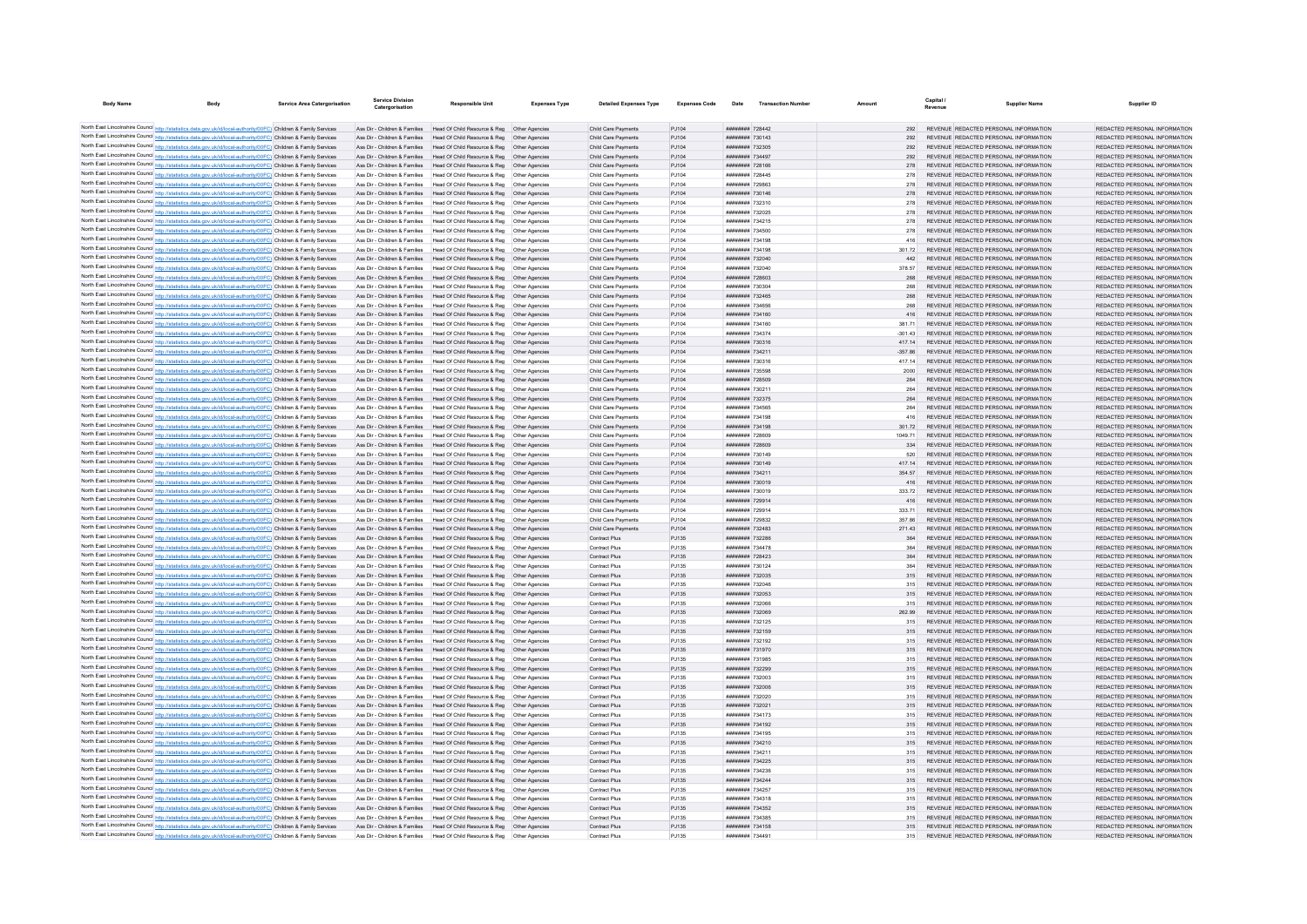| <b>Body Name</b>                                                                                                                                                                                                                       | <b>Service Area Catergorisation</b> | Service Division<br>Catergorisation | <b>Responsible Unit</b>                                                                                                                                 | <b>Expenses Type</b> | <b>Detailed Expenses Type</b>                      | <b>Expenses Code</b> | Date                                            | <b>Transaction Number</b> | Amount           | <b>Pavenue</b> | <b>Supplier Name</b>                                                           | Supplier ID                                                    |
|----------------------------------------------------------------------------------------------------------------------------------------------------------------------------------------------------------------------------------------|-------------------------------------|-------------------------------------|---------------------------------------------------------------------------------------------------------------------------------------------------------|----------------------|----------------------------------------------------|----------------------|-------------------------------------------------|---------------------------|------------------|----------------|--------------------------------------------------------------------------------|----------------------------------------------------------------|
|                                                                                                                                                                                                                                        |                                     |                                     |                                                                                                                                                         |                      |                                                    |                      |                                                 |                           |                  |                |                                                                                |                                                                |
| North East Lincolnshire Council http://statistics.data.gov.uk/id/local-authority/00FC) Children & Family Services                                                                                                                      |                                     |                                     | Ass Dir - Children & Families Head Of Child Resource & Reg Other Agencies                                                                               |                      | Contract Plus                                      | PJ135                | ####### 728331                                  |                           |                  |                | REVENUE REDACTED PERSONAL INFORMATION                                          | REDACTED PERSONAL INFORMATION                                  |
| North East Lincolnshire Council http://statistics.data.gov.uk/id/local-authority/00FC) Children & Family Services                                                                                                                      |                                     |                                     | Ass Dir - Children & Families Head Of Child Resource & Reg Other Agencies                                                                               |                      | Contract Plus                                      | PJ135                | ######## 728110                                 |                           |                  |                | REVENUE REDACTED PERSONAL INFORMATION                                          | REDACTED PERSONAL INFORMATION                                  |
| North East Lincolnshire Council http://statistics.data.gov.uk/id/local-authority/00FC) Children & Family Services                                                                                                                      |                                     |                                     | Ass Dir - Children & Families Head Of Child Resource & Reg Other Agencies                                                                               |                      | Contract Plus                                      | PJ135                | ######## 728125                                 |                           |                  |                | REVENUE REDACTED PERSONAL INFORMATION                                          | REDACTED PERSONAL INFORMATION                                  |
| North East Lincolnshire Council http://statistics.data.gov.uk/id/local-authority/00FC) Children & Family Services                                                                                                                      |                                     |                                     | Ass Dir - Children & Families Head Of Child Resource & Reg. Other Agencies                                                                              |                      | Contract Plus                                      | P.1135               | ######## 728144                                 |                           |                  |                | REVENUE REDACTED PERSONAL INFORMATION                                          | REDACTED PERSONAL INFORMATION                                  |
| North East Lincolnshire Council http://statistics.data.gov.uk/id/local-authority/00FC) Children & Family Services<br>North East Lincolnshire Council http://statistics.data.gov.uk/id/local-authority/00FC) Children & Family Services |                                     |                                     | Ass Dir - Children & Families Head Of Child Resource & Reg Other Agencies<br>Ass Dir - Children & Families Head Of Child Resource & Reg Other Agencies  |                      | Contract Plus<br>Contract Plus                     | PJ135<br>PJ135       | ######## 728147<br>######## 728161              |                           | 315              |                | REVENUE REDACTED PERSONAL INFORMATION<br>REVENUE REDACTED PERSONAL INFORMATION | REDACTED PERSONAL INFORMATION<br>REDACTED PERSONAL INFORMATION |
| North East Lincolnshire Council http://statistics.data.gov.uk/id/local-authority/00FC) Children & Family Services                                                                                                                      |                                     |                                     | Ass Dir - Children & Families Head Of Child Resource & Reg Other Agencies                                                                               |                      | Contract Plus                                      | PJ135                | ######## 728162                                 |                           | 315              |                | REVENUE REDACTED PERSONAL INFORMATION                                          | REDACTED PERSONAL INFORMATION                                  |
| North East Lincolnshire Council http://statistics.data.gov.uk/id/local-authority/00FC) Children & Family Services                                                                                                                      |                                     |                                     | Ass Dir - Children & Families Head Of Child Resource & Reg. Other Agencies                                                                              |                      | Contract Plus                                      | PJ135                | <b>НАПИЛИНИ 728176</b>                          |                           | 315              |                | REVENUE REDACTED PERSONAL INFORMATION                                          | REDACTED PERSONAL INFORMATION                                  |
| North East Lincolnshire Council http://statistics.data.gov.uk/id/local-authority/00FC) Children & Family Services                                                                                                                      |                                     |                                     | Ass Dir - Children & Families Head Of Child Resource & Reg Other Agencies                                                                               |                      | Contract Plus                                      | PJ135                | ######## 728436                                 |                           | 315              |                | REVENUE REDACTED PERSONAL INFORMATION                                          | REDACTED PERSONAL INFORMATION                                  |
| North East Lincolnshire Council http://statistics.data.gov.uk/id/local-authority/00FC) Children & Family Services                                                                                                                      |                                     | Ass Dir - Children & Families       | Head Of Child Resource & Reg   Other Agencies                                                                                                           |                      | Contract Plus                                      | PJ135                | ######## 72818                                  |                           |                  |                | REVENUE REDACTED PERSONAL INFORMATION                                          | REDACTED PERSONAL INFORMATION                                  |
| North East Lincolnshire Council http://statistics.data.gov.uk/id/local-authority/00FC) Children & Family Services                                                                                                                      |                                     |                                     | Ass Dir - Children & Families Head Of Child Resource & Reg Other Agencies                                                                               |                      | Contract Plus                                      | PJ135                | ######## 728193                                 |                           |                  |                | REVENUE REDACTED PERSONAL INFORMATION                                          | REDACTED PERSONAL INFORMATION                                  |
| North East Lincolnshire Council http://statistics.data.gov.uk/id/local-authority/00FC) Children & Family Services                                                                                                                      |                                     |                                     | Ass Dir - Children & Families Head Of Child Resource & Reg Other Agencies                                                                               |                      | Contract Plus                                      | PJ135                | ######## 728206                                 |                           | 315              |                | REVENUE REDACTED PERSONAL INFORMATION                                          | REDACTED PERSONAL INFORMATION                                  |
| North East Lincolnshire Council http://statistics.data.gov.uk/id/local-authority/00FC) Children & Family Services                                                                                                                      |                                     |                                     | Ass Dir - Children & Families Head Of Child Resource & Reg Other Agencies                                                                               |                      | Contract Plus                                      | PJ135                | ######## 728264                                 |                           | 315              |                | REVENUE REDACTED PERSONAL INFORMATION                                          | REDACTED PERSONAL INFORMATION                                  |
| North East Lincolnshire Council http://statistics.data.gov.uk/id/local-authority/00FC) Children & Family Services                                                                                                                      |                                     |                                     | Ass Dir - Children & Families Head Of Child Resource & Reg Other Agencies                                                                               |                      | Contract Plus                                      | PJ135                | ######## 728298                                 |                           |                  |                | 315 REVENUE REDACTED PERSONAL INFORMATION                                      | REDACTED PERSONAL INFORMATION                                  |
| North East Lincolnshire Council http://statistics.data.gov.uk/id/local-authority/00FC) Children & Family Services<br>North East Lincolnshire Council http://statistics.data.gov.uk/id/local-authority/00FC) Children & Family Services |                                     |                                     | Ass Dir - Children & Families Head Of Child Resource & Reg Other Agencies<br>Ass Dir - Children & Families Head Of Child Resource & Reg Other Agencies  |                      | Contract Plus<br>Contract Plus                     | PJ135                | ######## 729807<br>######## 729822              |                           |                  |                | REVENUE REDACTED PERSONAL INFORMATION<br>REVENUE REDACTED PERSONAL INFORMATION | REDACTED PERSONAL INFORMATION<br>REDACTED PERSONAL INFORMATION |
| North East Lincolnshire Council http://statistics.data.gov.uk/id/local-authority/00FC) Children & Family Services                                                                                                                      |                                     |                                     | Ass Dir - Children & Families Head Of Child Resource & Reg Other Agencies                                                                               |                      | Contract Plus                                      | PJ135<br>PJ135       | ######## 729840                                 |                           |                  |                | REVENUE REDACTED PERSONAL INFORMATION                                          | REDACTED PERSONAL INFORMATION                                  |
| North East Lincolnshire Council http://statistics.data.gov.uk/id/local-authority/00FC) Children & Family Services                                                                                                                      |                                     |                                     | Ass Dir - Children & Families Head Of Child Resource & Reg Other Agencies                                                                               |                      | Contract Plus                                      | PJ135                | иннинин 729843                                  |                           |                  |                | REVENUE REDACTED PERSONAL INFORMATION                                          | REDACTED PERSONAL INFORMATION                                  |
| North East Lincolnshire Council http://statistics.data.gov.uk/id/local-authority/00FC) Children & Family Services                                                                                                                      |                                     |                                     | Ass Dir - Children & Families Head Of Child Resource & Reg Other Agencies                                                                               |                      | Contract Plus                                      | PJ135                | ######## 729858                                 |                           |                  |                | REVENUE REDACTED PERSONAL INFORMATION                                          | REDACTED PERSONAL INFORMATION                                  |
| North East Lincolnshire Council http://statistics.data.gov.uk/id/local-authority/00FC) Children & Family Services                                                                                                                      |                                     |                                     | Ass Dir - Children & Families Head Of Child Resource & Reg Other Agencies                                                                               |                      | Contract Plus                                      | PJ135                | ######## 729859                                 |                           |                  |                | REVENUE REDACTED PERSONAL INFORMATION                                          | REDACTED PERSONAL INFORMATION                                  |
| North East Lincolnshire Council http://statistics.data.gov.uk/id/local-authority/00FC) Children & Family Services                                                                                                                      |                                     |                                     | Ass Dir - Children & Families Head Of Child Resource & Reg. Other Agencies                                                                              |                      | Contract Plus                                      | PJ135                | ######## 730137                                 |                           | 315              |                | REVENUE REDACTED PERSONAL INFORMATION                                          | REDACTED PERSONAL INFORMATION                                  |
| North East Lincolnshire Council http://statistics.data.gov.uk/id/local-authority/00FC) Children & Family Services                                                                                                                      |                                     |                                     | Ass Dir - Children & Families Head Of Child Resource & Reg Other Agencies                                                                               |                      | Contract Plus                                      | PJ135                | ####### 729873                                  |                           | 315              |                | REVENUE REDACTED PERSONAL INFORMATION                                          | REDACTED PERSONAL INFORMATION                                  |
| North East Lincolnshire Council http://statistics.data.gov.uk/id/local-authority/00FC) Children & Family Services                                                                                                                      |                                     |                                     | Ass Dir - Children & Families Head Of Child Resource & Reg Other Agencies                                                                               |                      | Contract Plus                                      | PJ135                | ######## 729883                                 |                           |                  |                | REVENUE REDACTED PERSONAL INFORMATION                                          | REDACTED PERSONAL INFORMATION                                  |
| North East Lincolnshire Council http://statistics.data.gov.uk/id/local-authority/00FC) Children & Family Services                                                                                                                      |                                     |                                     | Ass Dir - Children & Families Head Of Child Resource & Reg Other Agencies                                                                               |                      | Contract Plus                                      | PJ135                | ######## 729890                                 |                           | 315              |                | REVENUE REDACTED PERSONAL INFORMATION                                          | REDACTED PERSONAL INFORMATION                                  |
| North East Lincolnshire Council http://statistics.data.gov.uk/id/local-authority/00FC) Children & Family Services                                                                                                                      |                                     |                                     | Ass Dir - Children & Families Head Of Child Resource & Reg. Other Agencies                                                                              |                      | Contract Plus                                      | PJ135                | ######## 729904                                 |                           | 315              |                | REVENUE REDACTED PERSONAL INFORMATION                                          | REDACTED PERSONAL INFORMATION                                  |
| North East Lincolnshire Council http://statistics.data.gov.uk/id/local-authority/00FC) Children & Family Services                                                                                                                      |                                     |                                     | Ass Dir - Children & Families Head Of Child Resource & Reg Other Agencies<br>Ass Dir - Children & Families Head Of Child Resource & Reg Other Agencies  |                      | Contract Plus<br>Contract Plus                     | PJ135                | ######## 729963<br>######## 729997              |                           | 315              |                | REVENUE REDACTED PERSONAL INFORMATION<br>REVENUE REDACTED PERSONAL INFORMATION | REDACTED PERSONAL INFORMATION<br>REDACTED PERSONAL INFORMATION |
| North East Lincolnshire Council http://statistics.data.gov.uk/id/local-authority/00FC) Children & Family Services<br>North East Lincolnshire Council http://statistics.data.gov.uk/id/local-authority/00FC) Children & Family Services |                                     |                                     | Ass Dir - Children & Families Head Of Child Resource & Reg Other Agencies                                                                               |                      | Contract Plus                                      | PJ135<br>PJ135       | ######## 730030                                 |                           | 315              |                | REVENUE REDACTED PERSONAL INFORMATION                                          | REDACTED PERSONAL INFORMATION                                  |
| North East Lincolnshire Council http://statistics.data.gov.uk/id/local-authority/00FC) Children & Family Services                                                                                                                      |                                     |                                     | Ass Dir - Children & Families Head Of Child Resource & Reg Other Agencies                                                                               |                      | Contract Plus                                      | PJ135                | ######## 732069                                 |                           | 315              |                | REVENUE REDACTED PERSONAL INFORMATION                                          | REDACTED PERSONAL INFORMATION                                  |
| North East Lincolnshire Council http://statistics.data.gov.uk/id/local-authority/00FC) Children & Family Services                                                                                                                      |                                     |                                     | Ass Dir - Children & Families Head Of Child Resource & Reg Other Agencies                                                                               |                      | Exceptional Task                                   | PJ113                | ######## 729875                                 |                           |                  |                | 434.29 REVENUE REDACTED PERSONAL INFORMATION                                   | REDACTED PERSONAL INFORMATION                                  |
| North East Lincolnshire Council http://statistics.data.gov.uk/id/local-authority/00FC) Children & Family Services                                                                                                                      |                                     |                                     | Ass Dir - Children & Families Head Of Child Resource & Reg Other Agencies                                                                               |                      | Holiday                                            | PJ108                | ######## 729965                                 |                           | 264              |                | REVENUE REDACTED PERSONAL INFORMATION                                          | REDACTED PERSONAL INFORMATION                                  |
| North East Lincolnshire Council http://statistics.data.gov.uk/id/local-authority/00FC) Children & Family Services                                                                                                                      |                                     |                                     | Ass Dir - Children & Families Head Of Child Resource & Reg Other Agencies                                                                               |                      | Setting Up                                         | PJ111                | ######## 587322                                 |                           | 300              |                | REVENUE WOODLANDS RETAIL LTD                                                   | 143811                                                         |
| North East Lincolnshire Council http://statistics.data.gov.uk/id/local-authority/00FC) Children & Family Services                                                                                                                      |                                     |                                     | Ass Dir - Children & Families Head Of Child Resource & Reg Other Agencies                                                                               |                      | Setting Up                                         | PJ111                | ######## 588319                                 |                           | 255              |                | REVENUE WOODLANDS RETAIL LTD                                                   | 143811                                                         |
| North East Lincolnshire Council http://statistics.data.gov.uk/id/local-authority/00FC) Children & Family Services                                                                                                                      |                                     |                                     | Ass Dir - Children & Families Head Of Child Resource & Reg. Other Agencies                                                                              |                      | Special Carer Payments                             | PJ128                | ######## 732109                                 |                           | 711.58           |                | REVENUE REDACTED PERSONAL INFORMATION                                          | REDACTED PERSONAL INFORMATION                                  |
| North East Lincolnshire Council http://statistics.data.gov.uk/id/local-authority/00FC) Children & Family Services                                                                                                                      |                                     |                                     | Ass Dir - Children & Families Head Of Child Resource & Reg Other Agencies                                                                               |                      | Special Carer Payments                             | PJ128                | ######## 731974                                 |                           | 711.58           |                | REVENUE REDACTED PERSONAL INFORMATION                                          | REDACTED PERSONAL INFORMATION                                  |
| North East Lincolnshire Council http://statistics.data.gov.uk/id/local-authority/00FC) Children & Family Services                                                                                                                      |                                     |                                     | Ass Dir - Children & Families Head Of Child Resource & Reg Other Agencies                                                                               |                      | Special Carer Payments                             | PJ128                | ######## 73199                                  |                           |                  |                | REVENUE REDACTED PERSONAL INFORMATION                                          | REDACTED PERSONAL INFORMATION                                  |
| North East Lincolnshire Council http://statistics.data.gov.uk/id/local-authority/00FC) Children & Family Services                                                                                                                      |                                     |                                     | Ass Dir - Children & Families Head Of Child Resource & Reg Other Agencies                                                                               |                      | Special Carer Payments                             | PJ128                | ######## 732364                                 |                           | 711.58           |                | REVENUE REDACTED PERSONAL INFORMATION                                          | REDACTED PERSONAL INFORMATION                                  |
| North East Lincolnshire Council http://statistics.data.gov.uk/id/local-authority/00FC) Children & Family Services                                                                                                                      |                                     |                                     | Ass Dir - Children & Families Head Of Child Resource & Reg. Other Agencies<br>Ass Dir - Children & Families Head Of Child Resource & Reg Other Agencies |                      | Special Carer Payments                             | PJ128                | <b><i>BREERER 734184</i></b><br>######## 734553 |                           | 711.58           |                | REVENUE REDACTED PERSONAL INFORMATION<br>REVENUE REDACTED PERSONAL INFORMATION | REDACTED PERSONAL INFORMATION<br>REDACTED PERSONAL INFORMATION |
| North East Lincolnshire Council http://statistics.data.gov.uk/id/local-authority/00FC) Children & Family Services<br>North East Lincolnshire Council http://statistics.data.gov.uk/id/local-authority/00FC) Children & Family Services |                                     |                                     | Ass Dir - Children & Families Head Of Child Resource & Reg Other Agencies                                                                               |                      | Special Carer Payments<br>Special Carer Payments   | PJ128<br>PJ128       | ######## 734302                                 |                           | 711.58<br>711.58 |                | REVENUE REDACTED PERSONAL INFORMATION                                          | REDACTED PERSONAL INFORMATION                                  |
| North East Lincolnshire Council http://statistics.data.gov.uk/id/local-authority/00FC) Children & Family Services                                                                                                                      |                                     |                                     | Ass Dir - Children & Families Head Of Child Resource & Reg Other Agencies                                                                               |                      | Special Carer Payments                             | PJ128                | ####### 734163                                  |                           | 711.58           |                | REVENUE REDACTED PERSONAL INFORMATION                                          | REDACTED PERSONAL INFORMATION                                  |
| North East Lincolnshire Council http://statistics.data.gov.uk/id/local-authority/00FC) Children & Family Services                                                                                                                      |                                     |                                     | Ass Dir - Children & Families Head Of Child Resource & Reg Other Agencies                                                                               |                      | Special Carer Payments                             | PJ128                | ######## 728114                                 |                           | 711.58           |                | REVENUE REDACTED PERSONAL INFORMATION                                          | REDACTED PERSONAL INFORMATION                                  |
| North East Lincolnshire Council http://statistics.data.gov.uk/id/local-authority/00FC) Children & Family Services                                                                                                                      |                                     |                                     | Ass Dir - Children & Families Head Of Child Resource & Reg Other Agencies                                                                               |                      | Special Carer Payments                             | PJ128                | ######## 728136                                 |                           | 711.58           |                | REVENUE REDACTED PERSONAL INFORMATION                                          | REDACTED PERSONAL INFORMATION                                  |
| North East Lincolnshire Council http://statistics.data.gov.uk/id/local-authority/00FC) Children & Family Services                                                                                                                      |                                     |                                     | Ass Dir - Children & Families Head Of Child Resource & Reg Other Agencies                                                                               |                      | Special Carer Payments                             | PJ128                | ######## 728249                                 |                           | 711.58           |                | REVENUE REDACTED PERSONAL INFORMATION                                          | REDACTED PERSONAL INFORMATION                                  |
| North East Lincolnshire Council http://statistics.data.gov.uk/id/local-authority/00FC) Children & Family Services                                                                                                                      |                                     |                                     | Ass Dir - Children & Families Head Of Child Resource & Reg Other Agencies                                                                               |                      | Special Carer Payments                             | PJ128                | ######## 728497                                 |                           | 711.58           |                | REVENUE REDACTED PERSONAL INFORMATION                                          | REDACTED PERSONAL INFORMATION                                  |
| North East Lincolnshire Council http://statistics.data.gov.uk/id/local-authority/00FC) Children & Family Services                                                                                                                      |                                     |                                     | Ass Dir - Children & Families Head Of Child Resource & Reg Other Agencies                                                                               |                      | Special Carer Payments                             | PJ128                | <b><i>BREERER 730199</i></b>                    |                           | 711.58           |                | REVENUE REDACTED PERSONAL INFORMATION                                          | REDACTED PERSONAL INFORMATION                                  |
| North East Lincolnshire Council http://statistics.data.gov.uk/id/local-authority/00FC) Children & Family Services                                                                                                                      |                                     |                                     | Ass Dir - Children & Families Head Of Child Resource & Reg. Other Agencies                                                                              |                      | Special Carer Payments                             | PJ128                | ######## 729812                                 |                           | 711.58           |                | REVENUE REDACTED PERSONAL INFORMATION                                          | REDACTED PERSONAL INFORMATION                                  |
| North East Lincolnshire Council http://statistics.data.gov.uk/id/local-authority/00FC) Children & Family Services                                                                                                                      |                                     |                                     | Ass Dir - Children & Families Head Of Child Resource & Reg Other Agencies                                                                               |                      | Special Carer Payments                             | PJ128                | ######## 729832                                 |                           | 711.58           |                | REVENUE REDACTED PERSONAL INFORMATION                                          | REDACTED PERSONAL INFORMATION                                  |
| North East Lincolnshire Council http://statistics.data.gov.uk/id/local-authority/00FC) Children & Family Services<br>North East Lincolnshire Council http://statistics.data.gov.uk/id/local-authority/00FC) Children & Family Services |                                     |                                     | Ass Dir - Children & Families Head Of Child Resource & Reg Other Agencies                                                                               |                      | Special Carer Payments<br>Custodianship/Residency  | PJ128                | ######## 729947<br>######## 728363              |                           | 289.02           |                | REVENUE REDACTED PERSONAL INFORMATION<br>REVENUE REDACTED PERSONAL INFORMATION | REDACTED PERSONAL INFORMATION<br>REDACTED PERSONAL INFORMATION |
| North East Lincolnshire Council http://statistics.data.gov.uk/id/local-authority/00FC) Children & Family Services                                                                                                                      |                                     |                                     | Ass Dir - Children & Families Head Of Child Resource & Reg Other Agencies<br>Ass Dir - Children & Families Head Of Child Resource & Reg Other Agencies  |                      | Custodianship/Residency                            | PJ117<br>P.1117      | ######## 728210                                 |                           | 257.6            |                | REVENUE REDACTED PERSONAL INFORMATION                                          | REDACTED PERSONAL INFORMATION                                  |
| North East Lincolnshire Council http://statistics.data.gov.uk/id/local-authority/00FC) Children & Family Services                                                                                                                      |                                     |                                     | Ass Dir - Children & Families Head Of Child Resource & Reg Other Agencies                                                                               |                      | Custodianship/Residency                            | PJ117                | ######## 729908                                 |                           | 257.6            |                | REVENUE REDACTED PERSONAL INFORMATION                                          | REDACTED PERSONAL INFORMATION                                  |
| North East Lincolnshire Council http://statistics.data.gov.uk/id/local-authority/00FC) Children & Family Services                                                                                                                      |                                     |                                     | Ass Dir - Children & Families Head Of Child Resource & Reg Other Agencies                                                                               |                      | Custodianship/Residency                            | PJ117                | ######## 730063                                 |                           |                  |                | REVENUE REDACTED PERSONAL INFORMATION                                          | REDACTED PERSONAL INFORMATION                                  |
| North East Lincolnshire Council http://statistics.data.gov.uk/id/local-authority/00FC) Children & Family Services                                                                                                                      |                                     |                                     | Ass Dir - Children & Families Head Of Child Resource & Reg Other Agencies                                                                               |                      | Custodianship/Residency                            | PJ117                | ######## 732070                                 |                           | 257.6            |                | REVENUE REDACTED PERSONAL INFORMATION                                          | REDACTED PERSONAL INFORMATION                                  |
| North East Lincolnshire Council http://statistics.data.gov.uk/id/local-authority/00FC) Children & Family Services                                                                                                                      |                                     |                                     | Ass Dir - Children & Families Head Of Child Resource & Reg. Other Agencies                                                                              |                      | Custodianship/Residency                            | P.1117               | ######## 732226                                 |                           | 289.02           |                | REVENUE REDACTED PERSONAL INFORMATION                                          | REDACTED PERSONAL INFORMATION                                  |
| North East Lincolnshire Council http://statistics.data.gov.uk/id/local-authority/00FC) Children & Family Services                                                                                                                      |                                     |                                     | Ass Dir - Children & Families Head Of Child Resource & Reg Other Agencies                                                                               |                      | Custodianship/Residency                            | PJ117                | ######## 734261                                 |                           | 257.6            |                | REVENUE REDACTED PERSONAL INFORMATION                                          | REDACTED PERSONAL INFORMATION                                  |
| North East Lincolnshire Council http://statistics.data.gov.uk/id/local-authority/00FC) Children & Family Services                                                                                                                      |                                     |                                     | Ass Dir - Children & Families Head Of Child Resource & Reg Other Agencies                                                                               |                      | Custodianship/Residency                            | PJ117                | ######## 734419                                 |                           | 289.02           |                | REVENUE REDACTED PERSONAL INFORMATION                                          | REDACTED PERSONAL INFORMATION                                  |
| North East Lincolnshire Council http://statistics.data.gov.uk/id/local-authority/00FC) Children & Family Services                                                                                                                      |                                     |                                     | Ass Dir - Children & Families Head Of Child Resource & Reg Other Agencies                                                                               |                      | Custodianship/Residency                            | PJ117                | ####### 728344                                  |                           | 278              |                | REVENUE REDACTED PERSONAL INFORMATION                                          | REDACTED PERSONAL INFORMATION                                  |
| North East Lincolnshire Council http://statistics.data.gov.uk/id/local-authority/00FC) Children & Family Services                                                                                                                      |                                     |                                     | Ass Dir - Children & Families Head Of Child Resource & Reg Other Agencies                                                                               |                      | Custodianship/Residency                            | PJ117                | ######## 730044                                 |                           | 278              |                | REVENUE REDACTED PERSONAL INFORMATION                                          | REDACTED PERSONAL INFORMATION                                  |
| North East Lincolnshire Council http://statistics.data.gov.uk/id/local-authority/00FC) Children & Family Services                                                                                                                      |                                     |                                     | Ass Dir - Children & Families Head Of Child Resource & Reg Other Agencies                                                                               |                      | Custodianship/Residency                            | PJ117                | ######## 732205                                 |                           | 278              |                | REVENUE REDACTED PERSONAL INFORMATION                                          | REDACTED PERSONAL INFORMATION                                  |
| North East Lincolnshire Council http://statistics.data.gov.uk/id/local-authority/00FC) Children & Family Services                                                                                                                      |                                     |                                     | Ass Dir - Children & Families Head Of Child Resource & Reg Other Agencies                                                                               |                      | Custodianship/Residency                            | PJ117                | ######## 734399                                 |                           | 278<br>328       |                | REVENUE REDACTED PERSONAL INFORMATION                                          | REDACTED PERSONAL INFORMATION                                  |
| North East Lincolnshire Council http://statistics.data.gov.uk/id/local-authority/00FC) Children & Family Services<br>North East Lincolnshire Council http://statistics.data.gov.uk/id/local-authority/00FC) Children & Family Services |                                     |                                     | Ass Dir - Children & Families Head Of Child Resource & Reg Other Agencies<br>Ass Dir - Children & Families Head Of Child Resource & Reg Other Agencies  |                      | Custodianship/Residency<br>Custodianship/Residency | PJ117<br>PJ117       | ######## 728138<br>######## 729836              |                           | 328              |                | REVENUE REDACTED PERSONAL INFORMATION<br>REVENUE REDACTED PERSONAL INFORMATION | REDACTED PERSONAL INFORMATION<br>REDACTED PERSONAL INFORMATION |
| North East Lincolnshire Council http://statistics.data.gov.uk/id/local-authority/00FC) Children & Family Services                                                                                                                      |                                     |                                     | Ass Dir - Children & Families Head Of Child Resource & Reg. Other Agencies                                                                              |                      | Custodianship/Residency                            | PJ117                | ######## 731999                                 |                           | 328              |                | REVENUE REDACTED PERSONAL INFORMATION                                          | REDACTED PERSONAL INFORMATION                                  |
| North East Lincolnshire Council http://statistics.data.gov.uk/id/local-authority/00FC) Children & Family Services                                                                                                                      |                                     |                                     | Ass Dir - Children & Families Head Of Child Resource & Reg Other Agencies                                                                               |                      | Custodianship/Residency                            | PJ117                | ######## 734187                                 |                           | 328              |                | REVENUE REDACTED PERSONAL INFORMATION                                          | REDACTED PERSONAL INFORMATION                                  |
| North East Lincolnshire Council http://statistics.data.gov.uk/id/local-authority/00FC) Children & Family Services                                                                                                                      |                                     |                                     | Ass Dir - Children & Families Head Of Child Resource & Reg Other Agencies                                                                               |                      | Custodianship/Residency                            | PJ117                | ######## 728207                                 |                           |                  |                | REVENUE REDACTED PERSONAL INFORMATION                                          | REDACTED PERSONAL INFORMATION                                  |
| North East Lincolnshire Council http://statistics.data.gov.uk/id/local-authority/00FC) Children & Family Services                                                                                                                      |                                     |                                     | Ass Dir - Children & Families   Head Of Child Resource & Reg   Other Agencies                                                                           |                      | Custodianship/Residency                            | PJ117                | ######## 734539                                 |                           | 1250.6           |                | REVENUE REDACTED PERSONAL INFORMATION                                          | REDACTED PERSONAL INFORMATION                                  |
| North East Lincolnshire Council http://statistics.data.gov.uk/id/local-authority/00FC) Children & Family Services                                                                                                                      |                                     |                                     | Ass Dir - Children & Families Head Of Child Resource & Reg Other Agencies                                                                               |                      | Custodianship/Residency                            | PJ117                | ######## 728207                                 |                           | 724.07           |                | REVENUE REDACTED PERSONAL INFORMATION                                          | REDACTED PERSONAL INFORMATION                                  |
| North East Lincolnshire Council http://statistics.data.gov.uk/id/local-authority/00FC) Children & Family Services                                                                                                                      |                                     |                                     | Ass Dir - Children & Families Head Of Child Resource & Reg Other Agencies                                                                               |                      | Custodianship/Residency                            | PJ117                | ######## 730101                                 |                           | 250.8            |                | REVENUE REDACTED PERSONAL INFORMATION                                          | REDACTED PERSONAL INFORMATION                                  |
| North East Lincolnshire Council http://statistics.data.gov.uk/id/local-authority/00FC) Children & Family Services                                                                                                                      |                                     |                                     | Ass Dir - Children & Families Head Of Child Resource & Reg Other Agencies                                                                               |                      | Custodianship/Residency                            | PJ117                | ######## 728207                                 |                           | 975.07           |                | REVENUE REDACTED PERSONAL INFORMATION                                          | REDACTED PERSONAL INFORMATION                                  |
| North East Lincolnshire Council http://statistics.data.gov.uk/id/local-authority/00FC) Children & Family Services                                                                                                                      |                                     |                                     | Ass Dir - Children & Families Head Of Child Resource & Reg Other Agencies                                                                               |                      | Custodianship/Residency                            | PJ117                | ######## 728198                                 |                           | 393.36           |                | REVENUE REDACTED PERSONAL INFORMATION                                          | REDACTED PERSONAL INFORMATION                                  |
| North East Lincolnshire Council http://statistics.data.gov.uk/id/local-authority/00FC) Children & Family Services                                                                                                                      |                                     |                                     | Ass Dir - Children & Families Head Of Child Resource & Reg Other Agencies                                                                               |                      | Custodianship/Residency                            | PJ117                | ######## 729896                                 |                           | 393.36           |                | REVENUE REDACTED PERSONAL INFORMATION                                          | REDACTED PERSONAL INFORMATION                                  |
| North East Lincolnshire Council http://statistics.data.gov.uk/id/local-authority/00FC) Children & Family Services                                                                                                                      |                                     |                                     | Ass Dir - Children & Families Head Of Child Resource & Reg Other Agencies                                                                               |                      | Custodianship/Residency                            | PJ117                | ######## 732058                                 |                           | 393.36           |                | REVENUE REDACTED PERSONAL INFORMATION                                          | REDACTED PERSONAL INFORMATION                                  |
| North East Lincolnshire Council http://statistics.data.gov.uk/id/local-authority/00FC) Children & Family Services<br>North East Lincolnshire Council http://statistics.data.gov.uk/id/local-authority/00FC) Children & Family Services |                                     |                                     | Ass Dir - Children & Families Head Of Child Resource & Reg Other Agencies<br>Ass Dir - Children & Families Head Of Child Resource & Reg Other Agencies  |                      | Custodianship/Residency<br>Custodianship/Residency | PJ117<br>PJ117       | ######## 734249<br>######## 72838               |                           | 393.36<br>292    |                | REVENUE REDACTED PERSONAL INFORMATION<br>REVENUE REDACTED PERSONAL INFORMATION | REDACTED PERSONAL INFORMATION<br>REDACTED PERSONAL INFORMATION |
| North East Lincolnshire Council http://statistics.data.gov.uk/id/local-authority/00FC) Children & Family Services                                                                                                                      |                                     |                                     | Ass Dir - Children & Families Head Of Child Resource & Reg Other Agencies                                                                               |                      | Custodianship/Residency                            | PJ117                | ######## 730081                                 |                           | 292              |                | REVENUE REDACTED PERSONAL INFORMATION                                          | REDACTED PERSONAL INFORMATION                                  |
| North East Lincolnshire Council http://statistics.data.gov.uk/id/local-authority/00FC) Children & Family Services                                                                                                                      |                                     |                                     | Ass Dir - Children & Families Head Of Child Resource & Reg Other Agencies                                                                               |                      | Custodianship/Residency                            | P.1117               | <b>ининнин</b> 732243                           |                           | 292              |                | REVENUE REDACTED PERSONAL INFORMATION                                          | REDACTED PERSONAL INFORMATION                                  |
|                                                                                                                                                                                                                                        |                                     |                                     |                                                                                                                                                         |                      |                                                    |                      |                                                 |                           |                  |                |                                                                                |                                                                |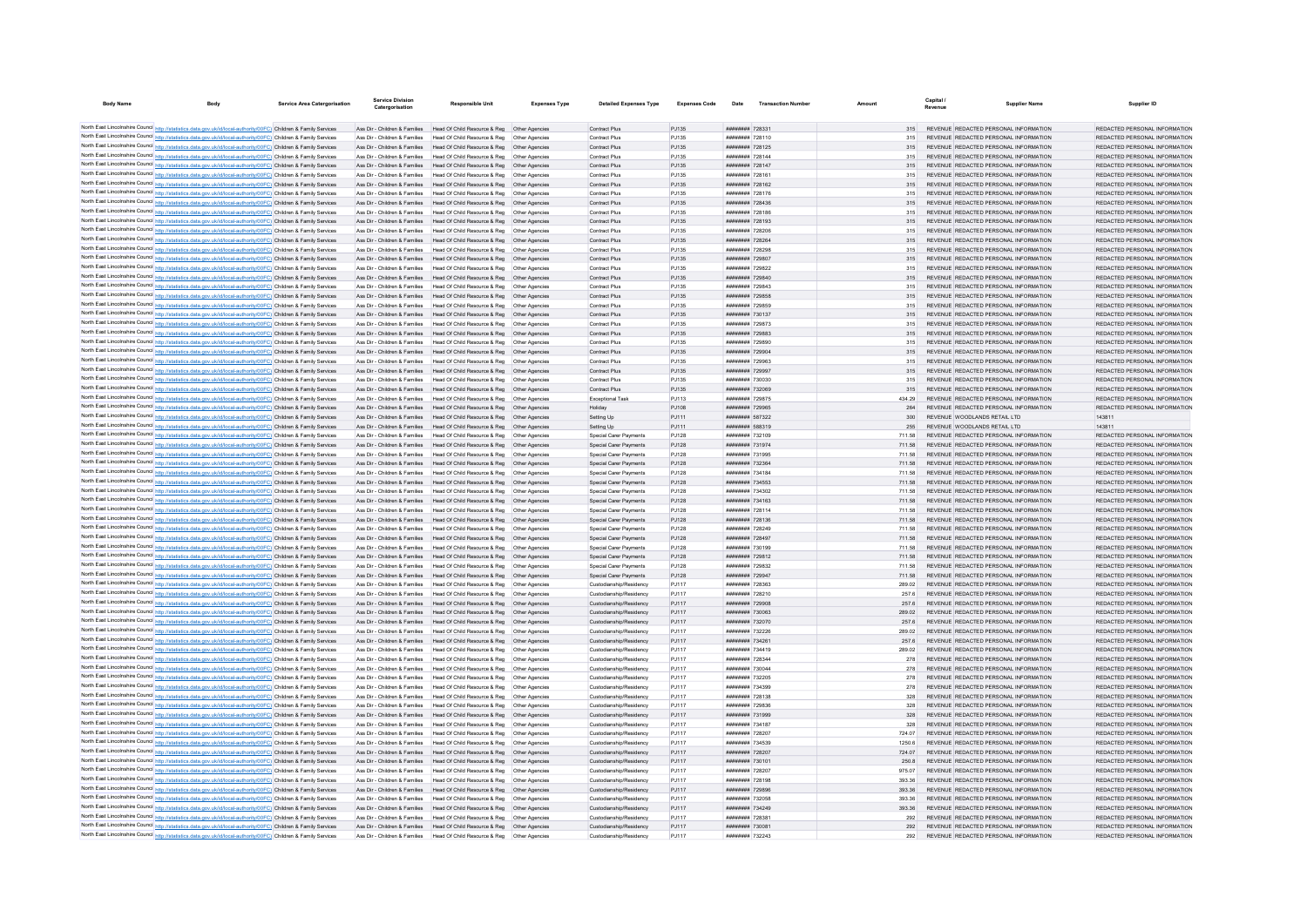| <b>Body Name</b>                                                                                                                                                                                                                       | <b>Service Area Catergorisation</b> | <b>Service Division</b><br>Catergorisation | <b>Responsible Unit</b>                                                                                                                                | <b>Expenses Type</b> | <b>Detailed Expenses Type</b>            | <b>Expenses Code</b> | Date                                           | <b>Transaction Number</b> |                    | Revenue                 | <b>Supplier Name</b>                                                                  | Supplier ID                                                    |
|----------------------------------------------------------------------------------------------------------------------------------------------------------------------------------------------------------------------------------------|-------------------------------------|--------------------------------------------|--------------------------------------------------------------------------------------------------------------------------------------------------------|----------------------|------------------------------------------|----------------------|------------------------------------------------|---------------------------|--------------------|-------------------------|---------------------------------------------------------------------------------------|----------------------------------------------------------------|
|                                                                                                                                                                                                                                        |                                     |                                            |                                                                                                                                                        |                      |                                          |                      |                                                |                           |                    |                         |                                                                                       |                                                                |
| North East Lincolnshire Council http://statistics.data.gov.uk/id/local-authority/00FC) Children & Family Services                                                                                                                      |                                     |                                            | Ass Dir - Children & Families Head Of Child Resource & Reg Other Agencies                                                                              |                      | Custodianship/Residency                  | PJ117                | ######## 734436                                |                           | 292                |                         | REVENUE REDACTED PERSONAL INFORMATION                                                 | REDACTED PERSONAL INFORMATION                                  |
| North East Lincolnshire Council http://statistics.data.gov.uk/id/local-authority/00FC) Children & Family Services                                                                                                                      |                                     |                                            | Ass Dir - Children & Families Head Of Child Resource & Reg                                                                                             |                      | Custodianship/Residency                  | PJ117                | ######## 728141                                |                           | 622                |                         | REVENUE REDACTED PERSONAL INFORMATION                                                 | REDACTED PERSONAL INFORMATION                                  |
| North East Lincolnshire Council http://statistics.data.gov.uk/id/local-authority/00FC) Children & Family Services                                                                                                                      |                                     |                                            | Ass Dir - Children & Families Head Of Child Resource & Reg                                                                                             | Other Agencies       | Custodianship/Residency                  | PJ117                | ######## 729837                                |                           | 622                |                         | REVENUE REDACTED PERSONAL INFORMATION                                                 | REDACTED PERSONAL INFORMATION                                  |
| North East Lincolnshire Council http://statistics.data.gov.uk/id/local-authority/00FC) Children & Family Services                                                                                                                      |                                     |                                            | Ass Dir - Children & Families Head Of Child Resource & Reg Other Agencies                                                                              |                      | Custodianship/Residency                  | PJ117                | ######## 732000                                |                           | 622                |                         | REVENUE REDACTED PERSONAL INFORMATION                                                 | REDACTED PERSONAL INFORMATION                                  |
| North East Lincolnshire Council http://statistics.data.gov.uk/id/local-authority/00FC) Children & Family Services                                                                                                                      |                                     |                                            | Ass Dir - Children & Families Head Of Child Resource & Reg Other Agencies                                                                              |                      | Custodianship/Residency                  | PJ117                | ######## 734189                                |                           | 622                |                         | REVENUE REDACTED PERSONAL INFORMATION                                                 | REDACTED PERSONAL INFORMATION                                  |
| North East Lincolnshire Council http://statistics.data.gov.uk/id/local-authority/00FC) Children & Family Services                                                                                                                      |                                     | Ass Dir - Children & Families              | Head Of Child Resource & Reg   Other Agencies                                                                                                          |                      | Custodianship/Residency                  | PJ117                | ######## 732213                                |                           | 1518.18            |                         | REVENUE REDACTED PERSONAL INFORMATION                                                 | REDACTED PERSONAL INFORMATION                                  |
| North East Lincolnshire Council http://statistics.data.gov.uk/id/local-authority/00FC) Children & Family Services                                                                                                                      |                                     | Ass Dir - Children & Families              | Head Of Child Resource & Reg  Other Agencies                                                                                                           |                      | Custodianship/Residency                  | PJ117                | ######## 728138                                |                           | 328                |                         | REVENUE REDACTED PERSONAL INFORMATION                                                 | REDACTED PERSONAL INFORMATION                                  |
| North East Lincolnshire Council http://statistics.data.gov.uk/id/local-authority/00FC) Children & Family Services                                                                                                                      |                                     | Ass Dir - Children & Families              | Head Of Child Resource & Reg. Other Agencies                                                                                                           |                      | Custodianship/Residency                  | P.1117               | ######## 729836                                |                           | 328                |                         | REVENUE REDACTED PERSONAL INFORMATION                                                 | REDACTED PERSONAL INFORMATION                                  |
| North East Lincolnshire Council http://statistics.data.gov.uk/id/local-authority/00FC) Children & Family Services                                                                                                                      |                                     | Ass Dir - Children & Families              | Head Of Child Resource & Reg   Other Agencies                                                                                                          |                      | Custodianship/Residency                  | PJ117                | ######## 731999                                |                           | 328                |                         | REVENUE REDACTED PERSONAL INFORMATION                                                 | REDACTED PERSONAL INFORMATION                                  |
| North East Lincolnshire Council http://statistics.data.gov.uk/id/local-authority/00FC) Children & Family Services                                                                                                                      |                                     | Ass Dir - Children & Families              | Head Of Child Resource & Reg                                                                                                                           | Other Agencie        | Custodianship/Residency                  | PJ117                | ######## 73418                                 |                           | 328                |                         | REVENUE REDACTED PERSONAL INFORMATION                                                 | REDACTED PERSONAL INFORMATION                                  |
| North East Lincolnshire Council http://statistics.data.gov.uk/id/local-authority/00FC) Children & Family Services                                                                                                                      |                                     | Ass Dir - Children & Families              | Head Of Child Resource & Reg                                                                                                                           | Other Agencies       | Adoption Allowance                       | PJ118                | ######## 732164                                |                           | 662                |                         | REVENUE REDACTED PERSONAL INFORMATION                                                 | REDACTED PERSONAL INFORMATION                                  |
| North East Lincolnshire Council http://statistics.data.gov.uk/id/local-authority/00FC) Children & Family Services                                                                                                                      |                                     |                                            | Ass Dir - Children & Families Head Of Child Resource & Reg. Other Agencies                                                                             |                      | Adoption Allowance                       | PJ118                | ######## 731997                                |                           | 299.6              |                         | REVENUE REDACTED PERSONAL INFORMATION                                                 | REDACTED PERSONAL INFORMATION                                  |
| North East Lincolnshire Council http://statistics.data.gov.uk/id/local-authority/00FC) Children & Family Services                                                                                                                      |                                     |                                            | Ass Dir - Children & Families Head Of Child Resource & Reg Other Agencies                                                                              |                      | Adoption Allowance                       | PJ118                | ######## 732008                                |                           | 285.02             |                         | REVENUE REDACTED PERSONAL INFORMATION                                                 | REDACTED PERSONAL INFORMATION                                  |
| North East Lincolnshire Council http://statistics.data.gov.uk/id/local-authority/00FC) Children & Family Services                                                                                                                      |                                     |                                            | Ass Dir - Children & Families Head Of Child Resource & Reg Other Agencies                                                                              |                      | Adoption Allowance                       | PJ118                | ######## 732014                                |                           |                    |                         | REVENUE REDACTED PERSONAL INFORMATION                                                 | REDACTED PERSONAL INFORMATION                                  |
| North East Lincolnshire Council http://statistics.data.gov.uk/id/local-authority/00FC) Children & Family Services                                                                                                                      |                                     | Ass Dir - Children & Families              | Head Of Child Resource & Reg   Other Agencies                                                                                                          |                      | Adoption Allowance                       | PJ118                | ######## 732017                                |                           | 299.6              |                         | REVENUE REDACTED PERSONAL INFORMATION                                                 | REDACTED PERSONAL INFORMATION                                  |
| North East Lincolnshire Council http://statistics.data.gov.uk/id/local-authority/00FC) Children & Family Services                                                                                                                      |                                     |                                            | Ass Dir - Children & Families Head Of Child Resource & Reg Other Agencies<br>Ass Dir - Children & Families Head Of Child Resource & Reg Other Agencies |                      | Adoption Allowance                       | PJ118                | ######## 732024<br>######## 732033             |                           | 313                |                         | REVENUE REDACTED PERSONAL INFORMATION<br>REVENUE REDACTED PERSONAL INFORMATION        | REDACTED PERSONAL INFORMATION<br>REDACTED PERSONAL INFORMATION |
| North East Lincolnshire Council http://statistics.data.gov.uk/id/local-authority/00FC) Children & Family Services<br>North East Lincolnshire Council http://statistics.data.gov.uk/id/local-authority/00FC) Children & Family Services |                                     | Ass Dir - Children & Families              | Head Of Child Resource & Reg  Other Agencies                                                                                                           |                      | Adoption Allowance<br>Adoption Allowance | PJ118<br>PJ118       | ######## 734186                                |                           | 299.6              |                         | REVENUE REDACTED PERSONAL INFORMATION                                                 | REDACTED PERSONAL INFORMATION                                  |
| North East Lincolnshire Council http://statistics.data.gov.uk/id/local-authority/00FC) Children & Family Services                                                                                                                      |                                     | Ass Dir - Children & Families              | Head Of Child Resource & Reg                                                                                                                           |                      | Adoption Allowance                       | PJ118                | ######## 734197                                |                           | 285.02             |                         | REVENUE REDACTED PERSONAL INFORMATION                                                 | REDACTED PERSONAL INFORMATION                                  |
| North East Lincolnshire Council http://statistics.data.gov.uk/id/local-authority/00FC) Children & Family Services                                                                                                                      |                                     | Ass Dir - Children & Families              | Head Of Child Resource & Reg                                                                                                                           | Other Agencies       | Adoption Allowance                       | PJ118                | ######## 734204                                |                           | 314                |                         | REVENUE REDACTED PERSONAL INFORMATION                                                 | REDACTED PERSONAL INFORMATION                                  |
| North East Lincolnshire Council http://statistics.data.gov.uk/id/local-authority/00FC) Children & Family Services                                                                                                                      |                                     |                                            | Ass Dir - Children & Families Head Of Child Resource & Reg Other Agencies                                                                              |                      | Adoption Allowance                       | PJ118                | ######## 734207                                |                           | 256                |                         | REVENUE REDACTED PERSONAL INFORMATION                                                 | REDACTED PERSONAL INFORMATION                                  |
| North East Lincolnshire Council http://statistics.data.gov.uk/id/local-authority/00FC) Children & Family Services                                                                                                                      |                                     |                                            | Ass Dir - Children & Families Head Of Child Resource & Reg Other Agencies                                                                              |                      | Adoption Allowance                       | PJ118                | ######## 734214                                |                           | 299.6              |                         | REVENUE REDACTED PERSONAL INFORMATION                                                 | REDACTED PERSONAL INFORMATION                                  |
| North East Lincolnshire Council http://statistics.data.gov.uk/id/local-authority/00FC) Children & Family Services                                                                                                                      |                                     | Ass Dir - Children & Families              | Head Of Child Resource & Reg   Other Agencies                                                                                                          |                      | Adoption Allowance                       | PJ118                | ######## 734223                                |                           |                    |                         | REVENUE REDACTED PERSONAL INFORMATION                                                 | REDACTED PERSONAL INFORMATION                                  |
| North East Lincolnshire Council http://statistics.data.gov.uk/id/local-authority/00FC) Children & Family Services                                                                                                                      |                                     | Ass Dir - Children & Families              | Head Of Child Resource & Reg   Other Agencies                                                                                                          |                      | Adoption Allowance                       | PJ118                | ######## 734357                                |                           | 662                |                         | REVENUE REDACTED PERSONAL INFORMATION                                                 | REDACTED PERSONAL INFORMATION                                  |
| North East Lincolnshire Council http://statistics.data.gov.uk/id/local-authority/00FC) Children & Family Services                                                                                                                      |                                     | Ass Dir - Children & Families              | Head Of Child Resource & Reg. Other Agencies                                                                                                           |                      | Adoption Allowance                       | P.I118               | ######## 728139                                |                           | 299.6              |                         | REVENUE REDACTED PERSONAL INFORMATION                                                 | REDACTED PERSONAL INFORMATION                                  |
| North East Lincolnshire Council http://statistics.data.gov.uk/id/local-authority/00FC) Children & Family Services                                                                                                                      |                                     | Ass Dir - Children & Families              | Head Of Child Resource & Reg  Other Agencies                                                                                                           |                      | Adoption Allowance                       | PJ118                | ######## 728149                                |                           | 285.02             |                         | REVENUE REDACTED PERSONAL INFORMATION                                                 | REDACTED PERSONAL INFORMATION                                  |
| North East Lincolnshire Council http://statistics.data.gov.uk/id/local-authority/00FC) Children & Family Services                                                                                                                      |                                     | Ass Dir - Children & Families              | Head Of Child Resource & Reg  Other Agencies                                                                                                           |                      | Adoption Allowance                       | PJ118                | ######## 728156                                |                           |                    |                         | REVENUE REDACTED PERSONAL INFORMATION                                                 | REDACTED PERSONAL INFORMATION                                  |
| North East Lincolnshire Council http://statistics.data.gov.uk/id/local-authority/00FC) Children & Family Services                                                                                                                      |                                     | Ass Dir - Children & Families              | Head Of Child Resource & Reg                                                                                                                           | Other Agencie        | Adoption Allowance                       | PJ118                | ######## 728158                                |                           | 256                |                         | REVENUE REDACTED PERSONAL INFORMATION                                                 | REDACTED PERSONAL INFORMATION                                  |
| North East Lincolnshire Council http://statistics.data.gov.uk/id/local-authority/00FC) Children & Family Services                                                                                                                      |                                     |                                            | Ass Dir - Children & Families Head Of Child Resource & Reg. Other Agencies                                                                             |                      | Adoption Allowance                       | PJ118                | ######## 728165                                |                           | 299.6              |                         | REVENUE REDACTED PERSONAL INFORMATION                                                 | REDACTED PERSONAL INFORMATION                                  |
| North East Lincolnshire Council http://statistics.data.gov.uk/id/local-authority/00FC) Children & Family Services                                                                                                                      |                                     |                                            | Ass Dir - Children & Families Head Of Child Resource & Reg Other Agencies                                                                              |                      | Adoption Allowance                       | PJ118                | ######## 728174                                |                           | 313                |                         | REVENUE REDACTED PERSONAL INFORMATION                                                 | REDACTED PERSONAL INFORMATION                                  |
| North East Lincolnshire Council http://statistics.data.gov.uk/id/local-authority/00FC) Children & Family Services                                                                                                                      |                                     |                                            | Ass Dir - Children & Families Head Of Child Resource & Reg Other Agencies                                                                              |                      | Adoption Allowance                       | PJ118                | ######## 728303                                |                           |                    |                         | REVENUE REDACTED PERSONAL INFORMATION                                                 | REDACTED PERSONAL INFORMATION                                  |
| North East Lincolnshire Council http://statistics.data.gov.uk/id/local-authority/00FC) Children & Family Services                                                                                                                      |                                     |                                            | Ass Dir - Children & Families Head Of Child Resource & Reg Other Agencies                                                                              |                      | Adoption Allowance                       | PJ118                | ######## 729834                                |                           | 299.6              |                         | REVENUE REDACTED PERSONAL INFORMATION                                                 | REDACTED PERSONAL INFORMATION                                  |
| North East Lincolnshire Council http://statistics.data.gov.uk/id/local-authority/00FC) Children & Family Services                                                                                                                      |                                     |                                            | Ass Dir - Children & Families Head Of Child Resource & Reg   Other Agencies                                                                            |                      | Adoption Allowance                       | PJ118                | ######## 729845                                |                           | 285.02             |                         | REVENUE REDACTED PERSONAL INFORMATION                                                 | REDACTED PERSONAL INFORMATION                                  |
| North East Lincolnshire Council http://statistics.data.gov.uk/id/local-authority/00FC) Children & Family Services                                                                                                                      |                                     | Ass Dir - Children & Families              | Head Of Child Resource & Reg  Other Agencies                                                                                                           |                      | Adoption Allowance                       | PJ118                | ######## 729853                                |                           | 314                |                         | REVENUE REDACTED PERSONAL INFORMATION                                                 | REDACTED PERSONAL INFORMATION                                  |
| North East Lincolnshire Council http://statistics.data.gov.uk/id/local-authority/00FC) Children & Family Services                                                                                                                      |                                     | Ass Dir - Children & Families              | Head Of Child Resource & Reg                                                                                                                           | Other Agencies       | Adoption Allowance                       | PJ118                | ######## 729855                                |                           | 256                |                         | REVENUE REDACTED PERSONAL INFORMATION                                                 | REDACTED PERSONAL INFORMATION                                  |
| North East Lincolnshire Council http://statistics.data.gov.uk/id/local-authority/00FC) Children & Family Services                                                                                                                      |                                     | Ass Dir - Children & Families              | Head Of Child Resource & Reg                                                                                                                           |                      | Adoption Allowance                       | PJ118                | ######## 729862                                |                           | 299.6              |                         | REVENUE REDACTED PERSONAL INFORMATION                                                 | REDACTED PERSONAL INFORMATION                                  |
| North East Lincolnshire Council http://statistics.data.gov.uk/id/local-authority/00FC) Children & Family Services                                                                                                                      |                                     | Ass Dir - Children & Families              | Head Of Child Resource & Reg                                                                                                                           | Other Agencies       | Adoption Allowance                       | PJ118                | ######## 729871                                |                           | 313                |                         | REVENUE REDACTED PERSONAL INFORMATION                                                 | REDACTED PERSONAL INFORMATION                                  |
| North East Lincolnshire Council http://statistics.data.gov.uk/id/local-authority/00FC) Children & Family Services                                                                                                                      |                                     |                                            | Ass Dir - Children & Families Head Of Child Resource & Reg Other Agencies                                                                              |                      | Adoption Allowance                       | PJ118                | ######## 730002                                |                           | 662                |                         | REVENUE REDACTED PERSONAL INFORMATION                                                 | REDACTED PERSONAL INFORMATION                                  |
| North East Lincolnshire Council http://statistics.data.gov.uk/id/local-authority/00FC) Children & Family Services                                                                                                                      |                                     | Ass Dir - Children & Families              | Head Of Child Resource & Reg  Other Agencies                                                                                                           |                      | Adoption Allowance                       | PJ118                | <b>иннинин</b> 732254                          |                           | 504                |                         | REVENUE REDACTED PERSONAL INFORMATION                                                 | REDACTED PERSONAL INFORMATION                                  |
| North East Lincolnshire Council http://statistics.data.gov.uk/id/local-authority/00FC) Children & Family Services                                                                                                                      |                                     | Ass Dir - Children & Families              | Head Of Child Resource & Reg  Other Agencies                                                                                                           |                      | Adoption Allowance                       | PJ118                | ######## 734441                                |                           | 504                |                         | REVENUE REDACTED PERSONAL INFORMATION                                                 | REDACTED PERSONAL INFORMATION                                  |
| North East Lincolnshire Council http://statistics.data.gov.uk/id/local-authority/00FC) Children & Family Services                                                                                                                      |                                     | Ass Dir - Children & Families              | Head Of Child Resource & Reg  Other Agencies                                                                                                           |                      | Adoption Allowance                       | PJ118                | ######## 728392                                |                           | 504                |                         | REVENUE REDACTED PERSONAL INFORMATION                                                 | REDACTED PERSONAL INFORMATION                                  |
| North East Lincolnshire Council http://statistics.data.gov.uk/id/local-authority/00FC) Children & Family Services                                                                                                                      |                                     | Ass Dir - Children & Families              | Head Of Child Resource & Reg. Other Agencies                                                                                                           |                      | Adoption Allowance                       | PJ118                | ######## 730092                                |                           | 504                |                         | REVENUE REDACTED PERSONAL INFORMATION                                                 | REDACTED PERSONAL INFORMATION                                  |
| North East Lincolnshire Council http://statistics.data.gov.uk/id/local-authority/00FC) Children & Family Services                                                                                                                      |                                     | Ass Dir - Children & Families              | Head Of Child Resource & Reg   Other Agencies                                                                                                          |                      | Adoption Allowance                       | PJ118                | ######## 729871                                |                           | 435.69             |                         | REVENUE REDACTED PERSONAL INFORMATION                                                 | REDACTED PERSONAL INFORMATION                                  |
| North East Lincolnshire Council http://statistics.data.gov.uk/id/local-authority/00FC) Children & Family Services                                                                                                                      |                                     | Ass Dir - Children & Families              | Head Of Child Resource & Reg                                                                                                                           | Other Agencie        | Setting Up                               | PJ111                | ######## 728613                                |                           | 870.41             |                         | REVENUE REDACTED PERSONAL INFORMATION                                                 | REDACTED PERSONAL INFORMATION                                  |
| North East Lincolnshire Council http://statistics.data.gov.uk/id/local-authority/00FC) Children & Family Services                                                                                                                      |                                     | Ass Dir - Children & Families              | Head Of Child Resource & Reg                                                                                                                           | Other Agencie        | Setting Up                               | PJ111                | ######## 728614                                |                           | 1033 75            |                         | REVENUE REDACTED PERSONAL INFORMATION                                                 | REDACTED PERSONAL INFORMATION                                  |
| North East Lincolnshire Council http://statistics.data.gov.uk/id/local-authority/00FC) Children & Family Services                                                                                                                      |                                     |                                            | Ass Dir - Children & Families Head Of Child Resource & Reg   Other Agencies                                                                            |                      | Setting Up                               | PJ111                | ######## 729951                                |                           | 520                |                         | REVENUE REDACTED PERSONAL INFORMATION                                                 | REDACTED PERSONAL INFORMATION                                  |
| North East Lincolnshire Council http://statistics.data.gov.uk/id/local-authority/00FC) Children & Family Services                                                                                                                      |                                     |                                            | Ass Dir - Children & Families Head Of Child Resource & Reg Print Stationery / Gen Off Exp Advertising                                                  |                      |                                          | LD104                | ######## 590100                                |                           | 971.75             | REVENUE BAUER RADIO LTD |                                                                                       | 122350                                                         |
| North East Lincolnshire Council http://statistics.data.gov.uk/id/local-authority/00FC) Children & Family Services                                                                                                                      |                                     |                                            | Ass Dir - Children & Families Head Of Child Resource & Reg Communications And Computin Telephones                                                      |                      |                                          | LF112                | ######## 588504                                |                           |                    |                         | REVENUE EDEN TELECOM LTD                                                              | 135601                                                         |
| North East Lincolnshire Council http://statistics.data.gov.uk/id/local-authority/00FC) Children & Family Services                                                                                                                      |                                     | Ass Dir - Children & Families              | Head Of Child Resource & Reg Public Transport                                                                                                          |                      | Public Transport - Serv User             | JD102                | ######## 588969                                |                           | 2985               | REVENUE LINKS TAXIS     |                                                                                       | 100546                                                         |
| North East Lincolnshire Council http://statistics.data.gov.uk/id/local-authority/00FC) Children & Family Services                                                                                                                      |                                     | Ass Dir - Children & Families              | Head Of Child Resource & Reg Miscellaneous Expenses                                                                                                    |                      | Other Expenses General                   | LL119                | ######## 589140                                |                           | 375                | REVENUE JANE RUSHBY     |                                                                                       | 126084                                                         |
| North East Lincolnshire Council http://statistics.data.gov.uk/id/local-authority/00FC) Children & Family Services                                                                                                                      |                                     | Ass Dir - Children & Families              | Head Of Child Resource & Reg Miscellaneous Expenses                                                                                                    |                      | Other Expenses General                   | LL119                | ######## 590132                                |                           | 1266.56            | REVENUE JANE RUSHBY     |                                                                                       | 126084                                                         |
| North East Lincolnshire Council http://statistics.data.gov.uk/id/local-authority/00FC) Children & Family Services                                                                                                                      |                                     | Ass Dir - Children & Families              | Head Of Child Resource & Reg                                                                                                                           | Private Contractors  | Third Party Prov - Private               | PH101                | ######## 588949                                |                           | $-22674.29$        |                         | REVENUE REDACTED PERSONAL INFORMATION                                                 | REDACTED PERSONAL INFORMATION                                  |
| North East Lincolnshire Council http://statistics.data.gov.uk/id/local-authority/00FC) Children & Family Services                                                                                                                      |                                     | Ass Dir - Children & Families              | Head Of Child Resource & Reg                                                                                                                           |                      | Third Party Prov - Private               | PH101                | ######## 587254                                |                           | 4410               | REVENUE BARNARDOS       |                                                                                       | 122809                                                         |
| North East Lincolnshire Council http://statistics.data.gov.uk/id/local-authority/00FC) Children & Family Services                                                                                                                      |                                     | Ass Dir - Children & Families              | Head Of Child Resource & Reg                                                                                                                           | Private Contractors  | Third Party Prov - Private               | PH101                | ######## 587253                                |                           | 3111.47            | REVENUE BARNARDOS       |                                                                                       | 122809                                                         |
| North East Lincolnshire Council http://statistics.data.gov.uk/id/local-authority/00FC) Children & Family Services                                                                                                                      |                                     | Ass Dir - Children & Families              | Head Of Child Resource & Reg                                                                                                                           | Private Contractors  | Third Party Prov - Private               | PH101                | ######## 587255                                |                           | 1173.93            |                         | REVENUE REDACTED PERSONAL INFORMATION                                                 | REDACTED PERSONAL INFORMATION                                  |
| North East Lincolnshire Council http://statistics.data.gov.uk/id/local-authority/00FC) Children & Family Services                                                                                                                      |                                     |                                            | Ass Dir - Children & Families Head Of Child Resource & Reg Private Contractors                                                                         |                      | Third Party Prov - Private               | PH101                | ######## 587839                                |                           | 612                |                         | REVENUE REDACTED PERSONAL INFORMATION                                                 | REDACTED PERSONAL INFORMATION                                  |
| North East Lincolnshire Council http://statistics.data.gov.uk/id/local-authority/00FC) Children & Family Services                                                                                                                      |                                     | Ass Dir - Children & Families              | Head Of Child Resource & Reg                                                                                                                           | Private Contractors  | Third Party Prov - Private               | PH101                | ######## 587257                                |                           |                    | REVENUE JANE RUSHBY     |                                                                                       | 12608                                                          |
| North East Lincolnshire Council http://statistics.data.gov.uk/id/local-authority/00FC) Children & Family Services                                                                                                                      |                                     | Ass Dir - Children & Families              | Head Of Child Resource & Reg                                                                                                                           | Private Contractors  | Third Party Prov - Private               | PH101                | ######## 587266                                |                           | 375                | REVENUE JANE RUSHBY     |                                                                                       | 126084                                                         |
| North East Lincolnshire Council http://statistics.data.gov.uk/id/local-authority/00FC) Children & Family Services                                                                                                                      |                                     | Ass Dir - Children & Families              | Head Of Child Resource & Reg.                                                                                                                          | Private Contractors  | Third Party Prov - Private               | PH101                | <b><i>BBBBBBBB</i></b> 58727*                  |                           | 625                |                         | REVENUE PENNY SHEARDOWN                                                               | 137278                                                         |
| North East Lincolnshire Council http://statistics.data.gov.uk/id/local-authority/00FC) Children & Family Services                                                                                                                      |                                     | Ass Dir - Children & Families              | Head Of Child Resource & Reg                                                                                                                           | Private Contractors  | Third Party Prov - Private               | PH101                | ######## 58727                                 |                           | 250                |                         | REVENUE PENNY SHEARDOWN                                                               | 137278                                                         |
| North East Lincolnshire Council http://statistics.data.gov.uk/id/local-authority/00FC) Children & Family Services                                                                                                                      |                                     | Ass Dir - Children & Families              | Head Of Child Resource & Reg                                                                                                                           | Private Contractors  | Third Party Prov - Private               | PH101                | ######## 588883                                |                           | 6449.31            |                         | REVENUE BY THE BRIDGE LTD                                                             | 138312                                                         |
| North East Lincolnshire Council http://statistics.data.gov.uk/id/local-authority/00FC) Children & Family Services                                                                                                                      |                                     | Ass Dir - Children & Families              | Head Of Child Resource & Reg                                                                                                                           | Private Contractors  | Third Party Prov - Private               | PH101                | ######## 588887                                |                           | 3336.9             |                         | REVENUE FOSTER CARE ASSOCIATES LIMITED                                                | 101455                                                         |
| North East Lincolnshire Council http://statistics.data.gov.uk/id/local-authority/00FC) Children & Family Services                                                                                                                      |                                     |                                            | Ass Dir - Children & Families Head Of Child Resource & Reg                                                                                             | Private Contractors  | Third Party Prov - Private               | PH101                | <b><i>BRABBAR 588888</i></b>                   |                           | 31164              |                         | REVENUE FOSTER CARE ASSOCIATES LIMITED.                                               | 101455                                                         |
| North East Lincolnshire Council http://statistics.data.gov.uk/id/local-authority/00FC) Children & Family Services                                                                                                                      |                                     |                                            | Ass Dir - Children & Families Head Of Child Resource & Reg Private Contractors                                                                         |                      | Third Party Prov - Private               | PH101                | ######## 588890                                |                           | 3336.9             |                         | REVENUE FOSTER CARE ASSOCIATES LIMITED                                                | 101455                                                         |
| North East Lincolnshire Council http://statistics.data.gov.uk/id/local-authority/00FC) Children & Family Services                                                                                                                      |                                     |                                            | Ass Dir - Children & Families Head Of Child Resource & Reg Private Contractors                                                                         |                      | Third Party Prov - Private               | PH101                | ######## 588950                                |                           | $-3225.67$         |                         | REVENUE FOSTER CARE ASSOCIATES LIMITED                                                | 101455                                                         |
| North East Lincolnshire Council http://statistics.data.gov.uk/id/local-authority/00FC) Children & Family Services                                                                                                                      |                                     | Ass Dir - Children & Families              | Head Of Child Resource & Reg                                                                                                                           | Private Contractors  | Third Party Prov - Private               | PH101                | ######## 588889                                |                           | 3454.2             |                         | REVENUE FOSTER CARE ASSOCIATES LIMITED                                                | 101455                                                         |
| North East Lincolnshire Council http://statistics.data.gov.uk/id/local-authority/00FC) Children & Family Services                                                                                                                      |                                     |                                            | Ass Dir - Children & Families Head Of Child Resource & Reg Private Contractors                                                                         |                      | Third Party Prov - Private               | PH101                | ######## 588886                                |                           | 3209.7             |                         | REVENUE FOSTER CARE ASSOCIATES LIMITED                                                | 101455                                                         |
| North East Lincolnshire Council http://statistics.data.gov.uk/id/local-authority/00FC) Children & Family Services                                                                                                                      |                                     |                                            | Ass Dir - Children & Families Head Of Child Resource & Reg Private Contractors                                                                         |                      | Third Party Prov - Private               | PH101                | ######## 588885                                |                           | 3450               |                         | REVENUE FOSTER CARE ASSOCIATES LIMITED                                                | 101455                                                         |
| North East Lincolnshire Council http://statistics.data.gov.uk/id/local-authority/00FC) Children & Family Services                                                                                                                      |                                     | Ass Dir - Children & Families              | Head Of Child Resource & Reg                                                                                                                           | Private Contractors  | Third Party Prov - Private               | PH101                | ######## 588884                                |                           | 4178.03            |                         | REVENUE FOSTER CARE ASSOCIATES LIMITED                                                | 101455                                                         |
| North East Lincolnshire Council http://statistics.data.gov.uk/id/local-authority/00FC) Children & Family Services                                                                                                                      |                                     | Ass Dir - Children & Families              | Head Of Child Resource & Reg                                                                                                                           |                      | Third Party Prov - Private               | PH101                | ######## 588970                                |                           | 3467.25            |                         | REVENUE QUAYSIDE CHILDCARE LTD.                                                       | 127974                                                         |
| North East Lincolnshire Council http://statistics.data.gov.uk/id/local-authority/00FC) Children & Family Services                                                                                                                      |                                     |                                            | Ass Dir - Children & Families Head Of Child Resource & Reg                                                                                             | Private Contractors  | Third Party Prov - Private               | PH101                | <b><i>BREERHAM 588882</i></b>                  |                           | 1474.58            |                         | REVENUE REDACTED PERSONAL INFORMATION                                                 | REDACTED PERSONAL INFORMATION                                  |
| North East Lincolnshire Council http://statistics.data.gov.uk/id/local-authority/00FC) Children & Family Services                                                                                                                      |                                     |                                            | Ass Dir - Children & Families Head Of Child Resource & Reg                                                                                             | Private Contractors  | Third Party Prov - Private               | PH101                | ######## 590199                                |                           | 1102.5             |                         | REVENUE REDACTED PERSONAL INFORMATION                                                 | REDACTED PERSONAL INFORMATION                                  |
| North East Lincolnshire Council http://statistics.data.gov.uk/id/local-authority/00FC) Children & Family Services                                                                                                                      |                                     |                                            | Ass Dir - Children & Families Head Of Child Resource & Reg Private Contractors                                                                         |                      | Third Party Prov - Private               | PH101                | ####### 590198                                 |                           | 1464.13<br>1464 13 |                         | REVENUE REDACTED PERSONAL INFORMATION                                                 | REDACTED PERSONAL INFORMATION                                  |
| North East Lincolnshire Council http://statistics.data.gov.uk/id/local-authority/00FC) Children & Family Services                                                                                                                      |                                     | Ass Dir - Children & Families              | Head Of Child Resource & Reg                                                                                                                           |                      | Third Party Prov - Private               | PH101                | ######## 590197<br>######## 588900             |                           |                    |                         | REVENUE REDACTED PERSONAL INFORMATION                                                 | REDACTED PERSONAL INFORMATION                                  |
| North East Lincolnshire Council http://statistics.data.gov.uk/id/local-authority/00FC) Children & Family Services                                                                                                                      |                                     |                                            | Ass Dir - Children & Families Head Of Child Resource & Reg Private Contractors                                                                         |                      | Third Party Prov - Private               | PH101                |                                                |                           | 34671              |                         | REVENUE FAMILY CARE FOSTERING LTD<br>REVENUE TREE HOUSE CARE FOSTERING SOLUTIONS LTD. | 138712<br>101150                                               |
| North East Lincolnshire Council http://statistics.data.gov.uk/id/local-authority/00FC) Children & Family Services                                                                                                                      |                                     |                                            | Ass Dir - Children & Families Head Of Child Resource & Reg Private Contractors                                                                         |                      | Third Party Prov - Private               | PH101<br>PH101       | <b><i>BREEZER SRRAC</i></b><br>######## 588901 |                           | 47112              |                         | REVENUE TREE HOUSE CARE FOSTERING SOLUTIONS LTD.                                      | 101150                                                         |
| North East Lincolnshire Council http://statistics.data.gov.uk/id/local-authority/00FC) Children & Family Services                                                                                                                      |                                     |                                            | Ass Dir - Children & Families Head Of Child Resource & Reg Private Contractors                                                                         |                      | Third Party Prov - Private               |                      |                                                |                           | 31371              |                         |                                                                                       |                                                                |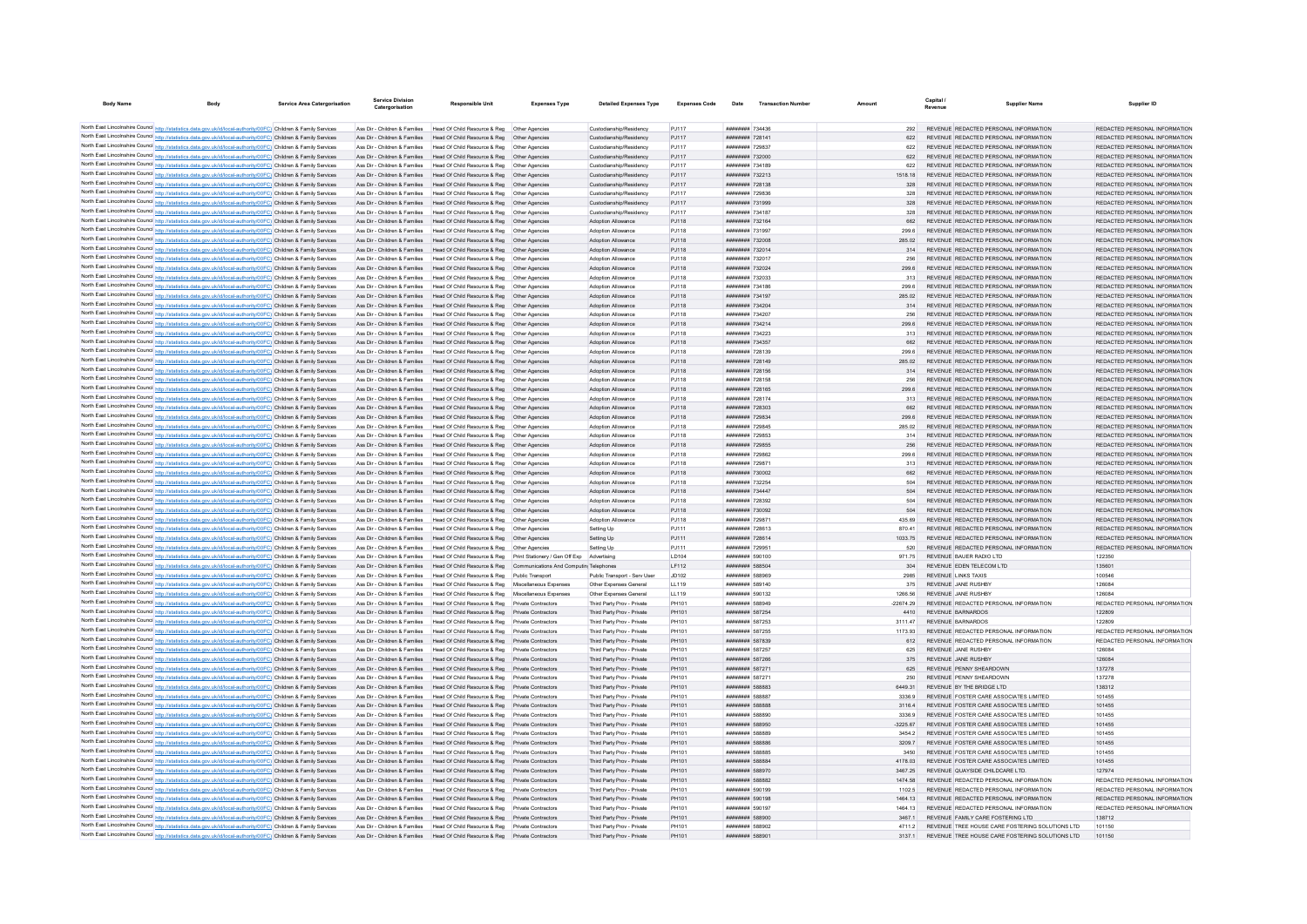| <b>Body Name</b> |                                                                                                                                                                                                                                        | Service Area Catergorisation | Service Divisio<br>Catergorisation                             | <b>Responsible Unit</b>                                                                  | <b>Expenses Type</b>                                 | <b>Detailed Expenses Type</b>                                  | <b>Expenses Code</b> | Date                                             | <b>Transaction Numbe</b> |                  | Canital<br>Revenue                             | <b>Supplier Name</b>                                                           | Supplier ID                             |
|------------------|----------------------------------------------------------------------------------------------------------------------------------------------------------------------------------------------------------------------------------------|------------------------------|----------------------------------------------------------------|------------------------------------------------------------------------------------------|------------------------------------------------------|----------------------------------------------------------------|----------------------|--------------------------------------------------|--------------------------|------------------|------------------------------------------------|--------------------------------------------------------------------------------|-----------------------------------------|
|                  |                                                                                                                                                                                                                                        |                              |                                                                |                                                                                          |                                                      |                                                                |                      |                                                  |                          |                  |                                                |                                                                                |                                         |
|                  | North East Lincolnshire Council http://statistics.data.gov.uk/id/local-authority/00FC) Children & Family Services                                                                                                                      |                              | Ass Dir - Children & Families                                  | Head Of Child Resource & Reg Private Contractors                                         |                                                      | Third Party Prov - Private                                     | PH101                | ######## 588903                                  |                          | 2003.4           | REVENUE BARNARDOS                              |                                                                                | 122809                                  |
|                  | North East Lincolnshire Council http://statistics.data.gov.uk/id/local-authority/00FC) Children & Family Services                                                                                                                      |                              | Ass Dir - Children & Families                                  | Head Of Child Resource & Reg                                                             | Private Contractors                                  | Third Party Prov - Private                                     | PH101                | ######## 588904                                  |                          | 3436.8           |                                                | REVENUE ORANGE GROVE FOSTERCARE LTD                                            | 135118                                  |
|                  | North East Lincolnshire Council http://statistics.data.gov.uk/id/local-authority/00FC) Children & Family Services                                                                                                                      |                              | Ass Dir - Children & Families                                  | Head Of Child Resource & Reg                                                             | Private Contractors                                  | Third Party Prov - Private                                     | PH101                | ######## 588905                                  |                          | 3097.2           |                                                | REVENUE ORANGE GROVE FOSTERCARE LTD                                            | 135118                                  |
|                  | North East Lincolnshire Council http://statistics.data.gov.uk/id/local-authority/00FC) Children & Family Services                                                                                                                      |                              | Ass Dir - Children & Families                                  | Head Of Child Resource & Reg   Private Contractors                                       |                                                      | Third Party Prov - Private                                     | PH101                | ######## 588360                                  |                          | 4825.2           | <b>REVENUE LINKS TAXIS</b>                     |                                                                                | 100546                                  |
|                  | North East Lincolnshire Council http://statistics.data.gov.uk/id/local-authority/00FC) Children & Family Services                                                                                                                      |                              | Ass Dir - Children & Families                                  | Head Of Child Resource & Reg Private Contractors                                         |                                                      | Third Party Prov - Private                                     | PH101                | ######## 590447                                  |                          | 4410             | REVENUE BARNARDOS                              |                                                                                | 122809<br>REDACTED PERSONAL INFORMATION |
|                  | North East Lincolnshire Council http://statistics.data.gov.uk/id/local-authority/00FC) Children & Family Services<br>North East Lincolnshire Council http://statistics.data.gov.uk/id/local-authority/00FC) Children & Family Services |                              | Ass Dir - Children & Families<br>Ass Dir - Children & Families | Head Of Child Resource & Reg<br>Head Of Child Resource & Reg                             | Private Contractors<br>Private Contractors           | Third Party Prov - Private<br>Third Party Prov - Private       | PH101<br>PH101       | ######## 590616<br>######## 590623               |                          | 1440<br>14169    |                                                | REVENUE REDACTED PERSONAL INFORMATION<br>REVENUE REDACTED PERSONAL INFORMATION | REDACTED PERSONAL INFORMATION           |
|                  | North East Lincolnshire Council http://statistics.data.gov.uk/id/local-authority/00FC) Children & Family Services                                                                                                                      |                              | Ass Dir - Children & Families                                  | Head Of Child Resource & Reg Private Contractors                                         |                                                      | Third Party Prov - Private                                     | PH101                | ######## 590807                                  |                          | 1170             |                                                | REVENUE REDACTED PERSONAL INFORMATION                                          | REDACTED PERSONAL INFORMATION           |
|                  | North East Lincolnshire Council http://statistics.data.gov.uk/id/local-authority/00FC) Children & Family Services                                                                                                                      |                              | Ass Dir - Children & Families                                  | Head Of Child Resource & Reg                                                             | Private Contractors                                  | Third Party Prov - Private                                     | PH101                | ######## 590805                                  |                          | 972              |                                                | REVENUE FAMILY CARE FOSTERING LTD                                              | 138712                                  |
|                  | North East Lincolnshire Council http://statistics.data.gov.uk/id/local-authority/00FC) Children & Family Services                                                                                                                      |                              | Ass Dir - Children & Families                                  | Head Of Child Resource & Reg                                                             | Private Contractors                                  | Third Party Prov - Private                                     | PH101                | ######## 590806                                  |                          | 1474.58          |                                                | REVENUE REDACTED PERSONAL INFORMATION                                          | REDACTED PERSONAL INFORMATION           |
|                  | North East Lincolnshire Council http://statistics.data.gov.uk/id/local-authority/00FC) Children & Family Services                                                                                                                      |                              | Ass Dir - Children & Families                                  | Head Of Child Resource & Reg                                                             | Private Contractors                                  | Third Party Prov - Private                                     | PH101                | ######## 590783                                  |                          | 8790.71          |                                                | REVENUE REDACTED PERSONAL INFORMATION                                          | REDACTED PERSONAL INFORMATION           |
|                  | North East Lincolnshire Council http://statistics.data.gov.uk/id/local-authority/00FC) Children & Family Services                                                                                                                      |                              | Ass Dir - Children & Families                                  | Head Of Child Resource & Reg Equip / Furniture / Materials                               |                                                      | Equipment - Purchase                                           | LA101                | ######## 589169                                  |                          | 392.35           | REVENUE PETTY CASH                             |                                                                                | REDACTED                                |
|                  | North East Lincolnshire Council http://statistics.data.gov.uk/id/local-authority/00FC) Children & Family Services                                                                                                                      |                              |                                                                | Ass Dir - Children & Families Head Of Child Resource & Reg Equip / Furniture / Materials |                                                      | Equipment - Purchase                                           | LA101                | ######## 589643                                  |                          | 760              |                                                | REVENUE N-FORCE SECURITY SOLUTIONS LTD                                         | 105280                                  |
|                  | North East Lincolnshire Council http://statistics.data.gov.uk/id/local-authority/00FC) Children & Family Services                                                                                                                      |                              | Ass Dir - Children & Families                                  | Head Of Child Resource & Reg Catering                                                    |                                                      | Provisions                                                     | LB101                | ######## 589169                                  |                          | 469.93           | REVENUE PETTY CASH                             |                                                                                | REDACTED                                |
|                  | North East Lincolnshire Council http://statistics.data.gov.uk/id/local-authority/00FC) Children & Family Services                                                                                                                      |                              | Ass Dir - Children & Families                                  | Head Of Child Resource & Reg Car Allowances                                              |                                                      | Travel - Employees                                             | JF101                | ######## 588033                                  |                          | 289.48           | REVENUE PETTY CASH                             |                                                                                | REDACTED                                |
|                  | North East Lincolnshire Council http://statistics.data.gov.uk/id/local-authority/00FC) Children & Family Services                                                                                                                      |                              | Ass Dir - Children & Families                                  | Head Of Child Resource & Reg Catering                                                    |                                                      | Provisions                                                     | LB101                | ######## 588033                                  |                          | 334.11           | REVENUE PETTY CASH                             |                                                                                | REDACTED                                |
|                  | North East Lincolnshire Council http://statistics.data.gov.uk/id/local-authority/00FC) Children & Family Services                                                                                                                      |                              | Ass Dir - Children & Families                                  | Head Of Child Resource & Reg Catering                                                    |                                                      | Provisions                                                     | LB101                | ######## 590735                                  |                          | 362 16           | REVENUE PETTY CASH                             |                                                                                | <b>REDACTED</b>                         |
|                  | North East Lincolnshire Council http://statistics.data.gov.uk/id/local-authority/00FC) Children & Family Services                                                                                                                      |                              | Ass Dir - Children & Families                                  | Head Of Child Resource & Reg                                                             | Equip / Furniture / Materials                        | Equipment - Maintenance                                        | LA104                | ######## 590187                                  |                          |                  | REVENUE ARJO UK LIMITED                        |                                                                                | 137759                                  |
|                  | North East Lincolnshire Council http://statistics.data.gov.uk/id/local-authority/00FC) Children & Family Services                                                                                                                      |                              | Ass Dir - Children & Families                                  | Head Of Child Resource & Reg                                                             | Caterine                                             | Provisions                                                     | I R101               | ######## 587446<br><b><i>BREEBHAH</i></b> 587446 |                          | 576.48           | REVENUE PETTY CASH                             |                                                                                | <b>REDACTED</b><br><b>REDACTED</b>      |
|                  | North East Lincolnshire Council http://statistics.data.gov.uk/id/local-authority/00FC) Children & Family Services<br>North East Lincolnshire Council http://statistics.data.gov.uk/id/local-authority/00FC) Children & Family Services |                              | Ass Dir - Children & Families<br>Ass Dir - Children & Families | Head Of Child Resource & Reg<br>Head Of Child Resource & Reg                             | Miscellaneous Expenses<br>Direct Transport Costs     | Holidays - Service Users<br><b>Hired Transport - Employees</b> | 11113<br>JA101       | <b><i>BREEZER SBBBB</i></b>                      |                          | 373.45<br>295    | REVENUE PETTY CASH<br>REVENUE READY RENT A CAR |                                                                                | 100557                                  |
|                  | North East Lincolnshire Council http://statistics.data.gov.uk/id/local-authority/00FC) Children & Family Services                                                                                                                      |                              | Ass Dir - Children & Families                                  | Head Of Child Resource & Reg                                                             | Equip / Furniture / Materials                        | Equipment - Purchase                                           | LA101                | ######## 590554                                  |                          | 273.32           | REVENUE J W PLATER LTD                         |                                                                                | 100555                                  |
|                  | North East Lincolnshire Council http://statistics.data.gov.uk/id/local-authority/00FC) Children & Family Services                                                                                                                      |                              | Ass Dir - Children & Families                                  | Head Of Child Resource & Reg                                                             | Equip / Furniture / Materials                        | Equipment - Purchase                                           | LA101                | ######## 586780                                  |                          | 1728             |                                                | REVENUE N-FORCE SECURITY SOLUTIONS LTD                                         | 105280                                  |
|                  | North East Lincolnshire Council http://statistics.data.gov.uk/id/local-authority/00FC) Children & Family Services                                                                                                                      |                              | Ass Dir - Children & Families                                  | Head Of Child Resource & Reg. Fouin / Furniture / Materials                              |                                                      | Foujoment - Purchase                                           | LA101                | ######## 590735                                  |                          | 438 48           | REVENUE PETTY CASH                             |                                                                                | <b>REDACTED</b>                         |
|                  | North East Lincolnshire Council http://statistics.data.gov.uk/id/local-authority/00FC) Children & Family Services                                                                                                                      |                              | Ass Dir - Children & Families                                  | Head Of Child Resource & Reg Catering                                                    |                                                      | Provisions                                                     | LB101                | ######## 590735                                  |                          | 295.24           | REVENUE PETTY CASH                             |                                                                                | REDACTED                                |
|                  | North East Lincolnshire Council http://statistics.data.gov.uk/id/local-authority/00FC) Children & Family Services                                                                                                                      |                              | Ass Dir - Children & Families                                  | Head Of Child Resource & Reg                                                             | Miscellaneous Expenses                               | Activities - Service Users                                     | LL114                | ######## 590735                                  |                          | 460.49           | REVENUE PETTY CASH                             |                                                                                | REDACTED                                |
|                  | North East Lincolnshire Council http://statistics.data.gov.uk/id/local-authority/00FC) Children & Family Services                                                                                                                      |                              | Ass Dir - Children & Families                                  | Head Of Child Resource & Reg                                                             | Other Agencies                                       | Pocket Money                                                   | PJ105                | ######## 590735                                  |                          | 252.5            | REVENUE PETTY CASH                             |                                                                                | REDACTED                                |
|                  | North East Lincolnshire Council http://statistics.data.gov.uk/id/local-authority/00FC) Children & Family Services                                                                                                                      |                              | Ass Dir - Children & Families                                  | Head Of Child Resource & Reg. Private Contractors                                        |                                                      | Third Party Prov - Private                                     | PH101                | ######## 587369                                  |                          | 6717281          |                                                | REVENUE KES BUILDING MAINTENANCE LIMITED                                       | 100786                                  |
|                  | North East Lincolnshire Council http://statistics.data.gov.uk/id/local-authority/00FC) Children & Family Services                                                                                                                      |                              | Ass Dir - Children & Families                                  | Head Of Child Resource & Reg   Other Agencies                                            |                                                      | Personal Allowance                                             | PJ122                | ######## 590112                                  |                          | 492.7            | REVENUE 16+ SERVICES                           |                                                                                | 100943                                  |
|                  | North East Lincolnshire Council http://statistics.data.gov.uk/id/local-authority/00FC) Children & Family Services                                                                                                                      |                              | Ass Dir - Children & Families                                  | Head Of Child Resource & Reg  Other Agencies                                             |                                                      | Personal Allowance                                             | PJ122                | ######## 588046                                  |                          | 561.2            | REVENUE 16+ SERVICES                           |                                                                                | 100943                                  |
|                  | North East Lincolnshire Council http://statistics.data.gov.uk/id/local-authority/00FC) Children & Family Services                                                                                                                      |                              | Ass Dir - Children & Families                                  | Head Of Child Resource & Reg                                                             | Private Contractors                                  | Third Party Prov - Private                                     | PH101                | ######## 730173                                  |                          | 549.29           |                                                | REVENUE REDACTED PERSONAL INFORMATION                                          | REDACTED PERSONAL INFORMATION           |
|                  | North East Lincolnshire Council http://statistics.data.gov.uk/id/local-authority/00FC) Children & Family Services                                                                                                                      |                              | Ass Dir - Children & Families                                  | Head Of Child Resource & Reg Private Contractors                                         |                                                      | Third Party Prov - Private                                     | PH101                | ######## 729909                                  |                          | 340              |                                                | REVENUE REDACTED PERSONAL INFORMATION                                          | REDACTED PERSONAL INFORMATION           |
|                  | North East Lincolnshire Council http://statistics.data.gov.uk/id/local-authority/00FC) Children & Family Services                                                                                                                      |                              | Ass Dir - Children & Families                                  | Head Of Child Resource & Reg                                                             | Private Contractors                                  | Third Party Prov - Private                                     | PH101                | ######## 734263                                  |                          | 3182 14          |                                                | REVENUE REDACTED PERSONAL INFORMATION                                          | REDACTED PERSONAL INFORMATION           |
|                  | North East Lincolnshire Council http://statistics.data.gov.uk/id/local-authority/00FC) Children & Family Services                                                                                                                      |                              | Ass Dir - Children & Families                                  | Head Of Child Resource & Reg                                                             | Private Contractors                                  | Third Party Prov - Private                                     | PH101                | ######## 730164                                  |                          |                  |                                                | REVENUE REDACTED PERSONAL INFORMATION                                          | REDACTED PERSONAL INFORMATION           |
|                  | North East Lincolnshire Council http://statistics.data.gov.uk/id/local-authority/00FC) Children & Family Services                                                                                                                      |                              | Ass Dir - Children & Families                                  | Head Of Child Resource & Reg                                                             | Private Contractors                                  | Third Party Prov - Private                                     | PH101                | ######## 734587                                  |                          | 335              |                                                | REVENUE REDACTED PERSONAL INFORMATION                                          | REDACTED PERSONAL INFORMATION           |
|                  | North East Lincolnshire Council http://statistics.data.gov.uk/id/local-authority/00FC) Children & Family Services                                                                                                                      |                              | Ass Dir - Children & Families                                  | Head Of Child Resource & Reg                                                             | Other Agencies                                       | Additional Cost                                                | PJ114                | <b>######## 587798</b>                           |                          | 2206.46          | REVENUE CARE4AU                                | REVENUE CARE4ALL PASS ACCOUNT                                                  | 136967                                  |
|                  | North East Lincolnshire Council http://statistics.data.gov.uk/id/local-authority/00FC) Children & Family Services                                                                                                                      |                              | Ass Dir - Children & Families<br>Ass Dir - Children & Families | Head Of Child Resource & Reg<br>Head Of Child Resource & Reg   Other Agencies            | Other Agencies                                       | Additional Cost<br>Additional Cost                             | PJ114                | ######## 588797<br>######## 588802               |                          | 2206.46<br>270   | REVENUE GRAVITY RED LTD                        |                                                                                | 143867<br>122793                        |
|                  | North East Lincolnshire Council http://statistics.data.gov.uk/id/local-authority/00FC) Children & Family Services<br>North East Lincolnshire Council http://statistics.data.gov.uk/id/local-authority/00FC) Children & Family Services |                              | Ass Dir - Children & Families                                  | Head Of Child Resource & Reg                                                             | Other Agencies                                       | <b>Additional Cos</b>                                          | PJ114<br>PJ114       | ######## 588798                                  |                          | 300              | REVENUE GRAVITY RED LTD                        |                                                                                | 122793                                  |
|                  | North East Lincolnshire Council http://statistics.data.gov.uk/id/local-authority/00FC) Children & Family Services                                                                                                                      |                              | Ass Dir - Children & Families                                  | Head Of Child Resource & Reg   Other Agencies                                            |                                                      | <b>Additional Cost</b>                                         | PJ114                | ######## 588810                                  |                          | 377              |                                                | REVENUE THE ROWAN ORGANISATION                                                 | 105925                                  |
|                  | North East Lincolnshire Council http://statistics.data.gov.uk/id/local-authority/00FC) Children & Family Services                                                                                                                      |                              | Ass Dir - Children & Families                                  | Head Of Child Resource & Reg                                                             | Other Agencies                                       | <b>Additional Cost</b>                                         | PJ114                | ######## 588812                                  |                          | 478.5            |                                                | REVENUE THE ROWAN ORGANISATION                                                 | 105925                                  |
|                  | North East Lincolnshire Council http://statistics.data.gov.uk/id/local-authority/00FC) Children & Family Services                                                                                                                      |                              | Ass Dir - Children & Families                                  | Head Of Child Resource & Reg.                                                            | <b>Water Services</b>                                | Water                                                          | GE101                | ######## 590175                                  |                          | 1301.78          | REVENUE ANGLIAN WATER                          |                                                                                | 100508                                  |
|                  | North East Lincolnshire Council http://statistics.data.gov.uk/id/local-authority/00FC) Children & Family Services                                                                                                                      |                              | Ass Dir - Children & Families                                  | Head Of Child Resource & Reg                                                             |                                                      | Water                                                          | GE101                | ######## 589757                                  |                          | 356.21           | REVENUE ANGLIAN WATER                          |                                                                                | 100508                                  |
|                  | North East Lincolnshire Council http://statistics.data.gov.uk/id/local-authority/00FC) Children & Family Services                                                                                                                      |                              | Ass Dir - Children & Families                                  | Head Of Child Resource & Reg                                                             | Private Contractors                                  | Third Party Prov - Private                                     | PH101                | ######## 589719                                  |                          | 295              | REVENUE DR VIRGINIA RYAN                       |                                                                                | 122437                                  |
|                  | North East Lincolnshire Council http://statistics.data.gov.uk/id/local-authority/00FC) Children & Family Services                                                                                                                      |                              |                                                                | Ass Dir - Children & Families Head Of Child Resource & Reg                               | Private Contractors                                  | Third Party Prov - Private                                     | PH101                | ######## 589718                                  |                          | 1132             |                                                | REVENUE CHILD AND FAMILY PLAY THERAPY LTD                                      | 107832                                  |
|                  | North East Lincolnshire Council http://statistics.data.gov.uk/id/local-authority/00FC) Children & Family Services                                                                                                                      |                              | Ass Dir - Children & Families                                  | Head Of Child Resource & Reg                                                             | Private Contractors                                  | Third Party Prov - Private                                     | PH101                | ######## 589860                                  |                          | 2500             |                                                | REVENUE CHRYSALIS ASSOCIATES LTD                                               | 135487                                  |
|                  | North East Lincolnshire Council http://statistics.data.gov.uk/id/local-authority/00FC) Children & Family Services                                                                                                                      |                              | Ass Dir - Children & Families                                  | Head Of Child Resource & Reg Private Contractors                                         |                                                      | Third Party Prov - Private                                     | PH101                | ######## 58986                                   |                          | 2500             |                                                | REVENUE CHRYSALIS ASSOCIATES LTD                                               | 135487                                  |
|                  | North East Lincolnshire Council http://statistics.data.gov.uk/id/local-authority/00FC) Children & Family Services                                                                                                                      |                              | Ass Dir - Children & Families                                  | Head Of Child Resource & Reg   Private Contractors                                       |                                                      | Third Party Prov - Private                                     | PH101                | ######## 590002                                  |                          | 580              | REVENUE DR VIRGINIA RYAN                       |                                                                                | 122437                                  |
|                  | North East Lincolnshire Council http://statistics.data.gov.uk/id/local-authority/00FC) Children & Family Services                                                                                                                      |                              | Ass Dir - Children & Families                                  | Head Of Child Resource & Reg Catering                                                    |                                                      | Provisions                                                     | LB101                | ######## 588033                                  |                          | 309.39           | REVENUE PETTY CASH                             |                                                                                | REDACTED                                |
|                  | North East Lincolnshire Council http://statistics.data.gov.uk/id/local-authority/00FC) Children & Family Services                                                                                                                      |                              | Ass Dir - Children & Families                                  | Head Of Child Resource & Reg Miscellaneous Expenses                                      |                                                      | Activities - Service Users                                     | LL114                | ######## 588033                                  |                          | 250.5            | REVENUE PETTY CASH                             |                                                                                | REDACTED                                |
|                  | North East Lincolnshire Council http://statistics.data.gov.uk/id/local-authority/00FC) Children & Family Services                                                                                                                      |                              | Ass Dir - Children & Families                                  | <b>Head Of Safeguarding</b>                                                              | Direct Employee Expenses                             | Agency Staff                                                   | EA105                | ######## 588283                                  |                          | 2172.32          |                                                | REVENUE FRONTLINE STAFFING                                                     | 140978                                  |
|                  | North East Lincolnshire Council http://statistics.data.gov.uk/id/local-authority/00FC) Children & Family Services                                                                                                                      |                              | Ass Dir - Children & Families                                  | Head Of Safeguarding                                                                     | Direct Employee Expenses                             | Agency Staff                                                   | EA105                | ######## 587822                                  |                          | 3015             |                                                | REVENUE PARAGON LOCUMS LTD                                                     | 143532                                  |
|                  | North East Lincolnshire Council http://statistics.data.gov.uk/id/local-authority/00FC) Children & Family Services<br>North East Lincolnshire Council http://statistics.data.gov.uk/id/local-authority/00FC) Children & Family Services |                              | Ass Dir - Children & Families<br>Ass Dir - Children & Families | Head Of Safeguarding<br>Head Of Safeguarding                                             | Direct Employee Expenses<br>Direct Employee Expenses | Agency Staff<br>Agency Staff                                   | EA105<br>EA105       | ######## 587806<br>######## 588268               |                          | 1800<br>2194.71  |                                                | REVENUE PARAGON LOCUMS LTD<br>REVENUE FRONTLINE STAFFING                       | 143532<br>140978                        |
|                  | North East Lincolnshire Council http://statistics.data.gov.uk/id/local-authority/00FC) Children & Family Services                                                                                                                      |                              | Ass Dir - Children & Families                                  | Head Of Safeguarding                                                                     | Direct Employee Expenses                             | Agency Staff                                                   | EA105                | ######## 588428                                  |                          | 981.64           |                                                | REVENUE NONSTOP RECRUITMENT                                                    | 120715                                  |
|                  | North East Lincolnshire Council http://statistics.data.gov.uk/id/local-authority/00FC) Children & Family Services                                                                                                                      |                              | Ass Dir - Children & Families                                  | Head Of Safeguarding                                                                     | Direct Employee Expenses                             | Agency Staff                                                   | EA105                | ######## 590614                                  |                          | 2194.71          |                                                | REVENUE FRONTLINE STAFFING                                                     | 140978                                  |
|                  | North East Lincolnshire Council http://statistics.data.gov.uk/id/local-authority/00FC) Children & Family Services                                                                                                                      |                              | Ass Dir - Children & Families                                  | Head Of Safeguarding                                                                     | Direct Employee Expenses                             | Agency Staff                                                   | EA105                | ######## 590253                                  |                          | 1665             |                                                | REVENUE PARAGON LOCUMS LTD                                                     | 143532                                  |
|                  | North East Lincolnshire Council http://statistics.data.gov.uk/id/local-authority/00FC) Children & Family Services                                                                                                                      |                              | Ass Dir - Children & Families                                  | Head Of Safeguarding                                                                     | Direct Employee Expenses                             | Agency Staff                                                   | EA105                | ######## 590904                                  |                          | 1579.16          |                                                | REVENUE NONSTOP RECRUITMENT                                                    | 120715                                  |
|                  | North East Lincolnshire Council http://statistics.data.gov.uk/id/local-authority/00FC) Children & Family Services                                                                                                                      |                              | Ass Dir - Children & Families                                  | Head Of Safeguarding                                                                     | Direct Employee Expenses                             | Agency Staff                                                   | EA105                | ######## 590907                                  |                          | 1272.6           |                                                | REVENUE NONSTOP RECRUITMENT                                                    | 120715                                  |
|                  | North East Lincolnshire Council http://statistics.data.gov.uk/id/local-authority/00FC) Children & Family Services                                                                                                                      |                              | Ass Dir - Children & Families                                  | Head Of Safeguarding                                                                     | Direct Employee Expenses                             | Agency Staff                                                   | EA105                | ######## 590909                                  |                          | 1579 16          |                                                | REVENUE NONSTOP RECRUITMENT                                                    | 120715                                  |
|                  | North East Lincolnshire Council http://statistics.data.gov.uk/id/local-authority/00FC) Children & Family Services                                                                                                                      |                              | Ass Dir - Children & Families                                  | Head Of Safeguarding                                                                     | Direct Employee Expenses                             | <b>Anency Staff</b>                                            | FA105                | ######## 590921                                  |                          | 1579 16          |                                                | REVENUE NONSTOP RECRUITMENT                                                    | 120715                                  |
|                  | North East Lincolnshire Council http://statistics.data.gov.uk/id/local-authority/00FC) Children & Family Services                                                                                                                      |                              | Ass Dir - Children & Families Head Of Safeguarding             |                                                                                          | Direct Employee Expenses                             | Agency Staff                                                   | EA105                | ######## 590902                                  |                          | 1665             |                                                | REVENUE PARAGON LOCUMS LTD                                                     | 143532                                  |
|                  | North East Lincolnshire Council http://statistics.data.gov.uk/id/local-authority/00FC) Children & Family Services                                                                                                                      |                              | Ass Dir - Children & Families                                  | Head Of Safeguarding                                                                     | Direct Employee Expenses                             | Agency Staff                                                   | EA105                | ######## 590928                                  |                          | 1600.5           |                                                | REVENUE NONSTOP RECRUITMENT                                                    | 120715                                  |
|                  | North East Lincolnshire Council http://statistics.data.gov.uk/id/local-authority/00FC) Children & Family Services                                                                                                                      |                              | Ass Dir - Children & Families                                  | Head Of Safeguarding                                                                     | Direct Employee Expenses                             | Agency Staff                                                   | EA105                | ######## 590932                                  |                          | 1579 16          |                                                | REVENUE NONSTOP RECRUITMENT                                                    | 120715                                  |
|                  | North East Lincolnshire Council http://statistics.data.gov.uk/id/local-authority/00FC) Children & Family Services                                                                                                                      |                              | Ass Dir - Children & Families                                  | Head Of Safeguarding                                                                     | Direct Employee Expenses                             | <b>Agency Staff</b>                                            | FA105                | ######## 590936                                  |                          | 1749 88          |                                                | REVENUE NONSTOP RECRUITMENT                                                    | 120715                                  |
|                  | North East Lincolnshire Council http://statistics.data.gov.uk/id/local-authority/00FC) Children & Family Services                                                                                                                      |                              | Ass Dir - Children & Families                                  | Head Of Safeguarding                                                                     | Direct Employee Expenses                             | Agency Staff                                                   | EA105                | ######## 591382                                  |                          | 1515 14          |                                                | REVENUE NONSTOP RECRUITMENT                                                    | 120715                                  |
|                  | North East Lincolnshire Council http://statistics.data.gov.uk/id/local-authority/00FC) Children & Family Services                                                                                                                      |                              | Ass Dir - Children & Families                                  | Head Of Safeguarding                                                                     | Direct Employee Expenses                             | Agency Staf                                                    | EA105                | ####### 591421                                   |                          | 2844.17          |                                                | REVENUE FRONTLINE STAFFING                                                     | 140978                                  |
|                  | North East Lincolnshire Council http://statistics.data.gov.uk/id/local-authority/00FC) Children & Family Services                                                                                                                      |                              | Ass Dir - Children & Families                                  | Head Of Safeguarding                                                                     | Indirect Employee Expenses                           | Staff Training                                                 | EB122                | ######## 587451                                  |                          | 525              |                                                | REVENUE WILBERFORCE CHAMBERS                                                   | 122641                                  |
|                  | North East Lincolnshire Council http://statistics.data.gov.uk/id/local-authority/00FC) Children & Family Services                                                                                                                      |                              | Ass Dir - Children & Families<br>Ass Dir - Children & Families | Head Of Safeguarding<br>Head Of Safeguarding                                             | Public Transport                                     | Public Transport - Serv User                                   | .1D102               | ######## 588002<br>######## 588002               |                          | 524 72           | REVENUE CLICK TRAVEL                           |                                                                                | 127476                                  |
|                  | North East Lincolnshire Council http://statistics.data.gov.uk/id/local-authority/00FC) Children & Family Services<br>North East Lincolnshire Council http://statistics.data.gov.uk/id/local-authority/00FC) Children & Family Services |                              | Ass Dir - Children & Families                                  | Head Of Safeguarding                                                                     | Public Transport<br>Public Transport                 | Public Transport - Serv User<br>Public Transport - Serv User   | JD102<br>JD102       | ######## 588002                                  |                          | 724 72<br>724.72 | REVENUE CLICK TRAVEL<br>REVENUE CLICK TRAVEL   |                                                                                | 127476<br>127476                        |
|                  | North East Lincolnshire Council http://statistics.data.gov.uk/id/local-authority/00FC) Children & Family Services                                                                                                                      |                              | Ass Dir - Children & Families                                  | Head Of Safeguarding                                                                     | Public Transport                                     | Public Transport - Serv User                                   | JD102                | ######## 588002                                  |                          | 524.72           | REVENUE CLICK TRAVEL                           |                                                                                | 127476                                  |
|                  | North East Lincolnshire Council http://statistics.data.gov.uk/id/local-authority/00FC) Children & Family Services                                                                                                                      |                              | Ass Dir - Children & Families                                  | Head Of Safeguarding                                                                     | Public Transport                                     | Public Transport - Serv User                                   | .1D102               | <b>BREEZERS 588414</b>                           |                          | 636 13           |                                                | REVENUE FAMILY SAFEGUARDING SERVICE                                            | 110640                                  |
|                  | North East Lincolnshire Council http://statistics.data.gov.uk/id/local-authority/00FC) Children & Family Services                                                                                                                      |                              | Ass Dir - Children & Families                                  | Head Of Safeguarding                                                                     | Public Transport                                     | Public Transport - Serv User                                   | JD102                | ######## 590787                                  |                          | 456.4            |                                                | REVENUE FAMILY SAFEGUARDING SERVICE                                            | 110640                                  |
|                  | North East Lincolnshire Council http://statistics.data.gov.uk/id/local-authority/00FC) Children & Family Services                                                                                                                      |                              | Ass Dir - Children & Families                                  | Head Of Safeguarding                                                                     | Public Transport                                     | Public Transport - Serv Use                                    | JD102                | ######## 58794                                   |                          | 300              | <b>REVENUE DJ TAXIS</b>                        |                                                                                | 144612                                  |
|                  | North East Lincolnshire Council http://statistics.data.gov.uk/id/local-authority/00FC) Children & Family Services                                                                                                                      |                              | Ass Dir - Children & Families Head Of Safeguarding             |                                                                                          |                                                      | Communications And Computin Computer S/Ware - Purchases        | LF101                | ######## 591586                                  |                          | 265.47           | REVENUE PROBRAND LTD                           |                                                                                | 138421                                  |
|                  | North East Lincolnshire Council http://statistics.data.gov.uk/id/local-authority/00FC) Children & Family Services                                                                                                                      |                              | Ass Dir - Children & Families Head Of Safeguarding             |                                                                                          | Communications And Computin Telephones               |                                                                | IF112                | <b><i>BREEZER 591470</i></b>                     |                          | 1368             | REVENUE FOEN TELECOM LTD                       |                                                                                | 135601                                  |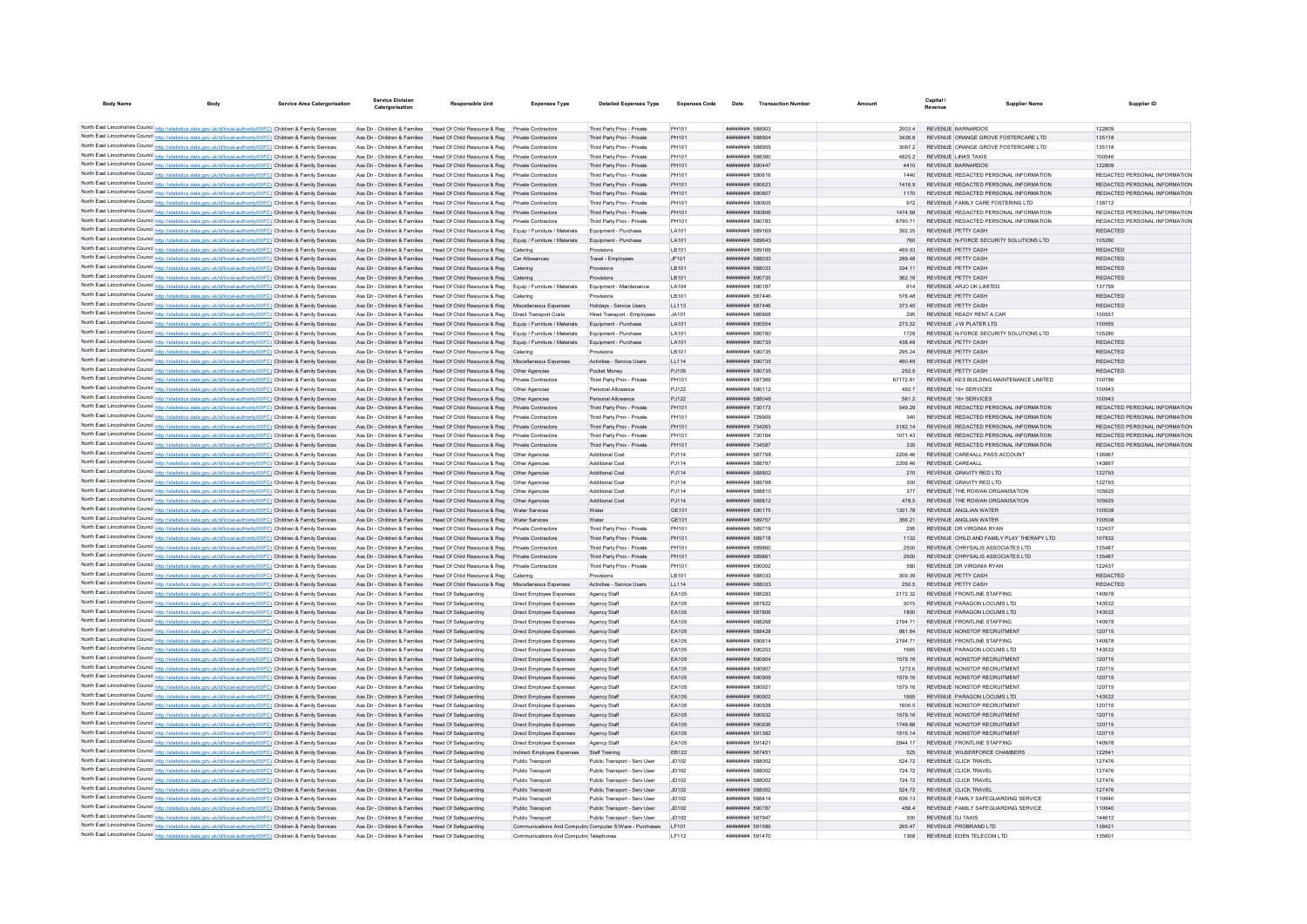| <b>Body Name</b>                                                                                                                                                                                                                       |                                                                   | <b>Service Area Catergorisation</b> | Service Division<br>Catergorisation                  | <b>Responsible Unit</b>                            | <b>Expenses Type</b>                       | <b>Detailed Expenses Type</b>       | <b>Expenses Code</b> | Date                          | <b>Transaction Numbe</b> | Amount     | Capital<br>Revenue   | <b>Supplier Name</b>                                          | Supplier ID                   |
|----------------------------------------------------------------------------------------------------------------------------------------------------------------------------------------------------------------------------------------|-------------------------------------------------------------------|-------------------------------------|------------------------------------------------------|----------------------------------------------------|--------------------------------------------|-------------------------------------|----------------------|-------------------------------|--------------------------|------------|----------------------|---------------------------------------------------------------|-------------------------------|
|                                                                                                                                                                                                                                        |                                                                   |                                     |                                                      |                                                    |                                            |                                     |                      |                               |                          |            |                      |                                                               |                               |
| North East Lincolnshire Council http://sta                                                                                                                                                                                             | s.data.gov.uk/id/local-authority/00FC) Children & Family Services |                                     | Ass Dir - Children & Families Head Of Safeguarding   |                                                    | Miscellaneous Expenses                     | Legal Fees - General                | LL103                | ######## 587828               |                          | 250        |                      | REVENUE HM COURTS & TRIBUNALS SERVICE                         | 103625                        |
| North East Lincolnshire Council http://statistics.data.gov.uk/id/local-authority/00FC) Children & Family Services                                                                                                                      |                                                                   |                                     | Ass Dir - Children & Families                        | <b>Head Of Safeguarding</b>                        | Private Contractors                        | Third Party Prov - Private          | PH101                | ######## 58795                |                          |            |                      | REVENUE CLAIRE WILSON CONSULTING LTD                          | 143986                        |
| North East Lincolnshire Council http://statistics.data.gov.uk/id/local-authority/00FC) Children & Family Services                                                                                                                      |                                                                   |                                     | Ass Dir - Children & Families                        | Head Of Safeguarding                               | Private Contractors                        | Third Party Prov - Private          | PH101                | ######## 588328               |                          | 5500       |                      | REVENUE LAUGHARNE MANAGEMENT CONSULTANCY LTD                  | 142881                        |
| North East Lincolnshire Council http://statistics.data.gov.uk/id/local-authority/00FC) Children & Family Services                                                                                                                      |                                                                   |                                     | Ass Dir - Children & Families                        | Head Of Safeguarding                               | Private Contractors                        | Translation & Interpreter Serv      | PH113                | ######## 590264               |                          | 261.45     |                      | REVENUE HE WORDS                                              | 122711                        |
| North East Lincolnshire Council http://statistics.data.gov.uk/id/local-authority/00FC) Children & Family Services                                                                                                                      |                                                                   |                                     | Ass Dir - Children & Families                        | Head Of Safeguarding                               | Other Agencies                             | Childminders/Nurseries/Playgrp      | PJ127                | ######## 58583                |                          | 824        |                      | REVENUE RAINBOW KINDERGARTEN                                  | 142960                        |
| North East Lincolnshire Council http://statistics.data.gov.uk/id/local-authority/00FC) Children & Family Services                                                                                                                      |                                                                   |                                     | Ass Dir - Children & Families                        | Head Of Safeguarding                               | Other Agencies                             | Childminders/Nurseries/Playgrp      | PJ127                | ######## 590935               |                          | 380        |                      | REVENUE RAINBOW KINDERGARTEN                                  | 142960                        |
| North East Lincolnshire Council http://statistics.data.gov.uk/id/local-authority/00FC) Children & Family Services                                                                                                                      |                                                                   |                                     | Ass Dir - Children & Families                        | Head Of Safeguarding                               | Other Agencies                             | Contact                             | PJ126                | ######## 587816               |                          | 1440       |                      | <b>REVENUE CLAIRE FLEMING</b>                                 | 143219                        |
| North East Lincolnshire Council http://statistics.data.gov.uk/id/local-authority/00FC) Children & Family Services                                                                                                                      |                                                                   |                                     | Ass Dir - Children & Families                        | Head Of Safeguarding                               | Other Agencies                             | Contact                             | P.1126               | ######## 590926               |                          | 1619 25    |                      | REVENUE ROCEAMILY SUPPORT LTD                                 | 144745                        |
| North East Lincolnshire Council http://statistics.data.gov.uk/id/local-authority/00FC) Children & Family Services                                                                                                                      |                                                                   |                                     | Ass Dir - Children & Families                        | Head Of Safeguarding                               | Other Agencies                             | Contact                             | PJ126                | ######## 590930               |                          | 1737.2     |                      | REVENUE ROC FAMILY SUPPORT LTD                                | 144745                        |
| North East Lincolnshire Council http://statistics.data.gov.uk/id/local-authority/00FC) Children & Family Services                                                                                                                      |                                                                   |                                     | Ass Dir - Children & Families                        | <b>Head Of Safeguarding</b>                        | Other Agencies                             | Section 17                          | PJ125                | ######## 73611                |                          | 400        |                      | REVENUE REDACTED PERSONAL INFORMATION                         | REDACTED PERSONAL INFORMATION |
| North East Lincolnshire Council http://statistics.data.gov.uk/id/local-authority/00FC) Children & Family Services                                                                                                                      |                                                                   |                                     | Ass Dir - Children & Families                        | Head Of Safeguarding                               | Other Agencies                             | Section 17                          | PJ125                | ######## 736109               |                          | 340        |                      | REVENUE REDACTED PERSONAL INFORMATION                         | REDACTED PERSONAL INFORMATION |
| North East Lincolnshire Council http://statistics.data.gov.uk/id/local-authority/00FC) Children & Family Services                                                                                                                      |                                                                   |                                     | Ass Dir - Children & Families                        | Head Of Safeguarding                               | Other Agencies                             | Section 17                          | PJ125                | ######## 729796               |                          | 600        |                      | REVENUE REDACTED PERSONAL INFORMATION                         | REDACTED PERSONAL INFORMATION |
| North East Lincolnshire Council http://statistics.data.gov.uk/id/local-authority/00FC) Children & Family Services                                                                                                                      |                                                                   |                                     | Ass Dir - Children & Families                        | Head Of Safeguarding                               | Other Agencies                             | Section 17                          | PJ125                | ######## 588414               |                          | 958.43     |                      | REVENUE FAMILY SAFEGUARDING SERVICE                           | 110640                        |
| North East Lincolnshire Council http://statistics.data.gov.uk/id/local-authority/00FC) Children & Family Services                                                                                                                      |                                                                   |                                     | Ass Dir - Children & Families                        | Head Of Safeguarding                               | Other Agencies                             | Section 17                          | PJ125                | ######## 590787               |                          | 897.76     |                      | REVENUE FAMILY SAFEGUARDING SERVICE                           | 110640                        |
| North East Lincolnshire Council http://statistics.data.gov.uk/id/local-authority/00FC) Children & Family Services                                                                                                                      |                                                                   |                                     | Ass Dir - Children & Families                        | Head Of Safeguarding                               | Other Agencies                             | Section 17                          | PJ125                | ######## 587944               |                          | 279.78     |                      | REVENUE REDACTED PERSONAL INFORMATION                         | REDACTED PERSONAL INFORMATION |
| North East Lincolnshire Council http://statistics.data.gov.uk/id/local-authority/00FC) Children & Family Services                                                                                                                      |                                                                   |                                     | Ass Dir - Children & Families                        | Head Of Safeguarding                               | Other Agencies                             | Section 17                          | PJ125                | ######## 587950               |                          | 326.41     |                      | REVENUE REDACTED PERSONAL INFORMATION                         | REDACTED PERSONAL INFORMATION |
| North East Lincolnshire Council http://statistics.data.gov.uk/id/local-authority/00FC) Children & Family Services                                                                                                                      |                                                                   |                                     | Ass Dir - Children & Families                        | Head Of Safeguarding                               | Communications And Computin Telephones     |                                     | LF112                | ######## 589704               |                          | 1368       |                      | REVENUE EDEN TELECOM LTD                                      | 135601                        |
| North East Lincolnshire Council http://statistics.data.gov.uk/id/local-authority/00FC) Children & Family Services                                                                                                                      |                                                                   |                                     | Ass Dir - Children & Families                        | Head Of Safeguarding                               | Communications And Computin Telephones     |                                     | LF112                | ######## 591591               |                          | 1216       |                      | REVENUE EDEN TELECOM LTD                                      | 13560                         |
| North East Lincolnshire Council http://statistics.data.gov.uk/id/local-authority/00FC) Children & Family Services                                                                                                                      |                                                                   |                                     | Ass Dir - Children & Families                        | Head Of Safeguarding                               | Private Contractors                        | Third Party Prov - Private          | PH101                | ######## 590597               |                          | 4934.28    |                      | REVENUE HUMBERCARE LTD                                        | 100311                        |
| North East Lincolnshire Council http://statistics.data.gov.uk/id/local-authority/00FC) Children & Family Services                                                                                                                      |                                                                   |                                     | Ass Dir - Children & Families                        | Head Of Safeguarding                               | Other Agencies                             | <b>Housing Benefi</b>               | PJ134                | ######## 729892               |                          | 350        |                      | REVENUE REDACTED PERSONAL INFORMATION                         | REDACTED PERSONAL INFORMATION |
| North East Lincolnshire Council http://statistics.data.gov.uk/id/local-authority/00FC) Children & Family Services                                                                                                                      |                                                                   |                                     | Ass Dir - Children & Families                        | Head Of Safeguarding                               | Other Agencies                             | <b>Housing Benefit</b>              | PJ134                | ######## 728119               |                          | 257        |                      | REVENUE REDACTED PERSONAL INFORMATION                         | REDACTED PERSONAL INFORMATION |
| North East Lincolnshire Council http://statistics.data.gov.uk/id/local-authority/00FC) Children & Family Services                                                                                                                      |                                                                   |                                     | Ass Dir - Children & Families                        | Head Of Safeguarding                               | Other Agencies                             | <b>Housing Benefit</b>              | PJ134                | ####### 729815                |                          | 257        |                      | REVENUE REDACTED PERSONAL INFORMATION                         | REDACTED PERSONAL INFORMATION |
| North East Lincolnshire Council http://statistics.data.gov.uk/id/local-authority/00FC) Children & Family Services                                                                                                                      |                                                                   |                                     | Ass Dir - Children & Families                        | Head Of Safeguarding                               | Other Agencies                             | <b>Housing Benefi</b>               | PJ134                | ######## 731977               |                          | 257        |                      | REVENUE REDACTED PERSONAL INFORMATION                         | REDACTED PERSONAL INFORMATION |
| North East Lincolnshire Council http://statistics.data.gov.uk/id/local-authority/00FC) Children & Family Services                                                                                                                      |                                                                   |                                     | Ass Dir - Children & Families                        | Head Of Safeguarding                               | Other Agencies                             | <b>Housing Benefit</b>              | PJ134                | ######## 734167               |                          | 257        |                      | REVENUE REDACTED PERSONAL INFORMATION                         | REDACTED PERSONAL INFORMATION |
| North East Lincolnshire Council http://statistics.data.gov.uk/id/local-authority/00FC) Children & Family Services                                                                                                                      |                                                                   |                                     | Ass Dir - Children & Families                        | Head Of Safeguarding                               | Other Agencies                             | <b>Housing Benefit</b>              | P.1134               | ######## 728168               |                          | 257        |                      | REVENUE REDACTED PERSONAL INFORMATION                         | REDACTED PERSONAL INFORMATION |
| North East Lincolnshire Council http://statistics.data.gov.uk/id/local-authority/00FC) Children & Family Services                                                                                                                      |                                                                   |                                     | Ass Dir - Children & Families                        | Head Of Safeguarding                               | Other Agencies                             | <b>Housing Benefit</b>              | PJ134                | ######## 729864               |                          | 257        |                      | REVENUE REDACTED PERSONAL INFORMATION                         | REDACTED PERSONAL INFORMATION |
| North East Lincolnshire Council http://statistics.data.gov.uk/id/local-authority/00FC) Children & Family Services                                                                                                                      |                                                                   |                                     | Ass Dir - Children & Families                        | <b>Head Of Safeguarding</b>                        | Other Agencie                              | <b>Housing Benefi</b>               | PJ134                | ######## 73202                |                          | 257        |                      | REVENUE REDACTED PERSONAL INFORMATION                         | REDACTED PERSONAL INFORMATION |
| North East Lincolnshire Council http://statistics.data.gov.uk/id/local-authority/00FC) Children & Family Services                                                                                                                      |                                                                   |                                     | Ass Dir - Children & Families                        | <b>Head Of Safeguarding</b>                        | Other Agencie                              | <b>Housing Benefi</b>               | PJ134                | ######## 734216               |                          | 257        |                      | REVENUE REDACTED PERSONAL INFORMATION                         | REDACTED PERSONAL INFORMATION |
| North East Lincolnshire Council http://statistics.data.gov.uk/id/local-authority/00FC) Children & Family Services                                                                                                                      |                                                                   |                                     | Ass Dir - Children & Families                        | Head Of Safeguarding                               | Other Agencies                             | <b>Housing Benefit</b>              | PJ134                | ######## 589265               |                          | 1771 44    |                      | REVENUE REDACTED PERSONAL INFORMATION                         | REDACTED PERSONAL INFORMATION |
| North East Lincolnshire Council http://statistics.data.gov.uk/id/local-authority/00FC) Children & Family Services                                                                                                                      |                                                                   |                                     | Ass Dir - Children & Families                        | Head Of Safeguarding                               | Other Agencies                             | <b>Housing Benefit</b>              | PJ134                | ######## 58903                |                          | 5795.25    |                      | REVENUE REDACTED PERSONAL INFORMATION                         | REDACTED PERSONAL INFORMATION |
| North East Lincolnshire Council http://statistics.data.gov.uk/id/local-authority/00FC) Children & Family Services                                                                                                                      |                                                                   |                                     | Ass Dir - Children & Families                        | Head Of Safeguarding                               | Other Agencies                             | <b>Housing Benefit</b>              | PJ134                | ######## 590937               |                          | 1419.2     |                      | REVENUE REDACTED PERSONAL INFORMATION                         | REDACTED PERSONAL INFORMATION |
| North East Lincolnshire Council http://statistics.data.gov.uk/id/local-authority/00FC) Children & Family Services                                                                                                                      |                                                                   |                                     | Ass Dir - Children & Families                        | <b>Head Of Safeguarding</b>                        | Other Agencies                             | <b>Housing Benefit</b>              | PJ134                | ####### 591283                |                          | 1416.9     |                      | REVENUE REDACTED PERSONAL INFORMATION                         | REDACTED PERSONAL INFORMATION |
| North East Lincolnshire Council http://statistics.data.gov.uk/id/local-authority/00FC) Children & Family Services                                                                                                                      |                                                                   |                                     | Ass Dir - Children & Families                        | Head Of Safeguarding                               | Other Agencies                             | Leaving Care Grant                  | PJ116                | ######## 564781               |                          | 250        |                      | REVENUE B & M RETAIL LIMITED                                  | 116266                        |
| North East Lincolnshire Council http://statistics.data.gov.uk/id/local-authority/00FC) Children & Family Services                                                                                                                      |                                                                   |                                     | Ass Dir - Children & Families                        | Head Of Safeguarding                               | Other Agencies                             | Leaving Care Grant                  | PJ116                | ######## 588768               |                          | 329.14     |                      | REVENUE DAVID BURY LTD                                        | 103135                        |
| North East Lincolnshire Council http://statistics.data.gov.uk/id/local-authority/00FC) Children & Family Services                                                                                                                      |                                                                   |                                     | Ass Dir - Children & Families                        | Head Of Safeguarding                               | Other Agencies                             | Personal Allowance                  | PJ122                | ######## 590112               |                          | 1030.73    |                      | REVENUE 16+ SERVICES                                          | 100943                        |
| North East Lincolnshire Council http://statistics.data.gov.uk/id/local-authority/00FC) Children & Family Services                                                                                                                      |                                                                   |                                     | Ass Dir - Children & Families                        | Head Of Safeguarding                               | Other Agencies                             | Personal Allowance                  | PJ122                | ######## 588046               |                          | 1188.9     |                      | REVENUE 16+ SERVICES                                          | 100943                        |
| North East Lincolnshire Council http://statistics.data.gov.uk/id/local-authority/00FC) Children & Family Services                                                                                                                      |                                                                   |                                     | Ass Dir - Children & Families                        | Head Of Safeguarding                               | Other Agencies                             | University                          | PJ129                | ######## 732306               |                          | 666        |                      | REVENUE REDACTED PERSONAL INFORMATION                         | REDACTED PERSONAL INFORMATION |
| North East Lincolnshire Council http://statistics.data.gov.uk/id/local-authority/00FC) Children & Family Services                                                                                                                      |                                                                   |                                     | Ass Dir - Children & Families                        | Head Of Safeguarding                               | Other Agencies                             | University                          | PJ129                | ######## 589120               |                          | 5000       |                      | REVENUE THE UNIVERSITY OF SHEFFIELD                           | 128707                        |
| North East Lincolnshire Council http://statistics.data.gov.uk/id/local-authority/00FC) Children & Family Services                                                                                                                      |                                                                   |                                     | Ass Dir - Children & Families                        | Head Of Safeguarding                               |                                            | Contact                             | PJ126                | ######## 729730               |                          | 812.15     |                      | REVENUE REDACTED PERSONAL INFORMATION                         | REDACTED PERSONAL INFORMATION |
| North East Lincolnshire Council http://statistics.data.gov.uk/id/local-authority/00FC) Children & Family Services                                                                                                                      |                                                                   |                                     | Ass Dir - Children & Families                        | Head Of Safeguarding                               | Other Agencies<br>Direct Employee Expenses | Agency Staff                        | EA105                | ######## 588425               |                          | 1569.96    |                      | REVENUE NONSTOP RECRUITMENT                                   | 120715                        |
|                                                                                                                                                                                                                                        |                                                                   |                                     | Ass Dir - Children & Families                        |                                                    |                                            |                                     |                      | ######## 588424               |                          | 1569.96    |                      | REVENUE NONSTOP RECRUITMENT                                   | 120715                        |
| North East Lincolnshire Council http://statistics.data.gov.uk/id/local-authority/00FC) Children & Family Services<br>North East Lincolnshire Council http://statistics.data.gov.uk/id/local-authority/00FC) Children & Family Services |                                                                   |                                     | Ass Dir - Children & Families                        | Head Of Safeguarding<br>Head Of Safeguarding       | Direct Employee Expenses                   | Agency Staf                         | EA105                | ######## 591004               |                          | 1569.96    |                      | REVENUE NONSTOP RECRUITMENT                                   | 120715                        |
|                                                                                                                                                                                                                                        |                                                                   |                                     |                                                      |                                                    | Direct Employee Expenses                   | Agency Staff                        | EA105                | ######## 587760               |                          |            |                      |                                                               | 144557                        |
| North East Lincolnshire Council http://statistics.data.gov.uk/id/local-authority/00FC) Children & Family Services                                                                                                                      |                                                                   |                                     | Ass Dir - Children & Families                        | Principal Social Worker                            | Indirect Employee Expenses                 | Staff Training                      | EB122                |                               |                          | 2916.67    |                      | REVENUE MR T & CO                                             |                               |
| North East Lincolnshire Council http://statistics.data.gov.uk/id/local-authority/00FC) Children & Family Services                                                                                                                      |                                                                   |                                     | Ass Dir - Safer Nel                                  | Young And Safe                                     | Indirect Employee Expenses                 | Staff Training                      | EB122                | ######## 590119               |                          | 308        | <b>REVENUE HMCTS</b> |                                                               | 139328                        |
| North East Lincolnshire Council http://statistics.data.gov.uk/id/local-authority/00FC) Children & Family Services                                                                                                                      |                                                                   |                                     | Ass Dir - Safer Nel                                  | Young And Safe                                     | Miscellaneous Expenses                     | Other Expenses General              | LL119                | ######## 583358               |                          | 1080       |                      | REVENUE VOLUNTARY ACTION NORTH EAST LINCOLNSHIRE              | 103631                        |
| North East Lincolnshire Council http://statistics.data.gov.uk/id/local-authority/00FC) Children & Family Services                                                                                                                      |                                                                   |                                     | Ass Dir - Safer Nel                                  | Young And Safe                                     | <b>Voluntary Associations</b>              | Third Pn - Third Sector             | PF101                | <b>BREEZER SSSO43</b>         |                          | 6750       |                      | REVENUE, GRIMSBY & SCUNTHORPE RAPE CRISIS                     | 102472                        |
| North East Lincolnshire Council http://statistics.data.gov.uk/id/local-authority/00FC) Children & Family Services                                                                                                                      |                                                                   |                                     | Ass Dir - Safer Nel                                  | Young And Safe                                     | Indirect Employee Expenses                 | Staff Training                      | EB122                | ######## 591432               |                          | 1840       |                      | REVENUE APT TRAINING & CONSULTANCY LTD                        | 133138                        |
| North East Lincolnshire Council http://statistics.data.gov.uk/id/local-authority/00FC) Children & Family Services                                                                                                                      |                                                                   |                                     | Ass Dir - Safer Nel                                  | Young And Safe                                     | Rents                                      | Room Hire                           | GC103                | ######## 590248               |                          | 400        |                      | REVENUE WEST MARSH DEVELOPMENT TRUST                          | 105846                        |
| North East Lincolnshire Council http://statistics.data.gov.uk/id/local-authority/00FC) Children & Family Services                                                                                                                      |                                                                   |                                     | Ass Dir - Safer Ne                                   | Young And Safe                                     | Equip / Furniture / Materials              | Equipment - Purchase                | LA101                | ######## 590607               |                          | 1000       |                      | REVENUE FUSION BOXING - FUSION HEALTH & WELLBEING             | 143803                        |
| North East Lincolnshire Council http://statistics.data.gov.uk/id/local-authority/00FC) Children & Family Services                                                                                                                      |                                                                   |                                     | Ass Dir - Safer Nel                                  | Young And Safe                                     | Miscellaneous Expenses                     | Licences                            | LL116                | ######## 589763               |                          | 4999       |                      | REVENUE EDU FOCUS LTD                                         | 111169                        |
| North East Lincolnshire Council http://statistics.data.gov.uk/id/local-authority/00FC) Children & Family Services                                                                                                                      |                                                                   |                                     | Ass Dir - Safer Ne                                   | <b>Troubled Families</b>                           | Private Contractors                        | Third Party Prov - Private          | PH101                | ######## 591011               |                          | 1200       |                      | REVENUE COMMUNITY PRESS OFFICE LTD                            | 101728                        |
| North East Lincolnshire Council http://statistics.data.gov.uk/id/local-authority/00FC) Children & Family Services                                                                                                                      |                                                                   |                                     | Ass Dir - Safer Nel                                  | <b>Troubled Families</b>                           | Direct Transport Costs                     | Voluntary Drivers Expenses          | JA107                | ######## 732982               |                          | 351.83     |                      | REVENUE REDACTED PERSONAL INFORMATION                         | REDACTED PERSONAL INFORMATION |
| North East Lincolnshire Council http://statistics.data.gov.uk/id/local-authority/00FC) Children & Family Services                                                                                                                      |                                                                   |                                     | Ass Dir - Safer Nel                                  | <b>Troubled Families</b>                           | Direct Transport Costs                     | <b>Voluntary Drivers Expenses</b>   | JA107                | ######## 729735               |                          |            |                      | REVENUE REDACTED PERSONAL INFORMATION                         | REDACTED PERSONAL INFORMATION |
| North East Lincolnshire Council http://statistics.data.gov.uk/id/local-authority/00FC) Children & Family Services                                                                                                                      |                                                                   |                                     | Ass Dir - Safer Nel                                  | <b>Troubled Families</b>                           | <b>Direct Transport Costs</b>              | <b>Voluntary Drivers Expenses</b>   | JA107                | ######## 729736               |                          | 1245.88    |                      | REVENUE REDACTED PERSONAL INFORMATION                         | REDACTED PERSONAL INFORMATION |
| North East Lincolnshire Council http://statistics.data.gov.uk/id/local-authority/00FC) Children & Family Services                                                                                                                      |                                                                   |                                     | Ass Dir - Safer Nel                                  | Safequard Board / Dom Violence Private Contractors |                                            | Third Party Prov - Private          | PH101                | ######## 588557               |                          | 350        |                      | REVENUE THE NURTURE LADY                                      | 136686                        |
| North East Lincolnshire Council http://statistics.data.gov.uk/id/local-authority/00FC) Children & Family Services                                                                                                                      |                                                                   |                                     | Ass Dir - Safer Nel                                  | Child Protect & Planning Team Private Contractors  |                                            | Third Party Prov - Private          | PH101                | ######## 589670               |                          | 1911.79    |                      | REVENUE NONSTOP RECRUITMENT                                   | 120715                        |
| North East Lincolnshire Council http://statistics.data.gov.uk/id/local-authority/00FC) Children & Family Services                                                                                                                      |                                                                   |                                     | Ass Dir - Women & Children                           | Childrens Health                                   | Equip / Furniture / Materials              | Equipment - Maintenance             | LA104                | ######## 588413               |                          | 324        |                      | REVENUE LABCOLD LIMITED                                       | 109507                        |
| North East Lincolnshire Council http://statistics.data.gov.uk/id/local-authority/00FC) Children & Family Services                                                                                                                      |                                                                   |                                     | Ass Dir - Women & Children                           | Childrens Health                                   | Miscellaneous Expenses                     | Medical Supplies And Services       | LL109                | ######## 583632               |                          | 2000       |                      | REVENUE TIM COTTINGHAM                                        | 138053                        |
| North East Lincolnshire Council http://statistics.data.gov.uk/id/local-authority/00FC) Children & Family Services                                                                                                                      |                                                                   |                                     | Ass Dir - Women & Children                           | Childrens Health                                   | Private Contractors                        | Contract Payments                   | PH105                | <b><i>BREEZERE 584080</i></b> |                          | 1058       |                      | REVENUE N LINCS & GOOLE HOSPITALS NHS FOUNDATION TRUS 111074  |                               |
| North East Lincolnshire Council http://statistics.data.gov.uk/id/local-authority/00FC) Children & Family Services                                                                                                                      |                                                                   |                                     | Ass Dir - Women & Children                           | Childrens Health                                   | Private Contractors                        | <b>Contract Payments</b>            | PH105                | ######## 589793               |                          | 1058       |                      | REVENUE N LINCS & GOOLE HOSPITALS NHS FOUNDATION TRUS 111074  |                               |
| North East Lincolnshire Council http://statistics.data.gov.uk/id/local-authority/00FC) Children & Family Services                                                                                                                      |                                                                   |                                     | Ass Dir - Women & Children                           |                                                    | Other Agencies                             | Grants Pd Over To Third Party       | PJ138                | ######## 58619                |                          | 8155       |                      | REVENUE N LINCS & GOOLE HOSPITALS NHS FOUNDATION TRUS 111074  |                               |
| North East Lincolnshire Council http://statistics.data.gov.uk/id/local-authority/00FC) Children & Family Services                                                                                                                      |                                                                   |                                     | Ass Dir - Women & Children                           | Childrane Hosith                                   | Equip / Furniture / Materials              | Equipment - Maintenance             | <b>1 A104</b>        | <b><i>BREEBHAH</i></b> 587320 |                          | 3072       |                      | REVENUE IN LINCS & GOOLE HOSPITALS NHS FOUNDATION TRUS 111074 |                               |
| North East Lincolnshire Council http://statistics.data.gov.uk/id/local-authority/00FC) Children & Family Services                                                                                                                      |                                                                   |                                     | Ass Dir - Women & Children                           | Childrens Health                                   | Equip / Furniture / Materials              | Foujoment - Purchase                | <b>LA101</b>         | <b>######## 587768</b>        |                          | 7564       |                      | REVENUE HARLOW PRINTING LTD                                   | 104753                        |
| North East Lincolnshire Council http://statistics.data.gov.uk/id/local-authority/00FC) Children & Family Services                                                                                                                      |                                                                   |                                     | Ass Dir - Women & Children                           | Childrens Health                                   | Miscellaneous Expenses                     | Medical Supplies And Services       | LL109                | ######## 589723               |                          | 3450       |                      | REVENUE SECA LTD                                              | 142622                        |
| North East Lincolnshire Council http://statistics.data.gov.uk/id/local-authority/00FC) Children & Family Services                                                                                                                      |                                                                   |                                     | Ass Dir - Women & Children                           | Childrens Health                                   | Miscellaneous Expenses                     | Medical Supplies And Services LL109 |                      | ######## 589723               |                          | 525        |                      | REVENUE SECA LTD                                              | 142622                        |
| North East Lincolnshire Council http://statistics.data.gov.uk/id/local-authority/00FC) Children & Family Services                                                                                                                      |                                                                   |                                     | Ass Dir - Women & Children                           | Childrens Health                                   | Miscellaneous Expenses                     | Medical Supplies And Services       | LL109                | ######## 586793               |                          | 419.85     |                      | REVENUE HARLOW PRINTING LTD                                   | 104753                        |
| North East Lincolnshire Council http://statistics.data.gov.uk/id/local-authority/00FC) Children & Family Services                                                                                                                      |                                                                   |                                     | Ass Dir - Women & Children                           | Childrens Health                                   | Private Contractors                        | Translation & Interpreter Serv      | PH113                | ######## 587329               |                          | 335        |                      | REVENUE HE WORDS                                              | 122711                        |
| North East Lincolnshire Council http://statistics.data.gov.uk/id/local-authority/00FC) Children & Family Services                                                                                                                      |                                                                   |                                     | Ass Dir - Women & Children                           | Childrens Health                                   | Private Contractors                        | Translation & Interpreter Serv      | PH113                | ######## 588548               |                          | 292.5      |                      | REVENUE HE WORDS                                              | 122711                        |
| North East Lincolnshire Council http://statistics.data.gov.uk/id/local-authority/00FC) Children & Family Services                                                                                                                      |                                                                   |                                     | Ass Dir - Women & Children                           | Child Health Commssioning                          | Contributions To Provisions                | Contributions - Other               | LK103                | ######## 588373               |                          | 330        |                      | REVENUE CRAIGLAMB LTD                                         | 119755                        |
| North East Lincolnshire Council http://statistics.data.gov.uk/id/local-authority/00FC) Children & Family Services                                                                                                                      |                                                                   |                                     | Ass Dir - Women & Children                           | Child Health Commssioning                          | Private Contractors                        | Contract Payments                   | PH105                | ######## 587287               |                          | $-10287.9$ |                      | REVENUE LINCOLNSHIRE PARTNERSHIP NHS FOUNDATION TRUS 105021   |                               |
| North East Lincolnshire Council http://statistics.data.gov.uk/id/local-authority/00FC) Children & Family Services                                                                                                                      |                                                                   |                                     | Ass Dir - Women & Children                           | Child Health Commssioning                          | Private Contractors                        | Contract Payments                   | PH105                | ######## 588934               |                          | 226557.67  |                      | REVENUE LINCOLNSHIRE PARTNERSHIP NHS FOUNDATION TRUS 105021   |                               |
| North East Lincolnshire Council http://statistics.data.gov.uk/id/local-authority/00FC) Children & Family Services                                                                                                                      |                                                                   |                                     | Ass Dir - Women & Children                           | Child Health Commssioning                          | Private Contractors                        | Third Party Prov - Private          | PH101                | ######## 588503               |                          | 5558.33    |                      | REVENUE XENZONE LTD                                           | 135941                        |
| North East Lincolnshire Council http://statistics.data.gov.uk/id/local-authority/00FC) Children & Family Services                                                                                                                      |                                                                   |                                     | Ass Dir - Women & Children                           | Child Health Commssioning                          | Other Agencies                             | Top Up                              | PJ123                | ######## 588930               |                          | 6320.83    |                      | REVENUE LINCOLNSHIRE PARTNERSHIP NHS FOUNDATION TRUS 10502    |                               |
| North East Lincolnshire Council http://statistics.data.gov.uk/id/local-authority/00FC) Children & Family Services                                                                                                                      |                                                                   |                                     | Ass Dir - Women & Children                           | Child Health Commssioning                          | Other Agencies                             | Top Up                              | PJ123                | ######## 58893                |                          | 9558.83    |                      | REVENUE LINCOLNSHIRE PARTNERSHIP NHS FOUNDATION TRUS 105021   |                               |
| North East Lincolnshire Council http://statistics.data.gov.uk/id/local-authority/00FC) Children & Family Services                                                                                                                      |                                                                   |                                     | Ass Dir - Women & Children                           | Child Health Commssioning                          | Other Agencies                             | Top Up                              | PJ123                | ######## 588932               |                          | 4200.42    |                      | REVENUE LINCOLNSHIRE PARTNERSHIP NHS FOUNDATION TRUS 10502:   |                               |
| North East Lincolnshire Council http://statistics.data.gov.uk/id/local-authority/00FC) Children & Family Services                                                                                                                      |                                                                   |                                     | Ass Dir - Women & Children Child Health Commssioning |                                                    | Other Agencies                             | Top Up                              | PJ123                | ######## 588933               |                          | 348783     |                      | REVENUE LINCOLNSHIRE PARTNERSHIP NHS FOUNDATION TRUS 10502:   |                               |
| North East Lincolnshire Council http://statistics.data.gov.uk/id/local-authority/00FC) Children & Family Services                                                                                                                      |                                                                   |                                     | Ass Dir - Women & Children                           |                                                    | Indirect Employee Expenses                 | Staff Training                      | EB122                | ######## 591808               |                          | 2251       |                      | REVENUE INSTITUTE OF HEALTH VISITING                          | 135605                        |
|                                                                                                                                                                                                                                        |                                                                   |                                     |                                                      | Child Health Commssioning                          |                                            |                                     |                      |                               |                          |            |                      |                                                               |                               |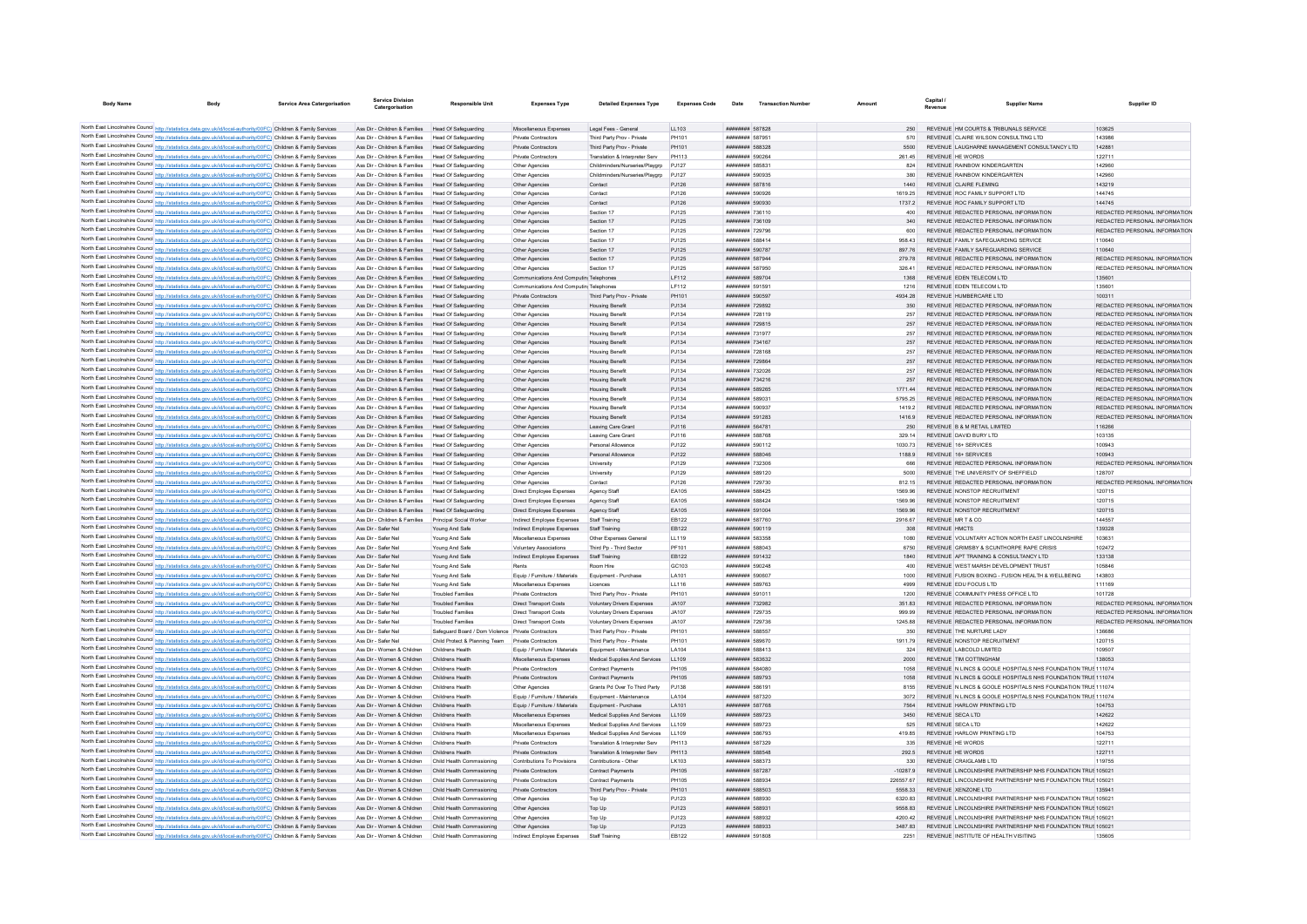| <b>Body Name</b> | Body                                                                                                                                                                                                                                                                                                                            | <b>Service Area Catergorisation</b> | Service Division<br>Catergorisation                          | <b>Responsible Unit</b>                                                 | <b>Expenses Type</b>                                                                                             | <b>Detailed Expenses Type</b>                  | <b>Expenses Code</b> | Date                                            | <b>Transaction Number</b> | Amount            | Capital<br>Revenue                                  | <b>Supplier Name</b>                                                             | Supplier ID                   |
|------------------|---------------------------------------------------------------------------------------------------------------------------------------------------------------------------------------------------------------------------------------------------------------------------------------------------------------------------------|-------------------------------------|--------------------------------------------------------------|-------------------------------------------------------------------------|------------------------------------------------------------------------------------------------------------------|------------------------------------------------|----------------------|-------------------------------------------------|---------------------------|-------------------|-----------------------------------------------------|----------------------------------------------------------------------------------|-------------------------------|
|                  |                                                                                                                                                                                                                                                                                                                                 |                                     |                                                              |                                                                         |                                                                                                                  |                                                |                      |                                                 |                           |                   |                                                     |                                                                                  |                               |
|                  | North East Lincolnshire Council http://statistics.data.gov.uk/id/local-authority/00FC) Children & Family Services                                                                                                                                                                                                               |                                     | Director - Children / Fam Serv Director Children & Fam Serv  |                                                                         | Expenses                                                                                                         | Course/Conf Accom - Employees LH102            |                      | ######## 589020                                 |                           |                   |                                                     | REVENUE LOCAL GOVERNMENT ASSOCIATION                                             | 101113                        |
|                  | North East Lincolnshire Council http://statistics.data.gov.uk/id/local-authority/00FC) Children & Family Services                                                                                                                                                                                                               |                                     | Director - Children / Fam Serv  Director Children & Fam Serv |                                                                         |                                                                                                                  | Course/Conf Accom - Employees LH102            |                      | ######## 589150                                 |                           |                   |                                                     | REVENUE LOCAL GOVERNMENT ASSOCIATION                                             | 101113                        |
|                  | North East Lincolnshire Council http://statistics.data.gov.uk/id/local-authority/00FC) Children & Family Services                                                                                                                                                                                                               |                                     | Director - Children / Fam Serv Director Children & Fam Serv  |                                                                         | Expenses                                                                                                         | Course/Conf Accom - Employees LH102            |                      | <b>HEBREHER SR968C</b>                          |                           | 10195             |                                                     | REVENUE, FOREST PINES HOTEL & GOLF RESORT                                        | 101118                        |
|                  | North East Lincolnshire Council http://statistics.data.gov.uk/id/local-authority/00FC) Children & Family Services                                                                                                                                                                                                               |                                     |                                                              | Director - Children / Fam Serv Director Children & Fam Serv Consultancy |                                                                                                                  | Consultancy                                    | PL101                | ######## 587145                                 |                           | 6750              |                                                     | REVENUE GRAVITAS RECRUITMENT GROUP LTD                                           | 143484                        |
|                  | North East Lincolnshire Council http://statistics.data.gov.uk/id/local-authority/00FC) Children & Family Services                                                                                                                                                                                                               |                                     | Director - Children / Fam Serv Director Children & Fam Serv  |                                                                         | Consultancy                                                                                                      | Consultancy                                    | PL101                | ######## 58470                                  |                           | 8000              |                                                     | REVENUE GRAVITAS RECRUITMENT GROUP LTD                                           | 143484                        |
|                  | North East Lincolnshire Council http://statistics.data.gov.uk/id/local-authority/00FC) Children & Family Services<br>North East Lincolnshire Council http://statistics.data.gov.uk/id/local-authority/00FC) Children & Family Services                                                                                          |                                     | Director - Children / Fam Serv Director Children & Fam Serv  | Director - Children / Fam Serv Director Children & Fam Serv Consultancy | Consultancy                                                                                                      | Consultancy<br>Consultancy                     | PL101<br>PL101       | ######## 589686<br>######## 591010              |                           | 5000<br>3250      |                                                     | REVENUE GRAVITAS RECRUITMENT GROUP LTD<br>REVENUE GRAVITAS RECRUITMENT GROUP LTD | 143484<br>143484              |
|                  | North East Lincolnshire Council http://statistics.data.gov.uk/id/local-authority/00FC) Children & Family Services                                                                                                                                                                                                               |                                     | Director - Children / Fam Serv  Director Children & Fam Serv |                                                                         | Consultancy                                                                                                      | Consultancy                                    | PL101                | ######## 587284                                 |                           | 5650              |                                                     | REVENUE GRAVITAS RECRUITMENT GROUP LTD                                           | 143484                        |
|                  | North East Lincolnshire Council http://statistics.data.gov.uk/id/local-authority/00FC) Children & Family Services                                                                                                                                                                                                               |                                     | Director - Children / Fam Serv  Director Children & Fam Serv |                                                                         | Consultancy                                                                                                      | Consultancy                                    | PL101                | ######## 589687                                 |                           | 5650              |                                                     | REVENUE GRAVITAS RECRUITMENT GROUP LTD                                           | 143484                        |
|                  | North East Lincolnshire Council http://statistics.data.gov.uk/id/local-authority/00FC) Children & Family Services                                                                                                                                                                                                               |                                     | Director - Children / Fam Serv  Director Children & Fam Serv |                                                                         | Consultancy                                                                                                      | Consultancy                                    | PL101                | ######## 587450                                 |                           | 24059.8           | REVENUE MUTUAL VENTURES LTD                         |                                                                                  | 143163                        |
|                  | North East Lincolnshire Council http://statistics.data.gov.uk/id/local-authority/00FC) Children & Family Services                                                                                                                                                                                                               |                                     | Director - Children / Fam Serv Director Children & Fam Serv  |                                                                         | Consultancy                                                                                                      | Consultancy                                    | PL101                | ######## 587282                                 |                           | 23512.07          | REVENUE MUTUAL VENTURES LTD                         |                                                                                  | 143163                        |
|                  | North East Lincolnshire Council http://statistics.data.gov.uk/id/local-authority/00FC) Children & Family Services                                                                                                                                                                                                               |                                     | Director - Children / Fam Serv  Director Children & Fam Serv |                                                                         | Consultancy                                                                                                      | Consultancy                                    | PL101                | ######## 588018                                 |                           | 15234.67          | REVENUE MUTUAL VENTURES LTD                         |                                                                                  | 143163                        |
|                  | North East Lincolnshire Council http://statistics.data.gov.uk/id/local-authority/00FC) Children & Family Services                                                                                                                                                                                                               |                                     | Director - Children / Fam Serv  Director Children & Fam Serv |                                                                         | Consultancy                                                                                                      | Consultancy                                    | PL101                | ######## 589678                                 |                           | 9039              | REVENUE MUTUAL VENTURES LTD                         |                                                                                  | 143163                        |
|                  | North East Lincolnshire Council http://statistics.data.gov.uk/id/local-authority/00FC) Children & Family Services                                                                                                                                                                                                               |                                     | Director - Children / Fam Serv  Director Children & Fam Serv |                                                                         | Consultancy                                                                                                      | Consultancy                                    | PL101                | ######## 590946                                 |                           | 2000              | REVENUE YARBOROUGH ACADEMY                          |                                                                                  | 112852                        |
|                  | North East Lincolnshire Council http://statistics.data.gov.uk/id/local-authority/00FC) Children & Family Services                                                                                                                                                                                                               |                                     | Ass Dir - Performance & Qual Family Hubs                     |                                                                         | Equip / Furniture / Materials                                                                                    | Non-Teaching Resources                         | LA118                | ######## 588873                                 |                           | 383               | REVENUE PC COACHES LTD                              |                                                                                  | 102879                        |
|                  | North East Lincolnshire Council http://statistics.data.gov.uk/id/local-authority/00FC) Other Corporate Budgets                                                                                                                                                                                                                  |                                     | Other Corp Budgets - Technical Appropriations                |                                                                         | Miscellaneous Expenses                                                                                           | Other Expenses General                         | LL119                | ######## 58778*                                 |                           | 1800              | REVENUE HYMANS ROBERTSON LLP                        |                                                                                  | 10702                         |
|                  | North East Lincolnshire Council http://statistics.data.gov.uk/id/local-authority/00FC) Other Corporate Budgets                                                                                                                                                                                                                  |                                     | Other Corp Budgets - Financing Borrowing Costs               |                                                                         | Other Agencies                                                                                                   | Fees Comm Clf Logotech Charges PJ142           |                      | ######## 588461                                 |                           | 650               | REVENUE PSLIVE LTD                                  |                                                                                  | 125043                        |
|                  | North East Lincolnshire Council http://statistics.data.gov.uk/id/local-authority/00FC) Gov Dem & Comm Engagement                                                                                                                                                                                                                |                                     | Gov Dem & Comm Engagemen Registrars & Civic Services         |                                                                         | Miscellaneous Expenses                                                                                           | Civic Regalia And Events                       | LL117                | ######## 584683                                 |                           | 329.79            | REVENUE HAMPSHIRE FLAG COMPANY                      |                                                                                  | 10604                         |
|                  | North East Lincolnshire Council http://statistics.data.gov.uk/id/local-authority/00FC) Gov Dem & Comm Engagement Gov Dem & Comm Engagemen Registrars & Civic Services                                                                                                                                                           |                                     |                                                              |                                                                         | Miscellaneous Expenses                                                                                           | Civic Regalia And Events                       | LL117                | <b><i>BREEZER 586324</i></b>                    |                           | 8858              | REVENUE ARRYS WINE BAR & BISTRO LTD                 |                                                                                  | 108412                        |
|                  | North East Lincolnshire Council http://statistics.data.gov.uk/id/local-authority/00FC) Gov Dem & Comm Engagement Gov Dem & Comm Engagemen Registrars & Civic Services                                                                                                                                                           |                                     |                                                              |                                                                         | Rente                                                                                                            | Rent                                           | GC101                | ######## 590069                                 |                           | 2870              | REVENUE GY/CLEE & DIST CITIZENS                     | REVENUE CLEETHORPES CHARTER TRUSTEES                                             | 101604                        |
|                  | North East Lincolnshire Council http://statistics.data.gov.uk/id/local-authority/00FC) Gov Dem & Comm Engagement Gov Dem & Comm Engagemen Ad Governance & Democracy Private Contractors                                                                                                                                         |                                     |                                                              |                                                                         |                                                                                                                  | Third Party Prov - Private                     | PH101                | ######## 591280                                 |                           | 40000             |                                                     |                                                                                  | 101013                        |
|                  | North East Lincolnshire Council http://statistics.data.gov.uk/id/local-authority/00FC) Gov Dem & Comm Engagement Gov Dem & Comm Engagemer Ad Governance & Democracy<br>North East Lincolnshire Council http://statistics.data.gov.uk/id/local-authority/00FC) Gov Dem & Comm Engagement Gov Dem & Comm Engagemen Elections Team |                                     |                                                              |                                                                         | Consultancy                                                                                                      | Consultancy                                    | PL101<br>LD103       | ######## 590888<br>######## 588847              |                           | 6444.5<br>1325.12 | REVENUE CLES LTD<br>REVENUE PRINT IMAGE NETWORK LTD |                                                                                  | 142534<br>103724              |
|                  | North East Lincolnshire Council http://statistics.data.gov.uk/id/local-authority/00FC) Gov Dem & Comm Engagement Gov Dem & Comm Engagemer Elections Team                                                                                                                                                                        |                                     |                                                              |                                                                         | Print Stationery / Gen Off Exp Printing And Stationery<br>Communications And Computin Computer S/Ware - Licences |                                                | IF103                | <b><i>BREEZERB 587700</i></b>                   |                           | 5013 33           | REVENUE IDOX SOFTWARE I TD                          |                                                                                  | 109848                        |
|                  | North East Lincolnshire Council http://statistics.data.gov.uk/id/local-authority/00FC) Gov Dem & Comm Engagement Gov Dem & Comm Engagemen Elections Team                                                                                                                                                                        |                                     |                                                              |                                                                         | Communications And Computin Postage                                                                              |                                                | LF111                | ######## 587696                                 |                           | 2088.09           | REVENUE PRINT IMAGE NETWORK LTD                     |                                                                                  | 103724                        |
|                  | North East Lincolnshire Council http://statistics.data.gov.uk/id/local-authority/00FC) Gov Dem & Comm Engagement Gov Dem & Comm Engagement Elections Team                                                                                                                                                                       |                                     |                                                              |                                                                         | Communications And Computin Postage                                                                              |                                                | LF111                | ######## 590830                                 |                           | 1341.12           | REVENUE PRINT IMAGE FACILITIES LLP                  |                                                                                  | 125574                        |
|                  | North East Lincolnshire Council http://statistics.data.gov.uk/id/local-authority/00FC) Gov Dem & Comm Engagement Gov Dem & Comm Engagemen Elections Team                                                                                                                                                                        |                                     |                                                              |                                                                         | Communications And Computin Postage                                                                              |                                                | LF111                | ######## 590831                                 |                           | 5456.01           | REVENUE ROYAL MAIL GROUP PLC                        |                                                                                  | 101082                        |
|                  | North East Lincolnshire Council http://statistics.data.gov.uk/id/local-authority/00FC) Gov Dem & Comm Engagement Gov Dem & Comm Engagemen Elections Team                                                                                                                                                                        |                                     |                                                              |                                                                         | Rents                                                                                                            | Rent                                           | GC101                | <b><i>BREERERE</i></b> 590046                   |                           | 250               | REVENUE WELLOWGATE CHAPEL                           |                                                                                  | 144784                        |
|                  | North East Lincolnshire Council http://statistics.data.gov.uk/id/local-authority/00FC) Gov Dem & Comm Engagement Gov Dem & Comm Engagement Elections Team                                                                                                                                                                       |                                     |                                                              |                                                                         | Rents                                                                                                            | Rent                                           | GC101                | ######## 587698                                 |                           | 250               | REVENUE WELLOWGATE CHAPEL                           |                                                                                  | 144784                        |
|                  | North East Lincolnshire Council http://statistics.data.gov.uk/id/local-authority/00FC) Gov Dem & Comm Engagement Law                                                                                                                                                                                                            |                                     |                                                              | Coroners                                                                | Rents                                                                                                            | Room Hire                                      | GC103                | ######## 590076                                 |                           | 760               |                                                     | REVENUE CLEETHORPES CHARTER TRUSTEES                                             | 101604                        |
|                  | North East Lincolnshire Council http://statistics.data.gov.uk/id/local-authority/00FC) Gov Dem & Comm Engagement Law                                                                                                                                                                                                            |                                     |                                                              | Coroners                                                                | Services                                                                                                         | Alternative Provision                          | LE103                | ######## 590833                                 |                           | 450               |                                                     | REVENUE WILKIN CHAPMAN LLP SOLICITORS                                            | 109470                        |
|                  | North East Lincolnshire Council http://statistics.data.gov.uk/id/local-authority/00FC) Gov Dem & Comm Engagement Law                                                                                                                                                                                                            |                                     |                                                              | Coroners                                                                | Miscellaneous Expenses                                                                                           | Legal Fees - General                           | 11.103               | ######## 589711                                 |                           | 8025              | REVENUE G S LTRANSLATIONS                           |                                                                                  | 144814                        |
|                  | North East Lincolnshire Council http://statistics.data.gov.uk/id/local-authority/00FC) Gov Dem & Comm Engagement Law                                                                                                                                                                                                            |                                     |                                                              | Coroners                                                                | Other Agencies                                                                                                   | Conveyance Bodies                              | PJ149                | ######## 590025                                 |                           | 540               | <b>REVENUE MASHEORDS</b>                            |                                                                                  | 103343                        |
|                  | North East Lincolnshire Council http://statistics.data.gov.uk/id/local-authority/00FC) Gov Dem & Comm Engagement Law                                                                                                                                                                                                            |                                     |                                                              | Coroners                                                                | Other Agencies                                                                                                   | Mortuary Storage Charges                       | PJ156                | ######## 587761                                 |                           | 7722              |                                                     | REVENUE N LINCS & GOOLE HOSPITALS NHS FOUNDATION TRUS 111074                     |                               |
|                  | North East Lincolnshire Council http://statistics.data.gov.uk/id/local-authority/00FC) Gov Dem & Comm Engagement Law                                                                                                                                                                                                            |                                     |                                                              | Coroners                                                                | Other Agencies                                                                                                   | Post Mortems                                   | PJ148                | ######## 590925                                 |                           | 1721.6            |                                                     | REVENUE REDACTED PERSONAL INFORMATION                                            | REDACTED PERSONAL INFORMATION |
|                  | North East Lincolnshire Council http://statistics.data.gov.uk/id/local-authority/00FC) Gov Dem & Comm Engagement Law                                                                                                                                                                                                            |                                     |                                                              | <b>Legal Services</b>                                                   | Grants And Subscriptions                                                                                         | Subscriptions                                  | LJ101                | <b><i>BREEZER 587808</i></b>                    |                           | 3500              | REVENUE WAKEFIELD MDC                               |                                                                                  | 124122                        |
|                  | North East Lincolnshire Council http://statistics.data.gov.uk/id/local-authority/00FC) Gov Dem & Comm Engagement Law                                                                                                                                                                                                            |                                     |                                                              | Legal Services                                                          | Grants And Subscriptions                                                                                         | Subscriptions                                  | LJ101                | ######## 587809                                 |                           | 1821              | REVENUE NLA MEDIA ACCESS                            |                                                                                  | 122807                        |
|                  | North East Lincolnshire Council http://statistics.data.gov.uk/id/local-authority/00FC) Gov Dem & Comm Engagement Law                                                                                                                                                                                                            |                                     |                                                              | Legal Services                                                          | Grants And Subscriptions                                                                                         | Subscriptions                                  | LJ101                | ######## 589214                                 |                           | 412               | REVENUE BLOOMSBURY PUBLISHING                       |                                                                                  | 144869                        |
|                  | North East Lincolnshire Council http://statistics.data.gov.uk/id/local-authority/00FC) Gov Dem & Comm Engagement Law                                                                                                                                                                                                            |                                     |                                                              | Legal Services                                                          | Consultancy                                                                                                      | Consultancy                                    | PL101                | ####### 588299                                  |                           | 1200              | REVENUE 11 KBW LTD                                  |                                                                                  | 135795                        |
|                  | North East Lincolnshire Council http://statistics.data.gov.uk/id/local-authority/00FC) Gov Dem & Comm Engagement Law                                                                                                                                                                                                            |                                     |                                                              | Legal Services                                                          | Services                                                                                                         | Alternative Provision                          | LE103<br>LE103       | ######## 588277<br>######## 588262              |                           | 450               | REVENUE LAURA TWIST<br>REVENUE LAURA TWIST          |                                                                                  | 139045<br>139045              |
|                  | North East Lincolnshire Council http://statistics.data.gov.uk/id/local-authority/00FC) Gov Dem & Comm Engagement Law<br>North East Lincolnshire Council http://statistics.data.gov.uk/id/local-authority/00FC) Gov Dem & Comm Engagement Law                                                                                    |                                     |                                                              | Legal Services<br>Legal Services                                        | Services<br>Services                                                                                             | Alternative Provision<br>Alternative Provision | LE103                | ####### 588243                                  |                           | 3073.5<br>700     | REVENUE DAVID PHILLIPS                              |                                                                                  | 103505                        |
|                  | North East Lincolnshire Council http://statistics.data.gov.uk/id/local-authority/00FC) Gov Dem & Comm Engagement Law                                                                                                                                                                                                            |                                     |                                                              | Legal Services                                                          | Services                                                                                                         | Alternative Provision                          | LE103                | ######## 588231                                 |                           | 650               | REVENUE DR BARBARA GREEN                            |                                                                                  | 143262                        |
|                  | North East Lincolnshire Council http://statistics.data.gov.uk/id/local-authority/00FC) Gov Dem & Comm Engagement Law                                                                                                                                                                                                            |                                     |                                                              | Legal Services                                                          | Services                                                                                                         | Alternative Provision                          | LE103                | ######## 591358                                 |                           | 900.25            | REVENUE N & S CONSULTANTS                           |                                                                                  | 134686                        |
|                  | North East Lincolnshire Council http://statistics.data.gov.uk/id/local-authority/00FC) Gov Dem & Comm Engagement Law                                                                                                                                                                                                            |                                     |                                                              | Legal Services                                                          | Services                                                                                                         | Alternative Provision                          | LE103                | ######## 591357                                 |                           | 540               | REVENUE DR BARBARA GREEN                            |                                                                                  | 143262                        |
|                  | North East Lincolnshire Council http://statistics.data.gov.uk/id/local-authority/00FC) Gov Dem & Comm Engagement Law                                                                                                                                                                                                            |                                     |                                                              | Legal Services                                                          | Services                                                                                                         | Alternative Provision                          | LE103                | ######## 591354                                 |                           | 620               | REVENUE DR BARBARA GREEN                            |                                                                                  | 143262                        |
|                  | North East Lincolnshire Council http://statistics.data.gov.uk/id/local-authority/00FC) Gov Dem & Comm Engagement Law                                                                                                                                                                                                            |                                     |                                                              | Legal Services                                                          | Services                                                                                                         | Alternative Provision                          | LE103                | ######## 591353                                 |                           | 640               | REVENUE DR BARBARA GREEN                            |                                                                                  | 143262                        |
|                  | North East Lincolnshire Council http://statistics.data.gov.uk/id/local-authority/00FC) Gov Dem & Comm Engagement Law                                                                                                                                                                                                            |                                     |                                                              | Legal Services                                                          | Miscellaneous Expenses                                                                                           | Legal Fees - General                           | LL103                | ######## 590971                                 |                           | 365               | REVENUE COURT OF PROTECTION                         |                                                                                  | 135146                        |
|                  | North East Lincolnshire Council http://statistics.data.gov.uk/id/local-authority/00FC) Gov Dem & Comm Engagement Law                                                                                                                                                                                                            |                                     |                                                              | <b>Legal Services</b>                                                   | Miscellaneous Expenses                                                                                           | Legal Fees - General                           | LL103                | ######## 590970                                 |                           | 365               | REVENUE COURT OF PROTECTION                         |                                                                                  | 135146                        |
|                  | North East Lincolnshire Council http://statistics.data.gov.uk/id/local-authority/00FC) Gov Dem & Comm Engagement Law                                                                                                                                                                                                            |                                     |                                                              | Legal Services                                                          | Miscellaneous Expenses                                                                                           | Legal Fees - General                           | LL103                | ######## 590969                                 |                           | 365               | REVENUE COURT OF PROTECTION                         |                                                                                  | 135146                        |
|                  | North East Lincolnshire Council http://statistics.data.gov.uk/id/local-authority/00FC) Gov Dem & Comm Engagement Law                                                                                                                                                                                                            |                                     |                                                              | Legal Services                                                          | Miscellaneous Expenses                                                                                           | Legal Fees - General                           | LL103                | ######## 590972                                 |                           | 365               | REVENUE COURT OF PROTECTION                         |                                                                                  | 135146                        |
|                  | North East Lincolnshire Council http://statistics.data.gov.uk/id/local-authority/00FC) Gov Dem & Comm Engagement Law                                                                                                                                                                                                            |                                     |                                                              | Legal Services                                                          | Miscellaneous Expenses                                                                                           | Legal Fees - General                           | LL103                | ######## 590967                                 |                           | 365               | REVENUE COURT OF PROTECTION                         |                                                                                  | 135146                        |
|                  | North East Lincolnshire Council http://statistics.data.gov.uk/id/local-authority/00FC) Gov Dem & Comm Engagement Law                                                                                                                                                                                                            |                                     |                                                              | <b>Legal Services</b>                                                   | Miscellaneous Expenses                                                                                           | Legal Fees - General                           | LL103                | ######## 590968                                 |                           | 365               | REVENUE COURT OF PROTECTION                         |                                                                                  | 135146                        |
|                  | North East Lincolnshire Council http://statistics.data.gov.uk/id/local-authority/00FC) Gov Dem & Comm Engagement Law                                                                                                                                                                                                            |                                     |                                                              | Legal Services                                                          | Miscellaneous Expenses                                                                                           | Legal Fees - General                           | LL103                | ######## 589725                                 |                           | 500               | REVENUE PHILIP BOWEN                                |                                                                                  | 143310                        |
|                  | North East Lincolnshire Council http://statistics.data.gov.uk/id/local-authority/00FC) Gov Dem & Comm Engagement Law                                                                                                                                                                                                            |                                     |                                                              | Legal Services                                                          | Miscellaneous Expenses                                                                                           | Legal Fees - General                           | LL103                | ######## 588327                                 |                           | 7883.33           | REVENUE MR MICHAEL S BURDON                         |                                                                                  | 104432                        |
|                  | North East Lincolnshire Council http://statistics.data.gov.uk/id/local-authority/00FC) Gov Dem & Comm Engagement Law                                                                                                                                                                                                            |                                     |                                                              | Legal Services                                                          | Miscellaneous Expenses                                                                                           | Legal Fees - General                           | LL103                | ######## 588305                                 |                           | 540               | REVENUE MORTON LAW LTD                              |                                                                                  | 124752                        |
|                  | North East Lincolnshire Council http://statistics.data.gov.uk/id/local-authority/00FC) Gov Dem & Comm Engagement Law                                                                                                                                                                                                            |                                     |                                                              | <b>Legal Services</b>                                                   | Miscellaneous Expenses                                                                                           | Legal Fees - General                           | LL103                | ######## 588306                                 |                           | 705               | REVENUE MISS J C BAGGS                              |                                                                                  | 112233                        |
|                  | North East Lincolnshire Council http://statistics.data.gov.uk/id/local-authority/00FC) Gov Dem & Comm Engagement Law                                                                                                                                                                                                            |                                     |                                                              | Legal Services                                                          | Miscellaneous Expenses                                                                                           | Legal Fees - General                           | LL103                | ######## 588307                                 |                           | 637.5             | REVENUE MISS J C BAGGS                              |                                                                                  | 112233                        |
|                  | North East Lincolnshire Council http://statistics.data.gov.uk/id/local-authority/00FC) Gov Dem & Comm Engagement Law<br>North East Lincolnshire Council http://statistics.data.gov.uk/id/local-authority/00FC) Gov Dem & Comm Engagement Law                                                                                    |                                     |                                                              | Legal Services                                                          | Miscellaneous Expenses<br>Miscellaneous Expenses                                                                 | Legal Fees - General<br>Legal Fees - General   | LL103<br>LL103       | ######## 588407<br><b><i>BRESHERE SRADS</i></b> |                           | 800<br>590        | REVENUE PHILIP BOWEN<br>REVENUE PHILIP ROWEN        |                                                                                  | 143310<br>143310              |
|                  | North East Lincolnshire Council http://statistics.data.gov.uk/id/local-authority/00FC) Gov Dem & Comm Engagement Law                                                                                                                                                                                                            |                                     |                                                              | Legal Services<br><b>Legal Services</b>                                 | Miscellaneous Expenses                                                                                           | Legal Fees - General                           | LL103                | <b><i>BREEZER 588409</i></b>                    |                           | 637.5             | REVENUE MISS J C BAGGS                              |                                                                                  | 112233                        |
|                  | North East Lincolnshire Council http://statistics.data.gov.uk/id/local-authority/00FC) Gov Dem & Comm Engagement Law                                                                                                                                                                                                            |                                     |                                                              | Legal Services                                                          | Miscellaneous Expenses                                                                                           | Legal Fees - General                           | LL103                | ######## 588410                                 |                           | 637.5             | REVENUE MISS J C BAGGS                              |                                                                                  | 112233                        |
|                  | North East Lincolnshire Council http://statistics.data.gov.uk/id/local-authority/00FC) Gov Dem & Comm Engagement Law                                                                                                                                                                                                            |                                     |                                                              | Legal Services                                                          | Miscellaneous Expenses                                                                                           | Legal Fees - General                           | LL103                | ######## 588411                                 |                           | 795               | REVENUE MISS J C BAGGS                              |                                                                                  | 112233                        |
|                  | North East Lincolnshire Council http://statistics.data.gov.uk/id/local-authority/00FC) Gov Dem & Comm Engagement Law                                                                                                                                                                                                            |                                     |                                                              | Legal Services                                                          | Miscellaneous Expenses                                                                                           | Legal Fees - General                           | LL103                | ######## 588412                                 |                           | 525               | REVENUE GAYNOR HALL                                 |                                                                                  | 135803                        |
|                  | North East Lincolnshire Council http://statistics.data.gov.uk/id/local-authority/00FC) Gov Dem & Comm Engagement Law                                                                                                                                                                                                            |                                     |                                                              | Legal Services                                                          | Miscellaneous Expenses                                                                                           | Legal Fees - General                           | LL103                | <b><i>BREEZER 588436</i></b>                    |                           | 660               | REVENUE MISS JACQUI THOMAS                          |                                                                                  | 129005                        |
|                  | North East Lincolnshire Council http://statistics.data.gov.uk/id/local-authority/00FC) Gov Dem & Comm Engagement Law                                                                                                                                                                                                            |                                     |                                                              | Legal Services                                                          | Miscellaneous Expenses                                                                                           | Legal Fees - General                           | LL103                | ######## 588437                                 |                           | 1505              | REVENUE MISS JACQUI THOMAS                          |                                                                                  | 129005                        |
|                  | North East Lincolnshire Council http://statistics.data.gov.uk/id/local-authority/00FC) Gov Dem & Comm Engagement Law                                                                                                                                                                                                            |                                     |                                                              | Legal Services                                                          | Miscellaneous Expenses                                                                                           | Legal Fees - General                           | LL103                | ######## 588438                                 |                           | 635               | <b>REVENUE PHILIP BOWEN</b>                         |                                                                                  | 143310                        |
|                  | North East Lincolnshire Council http://statistics.data.gov.uk/id/local-authority/00FC) Gov Dem & Comm Engagement Law                                                                                                                                                                                                            |                                     |                                                              | Legal Services                                                          | Miscellaneous Expenses                                                                                           | Legal Fees - General                           | LL103                | ######## 588439                                 |                           | 652.5             | REVENUE MISS J C BAGGS                              |                                                                                  | 112233                        |
|                  | North East Lincolnshire Council http://statistics.data.gov.uk/id/local-authority/00FC) Gov Dem & Comm Engagement Law                                                                                                                                                                                                            |                                     |                                                              | Legal Services                                                          | Miscellaneous Expenses                                                                                           | Legal Fees - General                           | LL103                | <b><i>BRESHERE SRR440</i></b>                   |                           | 825               | REVENUE MISS J C BAGGS                              |                                                                                  | 112233                        |
|                  | North East Lincolnshire Council http://statistics.data.gov.uk/id/local-authority/00FC) Gov Dem & Comm Engagement Law                                                                                                                                                                                                            |                                     |                                                              | Legal Services                                                          | Miscellaneous Expenses                                                                                           | Legal Fees - General                           | LL103                | ######## 588448                                 |                           | 705               | REVENUE MISS NAOMI MADDERSON                        |                                                                                  | 103810                        |
|                  | North East Lincolnshire Council http://statistics.data.gov.uk/id/local-authority/00FC) Gov Dem & Comm Engagement Law                                                                                                                                                                                                            |                                     |                                                              | Legal Services                                                          | Miscellaneous Expenses                                                                                           | Legal Fees - General                           | LL103                | ######## 58845*                                 |                           | 525               | REVENUE MISS J C BAGGS                              |                                                                                  | 112233                        |
|                  | North East Lincolnshire Council http://statistics.data.gov.uk/id/local-authority/00FC) Gov Dem & Comm Engagement Law                                                                                                                                                                                                            |                                     |                                                              | Legal Services                                                          | Miscellaneous Expenses                                                                                           | Legal Fees - General                           | LL103                | ######## 588452                                 |                           | 590               | REVENUE PHILIP BOWEN                                |                                                                                  | 143310                        |
|                  | North East Lincolnshire Council http://statistics.data.gov.uk/id/local-authority/00FC) Gov Dem & Comm Engagement Law                                                                                                                                                                                                            |                                     |                                                              | <b>Legal Services</b>                                                   | Miscellaneous Expenses                                                                                           | Legal Fees - General                           | LL103                | <b><i>BREBRERH</i></b> 588380                   |                           | 1680              | REVENUE PHILIP BOWEN                                |                                                                                  | 143310                        |
|                  | North East Lincolnshire Council http://statistics.data.gov.uk/id/local-authority/00FC) Gov Dem & Comm Engagement Law                                                                                                                                                                                                            |                                     |                                                              | Legal Services                                                          | Miscellaneous Expenses                                                                                           | Legal Fees - General                           | LL103                | <i><b>BREEZHAH 58838*</b></i>                   |                           | 685               | REVENUE MR MICHAEL S BURDON                         |                                                                                  | 104432                        |
|                  | North East Lincolnshire Council http://statistics.data.gov.uk/id/local-authority/00FC) Gov Dem & Comm Engagement Law                                                                                                                                                                                                            |                                     |                                                              | Legal Services                                                          | Miscellaneous Expenses                                                                                           | Legal Fees - General                           | LL103                | ######## 589691                                 |                           | 615               | <b>REVENUE GAVIN BUTTON</b>                         |                                                                                  | 136396                        |
|                  | North East Lincolnshire Council http://statistics.data.gov.uk/id/local-authority/00FC) Gov Dem & Comm Engagement Law<br>North East Lincolnshire Council http://statistics.data.gov.uk/id/local-authority/00FC) Gov Dem & Comm Engagement Law                                                                                    |                                     |                                                              | Legal Services<br>Legal Services                                        | Miscellaneous Expenses<br>Miscellaneous Expenses                                                                 | Legal Fees - General<br>Legal Fees - General   | LL103<br>11.103      | ######## 588398<br>######## 588395              |                           | 500<br>520        | REVENUE PHILIP BOWEN<br>REVENUE MISS ADELE JENKINS  |                                                                                  | 143310<br>139400              |
|                  |                                                                                                                                                                                                                                                                                                                                 |                                     |                                                              |                                                                         |                                                                                                                  |                                                |                      |                                                 |                           |                   |                                                     |                                                                                  |                               |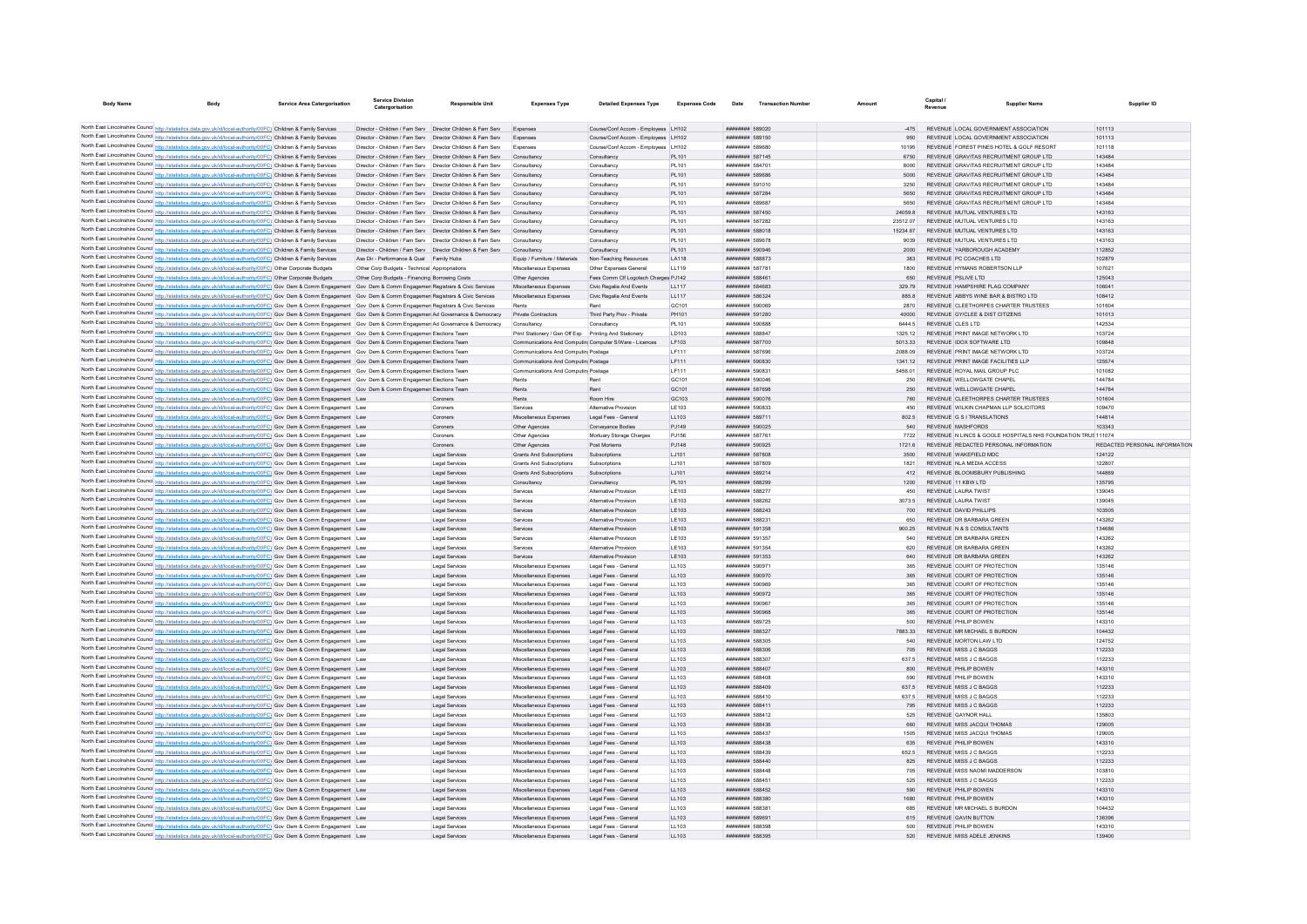| <b>Body Name</b>                                 |                                                                                                                                                                                                                                              | <b>Service Area Catergorisation</b> | Service Division<br>Catergorisation | <b>Responsible Unit</b>                              | <b>Expenses Type</b>                               | <b>Detailed Expenses Type</b>                                  | <b>Expenses Code</b> | Date                               | <b>Transaction Number</b> | Amount             | Capital.<br>Revenue | <b>Supplier Name</b>                                                    | Supplier ID                   |
|--------------------------------------------------|----------------------------------------------------------------------------------------------------------------------------------------------------------------------------------------------------------------------------------------------|-------------------------------------|-------------------------------------|------------------------------------------------------|----------------------------------------------------|----------------------------------------------------------------|----------------------|------------------------------------|---------------------------|--------------------|---------------------|-------------------------------------------------------------------------|-------------------------------|
|                                                  |                                                                                                                                                                                                                                              |                                     |                                     |                                                      |                                                    |                                                                |                      |                                    |                           |                    |                     |                                                                         |                               |
| North East Lincolnshire Council http://etatietic | s.data.gov.uk/id/local-authority/00FC) Gov Dem & Comm Engagement Law                                                                                                                                                                         |                                     |                                     | Legal Services                                       | Miscellaneous Expenses                             | Legal Fees - General                                           | LL103                | ######## 588399                    |                           | 1715               |                     | REVENUE MR JAMES A GOODWIN                                              | 123497                        |
|                                                  | North East Lincolnshire Council http://statistics.data.gov.uk/id/local-authority/00FC) Gov Dem & Comm Engagement Law                                                                                                                         |                                     |                                     | Legal Services                                       | Miscellaneous Expenses                             | Legal Fees - General                                           | LL103                | ######## 588463                    |                           | 2385               |                     | REVENUE SARAH FEARON                                                    | 131819                        |
|                                                  | North East Lincolnshire Council http://statistics.data.gov.uk/id/local-authority/00FC) Gov Dem & Comm Engagement Law                                                                                                                         |                                     |                                     | Legal Services                                       | Miscellaneous Expenses                             | Legal Fees - General                                           | LL103                | ######## 588273                    |                           | 420                |                     | REVENUE GAVIN BUTTON                                                    | 136396                        |
|                                                  | North East Lincolnshire Council http://statistics.data.gov.uk/id/local-authority/00FC) Gov Dem & Comm Engagement Law                                                                                                                         |                                     |                                     | Legal Services                                       | Miscellaneous Expenses                             | Legal Fees - General                                           | LL103                | ######## 588403                    |                           | 610                |                     | REVENUE REBECCA MILLER                                                  | 140404                        |
|                                                  | North East Lincolnshire Council http://statistics.data.gov.uk/id/local-authority/00FC) Gov Dem & Comm Engagement Law                                                                                                                         |                                     |                                     | Legal Services                                       | Miscellaneous Expenses                             | Legal Fees - General                                           | LL103                | ######## 588404                    |                           | 250                |                     | REVENUE BG SOLICITORS LLP                                               | 100514                        |
|                                                  | North East Lincolnshire Council http://statistics.data.gov.uk/id/local-authority/00FC) Gov Dem & Comm Engagement Law                                                                                                                         |                                     |                                     | Legal Services                                       | Miscellaneous Expenses                             | Legal Fees - General                                           | LL103                | ######## 588406                    |                           | 1500               |                     | REVENUE MORTON LAW LTD                                                  | 124752                        |
|                                                  | North East Lincolnshire Council http://statistics.data.gov.uk/id/local-authority/00FC) Gov Dem & Comm Engagement Law                                                                                                                         |                                     |                                     | Legal Services                                       | Miscellaneous Expenses                             | Legal Fees - General                                           | LL103                | ######## 588418                    |                           | 990                |                     | REVENUE MORTON LAW LTD                                                  | 124752                        |
|                                                  | North East Lincolnshire Council http://statistics.data.gov.uk/id/local-authority/00FC) Gov Dem & Comm Engagement Law                                                                                                                         |                                     |                                     | Legal Services                                       | Miscellaneous Expenses                             | Legal Fees - General                                           | LL103                | ######## 588278                    |                           | 870                |                     | REVENUE MORTON LAW LTD                                                  | 124752                        |
|                                                  | North East Lincolnshire Council http://statistics.data.gov.uk/id/local-authority/00FC) Gov Dem & Comm Engagement Law                                                                                                                         |                                     |                                     | Legal Services                                       | Miscellaneous Expenses                             | Legal Fees - Genera                                            | LL103                | ######## 58827                     |                           | 2520               |                     | REVENUE MORTON LAW LTD                                                  | 124752                        |
|                                                  | North East Lincolnshire Council http://statistics.data.gov.uk/id/local-authority/00FC) Gov Dem & Comm Engagement Law                                                                                                                         |                                     |                                     | Legal Services                                       | Miscellaneous Expenses                             | Legal Fees - General                                           | LL103                | ######## 588279                    |                           | 510                |                     | REVENUE MORTON LAW LTD                                                  | 124752                        |
|                                                  | North East Lincolnshire Council http://statistics.data.gov.uk/id/local-authority/00FC) Gov Dem & Comm Engagement Law                                                                                                                         |                                     |                                     | Legal Services                                       | Miscellaneous Expenses                             | Legal Fees - General                                           | LL103                | ######## 588280                    |                           | 660                |                     | REVENUE MORTON LAW LTD                                                  | 124752                        |
|                                                  | North East Lincolnshire Council http://statistics.data.gov.uk/id/local-authority/00FC) Gov Dem & Comm Engagement Law                                                                                                                         |                                     |                                     | Legal Services                                       | Miscellaneous Expenses                             | Legal Fees - General                                           | LL103                | ######## 588285                    |                           | 1590               |                     | REVENUE MORTON LAW LTD                                                  | 124752                        |
|                                                  | North East Lincolnshire Council http://statistics.data.gov.uk/id/local-authority/00FC) Gov Dem & Comm Engagement Law                                                                                                                         |                                     |                                     | Legal Services                                       | Miscellaneous Expenses                             | Legal Fees - General                                           | LL103                | <b><i>BREAGHAN 588284</i></b>      |                           | 1080               |                     | REVENUE MORTON LAW LTD                                                  | 124752                        |
|                                                  | North East Lincolnshire Council http://statistics.data.gov.uk/id/local-authority/00FC) Gov Dem & Comm Engagement Law                                                                                                                         |                                     |                                     | Legal Services                                       | Miscellaneous Expenses                             | Legal Fees - General                                           | LL103                | ######## 588282                    |                           | 1080               |                     | REVENUE MORTON LAW LTD                                                  | 124752                        |
|                                                  | North East Lincolnshire Council http://statistics.data.gov.uk/id/local-authority/00FC) Gov Dem & Comm Engagement Law                                                                                                                         |                                     |                                     | Legal Services                                       | Miscellaneous Expenses                             | Legal Fees - General                                           | LL103                | ######## 588281                    |                           | 750                |                     | REVENUE MORTON LAW LTD                                                  | 124752                        |
|                                                  | North East Lincolnshire Council http://statistics.data.gov.uk/id/local-authority/00FC) Gov Dem & Comm Engagement Law                                                                                                                         |                                     |                                     | Legal Services                                       | Miscellaneous Expenses                             | Legal Fees - General                                           | LL103                | ######## 588266                    |                           | 525                |                     | REVENUE MR MICHAEL S BURDON                                             | 104432                        |
|                                                  | North East Lincolnshire Council http://statistics.data.gov.uk/id/local-authority/00FC) Gov Dem & Comm Engagement Law                                                                                                                         |                                     |                                     | Legal Services                                       | Miscellaneous Expenses                             | Legal Fees - General                                           | LL103                | ######## 588264                    |                           | 660                |                     | REVENUE MISS JACQUI THOMAS                                              | 129005                        |
|                                                  | North East Lincolnshire Council http://statistics.data.gov.uk/id/local-authority/00FC) Gov Dem & Comm Engagement Law                                                                                                                         |                                     |                                     | Legal Services                                       | Miscellaneous Expenses                             | Legal Fees - General                                           | LL103                | ######## 588263<br>####### 588253  |                           | 3500               |                     | REVENUE MR JON HARLEY                                                   | 144856                        |
|                                                  | North East Lincolnshire Council http://statistics.data.gov.uk/id/local-authority/00FC) Gov Dem & Comm Engagement Law<br>North East Lincolnshire Council http://statistics.data.gov.uk/id/local-authority/00FC) Gov Dem & Comm Engagement Law |                                     |                                     | Legal Services                                       | Miscellaneous Expenses<br>Miscellaneous Expenses   | Legal Fees - General<br>Legal Fees - General                   | LL103                | ######## 588254                    |                           | 640<br>615         |                     | REVENUE MR JAMES A GOODWIN<br>REVENUE MR ALAN CARNIE                    | 123497<br>134849              |
|                                                  | North East Lincolnshire Council http://statistics.data.gov.uk/id/local-authority/00FC) Gov Dem & Comm Engagement Law                                                                                                                         |                                     |                                     | Legal Services<br>Legal Services                     | Miscellaneous Expenses                             | Legal Fees - General                                           | LL103<br>LL103       | ######## 588249                    |                           | 359                |                     | REVENUE LEXTOX DRUG & ALCOHOL TESTING                                   | 125634                        |
|                                                  | North East Lincolnshire Council http://statistics.data.gov.uk/id/local-authority/00FC) Gov Dem & Comm Engagement Law                                                                                                                         |                                     |                                     | Legal Services                                       | Miscellaneous Expenses                             | Legal Fees - General                                           |                      | ######## 588251                    |                           | 815                |                     | REVENUE PHILIP BOWEN                                                    | 143310                        |
|                                                  | North East Lincolnshire Council http://statistics.data.gov.uk/id/local-authority/00FC) Gov Dem & Comm Engagement Law                                                                                                                         |                                     |                                     | Legal Service                                        | Miscellaneous Expenses                             | Legal Fees - General                                           | LL103<br>LL103       | ######## 588241                    |                           | 595                |                     | REVENUE CATHERINE BURRETT                                               | 135966                        |
|                                                  | North East Lincolnshire Council http://statistics.data.gov.uk/id/local-authority/00FC) Gov Dem & Comm Engagement Law                                                                                                                         |                                     |                                     | Legal Services                                       | Miscellaneous Expenses                             | Legal Fees - General                                           | LL103                | ######## 588229                    |                           | 1095               |                     | REVENUE MISS NAOMI MADDERSON                                            | 103810                        |
|                                                  | North East Lincolnshire Council http://statistics.data.gov.uk/id/local-authority/00FC) Gov Dem & Comm Engagement Law                                                                                                                         |                                     |                                     | Legal Services                                       | Miscellaneous Expenses                             | Legal Fees - General                                           | LL103                | ######## 588237                    |                           | 1035               |                     | REVENUE MISS GEMMA CARR                                                 | 143988                        |
|                                                  | North East Lincolnshire Council http://statistics.data.gov.uk/id/local-authority/00FC) Gov Dem & Comm Engagement Law                                                                                                                         |                                     |                                     | Legal Services                                       | Miscellaneous Expenser                             | Legal Fees - Genera                                            | LL103                | ######## 588230                    |                           | 995                |                     | REVENUE PHILIP BOWEN                                                    | 143310                        |
|                                                  | North East Lincolnshire Council http://statistics.data.gov.uk/id/local-authority/00FC) Gov Dem & Comm Engagement Law                                                                                                                         |                                     |                                     | Legal Service                                        | Miscellaneous Expenses                             | Legal Fees - General                                           | LL103                | ######## 588232                    |                           | 2900               |                     | REVENUE MISS GEMMA CARR                                                 | 143988                        |
|                                                  | North East Lincolnshire Council http://statistics.data.gov.uk/id/local-authority/00FC) Gov Dem & Comm Engagement Law                                                                                                                         |                                     |                                     | Legal Services                                       | Miscellaneous Expenses                             | Legal Fees - General                                           | LL103                | ######## 591367                    |                           | 595                |                     | REVENUE MR JAMES A GOODWIN                                              | 123497                        |
|                                                  | North East Lincolnshire Council http://statistics.data.gov.uk/id/local-authority/00FC) Gov Dem & Comm Engagement Law                                                                                                                         |                                     |                                     | Legal Services                                       | Miscellaneous Expenses                             | Legal Fees - General                                           | LL103                | ######## 591363                    |                           | 600                |                     | REVENUE MORTON LAW LTD                                                  | 124752                        |
|                                                  | North East Lincolnshire Council http://statistics.data.gov.uk/id/local-authority/00FC) Gov Dem & Comm Engagement Law                                                                                                                         |                                     |                                     | Legal Services                                       | Miscellaneous Expenses                             | Legal Fees - General                                           | LL103                | ######## 591362                    |                           | 750                |                     | REVENUE MORTON LAW LTD                                                  | 124752                        |
|                                                  | North East Lincolnshire Council http://statistics.data.gov.uk/id/local-authority/00FC) Gov Dem & Comm Engagement Law                                                                                                                         |                                     |                                     | Legal Services                                       | Miscellaneous Expenses                             | Legal Fees - General                                           | LL103                | ######## 591361                    |                           | 1860               |                     | REVENUE MORTON LAW LTD                                                  | 124752                        |
|                                                  | North East Lincolnshire Council http://statistics.data.gov.uk/id/local-authority/00FC) Gov Dem & Comm Engagement Law                                                                                                                         |                                     |                                     | Legal Services                                       | Miscellaneous Expenses                             | Legal Fees - General                                           | LL103                | ######## 591360                    |                           | 1085               |                     | REVENUE PHILIP BOWEN                                                    | 143310                        |
|                                                  | North East Lincolnshire Council http://statistics.data.gov.uk/id/local-authority/00FC) Gov Dem & Comm Engagement Law                                                                                                                         |                                     |                                     | Legal Services                                       | Miscellaneous Expenses                             | Legal Fees - General                                           | LL103                | ######## 591359                    |                           | 930                |                     | REVENUE MISS NAOMI MADDERSON                                            | 103810                        |
|                                                  | North East Lincolnshire Council http://statistics.data.gov.uk/id/local-authority/00FC) Gov Dem & Comm Engagement Law                                                                                                                         |                                     |                                     | Legal Services                                       | Miscellaneous Expenses                             | Legal Fees - General                                           | LL103                | ######## 591356                    |                           | 1065               |                     | REVENUE MISS JACQUI THOMAS                                              | 129005                        |
|                                                  | North East Lincolnshire Council http://statistics.data.gov.uk/id/local-authority/00FC) Gov Dem & Comm Engagement Law                                                                                                                         |                                     |                                     | Legal Services                                       | Miscellaneous Expenses                             | Legal Fees - General                                           | LL103                | ######## 591352                    |                           | 355                |                     | REVENUE BG SOLICITORS LLP                                               | 100514                        |
|                                                  | North East Lincolnshire Council http://statistics.data.gov.uk/id/local-authority/00FC) Gov Dem & Comm Engagement Law                                                                                                                         |                                     |                                     | Legal Services                                       | Miscellaneous Expenses                             | Legal Fees - General                                           | LL103                | ######## 591347                    |                           | 2175               |                     | REVENUE MR MICHAEL S BURDON                                             | 104432                        |
|                                                  | North East Lincolnshire Council http://statistics.data.gov.uk/id/local-authority/00FC) Gov Dem & Comm Engagement Law                                                                                                                         |                                     |                                     | Legal Services                                       | Miscellaneous Expenses                             | Legal Fees - General                                           | LL103                | ######## 591342                    |                           | 630                |                     | REVENUE MISS NAOMI MADDERSON                                            | 103810                        |
|                                                  | North East Lincolnshire Council http://statistics.data.gov.uk/id/local-authority/00FC) Gov Dem & Comm Engagement Law                                                                                                                         |                                     |                                     | Legal Services                                       | Miscellaneous Expenses                             | Legal Fees - General                                           | LL103                | ######## 591341                    |                           | 850                |                     | REVENUE DAVID PHILLIPS                                                  | 103505                        |
|                                                  | North East Lincolnshire Council http://statistics.data.gov.uk/id/local-authority/00FC) Gov Dem & Comm Engagement Law                                                                                                                         |                                     |                                     | Legal Services                                       | Miscellaneous Expenses                             | Other Supplies & Services                                      | LL110                | ######## 579447                    |                           | 1107.03            |                     | REVENUE LIZ HALL LTD                                                    | 120213                        |
|                                                  | North East Lincolnshire Council http://statistics.data.gov.uk/id/local-authority/00FC) Gov Dem & Comm Engagement Law                                                                                                                         |                                     |                                     | Legal Services                                       | Miscellaneous Expenses                             | Other Supplies & Services                                      | LL110                | ######## 589728                    |                           | 989.36             |                     | REVENUE DR GERRLMOXON                                                   | 144456                        |
|                                                  | North East Lincolnshire Council http://statistics.data.gov.uk/id/local-authority/00FC) Gov Dem & Comm Engagement Law                                                                                                                         |                                     |                                     | Legal Services                                       | Miscellaneous Expenses                             | Other Sunnlies & Services                                      | 11110                | ######## 588516                    |                           | 6719               |                     | REVENUE   17 HALL LTD                                                   | 120213                        |
|                                                  | North East Lincolnshire Council http://statistics.data.gov.uk/id/local-authority/00FC) Gov Dem & Comm Engagement Law                                                                                                                         |                                     |                                     | Legal Services                                       | Miscellaneous Expenses                             | Other Supplies & Services                                      | LL110                | ######## 589795                    |                           | 605                |                     | REVENUE LEXTOX DRUG & ALCOHOL TESTING                                   | 125634                        |
|                                                  | North East Lincolnshire Council http://statistics.data.gov.uk/id/local-authority/00FC) Gov Dem & Comm Engagement Law                                                                                                                         |                                     |                                     | Legal Services                                       | Miscellaneous Expenser                             | Other Supplies & Services                                      | LL110                | ######## 588443                    |                           |                    |                     | REVENUE HARPHAMS MEDIA TRANSCRIBERS                                     | 112780                        |
|                                                  | North East Lincolnshire Council http://statistics.data.gov.uk/id/local-authority/00FC) Gov Dem & Comm Engagement Law                                                                                                                         |                                     |                                     | Legal Services                                       | Miscellaneous Expenses                             | Other Supplies & Services                                      | LL110                | ######## 588391                    |                           | 760.28             |                     | REVENUE STOCKPORT PSYCHOLOGY SERVICES LTD                               | 140269                        |
|                                                  | North East Lincolnshire Council http://statistics.data.gov.uk/id/local-authority/00FC) Gov Dem & Comm Engagement Law                                                                                                                         |                                     |                                     | Legal Services                                       | Miscellaneous Expenses                             | Other Supplies & Services                                      | 11 110               | ######## 588397                    |                           | 676.38             |                     | REVENUE REFLECTIVE MINDS LTD                                            | 136501                        |
|                                                  | North East Lincolnshire Council http://statistics.data.gov.uk/id/local-authority/00FC) Gov Dem & Comm Engagement Law                                                                                                                         |                                     |                                     | Legal Services                                       | Miscellaneous Expenses                             | Other Supplies & Services                                      | LL110                | ######## 588256                    |                           | 450                |                     | REVENUE DAVID PHILLIPS                                                  | 103505                        |
|                                                  | North East Lincolnshire Council http://statistics.data.gov.uk/id/local-authority/00FC) Gov Dem & Comm Engagement Law                                                                                                                         |                                     |                                     | Legal Services                                       | Miscellaneous Expenses                             | Other Supplies & Services                                      | LL110                | ######## 588234                    |                           |                    |                     | REVENUE CARTER BROWN THE EXPERT SERVICE                                 | 106320                        |
|                                                  | North East Lincolnshire Council http://statistics.data.gov.uk/id/local-authority/00FC) Gov Dem & Comm Engagement Law                                                                                                                         |                                     |                                     | Legal Services                                       | Miscellaneous Expenses                             | Other Supplies & Services                                      | LL110                | ######## 591348                    |                           | 345.6              |                     | REVENUE FHC EXPERTS FOR LAW AND MEDIATION                               | 131449                        |
|                                                  | North East Lincolnshire Council http://statistics.data.gov.uk/id/local-authority/00FC) Gov Dem & Comm Engagement Law                                                                                                                         |                                     |                                     | Legal Services                                       | Miscellaneous Expenses                             | Other Supplies & Services                                      | 11110                | ######## 591376                    |                           | 829.91             |                     | REVENUE DR DBR BAILHAM                                                  | 112147                        |
|                                                  | North East Lincolnshire Council http://statistics.data.gov.uk/id/local-authority/00FC) Gov Dem & Comm Engagement Law                                                                                                                         |                                     |                                     | Legal Services                                       | Miscellaneous Expenses                             | Other Supplies & Services                                      | LL110                | ######## 591346                    |                           | 259.25             |                     | REVENUE LEXTOX DRUG & ALCOHOL TESTING                                   | 125634                        |
|                                                  | North East Lincolnshire Council http://statistics.data.gov.uk/id/local-authority/00FC) Resources And Governance                                                                                                                              |                                     |                                     | Chief Finance Office                                 | Consultancy                                        | Consultancy                                                    | PL101                | ######## 58837                     |                           | 2500               |                     | REVENUE WNC LTD                                                         | 138884                        |
|                                                  | North East Lincolnshire Council http://statistics.data.gov.uk/id/local-authority/00FC) Resources And Governance                                                                                                                              |                                     |                                     | Chief Finance Office                                 | Consultancy                                        | Consultancy                                                    | PL101                | ######## 588839                    |                           | 375                |                     | REVENUE REBECCA DARNELL                                                 | 144555                        |
|                                                  | North East Lincolnshire Council http://statistics.data.gov.uk/id/local-authority/00FC) Resources And Governance                                                                                                                              |                                     | Resources                           | Chief Finance Office                                 | Consultancy                                        | Consultancy                                                    | PI 101               | <b><i>BRABBAR 588836</i></b>       |                           | 1640               |                     | REVENUE JAN GIRDLEY                                                     | 137191                        |
|                                                  | North East Lincolnshire Council http://statistics.data.gov.uk/id/local-authority/00FC) Resources And Governance                                                                                                                              |                                     | Resources                           | Chief Finance Officer                                | Consultancy                                        | Consultancy                                                    | PL101                | ######## 588834                    |                           | 1255               |                     | REVENUE SARAH BRATTAN                                                   | 134910                        |
|                                                  | North East Lincolnshire Council http://statistics.data.gov.uk/id/local-authority/00FC) Resources And Governance                                                                                                                              |                                     | Resources                           | Chief Finance Office                                 | Consultancy                                        | Consultancy                                                    | PL101                | ######## 588838                    |                           | 500                |                     | REVENUE ANTHONY WINN BUSINESS CONSULTANCY LTD                           | 134636                        |
|                                                  | North East Lincolnshire Council http://statistics.data.gov.uk/id/local-authority/00FC) Resources And Governance                                                                                                                              |                                     | Resources                           | Chief Exec & Support                                 | Contributions To Provisions                        | Contributions - Communities                                    | LK101                | ####### 587402                     |                           | 500                |                     | REVENUE HARLECH WAY GARDENS/NWG                                         | 135839                        |
|                                                  | North East Lincolnshire Council http://statistics.data.gov.uk/id/local-authority/00FC) Resources And Governance                                                                                                                              |                                     | Resources                           | Chief Exec & Support                                 | Contributions To Provisions                        | Contributions - Communities                                    | I K101               | ######## 736068                    |                           | 340                |                     | REVENUE REDACTED PERSONAL INFORMATION                                   | REDACTED PERSONAL INFORMATION |
|                                                  | North East Lincolnshire Council http://statistics.data.gov.uk/id/local-authority/00FC) Resources And Governance                                                                                                                              |                                     | Resources                           | Chief Exec & Support                                 | Contributions To Provisions                        | Contributions - Communities                                    | LK101                | ######## 591377                    |                           | 800                |                     | REVENUE HEALING CARPET BOWLS CLUB                                       | 145148                        |
|                                                  | North East Lincolnshire Council http://statistics.data.gov.uk/id/local-authority/00FC) Resources And Governance                                                                                                                              |                                     | Resources                           | Chief Exec & Support                                 | Contributions To Provisions                        | Contributions - Communities                                    | LK101                | ######## 587383                    |                           | 250                |                     | REVENUE THE SEWING CLUB                                                 | 122720                        |
|                                                  | North East Lincolnshire Council http://statistics.data.gov.uk/id/local-authority/00FC) Resources And Governance                                                                                                                              |                                     |                                     | Chief Exec & Support                                 | Contributions To Provisions                        | Contributions - Communities                                    | LK101                | ######## 587382                    |                           | 300                |                     | REVENUE SIDNEY PARK JFC                                                 | 106062                        |
|                                                  | North East Lincolnshire Council http://statistics.data.gov.uk/id/local-authority/00FC) Resources And Governance                                                                                                                              |                                     | Resources                           | Chief Exec & Support                                 | Contributions To Provisions                        | Contributions - Communities                                    | LK101                | ######## 587410                    |                           | 500                |                     | REVENUE WEST MARSH DEVELOPMENT TRUST                                    | 105846                        |
|                                                  | North East Lincolnshire Council http://statistics.data.gov.uk/id/local-authority/00FC) Resources And Governance                                                                                                                              |                                     | Resources                           | Chief Exec & Support                                 | Contributions To Provisions                        | Contributions - Third Sector                                   | LK102                | ######## 591375                    |                           | 2500               |                     | REVENUE TRINITY CHURCH OF THE NAZARENE                                  | 145147                        |
|                                                  | North East Lincolnshire Council http://statistics.data.gov.uk/id/local-authority/00FC) Resources And Governance                                                                                                                              |                                     | Resources                           | Chief Exec & Support                                 | Contributions To Provisions                        | Contributions - Third Sector                                   | LK102                | ######## 590788                    |                           | 500                |                     | REVENUE JOHN WHITGIFT ACADEMY                                           | 106898                        |
|                                                  | North East Lincolnshire Council http://statistics.data.gov.uk/id/local-authority/00FC) Resources And Governance                                                                                                                              |                                     | Resources                           | Chief Exec & Support                                 | Contributions To Provisions                        | Contributions - Third Sector                                   | LK102                | ######## 588792                    |                           | 287.79             |                     | REVENUE JOINT SERVICES MAJOR EVENTS TEAM N E LINCS                      | 109747                        |
|                                                  | North East Lincolnshire Council http://statistics.data.gov.uk/id/local-authority/00FC) Resources And Governance                                                                                                                              |                                     | Resources                           | Chief Exec & Support                                 | Private Contractors                                | Third Party Prov - Private                                     | PH101                | ######## 587286                    |                           | 717.94             |                     | REVENUE TAPE2TAPE                                                       | 132803                        |
|                                                  | North East Lincolnshire Council http://statistics.data.gov.uk/id/local-authority/00FC) Resources And Governance                                                                                                                              |                                     | Resources                           | Facilities Management                                | Cleaning And Domestic Supplier Cleaning - Services |                                                                | GH102                | ######## 590849                    |                           | 688.14             |                     | REVENUE FUTURE CLEANING SERVICES LTD                                    | 102557                        |
|                                                  | North East Lincolnshire Council http://statistics.data.gov.uk/id/local-authority/00FC) Resources And Governance                                                                                                                              |                                     | Resources                           | Facilities Managemen                                 | Cleaning And Domestic Supplier Cleaning - Services |                                                                | GH102                | ######## 587979                    |                           |                    |                     | REVENUE KINGDOM SERVICES GROUP I TD                                     | 138536                        |
|                                                  | North East Lincolnshire Council http://statistics.data.gov.uk/id/local-authority/00FC) Resources And Governance                                                                                                                              |                                     |                                     | Facilities Managemen                                 | Cleaning And Domestic Supplie: Refuse Collection   |                                                                | GH104                | ######## 587975                    |                           | 258.3              |                     | REVENUE ELLGIA LIMITED                                                  | 101433                        |
|                                                  | North East Lincolnshire Council http://statistics.data.gov.uk/id/local-authority/00FC) Resources And Governance                                                                                                                              |                                     |                                     | Facilities Management                                | Cleaning And Domestic Supplier Cleaning - Services |                                                                | GH102                | ######## 588966                    |                           | 843.04             |                     | REVENUE FOR UNDER FIVES LTD.                                            | 100647                        |
|                                                  | North East Lincolnshire Council http://statistics.data.gov.uk/id/local-authority/00FC) Resources And Governance                                                                                                                              |                                     | Reportinge                          | <b>Facilities Management</b>                         | Cleaning And Domestic Supplier Cleaning - Services |                                                                | GH102                | ######## 590517                    |                           | 71631              |                     | REVENUE FOR UNDER FIVES LTD.                                            | 100647                        |
|                                                  | North East Lincolnshire Council http://statistics.data.gov.uk/id/local-authority/00FC) Resources And Governance                                                                                                                              |                                     | Resources                           | Facilities Management                                | Cleaning And Domestic Supplier Cleaning - Services |                                                                | GH102                | ######## 588962                    |                           | 843.04             |                     | REVENUE FOR UNDER FIVES LTD                                             | 100647                        |
|                                                  | North East Lincolnshire Council http://statistics.data.gov.uk/id/local-authority/00FC) Resources And Governance                                                                                                                              |                                     | Resources                           | Facilities Management                                | <b>Water Services</b>                              | Water                                                          | GE101                | ######## 588032                    |                           | 330.3              |                     | REVENUE ADVANCED DEMAND SIDE MANAGEMENT LTD                             | 140103                        |
|                                                  | North East Lincolnshire Council http://statistics.data.gov.uk/id/local-authority/00FC) Resources And Governance                                                                                                                              |                                     | Resources                           | Facilities Managemen                                 | Equip / Furniture / Materials                      | Equipment - Hire                                               | LA102                | ######## 588963                    |                           | 1672.09            |                     | REVENUE PHS GROUP LTD                                                   | 100554                        |
|                                                  | North East Lincolnshire Council http://statistics.data.gov.uk/id/local-authority/00FC) Resources And Governance                                                                                                                              |                                     | Resources                           | Facilities Management                                |                                                    | Rep Alterations Maint Building Buildings - Repairs And Maint   | GA102                | <b><i>BBBBBBBB</i></b> 587717      |                           | 285                |                     | REVENUE FUTURE CLEANING SERVICES LTD                                    | 102557<br>121907              |
|                                                  | North East Lincolnshire Council http://statistics.data.gov.uk/id/local-authority/00FC) Resources And Governance<br>North East Lincolnshire Council http://statistics.data.gov.uk/id/local-authority/00FC) Resources And Governance           |                                     | Resources                           | Facilities Managemen<br><b>Facilities Management</b> | Cleaning And Domestic Supplier Cleaning - Services | Rep Alterations Maint Building Buildings - Repairs And Maint   | GA102<br>GH102       | ######## 589321<br>######## 587980 |                           | 2509.76<br>1014.75 |                     | REVENUE EASTFIELD PRIMARY ACADEMY<br>REVENUE KINGDOM SERVICES GROUP LTD | 138536                        |
|                                                  | North East Lincolnshire Council http://statistics.data.gov.uk/id/local-authority/00FC) Resources And Governance                                                                                                                              |                                     | Resources<br>Resource               | Facilities Managemen                                 |                                                    |                                                                | GA102                | ######## 591321                    |                           | 390                |                     | REVENUE THRUNSCOF PRIMARY AND NURSERY ACADEMY                           | 118749                        |
|                                                  |                                                                                                                                                                                                                                              |                                     |                                     |                                                      |                                                    | Rep Alterations Maint Building   Buildings - Repairs And Maint |                      |                                    |                           |                    |                     |                                                                         |                               |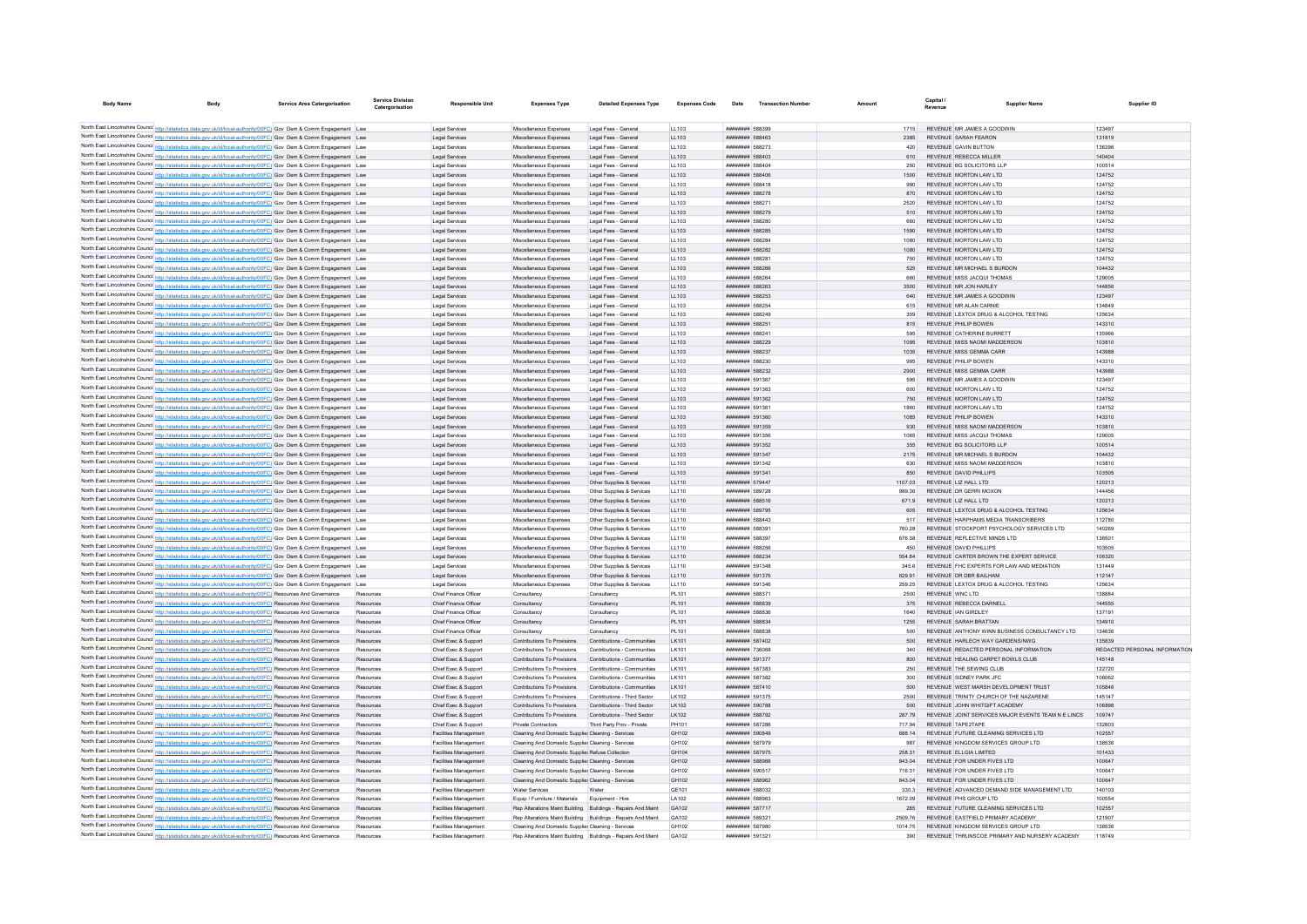| <b>Body Name</b> |                                                                                                                 | <b>Service Area Catergorisation</b> | Service Division<br>Catergorisation | Responsible Unit                                          | <b>Expenses Type</b>                                         | <b>Detailed Expenses Type</b>                                | <b>Expenses Code</b> | Date                          | <b>Transaction Number</b> | Amount   | Capital.<br>Revenue | Supplier Name                                      | Supplier ID                   |
|------------------|-----------------------------------------------------------------------------------------------------------------|-------------------------------------|-------------------------------------|-----------------------------------------------------------|--------------------------------------------------------------|--------------------------------------------------------------|----------------------|-------------------------------|---------------------------|----------|---------------------|----------------------------------------------------|-------------------------------|
|                  |                                                                                                                 |                                     |                                     |                                                           |                                                              |                                                              |                      |                               |                           |          |                     |                                                    |                               |
|                  | North East Lincolnshire Council http://statistics.data.gov.uk/id/local-authority/00FC) Resources And Governance |                                     | Resources                           | Facilities Management                                     | Cleaning And Domestic Supplier Cleaning - Services           |                                                              | GH102                | ####### 591321                |                           |          |                     | REVENUE THRUNSCOE PRIMARY AND NURSERY ACADEMY      | 118749                        |
|                  | North East Lincolnshire Council http://statistics.data.gov.uk/id/local-authority/00FC) Resources And Governance |                                     |                                     | Facilities Managemen                                      | <b>Energy Costs</b>                                          | Electricity                                                  | GB102                | ######## 587221               |                           |          |                     | REVENUE WILLOWS PRIMARY ACADEMY                    | 120478                        |
|                  | North East Lincolnshire Council http://statistics.data.gov.uk/id/local-authority/00FC) Resources And Governance |                                     | Resources                           | Facilities Management                                     | Energy Costs                                                 | Flectricity                                                  | GB102                | ######## 590576               |                           | 580.6    |                     | REVENUE WILLOWS PRIMARY ACADEMY                    | 120478                        |
|                  | North East Lincolnshire Council http://statistics.data.gov.uk/id/local-authority/00FC) Resources And Governance |                                     | Resources                           | Facilities Management                                     | Cleaning And Domestic Supplier Cleaning - Services           |                                                              | GH102                | ######## 590810               |                           | 897.66   |                     | REVENUE FUTURE CLEANING SERVICES LTD               | 102557                        |
|                  | North East Lincolnshire Council http://statistics.data.gov.uk/id/local-authority/00FC) Resources And Governance |                                     | Resources                           | Facilities Management                                     | Cleaning And Domestic Supplie: Cleaning - Services           |                                                              | GH102                | ######## 590809               |                           | 1117.71  |                     | REVENUE FUTURE CLEANING SERVICES LTD               | 102557                        |
|                  | North East Lincolnshire Council http://statistics.data.gov.uk/id/local-authority/00FC) Resources And Governance |                                     | Resources                           | Facilities Managemen                                      | Rep Alterations Maint Building Buildings - Repairs And Maint |                                                              | GA102                | ######## 589318               |                           | 344.25   |                     | REVENUE FAIRFIELD PRIMARY ACADEMY                  | 129030                        |
|                  | North East Lincolnshire Council http://statistics.data.gov.uk/id/local-authority/00FC) Resources And Governance |                                     | Resources                           | <b>Facilities Management</b>                              | Cleaning And Domestic Supplier Cleaning - Services           |                                                              | GH102                | ######## 590811               |                           | 425.25   |                     | REVENUE FUTURE CLEANING SERVICES LTD               | 102557                        |
|                  | North East Lincolnshire Council http://statistics.data.gov.uk/id/local-authority/00FC) Resources And Governance |                                     | Resources                           | Facilities Management                                     | <b>Water Services</b>                                        | Water                                                        | GE101                | ######## 590523               |                           | 3428.42  |                     | REVENUE WALTHAM LEAS ACADEMY                       | 109486                        |
|                  | North East Lincolnshire Council http://statistics.data.gov.uk/id/local-authority/00FC) Resources And Governance |                                     | Resources                           | Facilities Managemen                                      | Rep Alterations Maint Building Buildings - Repairs And Maint |                                                              | GA102                | ######## 587170               |                           | 340      |                     | REVENUE UNIBUILD BUILDING CONTRACTORS LTD          | 101469                        |
|                  | North East Lincolnshire Council http://statistics.data.gov.uk/id/local-authority/00FC) Resources And Governance |                                     |                                     | Facilities Managemen                                      | Rep Alterations Maint Building Buildings - Repairs And Maint |                                                              | GA102                | ######## 588508               |                           | 1982 25  |                     | REVENUE ENGIE SERVICES LTD                         | 133267                        |
|                  | North East Lincolnshire Council http://statistics.data.gov.uk/id/local-authority/00FC) Resources And Governance |                                     | Resources                           | Facilities Management                                     | Rep Alterations Maint Building Buildings - Repairs And Maint |                                                              | GA102                | ######## 588509               |                           | 3941     |                     | REVENUE ENGIE SERVICES LTD                         | 133267                        |
|                  | North East Lincolnshire Council http://statistics.data.gov.uk/id/local-authority/00FC) Resources And Governance |                                     | Resources                           | <b>Facilities Management</b>                              |                                                              | Ren Alterations Maint Building Buildings - Renairs And Maint | GA102                | ######## 588511               |                           | 1104 31  |                     | REVENUE ENGIE SERVICES LTD                         | 133267                        |
|                  | North East Lincolnshire Council http://statistics.data.gov.uk/id/local-authority/00FC) Resources And Governance |                                     | Resources                           | Facilities Management                                     |                                                              | Rep Alterations Maint Building Buildings - Repairs And Maint | GA102                | ######## 588514               |                           | 1640     |                     | REVENUE ENGIE SERVICES LTD                         | 133267                        |
|                  | North East Lincolnshire Council http://statistics.data.gov.uk/id/local-authority/00FC) Resources And Governance |                                     | Resources                           | Facilities Managemen                                      | Cleaning And Domestic Supplier Cleaning - Services           |                                                              | GH102                | ######## 589784               |                           | 1768.58  |                     | REVENUE CANNON HYGIENE LIMITED                     | 139198                        |
|                  | North East Lincolnshire Council http://statistics.data.gov.uk/id/local-authority/00FC) Resources And Governance |                                     | Resources                           | <b>Facilities Management</b>                              | Cleaning And Domestic Supplier Cleaning - Services           |                                                              | GH102                | ######## 591323               |                           | 1236.13  |                     | REVENUE CITRON HYGIENE UK LTD                      | 145001                        |
|                  | North East Lincolnshire Council http://statistics.data.gov.uk/id/local-authority/00FC) Resources And Governance |                                     | Resources                           | <b>Facilities Management</b>                              | Cleaning And Domestic Supplier Cleaning - Services           |                                                              | GH102                | ######## 589269               |                           | 38984.08 |                     | REVENUE KINGDOM SERVICES GROUP LTD                 | 138536                        |
|                  | North East Lincolnshire Council http://statistics.data.gov.uk/id/local-authority/00FC) Resources And Governance |                                     | Resources                           | Facilities Management                                     | Energy Costs                                                 | Flectricity                                                  | GB102                | ######## 591378               |                           | 375      |                     | REVENUE SIEMENS PLC.                               | 102096                        |
|                  | North East Lincolnshire Council http://statistics.data.gov.uk/id/local-authority/00FC) Resources And Governance |                                     |                                     | <b>Facilities Management</b>                              | Private Contractors                                          | Contract Payments                                            | PH105                | ######## 589703               |                           | 253      |                     | REVENUE DANFO (UK) LIMITED                         | 142148                        |
|                  | North East Lincolnshire Council http://statistics.data.gov.uk/id/local-authority/00FC) Resources And Governance |                                     | Resource                            | Facilities Managemen                                      | Private Contractors                                          | Contract Payments                                            | PH105                | ######## 591324               |                           | 1764.58  |                     | REVENUE DANEO (UK) LIMITED                         | 142148                        |
|                  | North East Lincolnshire Council http://statistics.data.gov.uk/id/local-authority/00FC) Resources And Governance |                                     | Resources                           | <b>Facilities Management</b>                              | Private Contractors                                          | Contract Payments                                            | PH105                | <b><i>BBBBBBBB</i></b> 587177 |                           | 1764.58  |                     | REVENUE DANEO (UK) LIMITED                         | 142148                        |
|                  | North East Lincolnshire Council http://statistics.data.gov.uk/id/local-authority/00FC) Resources And Governance |                                     | Resources                           | <b>Facilities Management</b>                              | Private Contractors                                          | Contract Payments                                            | PH105                | ######## 589703               |                           | 253      |                     | REVENUE DANFO (UK) LIMITED                         | 142148                        |
|                  | North East Lincolnshire Council http://statistics.data.gov.uk/id/local-authority/00FC) Resources And Governance |                                     | Resources                           | Facilities Management                                     | Private Contractors                                          | Contract Payments                                            | PH105                | ######## 591324               |                           | 2618.67  |                     | REVENUE DANFO (UK) LIMITED                         | 142148                        |
|                  | North East Lincolnshire Council http://statistics.data.gov.uk/id/local-authority/00FC) Resources And Governance |                                     | Resources                           | Facilities Managemen                                      | Private Contractors                                          | Contract Payments                                            | PH105                | ######## 587177               |                           | 2618.67  |                     | REVENUE DANFO (UK) LIMITED                         | 142148                        |
|                  | North East Lincolnshire Council http://statistics.data.gov.uk/id/local-authority/00FC) Resources And Governance |                                     | Resources                           | Facilities Management                                     | Private Contractors                                          | Contract Payments                                            | PH105                | ######## 589703               |                           | 253      |                     | REVENUE DANFO (UK) LIMITED                         | 142148                        |
|                  | North East Lincolnshire Council http://statistics.data.gov.uk/id/local-authority/00FC) Resources And Governance |                                     | Resources                           | Facilities Managemen                                      | <b>Private Contractors</b>                                   | Contract Payments                                            | PH105                | ######## 591324               |                           | 4185.08  |                     | REVENUE DANFO (UK) LIMITED                         | 142148                        |
|                  | North East Lincolnshire Council http://statistics.data.gov.uk/id/local-authority/00FC) Resources And Governance |                                     | Resources                           | Facilities Management                                     | Private Contractors                                          | Contract Payments                                            | PH105                | ######## 587177               |                           | 4185.08  |                     | REVENUE DANFO (UK) LIMITED                         | 142148                        |
|                  | North East Lincolnshire Council http://statistics.data.gov.uk/id/local-authority/00FC) Resources And Governance |                                     | Resources                           | Facilities Managemer                                      | Private Contractors                                          | Contract Payment                                             | PH105                | ######## 589703               |                           | 253      |                     | REVENUE DANFO (UK) LIMITED                         | 142148                        |
|                  | North East Lincolnshire Council http://statistics.data.gov.uk/id/local-authority/00FC) Resources And Governance |                                     | Resources                           | Facilities Management                                     | Private Contractors                                          | Contract Payments                                            | PH105                | ######## 591324               |                           | 2200.92  |                     | REVENUE DANEO (UK) LIMITED                         | 142148                        |
|                  | North East Lincolnshire Council http://statistics.data.gov.uk/id/local-authority/00FC) Resources And Governance |                                     | Resources                           | Facilities Management                                     | Private Contractors                                          | Contract Payments                                            | PH105                | ######## 587177               |                           | 2200.92  |                     | REVENUE DANFO (UK) LIMITED                         | 142148                        |
|                  | North East Lincolnshire Council http://statistics.data.gov.uk/id/local-authority/00FC) Resources And Governance |                                     | Resources                           | Facilities Management                                     | Private Contractors                                          | Contract Payments                                            | PH105                | ######## 589703               |                           | 253      |                     | REVENUE DANFO (UK) LIMITED                         | 142148                        |
|                  | North East Lincolnshire Council http://statistics.data.gov.uk/id/local-authority/00FC) Resources And Governance |                                     | Resources                           | Facilities Managemen                                      | Private Contractors                                          | Contract Payments                                            | PH105                | ######## 591324               |                           | 2184.42  |                     | REVENUE DANFO (UK) LIMITED                         | 142148                        |
|                  |                                                                                                                 |                                     | Resources                           |                                                           | Private Contractors                                          | Contract Payments                                            | PH105                | ######## 587177               |                           | 2184.42  |                     | REVENUE DANFO (UK) LIMITED                         | 142148                        |
|                  | North East Lincolnshire Council http://statistics.data.gov.uk/id/local-authority/00FC) Resources And Governance |                                     |                                     | Facilities Management                                     |                                                              |                                                              |                      |                               |                           |          |                     | REVENUE OLD CLEE PRIMARY ACADEMY                   |                               |
|                  | North East Lincolnshire Council http://statistics.data.gov.uk/id/local-authority/00FC) Resources And Governance |                                     | Resources                           | Facilities Management                                     | Cleaning And Domestic Supplier Cleaning - Services           |                                                              | GH102                | ######## 589777               |                           | 14700    |                     |                                                    | 119822                        |
|                  | North East Lincolnshire Council http://statistics.data.gov.uk/id/local-authority/00FC) Resources And Governance |                                     | Resources                           | Facilities Management                                     | Cleaning And Domestic Supplier Cleaning - Services           |                                                              | GH102                | ######## 587978               |                           | 850.04   |                     | REVENUE KINGDOM SERVICES GROUP LTD                 | 138536                        |
|                  | North East Lincolnshire Council http://statistics.data.gov.uk/id/local-authority/00FC) Resources And Governance |                                     |                                     | Commercial Estate                                         | Cleaning And Domestic Supplie: Refuse Collectio              |                                                              | GH104                | ######## 590231               |                           | 594.82   |                     | REVENUE ELLGIA LIMITED                             | 101433                        |
|                  | North East Lincolnshire Council http://statistics.data.gov.uk/id/local-authority/00FC) Resources And Governance |                                     | Resources                           | Commercial Estate                                         | Rents                                                        | Rent                                                         | GC101                | ######## 587188               |                           | 2000     |                     | REVENUE ASSOCIATED BRITISH PORTS                   | 100834                        |
|                  | North East Lincolnshire Council http://statistics.data.gov.uk/id/local-authority/00FC) Resources And Governance |                                     | Reportinge                          | <b>Commercial Estate</b>                                  | Water Services                                               | Water                                                        | GE101                | ######## 587210               |                           | 342.35   |                     | REVENUE ASSOCIATED BRITISH PORTS                   | 100834                        |
|                  | North East Lincolnshire Council http://statistics.data.gov.uk/id/local-authority/00FC) Resources And Governance |                                     | Resources                           | Commercial Estate                                         | Cleaning And Domestic Supplie: Refuse Collection             |                                                              | GH104                | ######## 590586               |                           | 508.14   |                     | REVENUE ELLGIA LIMITED                             | 101433                        |
|                  | North East Lincolnshire Council http://statistics.data.gov.uk/id/local-authority/00FC) Resources And Governance |                                     | Resources                           | Commercial Estate                                         |                                                              |                                                              | GC101                | ######## 587187               |                           | 3250     |                     | REVENUE ASSOCIATED BRITISH PORTS                   | 100834                        |
|                  | North East Lincolnshire Council http://statistics.data.gov.uk/id/local-authority/00FC) Resources And Governance |                                     | Resources                           | Commercial Estate                                         | Water Services                                               | Water                                                        | GE101                | ######## 587214               |                           | 2602.47  |                     | REVENUE ASSOCIATED BRITISH PORTS                   | 100834                        |
|                  | North East Lincolnshire Council http://statistics.data.gov.uk/id/local-authority/00FC) Resources And Governance |                                     | Resources                           | Commercial Estate                                         | <b>Water Services</b>                                        | Water                                                        | GF101                | <b><i>BREERER 587217</i></b>  |                           | 3129 71  |                     | REVENUE ASSOCIATED BRITISH PORTS                   | 100834                        |
|                  | North East Lincolnshire Council http://statistics.data.gov.uk/id/local-authority/00FC) Resources And Governance |                                     | Resources                           | Commercial Estate                                         | Water Services                                               | Water                                                        | GE101                | ######## 587218               |                           | 3867 24  |                     | REVENUE ASSOCIATED BRITISH PORTS                   | 100834                        |
|                  | North East Lincolnshire Council http://statistics.data.gov.uk/id/local-authority/00FC) Resources And Governance |                                     |                                     | Bus Support & Customer Serv                               | Miscellaneous Expenses                                       | Other Expenses General                                       | LL119                | ######## 589151               |                           | 3019.25  |                     | REVENUE STOR-A-FILE LTD                            | 124466                        |
|                  | North East Lincolnshire Council http://statistics.data.gov.uk/id/local-authority/00FC) Resources And Governance |                                     | Resources                           | Bus Support & Customer Serv                               | Miscellaneous Expenses                                       | Other Expenses General                                       | LL119                | ######## 589135               |                           | 764.36   |                     | REVENUE STOR-A-FILE LTD                            | 124466                        |
|                  | North East Lincolnshire Council http://statistics.data.gov.uk/id/local-authority/00FC) Resources And Governance |                                     | Resources                           | Bus Sunnort & Customer Serv                               | Foujo / Furniture / Materials                                | Goods For Resale                                             | <b>LA123</b>         | ######## 589132               |                           | 540 16   |                     | REVENUE ALLIED PUBLICITY SERVICES (MANCHESTER LTD) | 142186                        |
|                  | North East Lincolnshire Council http://statistics.data.gov.uk/id/local-authority/00FC) Resources And Governance |                                     | Resources                           | Bus Support & Customer Serv Equip / Furniture / Materials |                                                              | Goods For Resale                                             | LA123                | ######## 588422               |                           | 646.88   |                     | REVENUE VALTECH LTD                                | 142370                        |
|                  | North East Lincolnshire Council http://statistics.data.gov.uk/id/local-authority/00FC) Resources And Governance |                                     |                                     | Bus Support & Customer Serv                               | Private Contractors                                          | External Security Services                                   | PH103                | ######## 590841               |                           | 519.69   |                     | REVENUE G4S CASH SERVICES (UK) LIMITED             | 100952                        |
|                  | North East Lincolnshire Council http://statistics.data.gov.uk/id/local-authority/00FC) Resources And Governance |                                     | Resources                           | Bus Support & Customer Serv                               | Communications And Computin Postage                          |                                                              | LF111                | ######## 587308               |                           | 988.78   |                     | REVENUE WHISTL UK LTD                              | 135925                        |
|                  | North East Lincolnshire Council http://statistics.data.gov.uk/id/local-authority/00FC) Resources And Governance |                                     | Resources                           | Bus Support & Customer Serv                               | Communications And Computin Postage                          |                                                              | LF111                | ######## 587825               |                           | 273.51   |                     | REVENUE WHISTLUK LTD                               | 135925                        |
|                  | North East Lincolnshire Council http://statistics.data.gov.uk/id/local-authority/00FC) Resources And Governance |                                     | Resources                           | Bus Support & Customer Serv                               | Communications And Computin Postage                          |                                                              | LF111                | ######## 587307               |                           | 256.79   |                     | REVENUE WHISTL UK LTD                              | 135925                        |
|                  | North East Lincolnshire Council http://statistics.data.gov.uk/id/local-authority/00FC) Resources And Governance |                                     |                                     | Bus Support & Customer Serv                               | Communications And Computin Postage                          |                                                              | LF111                | ######## 588301               |                           | 1142.9   |                     | REVENUE WHISTL UK LTD                              | 135925                        |
|                  | North East Lincolnshire Council http://statistics.data.gov.uk/id/local-authority/00FC) Resources And Governance |                                     |                                     | Bus Support & Customer Serv                               | Communications And Computin Postage                          |                                                              | LF111                | ######## 588300               |                           | 288.22   |                     | REVENUE WHISTL UK LTD                              | 135925                        |
|                  | North East Lincolnshire Council http://statistics.data.gov.uk/id/local-authority/00FC) Resources And Governance |                                     | Reportings                          | <b>Bus Support &amp; Customer Serv</b>                    | Communications And Computin Postage                          |                                                              | LF111                | ######## 589257               |                           | 10493    |                     | REVENUE WHISTLUK LTD                               | 135925                        |
|                  | North East Lincolnshire Council http://statistics.data.gov.uk/id/local-authority/00FC) Resources And Governance |                                     | Resources                           | Bus Support & Customer Serv                               | Communications And Computin Postage                          |                                                              | LF111                | ######## 589334               |                           | 1527.03  |                     | REVENUE WHISTL UK LTD                              | 135925                        |
|                  | North East Lincolnshire Council http://statistics.data.gov.uk/id/local-authority/00FC) Resources And Governance |                                     | Resources                           | Bus Support & Customer Serv                               | Communications And Computin Postage                          |                                                              | LF111                | ######## 590260               |                           | 935.96   |                     | REVENUE WHISTL UK LTD                              | 135925                        |
|                  | North East Lincolnshire Council http://statistics.data.gov.uk/id/local-authority/00FC) Resources And Governance |                                     | Resources                           | Bus Support & Customer Serv                               | Communications And Computin Postage                          |                                                              | LF111                | ####### 590245                |                           | 343.41   |                     | REVENUE WHISTL UK LTD                              | 135925                        |
|                  | North East Lincolnshire Council http://statistics.data.gov.uk/id/local-authority/00FC) Resources And Governance |                                     | Resources                           | <b>Bus Support &amp; Customer Serv</b>                    | Communications And Computin Postage                          |                                                              | LF111                | ######## 591388               |                           | 86742    |                     | REVENUE WHISTLUK LTD                               | 135925                        |
|                  | North East Lincolnshire Council http://statistics.data.gov.uk/id/local-authority/00FC) Resources And Governance |                                     | Resources                           | Bus Support & Customer Serv                               | Communications And Computin Postage                          |                                                              | LF111                | ######## 591429               |                           | 276.21   |                     | REVENUE WHISTL UK LTD                              | 135925                        |
|                  | North East Lincolnshire Council http://statistics.data.gov.uk/id/local-authority/00FC) Resources And Governance |                                     | Resources                           | Bus Support & Customer Serv                               | Communications And Computin Postage                          |                                                              | LF111                | ######## 591537               |                           | 317.75   |                     | REVENUE ROYAL MAIL GROUP PLC                       | 101082                        |
|                  | North East Lincolnshire Council http://statistics.data.gov.uk/id/local-authority/00FC) Resources And Governance |                                     | Resources                           | Bus Support & Customer Serv                               | Communications And Computin Postage                          |                                                              | LF111                | ######## 588948               |                           | 5601.4   |                     | REVENUE NEOPOST FINANCE LIMITED                    | 101065                        |
|                  | North East Lincolnshire Council http://statistics.data.gov.uk/id/local-authority/00FC) Resources And Governance |                                     | Resources                           | Comm & Strategic Support Unit Consultancy                 |                                                              | Consultancy                                                  | PL101                | ######## 588935               |                           | 75000    |                     | REVENUE FUTUREGOV LTD                              | 135412                        |
|                  | North East Lincolnshire Council http://statistics.data.gov.uk/id/local-authority/00FC) Resources And Governance |                                     | Resources                           | Comm & Strategic Support Unit Grants And Subscriptions    |                                                              | Subscriptions                                                | LJ101                | ######## 588914               |                           | 2900     |                     | REVENUE THE INFORMATION COMMISSIONER               | 103593                        |
|                  | North East Lincolnshire Council http://statistics.data.gov.uk/id/local-authority/00FC) Resources And Governance |                                     | Shared Services                     | Accountancy                                               |                                                              | Communications And Computin Computer H/Ware - Purchases      | LF105                | ######## 590039               |                           | 360      |                     | REVENUE CAPITA BUSINESS SERVICES LTD               | 102314                        |
|                  | North East Lincolnshire Council http://statistics.data.gov.uk/id/local-authority/00FC) Resources And Governance |                                     | <b>Shared Services</b>              | Benefit Payments & Subsidy                                | Miscellaneous Income                                         | Exp Recov - O/Side Scope Vat 4 VG107                         |                      | ######## 734677               |                           | 314.5    |                     | REVENUE REDACTED PERSONAL INFORMATION              | REDACTED PERSONAL INFORMATION |
|                  | North East Lincolnshire Council http://statistics.data.gov.uk/id/local-authority/00FC) Resources And Governance |                                     | <b>Shared Services</b>              | Local Taxation & Benefits                                 | Miscellaneous Expenses                                       | Other Expenses General                                       | LL119                | ######## 590863               |                           | 800      |                     | REVENUE AIREY CONSULTANCY SERVICES LTD             | 109816                        |
|                  | North East Lincolnshire Council http://statistics.data.gov.uk/id/local-authority/00FC) Resources And Governance |                                     | <b>Shared Services</b>              | Local Taxation & Benefits                                 | Indirect Employee Expenses                                   | Staff Training                                               | EB122                | ######## 591296               |                           | 1375     |                     | REVENUE NORTHGATE PUBLIC SERVICES (UK) LTD         | 10184                         |
|                  | North East Lincolnshire Council http://statistics.data.gov.uk/id/local-authority/00FC) Resources And Governance |                                     | Shared Services                     | Local Taxation & Benefits                                 | Communications And Computin Postage                          |                                                              | I F111               | ######## 588967               |                           | 4297.07  |                     | REVENUE CAPITA BUSINESS SERVICES LTD               | 102314                        |
|                  | North East Lincolnshire Council http://statistics.data.gov.uk/id/local-authority/00FC) Resources And Governance |                                     | <b>Shared Services</b>              | Local Taxation & Benefits                                 | Communications And Computin Postage                          |                                                              | LF111                | ######## 590196               |                           | 3676.56  |                     | REVENUE CAPITA BUSINESS SERVICES LTD               | 102314                        |
|                  | North East Lincolnshire Council http://statistics.data.gov.uk/id/local-authority/00FC) Resources And Governance |                                     | Shared Services                     | Local Taxation & Benefits                                 | Private Contractors                                          | <b>External Security Services</b>                            | PH103                | <b>HUNNHHHH SRR583</b>        |                           | 3685.46  |                     | REVENUE ALLPAY LIMITED                             | 112919                        |
|                  | North East Lincolnshire Council http://statistics.data.gov.uk/id/local-authority/00FC) Resources And Governance |                                     | Shared Services                     | Local Taxation & Benefits                                 | Miscellaneous Expenses                                       | Deht Recovery Costs                                          | LL111                | <b>########</b> 587143        |                           | 34488    |                     | REVENUE WILKIN CHAPMAN LLP                         | 110675                        |
|                  | North East Lincolnshire Council http://statistics.data.gov.uk/id/local-authority/00FC) Resources And Governance |                                     | Shared Services                     | Local Taxation & Benefits                                 | Miscellaneous Expenses                                       | Debt Recovery Costs                                          | LL111                | ######## 587141               |                           | 3376.1   |                     | REVENUE WILKIN CHAPMAN LLP                         | 110675                        |
|                  | North East Lincolnshire Council http://statistics.data.gov.uk/id/local-authority/00FC) Resources And Governance |                                     | <b>Shared Services</b>              | I.T Shared Service                                        | Communications And Computin Telephones                       |                                                              | LF112                | ######## 589798               |                           | 1747.4   |                     | REVENUE VODAFONE LIMITED                           | 101324                        |
|                  | North East Lincolnshire Council http://statistics.data.gov.uk/id/local-authority/00FC) Resources And Governance |                                     | <b>Shared Services</b>              | I.T Shared Service                                        | Communications And Computin Telephones                       |                                                              | LF112                | ######## 589799               |                           | 4346.34  |                     | REVENUE VODAEONE LIMITED                           | 101324                        |
|                  | North East Lincolnshire Council http://statistics.data.gov.uk/id/local-authority/00FC) Resources And Governance |                                     | Shared Services                     | I.T Shared Service                                        | Communications And Computin Telephones                       |                                                              | LF112                | ######## 590194               |                           | 681578   |                     | REVENUE VIRGIN MEDIA                               | 107612                        |
|                  | North East Lincolnshire Council http://statistics.data.gov.uk/id/local-authority/00FC) Resources And Governance |                                     | Shared Services                     | I.T Shared Service                                        | Communications And Computin Telephones                       |                                                              | LF112                | ######## 590193               |                           | 1954 98  |                     | <b>REVENUE VIRGIN MEDIA</b>                        | 107612                        |
|                  | North East Lincolnshire Council http://statistics.data.gov.uk/id/local-authority/00FC) Resources And Governance |                                     | <b>Shared Services</b>              | I.T Shared Service                                        | Communications And Computin Telephones                       |                                                              | LF112                | ######## 588736               |                           | 4560     |                     | REVENUE EDEN TELECOM LTD                           | 13560                         |
|                  | North East Lincolnshire Council http://statistics.data.gov.uk/id/local-authority/00FC) Resources And Governance |                                     | <b>Shared Services</b>              | I.T Shared Service                                        |                                                              | Communications And Computin Computer H/Ware - Purchases      | LF105                | ######## 590193               |                           | 1702.76  |                     | REVENUE VIRGIN MEDIA                               | 107612                        |
|                  |                                                                                                                 |                                     |                                     |                                                           |                                                              |                                                              |                      |                               |                           |          |                     |                                                    |                               |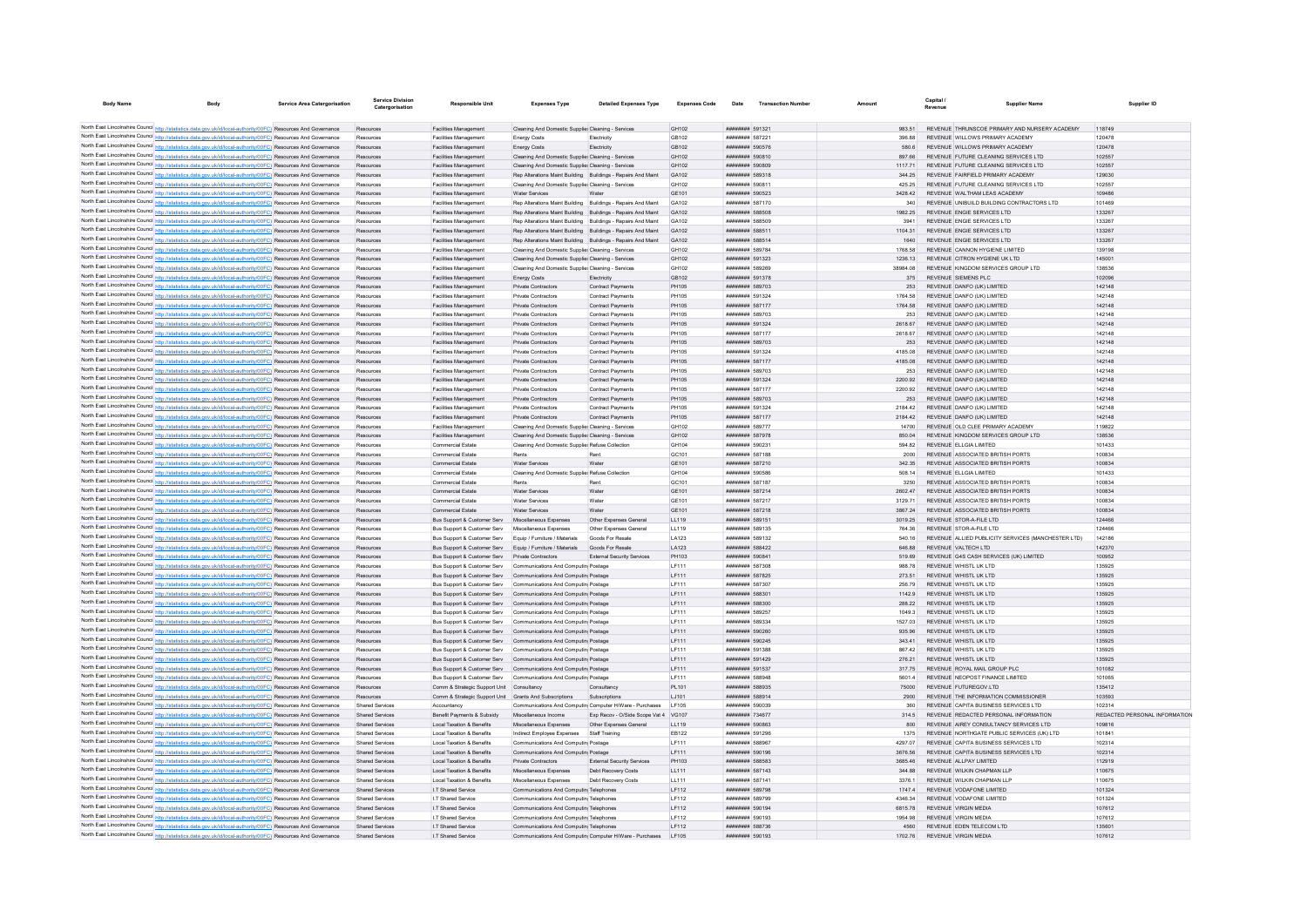| <b>Body Name</b>                                                                                                                                                                                                                                                       | <b>Body</b> | <b>Service Area Catergorisation</b> | Service Division<br>Catergorisation | <b>Responsible Unit</b>                                                                                                      | <b>Expenses Type</b>                                                                                                                                                        | <b>Detailed Expenses Type</b>                                   | <b>Expenses Code</b> | Date                               | <b>Transaction Numbe</b> | Amount              | Capital<br>Revenue | <b>Supplier Name</b>                                                       | Supplier ID      |
|------------------------------------------------------------------------------------------------------------------------------------------------------------------------------------------------------------------------------------------------------------------------|-------------|-------------------------------------|-------------------------------------|------------------------------------------------------------------------------------------------------------------------------|-----------------------------------------------------------------------------------------------------------------------------------------------------------------------------|-----------------------------------------------------------------|----------------------|------------------------------------|--------------------------|---------------------|--------------------|----------------------------------------------------------------------------|------------------|
|                                                                                                                                                                                                                                                                        |             |                                     |                                     |                                                                                                                              |                                                                                                                                                                             |                                                                 |                      |                                    |                          |                     |                    |                                                                            |                  |
| North East Lincolnshire Council http://statistics.data.gov.uk/id/local-authority/00FC) Resources And Governance                                                                                                                                                        |             |                                     | <b>Shared Services</b>              | I.T Shared Service                                                                                                           |                                                                                                                                                                             | Communications And Computin Computer H/Ware - Purchases LF105   |                      | ######## 587306                    |                          |                     |                    | REVENUE TOTAL COMPUTER NETWORKS LTD                                        | 141310           |
| North East Lincolnshire Council http://statistics.data.gov.uk/id/local-authority/00FC) Resources And Governance                                                                                                                                                        |             |                                     | Shared Services                     | I.T Shared Service                                                                                                           | Communications And Computin Computer S/Ware - Licences                                                                                                                      |                                                                 | IF103                | ######## 590715                    |                          | 13274 1             |                    | REVENUE CIVICA UK LIMITED                                                  | 103029           |
| North East Lincolnshire Council http://statistics.data.gov.uk/id/local-authority/00FC) Resources And Governance                                                                                                                                                        |             |                                     | Shared Services                     | I.T Shared Service                                                                                                           |                                                                                                                                                                             | Communications And Computin Computer S/Ware - Maintenance LF102 |                      | <b><i>BREEZER 588782</i></b>       |                          | 15000               |                    | REVENUE NORTH LINCOLNSHIRE COUNCIL                                         | 101186           |
| North East Lincolnshire Council http://statistics.data.gov.uk/id/local-authority/00FC) Resources And Governance                                                                                                                                                        |             |                                     | Shared Services                     | I.T Shared Service                                                                                                           |                                                                                                                                                                             | Communications And Computin Computer S/Ware - Maintenance LF102 |                      | ######## 583144                    |                          | 5293                |                    | REVENUE PGI STRONTIUM LTD T/A PGI CYBER                                    | 137924           |
| North East Lincolnshire Council http://statistics.data.gov.uk/id/local-authority/00FC) Resources And Governance                                                                                                                                                        |             |                                     | Shared Services                     | I.T Shared Service                                                                                                           |                                                                                                                                                                             | Communications And Computin Computer S/Ware - Maintenance LF102 |                      | ######## 588356                    |                          | 685.28              |                    | REVENUE TRUSTMARQUE SOLUTIONS LTD                                          | 101275           |
| North East Lincolnshire Council http://statistics.data.gov.uk/id/local-authority/00FC) Resources And Governance                                                                                                                                                        |             |                                     | Shared Services                     | I.T Shared Service                                                                                                           |                                                                                                                                                                             | Communications And Computin Computer S/Ware - Purchases LF101   |                      | ######## 591434                    |                          | 1507                |                    | REVENUE INTERCITY MANAGED SERVICES LIMITED                                 | 102238           |
| North East Lincolnshire Council http://statistics.data.gov.uk/id/local-authority/00FC) Resources And Governance                                                                                                                                                        |             |                                     | <b>Shared Services</b>              | I.T Shared Service                                                                                                           |                                                                                                                                                                             | Communications And Computin Computer H/Ware - Purchases LF105   |                      | ######## 590118                    |                          | 308                 |                    | REVENUE VIRGIN MEDIA                                                       | 107612           |
| North East Lincolnshire Council http://statistics.data.gov.uk/id/local-authority/00FC) Resources And Governance                                                                                                                                                        |             |                                     | <b>Shared Services</b>              | People And Culture                                                                                                           | Direct Employee Expenses                                                                                                                                                    | Agency Staff                                                    | EA105                | ######## 591461                    |                          | 39977.68            |                    | REVENUE MATRIX SCM LTD                                                     | 108117           |
| North East Lincolnshire Council http://statistics.data.gov.uk/id/local-authority/00FC) Resources And Governance                                                                                                                                                        |             |                                     | <b>Shared Services</b>              | People And Culture                                                                                                           | Direct Employee Expenses                                                                                                                                                    | Agency Staff                                                    | EA105                | ######## 591463                    |                          | 33514.69            |                    | REVENUE MATRIX SCM LTD                                                     | 108117           |
| North East Lincolnshire Council http://statistics.data.gov.uk/id/local-authority/00FC) Resources And Governance                                                                                                                                                        |             |                                     | <b>Shared Services</b>              | People And Culture                                                                                                           | Direct Employee Expenses                                                                                                                                                    | Agency Staff                                                    | EA105                | ######## 59146                     |                          | 30173.01            |                    | REVENUE MATRIX SCM LTD                                                     | 108117           |
| North East Lincolnshire Council http://statistics.data.gov.uk/id/local-authority/00FC) Resources And Governance<br>North East Lincolnshire Council http://statistics.data.gov.uk/id/local-authority/00FC) Resources And Governance                                     |             |                                     | Shared Services<br>Shared Services  | People And Culture<br>People And Culture                                                                                     | Direct Employee Expenses<br>Direct Employee Expenses                                                                                                                        | Agency Staff<br>Agency Staff                                    | FA105<br>FA105       | ######## 591465<br>######## 591466 |                          | 3507283<br>34599.05 |                    | REVENUE MATRIX SCM LTD<br>REVENUE MATRIX SCM LTD                           | 108117<br>108117 |
| North East Lincolnshire Council http://statistics.data.gov.uk/id/local-authority/00FC) Resources And Governance                                                                                                                                                        |             |                                     | Shared Services                     | People And Culture                                                                                                           | Indirect Employee Expenses                                                                                                                                                  | Disclosure Checks                                               | EB124                | <b><i>BRAHHHHH 58897</i></b>       |                          | 3696                |                    | REVENUE DISCLOSURE & BARRING SERVICE                                       | 119180           |
| North East Lincolnshire Council http://statistics.data.gov.uk/id/local-authority/00FC) Resources And Governance                                                                                                                                                        |             |                                     | <b>Shared Services</b>              | People And Culture                                                                                                           | Indirect Employee Expenses                                                                                                                                                  | Staff Training                                                  | EB122                | ######## 588324                    |                          | 4100                |                    | REVENUE INSTITUTE OF CEMETERY & CREMATORIUM MGT                            | 101460           |
| North East Lincolnshire Council http://statistics.data.gov.uk/id/local-authority/00FC) Resources And Governance                                                                                                                                                        |             |                                     | <b>Shared Services</b>              | People And Culture                                                                                                           | Indirect Employee Expenses                                                                                                                                                  | Staff Training                                                  | EB122                | ######## 588357                    |                          | 713                 |                    | REVENUE THE AIM PROJECT                                                    | 105257           |
| North East Lincolnshire Council http://statistics.data.gov.uk/id/local-authority/00FC) Resources And Governance                                                                                                                                                        |             |                                     | Shared Services                     | People And Culture                                                                                                           | Indirect Employee Expenses                                                                                                                                                  | Staff Training                                                  | FR122                | <b><i>BREERER 591467</i></b>       |                          | 525                 |                    | REVENUE GILL PAYNE PARTNERSHIP LTD                                         | 104351           |
| North East Lincolnshire Council http://statistics.data.gov.uk/id/local-authority/00FC) Resources And Governance                                                                                                                                                        |             |                                     | Shared Services                     | People And Culture                                                                                                           | Indirect Employee Expenses                                                                                                                                                  | Staff Training                                                  | FR122                | ######## 587792                    |                          | 315                 |                    | REVENUE FOREFRONT TRAINING I TD                                            | 105501           |
| North East Lincolnshire Council http://statistics.data.gov.uk/id/local-authority/00FC) Resources And Governance                                                                                                                                                        |             |                                     | <b>Shared Services</b>              | People And Culture                                                                                                           | Indirect Employee Expenses                                                                                                                                                  |                                                                 | EB122                | ######## 589292                    |                          | 370                 |                    | REVENUE CENTRE4 LIMITED                                                    | 126893           |
| North East Lincolnshire Council http://statistics.data.gov.uk/id/local-authority/00FC) Resources And Governance                                                                                                                                                        |             |                                     | <b>Shared Services</b>              | People And Culture                                                                                                           | Indirect Employee Expenses                                                                                                                                                  | Medical Expenses - Employees                                    | FR112                | ######## 587324                    |                          | 395                 |                    | REVENUE PBC MEDICAL SERVICES LTD                                           | 134740           |
| North East Lincolnshire Council http://statistics.data.gov.uk/id/local-authority/00FC) Resources And Governance                                                                                                                                                        |             |                                     | Shared Services                     | People And Culture                                                                                                           | Indirect Employee Expenses                                                                                                                                                  | Medical Expenses - Employees                                    | FR112                | <b><i>BREEZER 587326</i></b>       |                          | 395                 |                    | REVENUE PBC MEDICAL SERVICES LTD.                                          | 134740           |
| North East Lincolnshire Council http://statistics.data.gov.uk/id/local-authority/00FC) Resources And Governance                                                                                                                                                        |             |                                     | Shared Services                     | People And Culture                                                                                                           | Indirect Employee Expenses                                                                                                                                                  | Medical Expenses - Employees                                    | EB112                | <b><i>BREEBER 588518</i></b>       |                          | 500                 |                    | REVENUE OCCUPATIONAL HEALTH SERVICES LTD                                   | 112584           |
| North East Lincolnshire Council http://statistics.data.gov.uk/id/local-authority/00FC) Resources And Governance                                                                                                                                                        |             |                                     | Shared Services                     | People And Culture                                                                                                           | Grants And Subscriptions                                                                                                                                                    | Subscriptions                                                   | LJ101                | ######## 588517                    |                          | 1000                |                    | REVENUE WELLBEING SOLUTIONS MANAGEMENT                                     | 132439           |
| North East Lincolnshire Council http://statistics.data.gov.uk/id/local-authority/00FC) Resources And Governance                                                                                                                                                        |             |                                     | <b>Shared Services</b>              | People And Culture                                                                                                           | Miscellaneous Expenses                                                                                                                                                      | Legal Fees - General                                            | LL103                | <b><i>BREEZER SRBBAN</i></b>       |                          | 250                 |                    | REVENUE HOWELLS SOLICITORS                                                 | 144339           |
| North East Lincolnshire Council http://statistics.data.gov.uk/id/local-authority/00FC) Resources And Governance                                                                                                                                                        |             |                                     | Shared Services                     | People And Culture                                                                                                           | Indirect Employee Expenses                                                                                                                                                  | Staff Training                                                  | FR122                | <b><i>BREEZER 587724</i></b>       |                          | 2775                |                    | REVENUE BROOK YOUNG PEOPLE                                                 | 129342           |
| North East Lincolnshire Council http://statistics.data.gov.uk/id/local-authority/00FC) Resources And Governance                                                                                                                                                        |             |                                     | <b>Shared Services</b>              | Shared Print Hub                                                                                                             | Equip / Furniture / Materials                                                                                                                                               | Equipment - Purchase                                            | LA101                | ######## 590152                    |                          | 448.95              |                    | REVENUE LIGHTWEAR LTD                                                      | 139696           |
| North East Lincolnshire Council http://statistics.data.gov.uk/id/local-authority/00FC) Resources And Governance                                                                                                                                                        |             |                                     | <b>Shared Services</b>              | Shared Print Hub                                                                                                             | Equip / Furniture / Materials                                                                                                                                               | Equipment - Purchase                                            | LA101                | ######## 590136                    |                          | 1307.4              |                    | REVENUE LIGHTWEAR LTD                                                      | 139696           |
| North East Lincolnshire Council http://statistics.data.gov.uk/id/local-authority/00FC) Resources And Governance                                                                                                                                                        |             |                                     | <b>Shared Services</b>              | Shared Print Hub                                                                                                             | Print Stationery / Gen Off Exp                                                                                                                                              | Photocopier - Acquistion                                        | LD101                | ######## 590777                    |                          | 929.16              |                    | REVENUE ELLIOTT BAXTER & COMPANY LIMITED                                   | 101996           |
| North East Lincolnshire Council http://statistics.data.gov.uk/id/local-authority/00FC) Resources And Governance                                                                                                                                                        |             |                                     | Shared Services                     | Shared Print Hub                                                                                                             | Print Stationery / Gen Off Exp                                                                                                                                              | Photocopier - Running Costs                                     | <b>ID102</b>         | ######## 588841                    |                          | 1436 48             |                    | REVENUE XEROX FINANCE                                                      | 100572           |
| North East Lincolnshire Council http://statistics.data.gov.uk/id/local-authority/00FC) Resources And Governance                                                                                                                                                        |             |                                     | <b>Shared Services</b>              | Shared Print Hub                                                                                                             |                                                                                                                                                                             |                                                                 | LD102                | ######## 591490                    |                          | 453 37              |                    | REVENUE UNITED CARLTON OFFICE SYSTEMS LTD                                  | 101652           |
| North East Lincolnshire Council http://statistics.data.gov.uk/id/local-authority/00FC) Resources And Governance                                                                                                                                                        |             |                                     | Shared Services                     | Shared Print Hub                                                                                                             | Print Stationery / Gen Off Exp Photocopier - Running Costs                                                                                                                  |                                                                 | LD102                | ######## 591519                    |                          | 279.14              |                    | REVENUE UNITED CARLTON OFFICE SYSTEMS LTD                                  | 101652           |
| North East Lincolnshire Council http://statistics.data.gov.uk/id/local-authority/00FC) Resources And Governance                                                                                                                                                        |             |                                     | Shared Services                     | Shared Print Hub                                                                                                             | Print Stationery / Gen Off Exp Printing And Stationery                                                                                                                      |                                                                 | LD103                | ######## 591490                    |                          | 271.52              |                    | REVENUE UNITED CARLTON OFFICE SYSTEMS LTD                                  | 101652           |
| North East Lincolnshire Council http://statistics.data.gov.uk/id/local-authority/00FC) Resources And Governance                                                                                                                                                        |             |                                     | <b>Shared Services</b>              | Shared Print Hub                                                                                                             | Private Contractors                                                                                                                                                         | Third Party Prov - Private                                      | PH101                | ######## 586271                    |                          | 490                 |                    | REVENUE SIGNS EXPRESS (N & NE LINCS)                                       | 100983           |
| North East Lincolnshire Council http://statistics.data.gov.uk/id/local-authority/00FC) Resources And Governance                                                                                                                                                        |             |                                     | Shared Services                     | Shared Print Hub                                                                                                             | Private Contractors                                                                                                                                                         | Third Party Prov - Private                                      | PH101                | ######## 590233                    |                          | 437.6               |                    | REVENUE HOUND ENVELOPES LTD                                                | 110120           |
| North East Lincolnshire Council http://statistics.data.gov.uk/id/local-authority/00FC) Resources And Governance                                                                                                                                                        |             |                                     | <b>Shared Services</b>              | Shared Print Hub                                                                                                             | Private Contractors                                                                                                                                                         | Third Party Prov - Private                                      | PH101                | ######## 591459                    |                          | 270                 |                    | REVENUE GSB PRINT & DESIGN LTD                                             | 101553           |
| North East Lincolnshire Council http://statistics.data.gov.uk/id/local-authority/00FC) Environment Economy And Growth Environment                                                                                                                                      |             |                                     |                                     |                                                                                                                              | Grounds & Bereavement Services Cleaning And Domestic Supplier Refuse Collection                                                                                             |                                                                 | GH104                | ######## 590585                    |                          | 587.49              |                    | REVENUE ELLGIA LIMITED                                                     | 101433           |
| North East Lincolnshire Council http://statistics.data.gov.uk/id/local-authority/00FC) Environment Economy And Growth Environment                                                                                                                                      |             |                                     |                                     | Grounds & Bereavement Services Grounds Maintenance Costs                                                                     |                                                                                                                                                                             | Grounds Maintenance                                             | G.1101               | ######## 590211                    |                          | 1254 49             |                    | REVENUE ENGIE SERVICES LTD                                                 | 133267           |
| North East Lincolnshire Council http://statistics.data.gov.uk/id/local-authority/00FC) Environment Economy And Growth Environment                                                                                                                                      |             |                                     |                                     | Grounds & Bereavement Services Equip / Furniture / Materials                                                                 |                                                                                                                                                                             | Equipment - Maintenance                                         | LA104                | ######## 591282                    |                          | 11775.93            |                    | REVENUE FACULTATIEVE TECHNOLOGIES LTD                                      | 101165           |
| North East Lincolnshire Council http://statistics.data.gov.uk/id/local-authority/00FC) Environment Economy And Growth Environment                                                                                                                                      |             |                                     |                                     | Grounds & Bereavement Services Equip / Furniture / Materials                                                                 |                                                                                                                                                                             | Equipment - Maintenance                                         | LA104                | ######## 584768                    |                          | 283                 |                    | REVENUE ANKEF CLEANING SYSTEMS                                             | 101192           |
| North East Lincolnshire Council http://statistics.data.gov.uk/id/local-authority/00FC) Environment Economy And Growth Environment<br>North East Lincolnshire Council http://statistics.data.gov.uk/id/local-authority/00FC) Environment Economy And Growth Environment |             |                                     |                                     | Grounds & Bereavement Services Equip / Furniture / Materials<br>Grounds & Bereavement Services Equip / Furniture / Materials |                                                                                                                                                                             | Equipment - Purchase                                            | LA101<br>LA101       | ######## 583699<br>######## 590156 |                          | 390<br>540          |                    | REVENUE S P DAVIS MEMORIALS LIMITED<br>REVENUE S P DAVIS MEMORIALS LIMITED | 130000<br>130000 |
| North East Lincolnshire Council http://statistics.data.gov.uk/id/local-authority/00FC) Environment Economy And Growth Environment                                                                                                                                      |             |                                     |                                     | Grounds & Bereavement Services Fouin / Furniture / Materials                                                                 |                                                                                                                                                                             | Equipment - Purchase<br>Foujoment - Purchase                    | <b>LA101</b>         | <b><i>BREEZER 583700</i></b>       |                          | 479                 |                    | REVENUE S P DAVIS MEMORIALS LIMITED                                        | 130000           |
| North East Lincolnshire Council http://statistics.data.gov.uk/id/local-authority/00FC) Environment Economy And Growth Environment                                                                                                                                      |             |                                     |                                     | Grounds & Bereavement Services Equip / Furniture / Materials                                                                 |                                                                                                                                                                             | Foujoment - Purchase                                            | LA101                | <b><i>BREEZERE SBB780</i></b>      |                          | 390                 |                    | REVENUE S P DAVIS MEMORIALS LIMITED                                        | 130000           |
| North East Lincolnshire Council http://statistics.data.gov.uk/id/local-authority/00FC) Environment Economy And Growth Environment                                                                                                                                      |             |                                     |                                     | Grounds & Bereavement Services Equip / Furniture / Material:                                                                 |                                                                                                                                                                             | Equipment - Purchase                                            | LA101                | ######## 58775                     |                          | 420                 |                    | REVENUE S P DAVIS MEMORIALS LIMITED                                        | 130000           |
| North East Lincolnshire Council http://statistics.data.gov.uk/id/local-authority/00FC) Environment Economy And Growth Environment                                                                                                                                      |             |                                     |                                     | Grounds & Bereavement Services Equip / Furniture / Materials                                                                 |                                                                                                                                                                             | Foujoment - Purchase                                            | LA101                | <b>HHHHHHHH SRR766</b>             |                          | 556                 |                    | REVENUE S P DAVIS MEMORIALS LIMITED                                        | 130000           |
| North East Lincolnshire Council http://statistics.data.gov.uk/id/local-authority/00FC) Environment Economy And Growth Environment                                                                                                                                      |             |                                     |                                     | Grounds & Bereavement Services Fouin / Furniture / Materials                                                                 |                                                                                                                                                                             | Foujoment - Purchase                                            | <b>LA101</b>         | <b><i>BREEZER 587153</i></b>       |                          | 476                 |                    | REVENUE THE COLUMBARIA COMPANY                                             | 100621           |
| North East Lincolnshire Council http://statistics.data.gov.uk/id/local-authority/00FC) Environment Economy And Growth Environment                                                                                                                                      |             |                                     |                                     | Grounds & Bereavement Services Equip / Furniture / Materials                                                                 |                                                                                                                                                                             | Foujoment - Purchase                                            | LA101                | ######## 590155                    |                          | 320                 |                    | REVENUE S P DAVIS MEMORIALS LIMITED                                        | 130000           |
| North East Lincolnshire Council http://statistics.data.gov.uk/id/local-authority/00FC) Environment Economy And Growth Environment                                                                                                                                      |             |                                     |                                     | Grounds & Bereavement Services Equip / Furniture / Materials                                                                 |                                                                                                                                                                             | Equipment - Purchase                                            | LA101                | ######## 589724                    |                          | 609.5               |                    | REVENUE THE COLUMBARIA COMPANY                                             | 100621           |
| North East Lincolnshire Council http://statistics.data.gov.uk/id/local-authority/00FC) Environment Economy And Growth Environment                                                                                                                                      |             |                                     |                                     | Grounds & Bereavement Services Equip / Furniture / Materials                                                                 |                                                                                                                                                                             | Equipment - Purchase                                            | LA101                | ######## 588765                    |                          | 330                 |                    | REVENUE S P DAVIS MEMORIALS LIMITED                                        | 130000           |
| North East Lincolnshire Council http://statistics.data.gov.uk/id/local-authority/00FC) Environment Economy And Growth Environment                                                                                                                                      |             |                                     |                                     | Grounds & Bereavement Services Equip / Furniture / Materials                                                                 |                                                                                                                                                                             | Foujoment - Purchase                                            | <b>LA101</b>         | ######## 590606                    |                          | 615                 |                    | REVENUE THE COLUMBARIA COMPANY                                             | 100621           |
| North East Lincolnshire Council http://statistics.data.gov.uk/id/local-authority/00FC) Environment Economy And Growth Environment                                                                                                                                      |             |                                     |                                     | Grounds & Bereavement Services Equip / Furniture / Materials                                                                 |                                                                                                                                                                             | Foujnment - Purchase                                            | LA101                | <b><i>BREEZERE SRRR75</i></b>      |                          | 455                 |                    | REVENUE THE COLUMBARIA COMPANY                                             | 100621           |
| North East Lincolnshire Council http://statistics.data.gov.uk/id/local-authority/00FC) Environment Economy And Growth Environment                                                                                                                                      |             |                                     |                                     | Grounds & Bereavement Services Equip / Furniture / Materials                                                                 |                                                                                                                                                                             | Equipment - Purchase                                            | LA101                | ######## 58887                     |                          | 455                 |                    | REVENUE THE COLUMBARIA COMPANY                                             | 100621           |
| North East Lincolnshire Council http://statistics.data.gov.uk/id/local-authority/00FC) Environment Economy And Growth Environment                                                                                                                                      |             |                                     |                                     | Grounds & Bereavement Services Equip / Furniture / Materials                                                                 |                                                                                                                                                                             | Equipment - Purchase                                            | LA101                | ######## 587793                    |                          | 561.92              |                    | REVENUE F G MARSHALL LTD                                                   | 100549           |
| North East Lincolnshire Council http://statistics.data.gov.uk/id/local-authority/00FC) Environment Economy And Growth Environment                                                                                                                                      |             |                                     |                                     | Grounds & Bereavement Services Equip / Furniture / Materials                                                                 |                                                                                                                                                                             | Foujoment - Purchase                                            | <b>LA101</b>         | ######## 590510                    |                          | 2873                |                    | REVENUE ASHDOWN SUPPLIES                                                   | 100651           |
| North East Lincolnshire Council http://statistics.data.gov.uk/id/local-authority/00FC) Environment Economy And Growth Environment                                                                                                                                      |             |                                     |                                     |                                                                                                                              | Grounds & Bereavement Services Rep Alterations Maint Building Buildings - Repairs And Maint                                                                                 |                                                                 | GA102                | ######## 586839                    |                          | 1350                |                    | REVENUE ENGIE SERVICES I TD                                                | 133267           |
| North East Lincolnshire Council http://statistics.data.gov.uk/id/local-authority/00FC) Environment Economy And Growth Environment                                                                                                                                      |             |                                     |                                     |                                                                                                                              | Grounds & Bereavement Services Rep Alterations Maint Building Buildings - Repairs And Maint                                                                                 |                                                                 | GA102                | ######## 588340                    |                          | 685                 |                    | REVENUE ENGIE SERVICES LTD                                                 | 133267           |
| North East Lincolnshire Council http://statistics.data.gov.uk/id/local-authority/00FC) Environment Economy And Growth Environment                                                                                                                                      |             |                                     |                                     |                                                                                                                              | Grounds & Bereavement Services Rep Alterations Maint Building Buildings - Repairs And Maint                                                                                 |                                                                 | GA102                | ######## 586842                    |                          | 358.16              |                    | REVENUE ENGIE SERVICES LTD                                                 | 133267           |
| North East Lincolnshire Council http://statistics.data.gov.uk/id/local-authority/00FC) Environment Economy And Growth Environment                                                                                                                                      |             |                                     |                                     |                                                                                                                              | Grounds & Bereavement Services Rep Alterations Maint Building Buildings - Repairs And Maint                                                                                 |                                                                 | GA102                | <b><i>BREERERH</i></b> 588527      |                          | 2495                |                    | REVENUE BCJ CONSTRUCTION LTD                                               | 112224           |
| North East Lincolnshire Council http://statistics.data.gov.uk/id/local-authority/00FC) Environment Economy And Growth Environment                                                                                                                                      |             |                                     |                                     | Grounds & Bereavement Services Grounds Maintenance Costs                                                                     |                                                                                                                                                                             | Grounds Maintenance                                             | GJ101                | ######## 587730                    |                          | 3165.5              |                    | REVENUE J MELTON TREE SERVICES LTD                                         | 101809           |
| North East Lincolnshire Council http://statistics.data.gov.uk/id/local-authority/00FC) Environment Economy And Growth Environment                                                                                                                                      |             |                                     |                                     | Grounds & Bereavement Services Grounds Maintenance Costs                                                                     |                                                                                                                                                                             | Grounds Maintenance                                             | GJ101                | ######## 59079                     |                          | 1200                |                    | REVENUE J MELTON TREE SERVICES LTD                                         | 101809           |
| North East Lincolnshire Council http://statistics.data.gov.uk/id/local-authority/00FC) Environment Economy And Growth Environment                                                                                                                                      |             |                                     |                                     | Grounds & Bereavement Services Direct Transport Costs                                                                        |                                                                                                                                                                             | Vehicles - Running Costs                                        | JA104<br>IC101       | ######## 587834<br>######## 586811 |                          | 994.15<br>500       |                    | REVENUE ALLSTAR BUSINESS SOLUTIONS LTD<br>REVENUE READY RENT A CAR         | 108278<br>100557 |
| North East Lincolnshire Council http://statistics.data.gov.uk/id/local-authority/00FC) Environment Economy And Growth Environment                                                                                                                                      |             |                                     |                                     |                                                                                                                              | Grounds & Bereavement Services Contract Hire-Operating Leases Vehicles - Contract Hire                                                                                      |                                                                 |                      | ######## 589806                    |                          | 500                 |                    | REVENUE READY RENT A CAR                                                   | 100557           |
| North East Lincolnshire Council http://statistics.data.gov.uk/id/local-authority/00FC) Environment Economy And Growth Environment<br>North East Lincolnshire Council http://statistics.data.gov.uk/id/local-authority/00FC) Environment Economy And Growth Environment |             |                                     |                                     |                                                                                                                              | Grounds & Bereavement Services Contract Hire-Operating Leases Vehicles - Contract Hire<br>Grounds & Bereavement Services Equip / Furniture / Materials Equipment - Purchase |                                                                 | JC101<br>LA101       | ####### 587460                     |                          | $-2999.96$          |                    | REVENUE NHBS LTD                                                           | 143006           |
| North East Lincolnshire Council http://statistics.data.gov.uk/id/local-authority/00FC) Environment Economy And Growth Environment                                                                                                                                      |             |                                     |                                     | Grounds & Bereavement Services Equip / Furniture / Materials                                                                 |                                                                                                                                                                             | Equipment - Purchase                                            | LA101                | ######## 585250                    |                          | 460                 |                    | REVENUE TUDOR (UK) LTD T/A TUDOR ENVIRONMENT                               | 138362           |
| North East Lincolnshire Council http://statistics.data.gov.uk/id/local-authority/00FC) Environment Economy And Growth Environment                                                                                                                                      |             |                                     |                                     | Grounds & Bereavement Services Equip / Furniture / Materials                                                                 |                                                                                                                                                                             | Equipment - Purchase                                            | LA101                | ######## 590178                    |                          | 684                 |                    | REVENUE SHERRIFF AMENITY                                                   | 101298           |
| North East Lincolnshire Council http://statistics.data.gov.uk/id/local-authority/00FC) Environment Economy And Growth Environment                                                                                                                                      |             |                                     |                                     | Grounds & Bereavement Services Equip / Furniture / Materials                                                                 |                                                                                                                                                                             | Equipment - Purchase                                            | LA101                | ######## 587201                    |                          | 1350                |                    | REVENUE FLEET LINE MARKERS LIMITED                                         | 100595           |
| North East Lincolnshire Council http://statistics.data.gov.uk/id/local-authority/00FC) Environment Economy And Growth Environment                                                                                                                                      |             |                                     |                                     | Grounds & Bereavement Services Equip / Furniture / Materials                                                                 |                                                                                                                                                                             | Foujoment - Purchase                                            | LA101                | <b><i>BREEZER 585785</i></b>       |                          | 1580                |                    | REVENUE TUDOR (UK) LTD T/A TUDOR ENVIRONMENT                               | 138362           |
| North East Lincolnshire Council http://statistics.data.gov.uk/id/local-authority/00FC) Environment Economy And Growth Environment                                                                                                                                      |             |                                     |                                     | Grounds & Bereavement Services Equip / Furniture / Materials                                                                 |                                                                                                                                                                             | Equipment - Purchase                                            | LA101                | ######## 587272                    |                          | 701.64              |                    | REVENUE BRIANPLANT (HUMBERSIDE) LTD                                        | 100583           |
| North East Lincolnshire Council http://statistics.data.gov.uk/id/local-authority/00FC) Environment Economy And Growth Environment                                                                                                                                      |             |                                     |                                     | Grounds & Bereavement Services Equip / Furniture / Materials                                                                 |                                                                                                                                                                             | Foujoment - Purchase                                            | <b>LA101</b>         | <b><i>BREERER 588358</i></b>       |                          | 918.06              |                    | REVENUE TUDOR (UK) I TD T/A TUDOR ENVIRONMENT                              | 138362           |
| North East Lincolnshire Council http://statistics.data.gov.uk/id/local-authority/00FC) Environment Economy And Growth Environment                                                                                                                                      |             |                                     |                                     | Grounds & Bereavement Services Fouin / Furniture / Materials                                                                 |                                                                                                                                                                             | Foujoment - Purchase                                            | <b>LA101</b>         | ######## 589036                    |                          | 1664                |                    | REVENUE KRN HOUSE PLANTS                                                   | 100540           |
| North East Lincolnshire Council http://statistics.data.gov.uk/id/local-authority/00FC) Environment Economy And Growt Environment                                                                                                                                       |             |                                     |                                     |                                                                                                                              | Grounds & Bereavement Services Clothes Uniforms And Laundry Protective Clothing                                                                                             |                                                                 | LC101                | ######## 588334                    |                          | 1289.59             | REVENUE SMI        |                                                                            | 134794           |
| North East Lincolnshire Council http://statistics.data.gov.uk/id/local-authority/00FC) Environment Economy And Growth Environment                                                                                                                                      |             |                                     |                                     |                                                                                                                              | Grounds & Bereavement Services Clothes Uniforms And Laundry Protective Clothing                                                                                             |                                                                 | LC101                | ######## 590261                    |                          | 504.75              | REVENUE SMI        |                                                                            | 134794           |
| North East Lincolnshire Council http://statistics.data.gov.uk/id/local-authority/00FC) Environment Economy And Growth Environment                                                                                                                                      |             |                                     |                                     |                                                                                                                              | Grounds & Bereavement Services Communications And Computin Telephones                                                                                                       |                                                                 | LF112                | ######## 589801                    |                          | 336                 |                    | REVENUE RADPHONE I TD                                                      | 101671           |
| North East Lincolnshire Council http://statistics.data.gov.uk/id/local-authority/00FC) Environment Economy And Growth Environment                                                                                                                                      |             |                                     |                                     | Grounds & Bereavement Services Private Contractors                                                                           |                                                                                                                                                                             | Third Party Prov - Private                                      | PH101                | ######## 589250                    |                          | 81432               |                    | REVENUE GRIMSBY OPERATIONS LTD                                             | 101116           |
| North East Lincolnshire Council http://statistics.data.gov.uk/id/local-authority/00FC) Environment Economy And Growth Environment                                                                                                                                      |             |                                     |                                     | Grounds & Bereavement Services Private Contractors                                                                           |                                                                                                                                                                             | Third Party Prov - Private                                      | PH101                | <b>иннинин</b> 587283              |                          | 2425.5              |                    | REVENUE PLAYSAFETY LIMITED                                                 | 106455           |
| North East Lincolnshire Council http://statistics.data.gov.uk/id/local-authority/00FC) Environment Economy And Growth Environment                                                                                                                                      |             |                                     |                                     | Grounds & Bereavement Services Private Contractors                                                                           |                                                                                                                                                                             | Third Party Prov - Private                                      | PH101                | ######## 589032                    |                          | 725                 |                    | REVENUE ONEWAY TM LIMITED                                                  | 128602           |
| North East Lincolnshire Council http://statistics.data.gov.uk/id/local-authority/00FC) Environment Economy And Growth Environment                                                                                                                                      |             |                                     |                                     |                                                                                                                              | Grounds & Bereavement Services Rep Alterations Maint Building Buildings - Repairs And Maint                                                                                 |                                                                 | GA102                | <b><i>BRESHERE 500103</i></b>      |                          | $-952.31$           |                    | REVENUE NPOWER UMITED                                                      | 101414           |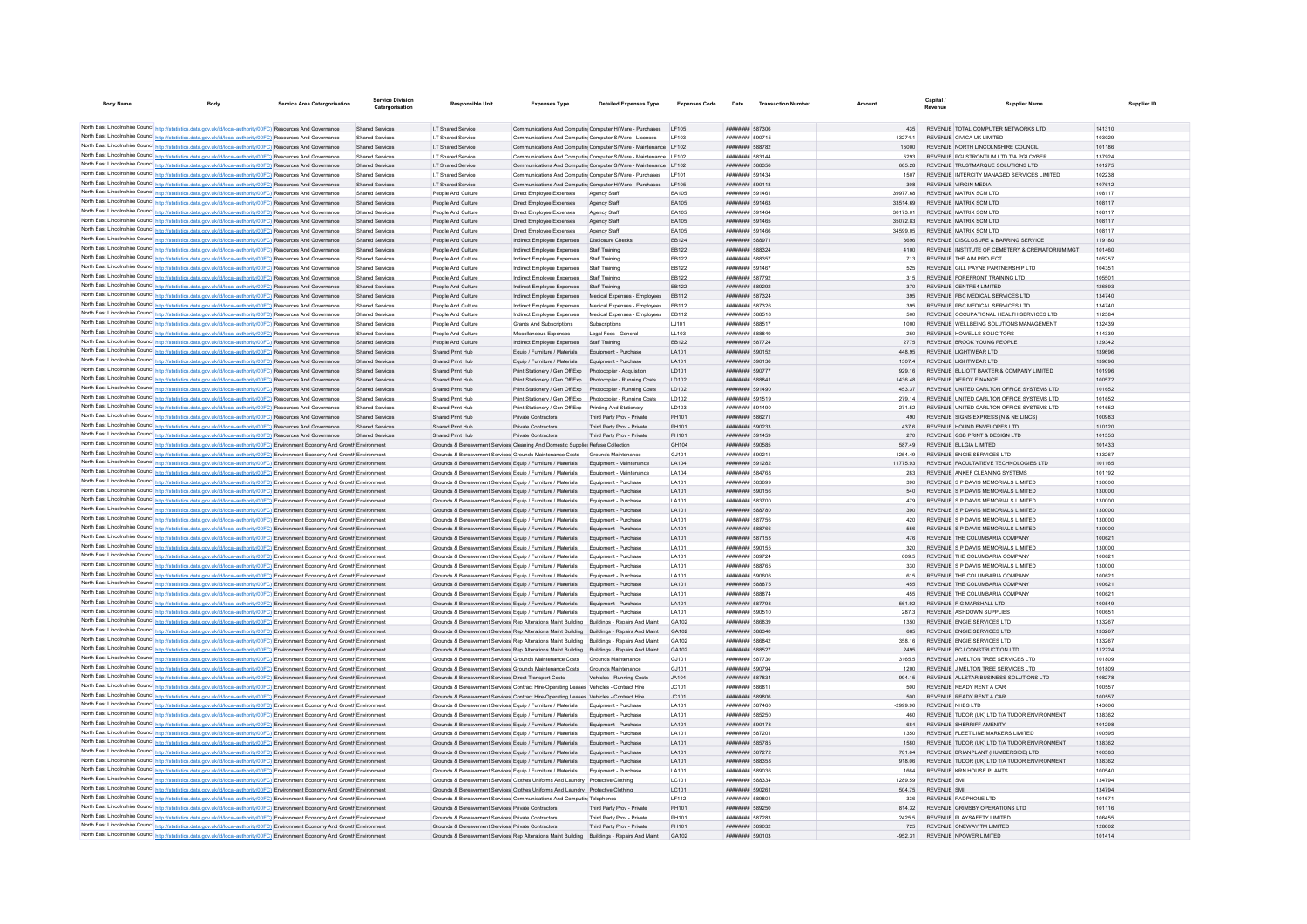| <b>Body Name</b> |                                                                                                                                                                                                                                                                        | <b>Service Area Catergorisation</b> | Service Divisio<br>Catergorisation | <b>Responsible Unit</b>                                                                     | <b>Expenses Type</b>                                                         | <b>Detailed Expenses Type</b>                                | <b>Expenses Code</b> | Date                                             | <b>Transaction Number</b> | Amoun                                         | Canital<br>Revenue                                               | Supplier Name                                              | Supplier ID      |
|------------------|------------------------------------------------------------------------------------------------------------------------------------------------------------------------------------------------------------------------------------------------------------------------|-------------------------------------|------------------------------------|---------------------------------------------------------------------------------------------|------------------------------------------------------------------------------|--------------------------------------------------------------|----------------------|--------------------------------------------------|---------------------------|-----------------------------------------------|------------------------------------------------------------------|------------------------------------------------------------|------------------|
|                  |                                                                                                                                                                                                                                                                        |                                     |                                    |                                                                                             |                                                                              |                                                              |                      |                                                  |                           |                                               |                                                                  |                                                            |                  |
|                  | North East Lincolnshire Council http://statistics.data.gov.uk/id/local-authority/00FC) Environment Economy And Growth Environment                                                                                                                                      |                                     |                                    | Grounds & Bereavement Services Rep Alterations Maint Building Buildings - Repairs And Maint |                                                                              |                                                              | GA102                | ######## 590453                                  |                           | 1010.8                                        | REVENUE NPOWER LIMITED                                           |                                                            | 101414           |
|                  | North East Lincolnshire Council http://statistics.data.gov.uk/id/local-authority/00FC) Environment Economy And Growth Environment                                                                                                                                      |                                     |                                    | Grounds & Bereavement Services Rep Alterations Maint Building Buildings - Repairs And Maint |                                                                              |                                                              | GA102                | ######## 584077                                  |                           |                                               | REVENUE HARROQUIP PUMP SYSTEMS                                   |                                                            | 103412           |
|                  | North East Lincolnshire Council http://statistics.data.gov.uk/id/local-authority/00FC) Environment Economy And Growt Environment                                                                                                                                       |                                     |                                    | Grounds & Bereavement Services Rep Alterations Maint Building Buildings - Repairs And Maint |                                                                              |                                                              | GA102                | <b><i>BREEZER 585719</i></b>                     |                           | 1320                                          | REVENUE BCJ CONSTRUCTION LTD                                     |                                                            | 112224           |
|                  | North East Lincolnshire Council http://statistics.data.gov.uk/id/local-authority/00FC) Environment Economy And Growth Environment                                                                                                                                      |                                     |                                    | Grounds & Bereavement Services Rep Alterations Maint Building Buildings - Repairs And Maint |                                                                              |                                                              | GA102                | ######## 590222                                  |                           | 498                                           | REVENUE HARROQUIP PUMP SYSTEMS                                   |                                                            | 103412           |
|                  | North East Lincolnshire Council http://statistics.data.gov.uk/id/local-authority/00FC) Environment Economy And Growth Environment                                                                                                                                      |                                     |                                    | Garage & Fleet Strategy                                                                     | <b>Direct Transport Costs</b>                                                | Vehicles - Repairs And Maint                                 | JA105                | ######## 589746                                  |                           | $-972$                                        | REVENUE FLEET FACTORS LTD                                        |                                                            | 100886           |
|                  | North East Lincolnshire Council http://statistics.data.gov.uk/id/local-authority/00FC) Environment Economy And Growth Environment                                                                                                                                      |                                     |                                    | Garage & Fleet Strategy                                                                     | <b>Direct Transport Costs</b>                                                | Vehicles - Repairs And Maint                                 | JA105                | ####### 587310                                   |                           | 5034.52                                       | REVENUE FLEET FACTORS LTD                                        |                                                            | 100886           |
|                  | North East Lincolnshire Council http://statistics.data.gov.uk/id/local-authority/00FC) Environment Economy And Growth Environment                                                                                                                                      |                                     |                                    | Garage & Fleet Strategy                                                                     | Direct Transport Costs                                                       | Vehicles - Repairs And Maint                                 | JA105                | ######## 587312                                  |                           | 1975.51                                       | REVENUE FLEET FACTORS LTD                                        |                                                            | 100886           |
|                  | North East Lincolnshire Council http://statistics.data.gov.uk/id/local-authority/00FC) Environment Economy And Growth Environment                                                                                                                                      |                                     |                                    | Garage & Fleet Strategy                                                                     | <b>Direct Transport Costs</b>                                                | Vehicles - Repairs And Maint                                 | JA105                | ######## 587745                                  |                           | 1084                                          |                                                                  | REVENUE DELTA ENGINEERING GROUP LTD                        | 120523           |
|                  | North East Lincolnshire Council http://statistics.data.gov.uk/id/local-authority/00FC) Environment Economy And Growth Environment                                                                                                                                      |                                     |                                    | Garage & Fleet Strategy                                                                     | <b>Direct Transport Costs</b>                                                | Vehicles - Repairs And Maint                                 | JA105                | ######## 587742                                  |                           | 273.66                                        | REVENUE FLEET FACTORS LTD                                        |                                                            | 100886           |
|                  | North East Lincolnshire Council http://statistics.data.gov.uk/id/local-authority/00FC) Environment Economy And Growth Environment                                                                                                                                      |                                     |                                    | Garage & Fleet Strategy                                                                     | <b>Direct Transport Costs</b>                                                | Vehicles - Repairs And Maint                                 | JA105                | ######## 587741                                  |                           | 2104.55                                       | REVENUE FLEET FACTORS LTD                                        |                                                            | 100886           |
|                  | North East Lincolnshire Council http://statistics.data.gov.uk/id/local-authority/00FC) Environment Economy And Growth Environment                                                                                                                                      |                                     |                                    | Garage & Fleet Strategy                                                                     | <b>Direct Transport Costs</b>                                                | Vehicles - Repairs And Maint                                 | .14105               | <b><i>BREEZER 587743</i></b>                     |                           | 5538.29                                       | REVENUE ELEET FACTORS LTD                                        |                                                            | 100886           |
|                  | North East Lincolnshire Council http://statistics.data.gov.uk/id/local-authority/00FC) Environment Economy And Growth Environment                                                                                                                                      |                                     |                                    | Garage & Fleet Strategy                                                                     | Direct Transport Costs                                                       | Vehicles - Renairs And Maint                                 | .14105               | <b><i>BREERER 587737</i></b>                     |                           | 439.74                                        | REVENUE B A BUSH & SON LTD                                       |                                                            | 101828           |
|                  | North East Lincolnshire Council http://statistics.data.gov.uk/id/local-authority/00FC) Environment Economy And Growth Environment                                                                                                                                      |                                     |                                    | Garage & Fleet Strategy                                                                     | Direct Transport Costs                                                       | Vehicles - Repairs And Maint                                 | .14105               | ######## 587727                                  |                           | 366.63                                        | REVENUE TREKA BUS LIMITED                                        |                                                            | 104832           |
|                  | North East Lincolnshire Council http://statistics.data.gov.uk/id/local-authority/00FC) Environment Economy And Growth Environment                                                                                                                                      |                                     |                                    | Garage & Fleet Strategy                                                                     | <b>Direct Transport Costs</b>                                                | Vehicles - Repairs And Maint                                 | JA105                | ######## 590739                                  |                           | 7204.41                                       |                                                                  | REVENUE NORTHSIDE TRUCK AND VAN LTD                        | 108065           |
|                  | North East Lincolnshire Council http://statistics.data.gov.uk/id/local-authority/00FC) Environment Economy And Growth Environment                                                                                                                                      |                                     |                                    | Garage & Fleet Strategy                                                                     | Direct Transport Costs                                                       | Vehicles - Repairs And Maint                                 | .14105               | ######## 589695                                  |                           | 5346.14                                       | REVENUE FLEET FACTORS LTD                                        |                                                            | 100886           |
|                  | North East Lincolnshire Council http://statistics.data.gov.uk/id/local-authority/00FC) Environment Economy And Growth Environment<br>North East Lincolnshire Council http://statistics.data.gov.uk/id/local-authority/00FC) Environment Economy And Growth Environment |                                     |                                    | Garage & Fleet Strategy<br>Garage & Fleet Strategy                                          | <b>Direct Transport Costs</b><br><b>Direct Transport Costs</b>               | Vehicles - Repairs And Maint<br>Vehicles - Repairs And Maint | .14105<br>.14105     | ######## 589696<br>######## 589732               |                           | 504 54<br>4388 33                             | REVENUE ELEFT FACTORS LTD<br>REVENUE FLEET FACTORS LTD           |                                                            | 100886<br>100886 |
|                  | North East Lincolnshire Council http://statistics.data.gov.uk/id/local-authority/00FC) Environment Economy And Growth Environment                                                                                                                                      |                                     |                                    | Garage & Fleet Strategy                                                                     | <b>Direct Transport Costs</b>                                                | Vehicles - Repairs And Maint                                 | <b>JA105</b>         | ######## 589672                                  |                           | 6547.83                                       | REVENUE FLEET FACTORS LTD                                        |                                                            | 100886           |
|                  | North East Lincolnshire Council http://statistics.data.gov.uk/id/local-authority/00FC) Environment Economy And Growth Environment                                                                                                                                      |                                     |                                    | Garage & Fleet Strategy                                                                     | <b>Direct Transport Costs</b>                                                | Vehicles - Repairs And Maint                                 | .14105               | <b><i>BREERER 589675</i></b>                     |                           | 3442.92                                       | REVENUE FLEET FACTORS LTD                                        |                                                            | 100886           |
|                  | North East Lincolnshire Council http://statistics.data.gov.uk/id/local-authority/00FC) Environment Economy And Growth Environment                                                                                                                                      |                                     |                                    | Garage & Fleet Strategy                                                                     | Direct Transport Costs                                                       | Vehicles - Renairs And Maint                                 | .14105               | ######## 590601                                  |                           | 1945 75                                       | REVENUE FCON ENGINEERING LTD                                     |                                                            | 103943           |
|                  | North East Lincolnshire Council http://statistics.data.gov.uk/id/local-authority/00FC) Environment Economy And Growth Environment                                                                                                                                      |                                     |                                    | Garage & Fleet Strategy                                                                     | <b>Direct Transport Costs</b>                                                | Vehicles - Repairs And Maint                                 | .14105               | <b><i>BROOMBARD 589989</i></b>                   |                           | 430                                           | REVENUE B A BUSH & SON LTD                                       |                                                            | 101828           |
|                  | North East Lincolnshire Council http://statistics.data.gov.uk/id/local-authority/00FC) Environment Economy And Growth Environment                                                                                                                                      |                                     |                                    | Garage & Fleet Strategy                                                                     | <b>Direct Transport Costs</b>                                                | Vehicles - Repairs And Maint                                 | JA105                | ######## 589990                                  |                           | 430                                           | REVENUE B A BUSH & SON LTD                                       |                                                            | 101828           |
|                  | North East Lincolnshire Council http://statistics.data.gov.uk/id/local-authority/00FC) Environment Economy And Growth Environment                                                                                                                                      |                                     |                                    | Garage & Fleet Strategy                                                                     | <b>Direct Transport Costs</b>                                                | Vehicles - Repairs And Maint                                 | JA105                | ######## 589996                                  |                           | 430                                           | REVENUE B A BUSH & SON LTD                                       |                                                            | 101828           |
|                  | North East Lincolnshire Council http://statistics.data.gov.uk/id/local-authority/00FC) Environment Economy And Growth Environment                                                                                                                                      |                                     |                                    | Garage & Fleet Strategy                                                                     | <b>Direct Transport Costs</b>                                                | Vehicles - Repairs And Maint                                 | .14105               | ######## 590007                                  |                           | 294.04                                        | REVENUE B A BUSH & SON LTD                                       |                                                            | 101828           |
|                  | North East Lincolnshire Council http://statistics.data.gov.uk/id/local-authority/00FC) Environment Economy And Growth Environment                                                                                                                                      |                                     |                                    | Garage & Fleet Strategy                                                                     | <b>Direct Transport Costs</b>                                                | Vehicles - Repairs And Maint                                 | JA105                | ######## 590008                                  |                           | 322.81                                        | REVENUE B A BUSH & SON LTD                                       |                                                            | 101828           |
|                  | North East Lincolnshire Council http://statistics.data.gov.uk/id/local-authority/00FC) Environment Economy And Growth Environment                                                                                                                                      |                                     |                                    | Garage & Fleet Strategy                                                                     | <b>Direct Transport Costs</b>                                                | Vehicles - Repairs And Maint                                 | JA105                | ######## 590006                                  |                           | 399.8                                         | REVENUE B A BUSH & SON LTD                                       |                                                            | 101828           |
|                  | North East Lincolnshire Council http://statistics.data.gov.uk/id/local-authority/00FC) Environment Economy And Growth Environment                                                                                                                                      |                                     |                                    | Garage & Fleet Strategy                                                                     | <b>Direct Transport Costs</b>                                                | Vehicles - Repairs And Maint                                 | JA105                | ######## 590996                                  |                           | 270                                           | REVENUE MOTORWAY WINDSCREENS LTD                                 |                                                            | 102660           |
|                  | North East Lincolnshire Council http://statistics.data.gov.uk/id/local-authority/00FC) Environment Economy And Growth Environment                                                                                                                                      |                                     |                                    | Garage & Fleet Strategy                                                                     | <b>Direct Transport Costs</b>                                                | Vehicles - Repairs And Maint                                 | .14105               | ######## 590812                                  |                           | 844.95                                        | REVENUE B A BUSH & SON LTD                                       |                                                            | 101828           |
|                  | North East Lincolnshire Council http://statistics.data.gov.uk/id/local-authority/00FC) Environment Economy And Growth Environment                                                                                                                                      |                                     |                                    | Garage & Fleet Strategy                                                                     | <b>Direct Transport Costs</b>                                                | Vehicles - Repairs And Maint                                 | JA105                | ######## 590815                                  |                           | 327.22                                        | REVENUE B A BUSH & SON LTD                                       |                                                            | 101828           |
|                  | North East Lincolnshire Council http://statistics.data.gov.uk/id/local-authority/00FC) Environment Economy And Growth Environment                                                                                                                                      |                                     |                                    | Garage & Fleet Strategy                                                                     | <b>Direct Transport Costs</b>                                                | Vehicles - Repairs And Maint                                 | JA105                | ######## 590817                                  |                           | 430                                           | REVENUE B A BUSH & SON LTD                                       |                                                            | 101828           |
|                  | North East Lincolnshire Council http://statistics.data.gov.uk/id/local-authority/00FC) Environment Economy And Growth Environment                                                                                                                                      |                                     |                                    | Garage & Fleet Strategy                                                                     | <b>Direct Transport Costs</b>                                                | Vehicles - Repairs And Maint                                 | JA105                | ######## 590824                                  |                           | 675.94                                        | REVENUE B A BUSH & SON LTD                                       |                                                            | 101828           |
|                  | North East Lincolnshire Council http://statistics.data.gov.uk/id/local-authority/00FC) Environment Economy And Growth Environment                                                                                                                                      |                                     |                                    | Garage & Fleet Strategy                                                                     | Direct Transport Costs                                                       | Vehicles - Repairs And Maint                                 | .14105               | ######## 590826                                  |                           | 6328.06                                       | REVENUE FLEET FACTORS LTD                                        |                                                            | 100886           |
|                  | North East Lincolnshire Council http://statistics.data.gov.uk/id/local-authority/00FC) Environment Economy And Growth Environment                                                                                                                                      |                                     |                                    | Garage & Fleet Strategy                                                                     | <b>Direct Transport Costs</b>                                                | Vehicles - Repairs And Maint                                 | JA105                | ######## 590827                                  |                           | 6869.5                                        | REVENUE FLEET FACTORS LTD                                        |                                                            | 100886           |
|                  | North East Lincolnshire Council http://statistics.data.gov.uk/id/local-authority/00FC) Environment Economy And Growth Environment                                                                                                                                      |                                     |                                    | Garage & Fleet Strategy                                                                     | Direct Transport Costs                                                       | Vehicles - Repairs And Maint                                 | JA105                | ######## 591290                                  |                           | 1624.67                                       | REVENUE FLEET FACTORS LTD                                        |                                                            | 100886           |
|                  | North East Lincolnshire Council http://statistics.data.gov.uk/id/local-authority/00FC) Environment Economy And Growth Environmen                                                                                                                                       |                                     |                                    | Garage & Fleet Strategy                                                                     | <b>Direct Transport Costs</b>                                                | Vehicles - Repairs And Maint                                 | JA105                | <i>wwwwww#</i> 59129                             |                           | 274.24                                        | REVENUE FLEET FACTORS LTD                                        |                                                            | 100886           |
|                  | North East Lincolnshire Council http://statistics.data.gov.uk/id/local-authority/00FC) Environment Economy And Growth Environment                                                                                                                                      |                                     |                                    | Garage & Fleet Strategy                                                                     | <b>Direct Transport Costs</b>                                                | Vehicles - Repairs And Maint                                 | .14105               | ######## 591294                                  |                           | 3700.64                                       | REVENUE FLEET FACTORS LTD                                        |                                                            | 100886           |
|                  | North East Lincolnshire Council http://statistics.data.gov.uk/id/local-authority/00FC) Environment Economy And Growth Environment                                                                                                                                      |                                     |                                    | Garage & Fleet Strategy                                                                     | <b>Direct Transport Costs</b>                                                | Vehicles - Repairs And Maint                                 | JA105                | ######## 591293                                  |                           | 1070.02                                       | REVENUE FLEET FACTORS LTD                                        |                                                            | 100886           |
|                  | North East Lincolnshire Council http://statistics.data.gov.uk/id/local-authority/00FC) Environment Economy And Growth Environment                                                                                                                                      |                                     |                                    | Garage & Fleet Strategy                                                                     | Direct Transport Costs                                                       | Vehicles - Repairs And Maint                                 | JA105                | ######## 591412                                  |                           | 364.9                                         | REVENUE B A BUSH & SON LTD                                       |                                                            | 101828           |
|                  | North East Lincolnshire Council http://statistics.data.gov.uk/id/local-authority/00FC) Environment Economy And Growth Environment                                                                                                                                      |                                     |                                    | Garage & Fleet Strategy                                                                     | Direct Transport Costs                                                       | Vehicles - Repairs And Maint                                 | JA105                | ####### 591411                                   |                           | 371.57                                        | REVENUE B A BUSH & SON LTD                                       |                                                            | 101828           |
|                  | North East Lincolnshire Council http://statistics.data.gov.uk/id/local-authority/00FC) Environment Economy And Growth Environment                                                                                                                                      |                                     |                                    | Garage & Fleet Strategy                                                                     | <b>Direct Transport Costs</b>                                                | Vehicles - Repairs And Maint                                 | JA105                | ######## 591476                                  |                           | 301.53                                        | REVENUE WR MATERIAL HANDLING LTD                                 |                                                            | 101388           |
|                  | North East Lincolnshire Council http://statistics.data.gov.uk/id/local-authority/00FC) Environment Economy And Growth Environment                                                                                                                                      |                                     |                                    | Garage & Fleet Strategy                                                                     | Fouin / Furniture / Materials                                                | Foujoment - Maintenance                                      | 1 A104               | <b><i>BREEZERE 591287</i></b><br>######## 589251 |                           | 433 14<br>283.68                              | REVENUE MARSHALL BREWSON LTD.                                    |                                                            | 100628<br>100810 |
|                  | North East Lincolnshire Council http://statistics.data.gov.uk/id/local-authority/00FC) Environment Economy And Growth Environment                                                                                                                                      |                                     |                                    | Garage & Fleet Strategy<br>Garage & Fleet Strategy                                          | Clothes Uniforms And Laundry Laundry<br>Clothes Uniforms And Laundry Laundry |                                                              | LC103<br>LC103       | ####### 591797                                   |                           | 283.68                                        | REVENUE JOHNSONS APPARELMASTER<br>REVENUE JOHNSONS APPARELMASTER |                                                            | 100810           |
|                  | North East Lincolnshire Council http://statistics.data.gov.uk/id/local-authority/00FC) Environment Economy And Growth Environmen<br>North East Lincolnshire Council http://statistics.data.gov.uk/id/local-authority/00FC) Environment Economy And Growth Environment  |                                     |                                    | Garage & Fleet Strategy                                                                     | <b>Grants And Subscriptions</b>                                              | Subscription:                                                | LJ101                | ######## 585806                                  |                           | 1063                                          |                                                                  | REVENUE EREIGHT TRANSPORT ASSOCIATION                      | 101027           |
|                  | North East Lincolnshire Council http://statistics.data.gov.uk/id/local-authority/00FC) Environment Economy And Growth Environment                                                                                                                                      |                                     |                                    | Garage & Fleet Strategy                                                                     | Private Contractors                                                          | Third Party Prov - Private                                   | PH101                | <b><i>BREEZER 587823</i></b>                     |                           | 1489536                                       | REVENUE WAKEFIELD MD COUNCIL                                     |                                                            | 100967           |
|                  | North East Lincolnshire Council http://statistics.data.gov.uk/id/local-authority/00FC) Environment Economy And Growth Environment                                                                                                                                      |                                     |                                    | Street Cleansing                                                                            | Equip / Furniture / Materials                                                | Equipment - Purchase                                         | LA101                | ######## 587967                                  |                           | 2037                                          | REVENUE MAUSER UK LIMITED                                        |                                                            | 142360           |
|                  | North East Lincolnshire Council http://statistics.data.gov.uk/id/local-authority/00FC) Environment Economy And Growth Environment                                                                                                                                      |                                     |                                    | Street Cleansing                                                                            | Equip / Furniture / Materials                                                | Equipment - Purchase                                         | LA101                | ######## 590174                                  |                           | 1022.37                                       |                                                                  | REVENUE NORTHERN MUNICIPAL SPARES LTD                      | 103102           |
|                  | North East Lincolnshire Council http://statistics.data.gov.uk/id/local-authority/00FC) Environment Economy And Growth Environment                                                                                                                                      |                                     |                                    | <b>Street Cleansing</b>                                                                     | Equip / Furniture / Materials                                                | Equipment - Purchase                                         | LA101                | ######## 590176                                  |                           | 707.79                                        |                                                                  | REVENUE NORTHERN MUNICIPAL SPARES LTD                      | 103102           |
|                  | North East Lincolnshire Council http://statistics.data.gov.uk/id/local-authority/00FC) Environment Economy And Growth Environment                                                                                                                                      |                                     |                                    | Street Cleansing                                                                            | Equip / Furniture / Materials                                                | Foujoment - Purchase                                         | <b>LA101</b>         | ######## 590174                                  |                           | 1186.04                                       |                                                                  | REVENUE NORTHERN MUNICIPAL SPARES LTD                      | 103102           |
|                  | North East Lincolnshire Council http://statistics.data.gov.uk/id/local-authority/00FC) Environment Economy And Growth Environment                                                                                                                                      |                                     |                                    | <b>Street Cleansing</b>                                                                     | Equip / Furniture / Materials                                                | Equipment - Purchase                                         | LA101                | ######## 590174                                  |                           | 392.47                                        |                                                                  | REVENUE NORTHERN MUNICIPAL SPARES LTD                      | 103102           |
|                  | North East Lincolnshire Council http://statistics.data.gov.uk/id/local-authority/00FC) Environment Economy And Growth Environment                                                                                                                                      |                                     |                                    | Street Cleansing                                                                            | Private Contractors                                                          | Third Party Prov - Private                                   | PH101                | ####### 590449                                   |                           | 978.6                                         | REVENUE SRCL LTD                                                 |                                                            | 102009           |
|                  | North East Lincolnshire Council http://statistics.data.gov.uk/id/local-authority/00FC) Environment Economy And Growth Environment                                                                                                                                      |                                     |                                    | Waste Service                                                                               | Direct Employee Expenses                                                     | Agency Staff                                                 | EA105                | <b><i>BREADER SABASA</i></b>                     |                           | 2062.29                                       | REVENUE THE BEST CONNECTION                                      |                                                            | 143357           |
|                  | North East Lincolnshire Council http://statistics.data.gov.uk/id/local-authority/00FC) Environment Economy And Growth Environment                                                                                                                                      |                                     |                                    | Waste Services                                                                              | Direct Employee Expenses                                                     | Agency Staff                                                 | FA105                | ######## 589267                                  |                           | 250.11                                        | REVENUE THE BEST CONNECTION                                      |                                                            | 143357           |
|                  | North East Lincolnshire Council http://statistics.data.gov.uk/id/local-authority/00FC) Environment Economy And Growth Environment                                                                                                                                      |                                     |                                    | <b>Waste Services</b>                                                                       | Direct Employee Expenses                                                     | Agency Staff                                                 | EA105                | ######## 589271                                  |                           | 1482.31                                       | REVENUE THE BEST CONNECTION                                      |                                                            | 143357           |
|                  | North East Lincolnshire Council http://statistics.data.gov.uk/id/local-authority/00FC) Environment Economy And Growth Environment                                                                                                                                      |                                     |                                    | Waste Services                                                                              | Direct Employee Expenses                                                     | Agency Staff                                                 | EA105                | ######## 589284                                  |                           | 2055.74                                       | REVENUE THE BEST CONNECTION                                      |                                                            | 143357           |
|                  | North East Lincolnshire Council http://statistics.data.gov.uk/id/local-authority/00FC) Environment Economy And Growth Environment                                                                                                                                      |                                     |                                    | <b>Waste Services</b>                                                                       | Direct Employee Expenses                                                     | Agency Staff                                                 | EA105                | ######## 591637                                  |                           | 1855.08                                       | REVENUE THE BEST CONNECTION                                      |                                                            | 143357           |
|                  | North East Lincolnshire Council http://statistics.data.gov.uk/id/local-authority/00FC) Environment Economy And Growth Environment                                                                                                                                      |                                     |                                    | Waste Services                                                                              |                                                                              | Rep Alterations Maint Building Buildings - Repairs And Maint | GA102                | ######## 587395                                  |                           | 15533.28                                      | REVENUE STRAIGHT MANUFACTURING LTD                               |                                                            | 134185           |
|                  | North East Lincolnshire Council http://statistics.data.gov.uk/id/local-authority/00FC) Environment Economy And Growth Environment                                                                                                                                      |                                     |                                    | <b>Waste Services</b>                                                                       |                                                                              | Rep Alterations Maint Building Buildings - Repairs And Maint | GA102                | ######## 587399                                  |                           | 739.68                                        | REVENUE STRAIGHT MANUFACTURING LTD                               |                                                            | 134185           |
|                  | North East Lincolnshire Council http://statistics.data.gov.uk/id/local-authority/00FC) Environment Economy And Growth Environment                                                                                                                                      |                                     |                                    | <b>Waste Services</b>                                                                       | Equip / Furniture / Materials                                                | Equipment - Purchase                                         | LA101                | ######## 591623                                  |                           | 547.2                                         | <b>REVENUE SMI</b>                                               |                                                            | 134794           |
|                  | North East Lincolnshire Council http://statistics.data.gov.uk/id/local-authority/00FC) Environment Economy And Growth Environmen                                                                                                                                       |                                     |                                    | <b>Waste Servicer</b>                                                                       | Private Contractors                                                          | Third Party Prov - Private                                   | PH101                | ######## 586710                                  |                           | 4673                                          | REVENUE ESE WORLD LTD                                            |                                                            | 106583           |
|                  | North East Lincolnshire Council http://statistics.data.gov.uk/id/local-authority/00FC) Environment Economy And Growth Environment                                                                                                                                      |                                     |                                    | Waste Services                                                                              | Private Contractors                                                          | Third Party Prov - Private                                   | PH101                | ######## 586733                                  |                           | 8379.36                                       | REVENUE STRAIGHT MANUFACTURING LTD                               |                                                            | 134185           |
|                  | North East Lincolnshire Council http://statistics.data.gov.uk/id/local-authority/00FC) Environment Economy And Growth Environment                                                                                                                                      |                                     |                                    | <b>Waste Services</b>                                                                       | Private Contractors                                                          | Third Party Prov - Private                                   | PH101                | ######## 585187                                  |                           | 370                                           | REVENUE D TEC INTERNATIONAL LTD                                  |                                                            | 107867           |
|                  | North East Lincolnshire Council http://statistics.data.gov.uk/id/local-authority/00FC) Environment Economy And Growth Environment                                                                                                                                      |                                     |                                    | Waste Services                                                                              | Private Contractors                                                          | Third Party Prov - Private                                   | PH101                | ######## 585188                                  |                           | 370                                           | REVENUE D TEC INTERNATIONAL LTD                                  |                                                            | 107867           |
|                  | North East Lincolnshire Council http://statistics.data.gov.uk/id/local-authority/00FC) Environment Economy And Growth Environment                                                                                                                                      |                                     |                                    | <b>Waste Services</b>                                                                       | Private Contractors                                                          | Third Party Prov - Private                                   | PH101<br>PH101       | ######## 590140<br>######## 590141               |                           | 2975                                          | <b>REVENUE MGB</b><br><b>REVENUE MGB</b>                         |                                                            | 101544<br>101544 |
|                  | North East Lincolnshire Council http://statistics.data.gov.uk/id/local-authority/00FC) Environment Economy And Growth Environment                                                                                                                                      |                                     |                                    | <b>Waste Services</b>                                                                       | Private Contractors                                                          | Third Party Prov - Private                                   |                      |                                                  |                           | 250<br>REDACTED COMMERCIALLY SENSITIVE        | REVENUE NEWLINCS DEVELOPMENT LTD                                 |                                                            |                  |
|                  | North East Lincolnshire Council http://statistics.data.gov.uk/id/local-authority/00FC) Environment Economy And Growth Environment<br>North East Lincolnshire Council http://statistics.data.gov.uk/id/local-authority/00FC) Environment Economy And Growth Environment |                                     |                                    | Waste Disposal And Strategy<br>Waste Disposal And Strategy                                  | Private Contractors<br>Private Contractors                                   | Contract Payments<br>Contract Payments Landfill Tax          | PH105<br>PH106       | ######## 590047<br>######## 590047               |                           | <b>IFDACTED COMMERCIALLY SENSITIVE</b>        | REVENUE NEWLINCS DEVELOPMENT LTD                                 |                                                            | 101125<br>101125 |
|                  | North East Lincolnshire Council http://statistics.data.gov.uk/id/local-authority/00FC) Environment Economy And Growth Environmen                                                                                                                                       |                                     |                                    | Waste Disposal And Strategy                                                                 | <b>Customer And Client Receipts</b>                                          | Sales - Std Vat 1                                            | VC101                | ********** 590047                                |                           | <b><i>IEDACTED COMMERCIALLY SENSITIVE</i></b> | REVENUE NEWLINCS DEVELOPMENT LTD                                 |                                                            | 101125           |
|                  | North East Lincolnshire Council http://statistics.data.gov.uk/id/local-authority/00FC) Environment Economy And Growth Environment                                                                                                                                      |                                     |                                    | Regulatory Services                                                                         | Equip / Furniture / Materials                                                | Equipment - Purchase                                         | <b>LA101</b>         | <b>######## 587706</b>                           |                           | 950                                           |                                                                  | REVENUE CHARTERED INSTITUTE OF ENVIRONMENTAL HEALTH 119802 |                  |
|                  | North East Lincolnshire Council http://statistics.data.gov.uk/id/local-authority/00FC) Environment Economy And Growth Environment                                                                                                                                      |                                     |                                    | <b>Regulatory Services</b>                                                                  | Miscellaneous Expenses                                                       | Fnyironmental/Health Analysis                                | 11120                | ######## 591431                                  |                           | 316 38                                        |                                                                  | REVENUE FUROEINS WATER HYGIENE TESTING UK LTD.             | 139602           |
|                  | North East Lincolnshire Council http://statistics.data.gov.uk/id/local-authority/00FC) Environment Economy And Growth Environment                                                                                                                                      |                                     |                                    | <b>Regulatory Services</b>                                                                  | Miscellaneous Expenses                                                       | Fnvironmental/Health Analysis                                | 11120                | ######## 584310                                  |                           | 835                                           | REVENUE FERA SCIENCE LTD                                         |                                                            | 131671           |
|                  | North East Lincolnshire Council http://statistics.data.gov.uk/id/local-authority/00FC) Environment Economy And Growth Environment                                                                                                                                      |                                     |                                    | Regulatory Services                                                                         | Miscellaneous Expenses                                                       | Environmental/Health Analysis LL120                          |                      | ######## 584311                                  |                           | 835                                           | REVENUE FERA SCIENCE LTD                                         |                                                            | 131671           |
|                  | North East Lincolnshire Council http://statistics.data.gov.uk/id/local-authority/00FC) Environment Economy And Growth Environment                                                                                                                                      |                                     |                                    | Regulatory Services                                                                         | Miscellaneous Expenses                                                       | Environmental/Health Analysis                                | LL120                | <b><i>BREERER 587795</i></b>                     |                           | 835                                           | REVENUE FERA SCIENCE LTD                                         |                                                            | 131671           |
|                  | North East Lincolnshire Council http://statistics.data.gov.uk/id/local-authority/00FC) Environment Economy And Growth Environment                                                                                                                                      |                                     |                                    | Regulatory Services                                                                         | Miscellaneous Expenses                                                       | Fnyironmental/Health Analysis                                | 11120                | ######## 589253                                  |                           | 835                                           | REVENUE FERA SCIENCE LTD                                         |                                                            | 131671           |
|                  | North East Lincolnshire Council http://statistics.data.gov.uk/id/local-authority/00FC) Environment Economy And Growth Environment                                                                                                                                      |                                     |                                    | <b>Regulatory Services</b>                                                                  | Other Local Authorities                                                      | Third Pp - Other Local Auth                                  | PC101                | ######## 586895                                  |                           | 885                                           | REVENUE ITSA LIMITED                                             |                                                            | 101451           |
|                  | North East Lincolnshire Council http://statistics.data.gov.uk/id/local-authority/00FC) Environment Economy And Growth Environment                                                                                                                                      |                                     |                                    | Regulatory Service                                                                          | Private Contractors                                                          | Third Party Prov - Private                                   | PH101                | ####### 591627                                   |                           | 287                                           |                                                                  | REVENUE JAMES STREET VETERINARY CENTRE                     | 121174           |
|                  | North East Lincolnshire Council http://statistics.data.gov.uk/id/local-authority/00FC) Environment Economy And Growth Environmen                                                                                                                                       |                                     |                                    | <b>Regulatory Service</b>                                                                   | Indirect Employee Expenses                                                   | Staff Training                                               | EB122                | ######## 588993                                  |                           | 1460                                          |                                                                  | REVENUE INSTITUTE OF LICENSING (EVENTS) LTD                | 109054           |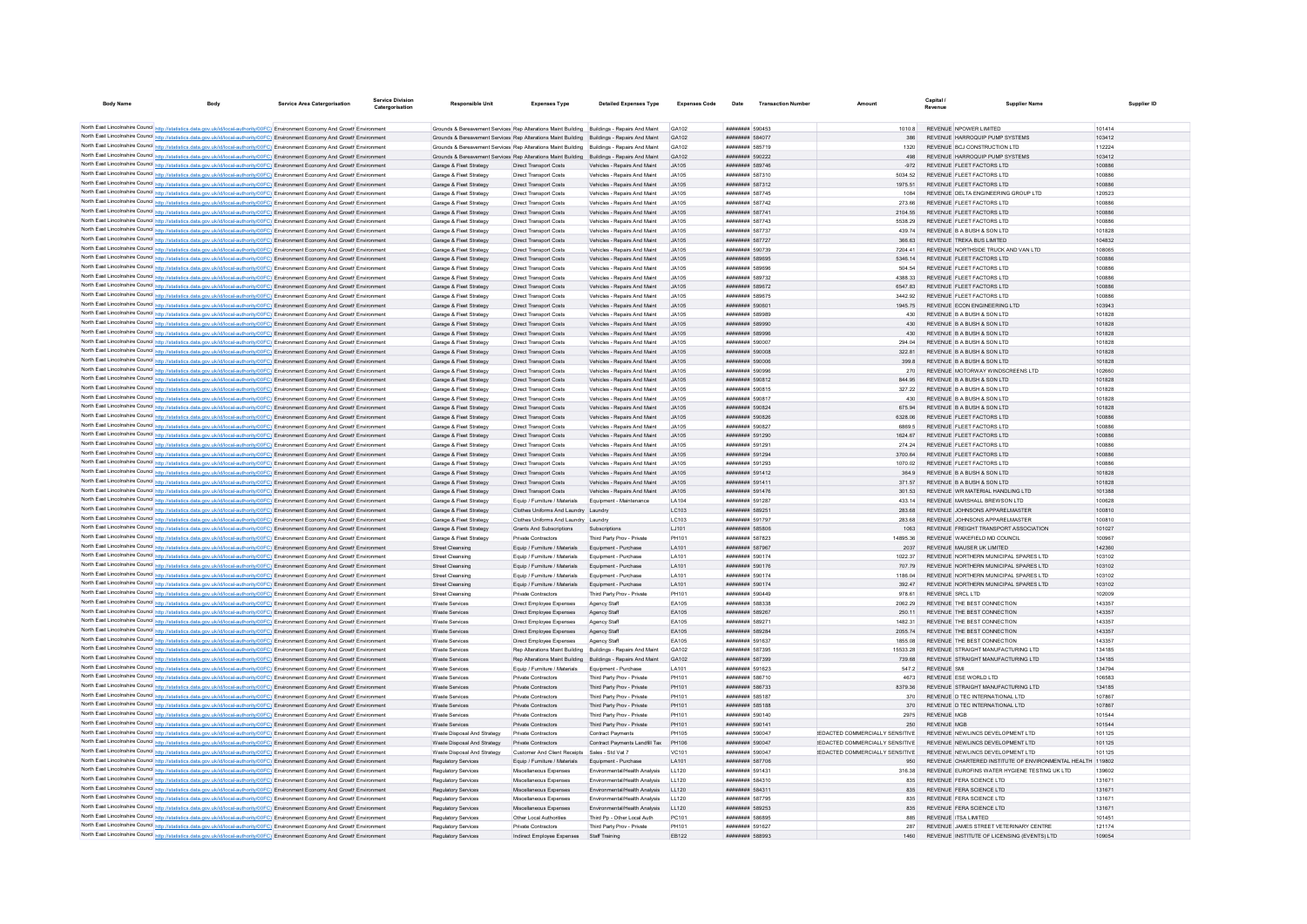| <b>Body Name</b> |                                                                                                                                                                                                                                                                                  | <b>Service Area Catergorisation</b> | Service Divisio<br>Catergorisation | <b>Responsible Unit</b>                                                                                                  | <b>Expenses Type</b>                              | <b>Detailed Expenses Type</b>                                | <b>Expenses Code</b>  | Date                                             | <b>Transaction Number</b> | Amoun               | Capital.<br>Revenue | <b>Supplier Name</b>                                                   |                  | Supplier ID |
|------------------|----------------------------------------------------------------------------------------------------------------------------------------------------------------------------------------------------------------------------------------------------------------------------------|-------------------------------------|------------------------------------|--------------------------------------------------------------------------------------------------------------------------|---------------------------------------------------|--------------------------------------------------------------|-----------------------|--------------------------------------------------|---------------------------|---------------------|---------------------|------------------------------------------------------------------------|------------------|-------------|
|                  |                                                                                                                                                                                                                                                                                  |                                     |                                    |                                                                                                                          |                                                   |                                                              |                       |                                                  |                           |                     |                     |                                                                        |                  |             |
|                  | North East Lincolnshire Council http://statistics.data.gov.uk/id/local-authority/00FC) Environment Economy And Growth Environment                                                                                                                                                |                                     |                                    | Regulatory Services                                                                                                      | Equip / Furniture / Materials                     | Goods For Resale                                             | LA123                 | ######## 586848                                  |                           | 497.42              |                     | REVENUE VIP SYSTEM LTD                                                 | 101697           |             |
|                  | North East Lincolnshire Council http://statistics.data.gov.uk/id/local-authority/00FC) Environment Economy And Growth Environmen                                                                                                                                                 |                                     |                                    | Regulatory Service                                                                                                       | Equip / Furniture / Materials                     | Goods For Resale                                             | LA123                 | <b><i>BREEZER 589811</i></b>                     |                           | 760.23              |                     | REVENUE VIP SYSTEM I TD                                                | 101697           |             |
|                  | North East Lincolnshire Council http://statistics.data.gov.uk/id/local-authority/00FC). Environment Economy And Growth Environment                                                                                                                                               |                                     |                                    | Regulatory Services                                                                                                      | Miscellaneous Expenses                            | Fnvironmental/Health Analysis                                | LL120                 | <b><i>BREEZER SRRR52</i></b>                     |                           | 1016.66             |                     | REVENUE ALS ENVIRONMENTAL LIMITED                                      | 139898           |             |
|                  | North East Lincolnshire Council http://statistics.data.gov.uk/id/local-authority/00FC) Environment Economy And Growth Environment                                                                                                                                                |                                     |                                    | <b>Regulatory Services</b>                                                                                               | Miscellaneous Expenses                            | Environmental/Health Analysis                                | LL120                 | ######## 590169                                  |                           | 257.44              |                     | REVENUE ALS ENVIRONMENTAL LIMITED                                      | 139898           |             |
|                  | North East Lincolnshire Council http://statistics.data.gov.uk/id/local-authority/00FC) Environment Economy And Growth Environment                                                                                                                                                |                                     |                                    | <b>Regulatory Services</b>                                                                                               | Miscellaneous Expenses                            | Environmental/Health Analysis                                | LL120                 | ######## 591630                                  |                           | 265                 |                     | REVENUE FRESH PHARMA                                                   | 143071           |             |
|                  | North East Lincolnshire Council http://statistics.data.gov.uk/id/local-authority/00FC) Environment Economy And Growth Environment                                                                                                                                                |                                     |                                    | <b>Regulatory Services</b>                                                                                               | Miscellaneous Expenses                            | Other Supplies & Services                                    | LL110                 | ######## 590594                                  |                           | 2754.59             |                     | REVENUE ARCADIS CONSULTING UK LTD                                      | 136258           |             |
|                  | North East Lincolnshire Council http://statistics.data.gov.uk/id/local-authority/00FC) Environment Economy And Growth Environment                                                                                                                                                |                                     |                                    | <b>Regulatory Services</b>                                                                                               | Direct Employee Expenses                          | Agency Staff                                                 | EA105                 | ######## 587769                                  |                           | 11499               |                     | REVENUE BENTON CONSULTANCY SERVICES                                    | 143810           |             |
|                  | North East Lincolnshire Council http://statistics.data.gov.uk/id/local-authority/00FC) Environment Economy And Growth Environment                                                                                                                                                |                                     |                                    | Regulatory Services                                                                                                      | Private Contractors                               | Third Party Prov - Private                                   | PH101                 | ######## 587993                                  |                           | 2938                |                     | REVENUE SANGREAT KENNELS                                               | 103270           |             |
|                  | North East Lincolnshire Council http://statistics.data.gov.uk/id/local-authority/00FC) Environment Economy And Growth Environment                                                                                                                                                |                                     |                                    | Regulatory Services                                                                                                      | Private Contractors                               | Third Party Prov - Private                                   | PH101                 | ####### 591625                                   |                           | 750                 |                     | REVENUE LEE JAMES HORNBY                                               | 143223           |             |
|                  | North East Lincolnshire Council http://statistics.data.gov.uk/id/local-authority/00FC) Environment Economy And Growth Environment                                                                                                                                                |                                     |                                    | <b>Regulatory Services</b>                                                                                               | Private Contractors                               | Third Party Prov - Private                                   | PH101                 | ######## 590184                                  |                           | 393.91              |                     | REVENUE MARK GOODLAD SERVICES LTD                                      | 144951           |             |
|                  | North East Lincolnshire Council http://statistics.data.gov.uk/id/local-authority/00FC) Environment Economy And Growth Economy & Growth                                                                                                                                           |                                     |                                    | Events                                                                                                                   |                                                   | Rep Alterations Maint Building Buildings - Repairs And Maint | GA102                 | <b><i>BREEZER 588322</i></b>                     |                           | 1976                |                     | REVENUE ENGIE SERVICES LTD                                             | 133267           |             |
|                  | North East Lincolnshire Council http://statistics.data.gov.uk/id/local-authority/00FC) Environment Economy And Growth Economy & Growth                                                                                                                                           |                                     |                                    | Fyents                                                                                                                   |                                                   | Ren Alterations Maint Building Ruildings - Renairs And Maint | GA102                 | <b><i>BREEZHER 588342</i></b><br>######## 587780 |                           | 1983 45             |                     | REVENUE ENGIE SERVICES I TD                                            | 133267           |             |
|                  | North East Lincolnshire Council http://statistics.data.gov.uk/id/local-authority/00FC) Environment Economy And Growth Economy & Growth<br>North East Lincolnshire Council http://statistics.data.gov.uk/id/local-authority/00FC) Environment Economy And Growth Economy & Growth |                                     |                                    | Museums & N F Heritage Centre Equip / Furniture / Materials<br>Museums & N F Heritage Centre Contributions To Provisions |                                                   | Promotions<br>Contributions - Third Sector                   | LA124<br>LK102        | ######## 587810                                  |                           | 250<br>16143.47     |                     | REVENUE WALTONS PUBLICATIONS LTD<br>REVENUE NORTH LINCOLNSHIRE COUNCIL | 128186<br>101186 |             |
|                  | North East Lincolnshire Council http://statistics.data.gov.uk/id/local-authority/00FC) Environment Economy And Growth Economy & Growth                                                                                                                                           |                                     |                                    | Museums & N F Heritage Centre Equip / Furniture / Materials                                                              |                                                   | Equipment - Purchase                                         | LA101                 | ######## 590238                                  |                           | 321.79              |                     | REVENUE SYLVESTER-KEAL LTD                                             | 100593           |             |
|                  | North East Lincolnshire Council http://statistics.data.gov.uk/id/local-authority/00FC) Environment Economy And Growth Economy & Growth                                                                                                                                           |                                     |                                    | Tourist Information Centre                                                                                               | Private Contractors                               | Third Party Prov - Private                                   | PH101                 | ######## 589022                                  |                           | 604.5               |                     | REVENUE THE CAXTON PLAYERS                                             | 129590           |             |
|                  | North East Lincolnshire Council http://statistics.data.gov.uk/id/local-authority/00FC) Environment Economy And Growth Economy & Growth                                                                                                                                           |                                     |                                    | <b>Tourist Information Centre</b>                                                                                        | <b>Private Contractors</b>                        | Third Party Prov - Private                                   | PH101                 | ####### 589328                                   |                           | 302.5               |                     | REVENUE THE CAXTON PLAYERS                                             | 129590           |             |
|                  | North East Lincolnshire Council http://statistics.data.gov.uk/id/local-authority/00FC) Environment Economy And Growth Economy & Growth                                                                                                                                           |                                     |                                    | Community Investment Team                                                                                                | Other Agencies                                    | Grants Pd Over To Third Party                                | PJ138                 | ######## 591494                                  |                           | 5529.21             |                     | REVENUE BRADBURY GROUP LIMITED                                         | 128711           |             |
|                  | North East Lincolnshire Council http://statistics.data.gov.uk/id/local-authority/00FC) Environment Economy And Growth Economy & Growth                                                                                                                                           |                                     |                                    | Community Investment Team                                                                                                | Other Agencies                                    | Grants Pd Over To Third Party                                | PJ138                 | ######## 590979                                  |                           | 1210.07             |                     | REVENUE D3 OFFICE GROUP LTD                                            | 139765           |             |
|                  | North East Lincolnshire Council http://statistics.data.gov.uk/id/local-authority/00FC) Environment Economy And Growth Economy & Growth                                                                                                                                           |                                     |                                    | Community Investment Team                                                                                                | Other Agencies                                    | Grants Pd Over To Third Party                                | P.1138                | ######## 589810                                  |                           | 7683.01             |                     | REVENUE HALLMARK PANELS LTD                                            | 141160           |             |
|                  | North East Lincolnshire Council http://statistics.data.gov.uk/id/local-authority/00FC) Environment Economy And Growth Economy & Growth                                                                                                                                           |                                     |                                    | Community Investment Team                                                                                                | Other Agencies                                    | Grants Pd Over To Third Party                                | PJ138                 | ######## 587836                                  |                           | 608143              |                     | REVENUE BLACKROW ENGINEERING LTD                                       | 111748           |             |
|                  | North East Lincolnshire Council http://statistics.data.gov.uk/id/local-authority/00FC) Environment Economy And Growth Economy & Growth                                                                                                                                           |                                     |                                    | Community Investment Team                                                                                                | Other Agencies                                    | Grants Pd Over To Third Party PJ138                          |                       | ######## 587453                                  |                           | 10888.08            |                     | REVENUE DESIGNS SIGNAGE SOLUTIONS                                      | 123935           |             |
|                  | North East Lincolnshire Council http://statistics.data.gov.uk/id/local-authority/00FC) Environment Economy And Growth Economy & Growth                                                                                                                                           |                                     |                                    | Community Investment Team                                                                                                | Other Agencies                                    | Grants Pd Over To Third Party                                | PJ138                 | ####### 590451                                   |                           | 15551.81            |                     | REVENUE CONCEPT SLIDING SOLUTIONS LTD                                  | 143528           |             |
|                  | North East Lincolnshire Council http://statistics.data.gov.uk/id/local-authority/00FC) Environment Economy And Growth Economy & Growth                                                                                                                                           |                                     |                                    | Community Investment Team                                                                                                | Other Agencies                                    | Grants Pd Over To Third Party                                | PJ138                 | ######## 588534                                  |                           | 7757.93             |                     | REVENUE APM COMMERCIALS                                                | 144481           |             |
|                  | North East Lincolnshire Council http://statistics.data.gov.uk/id/local-authority/00FC) Environment Economy And Growth Economy & Growth                                                                                                                                           |                                     |                                    | Community Investment Team                                                                                                | Other Agencies                                    | Grants Pd Over To Third Party                                | PJ138                 | ######## 588496                                  |                           | 26259.31            |                     | REVENUE XECO ENGINEERING                                               | 144725           |             |
|                  | North East Lincolnshire Council http://statistics.data.gov.uk/id/local-authority/00FC) Environment Economy And Growth Economy & Growth                                                                                                                                           |                                     |                                    | Community Investment Team                                                                                                | Private Contractors                               | Third Party Prov - Private                                   | PH101                 | ######## 588053                                  |                           | 1000                |                     | REVENUE ACCESS REGENERATION LTD                                        | 119929           |             |
|                  | North East Lincolnshire Council http://statistics.data.gov.uk/id/local-authority/00FC) Environment Economy And Growth Economy & Growth                                                                                                                                           |                                     |                                    | Community Investment Team                                                                                                | Private Contractors                               | Third Party Prov - Private                                   | PH101                 | ####### 588994                                   |                           | 2150                |                     | REVENUE ACCESS REGENERATION LTD                                        | 119929           |             |
|                  | North East Lincolnshire Council http://statistics.data.gov.uk/id/local-authority/00FC) Environment Economy And Growth Economy & Growth                                                                                                                                           |                                     |                                    | Retained Function                                                                                                        | Direct Employee Expenses                          | Agency Staff                                                 | EA105                 | ######## 591281                                  |                           | 11340               |                     | REVENUE SOLACE IN BUSINESS                                             | 100785           |             |
|                  | North East Lincolnshire Council http://statistics.data.gov.uk/id/local-authority/00FC) Environment Economy And Growth Economy & Growth                                                                                                                                           |                                     |                                    | Retained Function                                                                                                        | Grants And Subscriptions                          | Subscriptions                                                | LJ101                 | ######## 590963                                  |                           | 7329                |                     | REVENUE HUMBER NATURE PARTNERSHIP                                      | 126732           |             |
|                  | North East Lincolnshire Council http://statistics.data.gov.uk/id/local-authority/00FC) Environment Economy And Growth Economy & Growth                                                                                                                                           |                                     |                                    | <b>Retained Function</b>                                                                                                 | Contributions To Provisions                       | Contributions - Other                                        | LK103                 | ######## 590845                                  |                           | 750                 |                     | REVENUE KINGSTON UPON HULL CITY COUNCIL                                | 100541           |             |
|                  | North East Lincolnshire Council http://statistics.data.gov.uk/id/local-authority/00FC) Environment Economy And Growth Economy & Growth                                                                                                                                           |                                     |                                    | Retained Function                                                                                                        | Miscellaneous Expenses                            | Civic Regalia And Events                                     | LL117                 | ######## 587463                                  |                           | 995                 |                     | REVENUE LET IT SNOW GLOBE                                              | 144836           |             |
|                  | North East Lincolnshire Council http://statistics.data.gov.uk/id/local-authority/00FC) Environment Economy And Growth Economy & Growth                                                                                                                                           |                                     |                                    | Retained Function                                                                                                        | Miscellaneous Expenses                            | Other Expenses General                                       | LL119                 | ######## 588317                                  |                           | 455                 |                     | REVENUE EAST TRANSPORTATION LTD                                        | 122833           |             |
|                  | North East Lincolnshire Council http://statistics.data.gov.uk/id/local-authority/00FC) Environment Economy And Growth Economy & Growth                                                                                                                                           |                                     |                                    | <b>Retained Function</b>                                                                                                 | Private Contractors                               | Third Party Prov - Private                                   | PH101                 | ######## 590740                                  |                           | 300                 |                     | REVENUE EMMA LINGARD<br>REVENUE TOUCHSTONE RENARD LTD                  | 137957<br>141975 |             |
|                  | North East Lincolnshire Council http://statistics.data.gov.uk/id/local-authority/00FC) Environment Economy And Growth Economy & Growth                                                                                                                                           |                                     |                                    | Retained Function                                                                                                        | Consultancy                                       | Consultancy                                                  | PL101                 | ######## 587759<br>######## 589690               |                           | 4888.15             |                     | REVENUE BECKETT RANKINE                                                |                  |             |
|                  | North East Lincolnshire Council http://statistics.data.gov.uk/id/local-authority/00FC) Environment Economy And Growth Economy & Growt<br>North East Lincolnshire Council http://statistics.data.gov.uk/id/local-authority/00FC) Environment Economy And Growth Economy & Growth  |                                     |                                    | Retained Function<br>Retained Function                                                                                   | Private Contractors<br>Private Contractors        | Third Party Prov - Private<br>Third Party Prov - Private     | PH101<br>PH101        | ######## 588558                                  |                           | 14520<br>295        |                     | REVENUE HUMBERSIDE LIFTING SERVICES LTD                                | 127288<br>144783 |             |
|                  | North East Lincolnshire Council http://statistics.data.gov.uk/id/local-authority/00FC) Environment Economy And Growth Economy & Growth                                                                                                                                           |                                     |                                    | <b>Retained Function</b>                                                                                                 | Private Contractors                               | Third Party Prov - Private                                   | PH101                 | ######## 589129                                  |                           | 2850                |                     | <b>REVENUE EKOSGEN</b>                                                 | 138393           |             |
|                  | North East Lincolnshire Council http://statistics.data.gov.uk/id/local-authority/00FC) Environment Economy And Growth Economy & Growth                                                                                                                                           |                                     |                                    | Retained Function                                                                                                        | Rents                                             | Room Hire                                                    | GC103                 | ######## 590964                                  |                           | 286                 |                     | REVENUE THE CLEETHORPES MEMORIAL HALL TRUST                            | 108500           |             |
|                  | North East Lincolnshire Council http://statistics.data.gov.uk/id/local-authority/00FC) Environment Economy And Growth Economy & Growth                                                                                                                                           |                                     |                                    | Retained Function                                                                                                        | Print Stationery / Gen Off Exp                    | Publicity                                                    | LD105                 | ######## 584692                                  |                           | 832.5               |                     | REVENUE REACH PLC (GRIMSBY TELEGRAPH                                   | 141452           |             |
|                  | North East Lincolnshire Council http://statistics.data.gov.uk/id/local-authority/00FC) Environment Economy And Growth Economy & Growth                                                                                                                                           |                                     |                                    | Retained Function                                                                                                        | Print Stationery / Gen Off Exp                    | Publicity                                                    | LD105                 | ERABAR HERBERT                                   |                           | 900                 |                     | REVENUE REACH PLC (GRIMSBY TELEGRAPH)                                  | 141452           |             |
|                  | North East Lincolnshire Council http://statistics.data.gov.uk/id/local-authority/00FC) Environment Economy And Growth Economy & Growth                                                                                                                                           |                                     |                                    | <b>Retained Function</b>                                                                                                 | Print Stationery / Gen Off Exp                    | Publicity                                                    | <b>ID105</b>          | ######## 587252                                  |                           | 350                 |                     | REVENUE GLMEDIA GROUP LTD                                              | 144246           |             |
|                  | North East Lincolnshire Council http://statistics.data.gov.uk/id/local-authority/00FC) Environment Economy And Growth Economy & Growth                                                                                                                                           |                                     |                                    | <b>Retained Function</b>                                                                                                 | Print Stationery / Gen Off Exp Publicity          |                                                              | LD105                 | ######## 589276                                  |                           | 350                 |                     | REVENUE GI MEDIA GROUP LTD                                             | 144246           |             |
|                  | North East Lincolnshire Council http://statistics.data.gov.uk/id/local-authority/00FC) Environment Economy And Growth Economy & Growth                                                                                                                                           |                                     |                                    | Retained Function                                                                                                        | Print Stationery / Gen Off Exp                    | Publicity                                                    | LD105                 | ######## 590759                                  |                           | 795                 |                     | REVENUE BLUEPRINT TRAVEL MEDIA LTD                                     | 108918           |             |
|                  | North East Lincolnshire Council http://statistics.data.gov.uk/id/local-authority/00FC) Environment Economy And Growth Economy & Growth                                                                                                                                           |                                     |                                    | Retained Function                                                                                                        | Miscellaneous Expenses                            | Hospitality                                                  | LL112                 | ######## 590195                                  |                           | 1500                |                     | REVENUE YOUR COMMUNITY HUB CIC                                         | 129214           |             |
|                  | North East Lincolnshire Council http://statistics.data.gov.uk/id/local-authority/00FC) Environment Economy And Growth Economy & Growth                                                                                                                                           |                                     |                                    | <b>Retained Function</b>                                                                                                 | Private Contractors                               | Third Party Prov - Private                                   | PH101                 | ######## 588506                                  |                           | 7500                |                     | REVENUE FROM THE FIFLDS LTD.                                           | 142950           |             |
|                  | North East Lincolnshire Council http://statistics.data.gov.uk/id/local-authority/00FC) Environment Economy And Growth Economy & Growth                                                                                                                                           |                                     |                                    | <b>Retained Function</b>                                                                                                 | Private Contractors                               | Third Party Prov - Private                                   | PH101                 | ######## 587447                                  |                           | 228762              |                     | REVENUE GRACE AND TAILOR LTD                                           | 144735           |             |
|                  | North East Lincolnshire Council http://statistics.data.gov.uk/id/local-authority/00FC) Environment Economy And Growth Economy & Growth                                                                                                                                           |                                     |                                    | Retained Function                                                                                                        | Private Contractors                               | Third Party Prov - Private                                   | PH101                 | ######## 588385                                  |                           | 1070                |                     | REVENUE STREETWISE UK MANAGEMENT LTD                                   | 125045           |             |
|                  | North East Lincolnshire Council http://statistics.data.gov.uk/id/local-authority/00FC) Environment Economy And Growth Economy & Growth                                                                                                                                           |                                     |                                    | <b>Retained Function</b>                                                                                                 | Private Contractors                               | Third Party Prov - Private                                   | PH101                 | ######## 587835                                  |                           | 2350                |                     | REVENUE MOBILE MEDICAL COVER LTD                                       | 128597           |             |
|                  | North East Lincolnshire Council http://statistics.data.gov.uk/id/local-authority/00FC) Environment Economy And Growth Economy & Growth                                                                                                                                           |                                     |                                    | <b>Retained Function</b>                                                                                                 | Private Contractors                               | Third Party Prov - Private                                   | PH101                 | ######## 587456                                  |                           | 700                 |                     | REVENUE SAMUEL BLEARS                                                  | 144792           |             |
|                  | North East Lincolnshire Council http://statistics.data.gov.uk/id/local-authority/00FC) Environment Economy And Growth Economy & Growth                                                                                                                                           |                                     |                                    | <b>Retained Function</b>                                                                                                 | <b>Private Contractors</b>                        | Third Party Prov - Private                                   | PH101                 | ######## 587454                                  |                           | 300                 |                     | REVENUE TOM FAZAKERLEY                                                 | 144794           |             |
|                  | North East Lincolnshire Council http://statistics.data.gov.uk/id/local-authority/00FC) Environment Economy And Growth Economy & Growth                                                                                                                                           |                                     |                                    | <b>Retained Function</b>                                                                                                 | Private Contractors                               | Third Party Prov - Private                                   | PH101                 | ####### 588224                                   |                           | 4290                |                     | REVENUE CONTROLLED SPACE LTD                                           | 144738           |             |
|                  | North East Lincolnshire Council http://statistics.data.gov.uk/id/local-authority/00FC) Environment Economy And Growth Economy & Growth                                                                                                                                           |                                     |                                    | Retained Function                                                                                                        | Private Contractors                               | Third Party Prov - Private                                   | PH101                 | ######## 588224                                  |                           | 631                 |                     | REVENUE CONTROLLED SPACE LTD                                           | 144738           |             |
|                  | North East Lincolnshire Council http://statistics.data.gov.uk/id/local-authority/00FC) Environment Economy And Growth Economy & Growth<br>North East Lincolnshire Council http://statistics.data.gov.uk/id/local-authority/00FC) Environment Economy And Growth Economy & Growth |                                     |                                    | <b>Retained Function</b><br>Retained Function                                                                            | Private Contractors<br><b>Private Contractors</b> | Third Party Prov - Private<br>Third Party Prov - Private     | PH101<br>PH101        | <b><i>BREERERH</i></b> 587457<br>######## 587455 |                           | 387<br>2300.5       |                     | REVENUE HOLBERRY SIGNS LTD<br>REVENUE EVENT SHOW SUPPORT CIC           | 144761<br>129982 |             |
|                  | North East Lincolnshire Council http://statistics.data.gov.uk/id/local-authority/00FC) Environment Economy And Growth Economy & Growth                                                                                                                                           |                                     |                                    | Retained Function                                                                                                        | Private Contractors                               | Third Party Prov - Private                                   | PH101                 | ######## 587985                                  |                           | 1850                |                     | REVENUE SEAVIEW TRAIN                                                  | 109694           |             |
|                  | North East Lincolnshire Council http://statistics.data.gov.uk/id/local-authority/00FC) Environment Economy And Growth Economy & Growth                                                                                                                                           |                                     |                                    | Retained Function                                                                                                        | Private Contractors                               | Third Party Prov - Private                                   | PH101                 | ######## 589635                                  |                           | 374.3               |                     | REVENUE 2CL COMMUNICATIONS LTD                                         | 144868           |             |
|                  | North East Lincolnshire Council http://statistics.data.gov.uk/id/local-authority/00FC) Environment Economy And Growth Economy & Growth                                                                                                                                           |                                     |                                    | Retained Function                                                                                                        | Other Agencies                                    | Grants Pd Over To Third Party                                | PJ138                 | ######## 591587                                  |                           | 14857               |                     | REVENUE E-FACTOR (NEL LTD)                                             | 122549           |             |
|                  | North East Lincolnshire Council http://statistics.data.gov.uk/id/local-authority/00FC) Environment Economy And Growth Economy & Growth                                                                                                                                           |                                     |                                    | <b>Retained Function</b>                                                                                                 | Other Agencies                                    | Grants Pd Over To Third Party                                | P.1138                | ######## 587826                                  |                           | 500                 |                     | REVENUE EVENT SHOW SUPPORT CIC                                         | 129982           |             |
|                  | North East Lincolnshire Council http://statistics.data.gov.uk/id/local-authority/00FC) Environment Economy And Growth Economy & Growth                                                                                                                                           |                                     |                                    | Retained Function                                                                                                        | Other Agencies                                    | Grants Pd Over To Third Party                                | PJ138                 | ######## 589755                                  |                           | 500                 |                     | REVENUE THE CULTURE HOUSE                                              | 102644           |             |
|                  | North East Lincolnshire Council http://statistics.data.gov.uk/id/local-authority/00FC) Environment Economy And Growth Economy & Growth                                                                                                                                           |                                     |                                    | Retained Function                                                                                                        | Other Agencies                                    | Grants Pd Over To Third Party                                | PJ138                 | ######## 589754                                  |                           | 7500                |                     | REVENUE BIRDHOUSE PROJECTS LTD                                         | 110129           |             |
|                  | North East Lincolnshire Council http://statistics.data.gov.uk/id/local-authority/00FC) Environment Economy And Growth Economy & Growth                                                                                                                                           |                                     |                                    | Retained Function                                                                                                        | Other Agencies                                    | Grants Pd Over To Third Party                                | P.1138                | ######## 589756                                  |                           | 400                 |                     | REVENUE BIRDHOUSE PROJECTS LTD                                         | 110129           |             |
|                  | North East Lincolnshire Council http://statistics.data.gov.uk/id/local-authority/00FC) Environment Economy And Growth Economy & Growth                                                                                                                                           |                                     |                                    | Retained Function                                                                                                        | Other Agencies                                    | Grants Pd Over To Third Party PJ138                          |                       | ######## 590052                                  |                           | 1000                |                     | REVENUE CLEETHORPES CHILDCARE                                          | 101591           |             |
|                  | North East Lincolnshire Council http://statistics.data.gov.uk/id/local-authority/00FC) Environment Economy And Growth Economy & Growth                                                                                                                                           |                                     |                                    | Retained Function                                                                                                        | Other Agencies                                    | Grants Pd Over To Third Party PJ138                          |                       | ######## 588731                                  |                           | 411                 |                     | REVENUE ROTARY CLUB CLEETHORPES                                        | 132030           |             |
|                  | North East Lincolnshire Council http://statistics.data.gov.uk/id/local-authority/00FC) Environment Economy And Growth Economy & Growth                                                                                                                                           |                                     |                                    | <b>Retained Function</b>                                                                                                 | Other Agencies                                    | Grants Pd Over To Third Party PJ138                          |                       | ######## 589651                                  |                           | 2000                |                     | REVENUE GRIMSBY AND CLEETHORPES SCOUTS                                 | 131407           |             |
|                  | North East Lincolnshire Council http://statistics.data.gov.uk/id/local-authority/00FC) Environment Economy And Growth Economy & Growth                                                                                                                                           |                                     |                                    | Retained Function                                                                                                        | Other Agencies                                    | Grants Pd Over To Third Party                                | PJ138                 | ######## 589007                                  |                           | 500                 |                     | REVENUE COMMUNITY ART WORKS                                            | 143784           |             |
|                  | North East Lincolnshire Council http://statistics.data.gov.uk/id/local-authority/00FC) Environment Economy And Growth Economy & Growth                                                                                                                                           |                                     |                                    | <b>Retained Function</b>                                                                                                 | Other Agencies                                    | Grants Pd Over To Third Party                                | PJ138                 | ######## 588228                                  |                           | 500                 |                     | REVENUE OUR BIG PICTURE LTD                                            | 134087           |             |
|                  | North East Lincolnshire Council http://statistics.data.gov.uk/id/local-authority/00FC) Environment Economy And Growth Economy & Growth                                                                                                                                           |                                     |                                    | Retained Function                                                                                                        | Direct Transport Costs                            | Hired Transport - Employees                                  | .14101                | ######## 590632                                  |                           | 450                 |                     | REVENUE F HUNT (COACH HIRE) LTD                                        | 104034           |             |
|                  | North East Lincolnshire Council http://statistics.data.gov.uk/id/local-authority/00FC) Environment Economy And Growth Economy & Grow                                                                                                                                             |                                     |                                    | In Scope Contract                                                                                                        | Private Contractors                               | Contract Payments                                            | PH105                 | <b>########</b> 589160                           |                           | 96418.9             |                     | REVENUE ENGIE SERVICES LTD                                             | 133267           |             |
|                  | North East Lincolnshire Council http://statistics.data.gov.uk/id/local-authority/00FC) Environment Economy And Growth Economy & Growth                                                                                                                                           |                                     |                                    | In Scope Contract                                                                                                        | Private Contractors                               | <b>Contract Payments</b>                                     | PH105                 | ######## 589160                                  |                           | 3199488             |                     | REVENUE ENGIE SERVICES LTD                                             | 133267           |             |
|                  | North East Lincolnshire Council http://statistics.data.gov.uk/id/local-authority/00FC) Environment Economy And Growth Economy & Growth                                                                                                                                           |                                     |                                    | In Scope Contract                                                                                                        | Private Contractors                               | Contract Payments                                            | PH105                 | ######## 589160                                  |                           | 1511175             |                     | REVENUE ENGIE SERVICES LTD                                             | 133267           |             |
|                  | North East Lincolnshire Council http://statistics.data.gov.uk/id/local-authority/00FC) Environment Economy And Growth Economy & Growth                                                                                                                                           |                                     |                                    | In Scope Contract                                                                                                        | <b>Private Contractors</b>                        | Contract Payments                                            | PH105                 | ######## 589160                                  |                           | 50331172            |                     | REVENUE ENGIE SERVICES LTD                                             | 133267           |             |
|                  | North East Lincolnshire Council http://statistics.data.gov.uk/id/local-authority/00FC) Environment Economy And Growth Economy & Growth                                                                                                                                           |                                     |                                    | In Scope Contract                                                                                                        | Private Contractors                               | Contract Payments                                            | <b>PH105</b>          | ######## 589160                                  |                           | 5906.43             |                     | REVENUE ENGIE SERVICES LTD                                             | 133267           |             |
|                  | North East Lincolnshire Council http://statistics.data.gov.uk/id/local-authority/00FC) Environment Economy And Growth Economy & Growth                                                                                                                                           |                                     |                                    | In Scope Contract<br>In Scope Contract                                                                                   | Private Contractors<br>Private Contractors        | Contract Payments<br><b>Contract Payments</b>                | <b>PH105</b><br>PH105 | ######## 589160<br>######## 589160               |                           | 77528.04<br>3816436 |                     | REVENUE ENGIE SERVICES LTD<br>REVENUE ENGIE SERVICES LTD               | 133267<br>133267 |             |
|                  | North East Lincolnshire Council http://statistics.data.gov.uk/id/local-authority/00FC) Environment Economy And Growth Economy & Growth<br>North East Lincolnshire Council http://statistics.data.gov.uk/id/local-authority/00FC) Environment Economy And Growth Economy & Growth |                                     |                                    | Car Parks                                                                                                                | <b>Energy Costs</b>                               | Electricity                                                  | GR <sub>102</sub>     | ######## 591378                                  |                           | 339.16              |                     | REVENUE SIEMENS PLC.                                                   | 102096           |             |
|                  | North East Lincolnshire Council http://statistics.data.gov.uk/id/local-authority/00FC) Environment Economy And Growth Economy & Growth                                                                                                                                           |                                     |                                    | Planning                                                                                                                 |                                                   | Customer And Client Receipts Fees/Chros-O/Side Scope Vat 4   | VC125                 | ######## 588026                                  |                           | 462                 |                     | REVENUE PORTAL PLAN QUEST LTD                                          | 144928           |             |
|                  | North East Lincolnshire Council http://statistics.data.gov.uk/id/local-authority/00FC) Environment Economy And Growth Economy & Growth                                                                                                                                           |                                     |                                    | <b>Highways Dsc</b>                                                                                                      | Dlo Holding                                       | Depot Fuel Holding Account                                   | LM101                 | ######## 589636                                  |                           | 1409.13             |                     | REVENUE OIL NRG                                                        | 138108           |             |
|                  |                                                                                                                                                                                                                                                                                  |                                     |                                    |                                                                                                                          |                                                   |                                                              |                       |                                                  |                           |                     |                     |                                                                        |                  |             |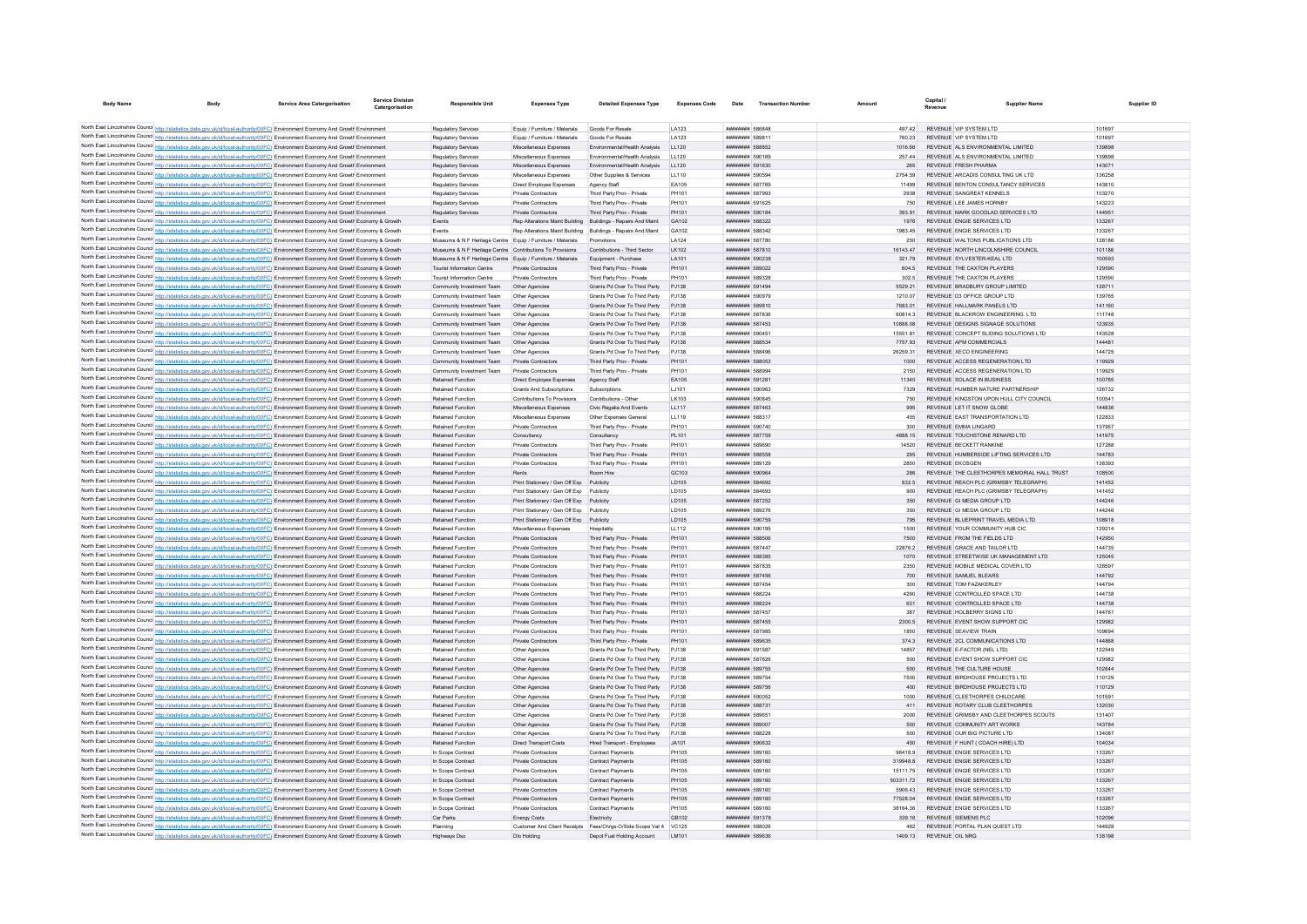| <b>Body Name</b>                    |                                                                                                                                                                                                                                                                                  | <b>Service Area Catergorisation</b> | Service Division<br>Catergorisation | <b>Responsible Unit</b>                            | <b>Expenses Type</b>                                                                                               | <b>Detailed Expenses Type</b>                                 | <b>Expenses Code</b> | Date                               | <b>Transaction Number</b> |                                        | Capital<br><b>Supplier Name</b><br>Revenue             | Supplier ID                   |
|-------------------------------------|----------------------------------------------------------------------------------------------------------------------------------------------------------------------------------------------------------------------------------------------------------------------------------|-------------------------------------|-------------------------------------|----------------------------------------------------|--------------------------------------------------------------------------------------------------------------------|---------------------------------------------------------------|----------------------|------------------------------------|---------------------------|----------------------------------------|--------------------------------------------------------|-------------------------------|
|                                     |                                                                                                                                                                                                                                                                                  |                                     |                                     |                                                    |                                                                                                                    |                                                               |                      |                                    |                           |                                        |                                                        |                               |
| North East Lincolnshire Council Res | data.gov.uk/id/local-authority/00FC) Environment Economy And Growt Economy & Growth                                                                                                                                                                                              |                                     |                                     | Highways Dso                                       | Dio Holding                                                                                                        | Depot Fuel Holding Account                                    | LM101                | ######## 589207                    |                           | 18416.91                               | REVENUE OIL NRG                                        | 138198                        |
|                                     | North East Lincolnshire Council http://statistics.data.gov.uk/id/local-authority/00FC) Environment Economy And Growth Economy & Growth                                                                                                                                           |                                     |                                     | <b>Highways Dso</b>                                | Dlo Holding                                                                                                        | Depot Fuel Holding Account                                    | LM101                | ######## 590257                    |                           | 18798.16                               | REVENUE OIL NRG                                        | 138198                        |
|                                     | North East Lincolnshire Council http://statistics.data.gov.uk/id/local-authority/00FC) Environment Economy And Growth Economy & Growth                                                                                                                                           |                                     |                                     | <b>Highways Dso</b>                                | Dio Holding                                                                                                        | Depot Fuel Holding Account                                    | LM101                | ######## 590258                    |                           | 1694.2                                 | <b>REVENUE OIL NRG</b>                                 | 138198                        |
|                                     | North East Lincolnshire Council http://statistics.data.gov.uk/id/local-authority/00FC) Environment Economy And Growth Economy & Growth                                                                                                                                           |                                     |                                     | Street Lighting                                    | Rep Alterations Maint Building Street Lighting - Energy                                                            |                                                               | GA110                | ######## 589743                    |                           | 3353.93                                | REVENUE NPOWER LIMITED                                 | 101414                        |
|                                     | North East Lincolnshire Council http://statistics.data.gov.uk/id/local-authority/00FC) Environment Economy And Growth Economy & Growth                                                                                                                                           |                                     |                                     | Street Lighting                                    | Rep Alterations Maint Building Street Lighting - Energy                                                            |                                                               | GA110                | ######## 588985                    |                           | 521.45                                 | REVENUE NPOWER LIMITED                                 | 101414                        |
|                                     | North East Lincolnshire Council http://statistics.data.gov.uk/id/local-authority/00FC) Environment Economy And Growth Economy & Growth                                                                                                                                           |                                     |                                     | Street Lighting                                    | Rep Alterations Maint Building                                                                                     | Street Lighting - Energy                                      | GA110                | ######## 590097                    |                           | 521.45                                 | REVENUE NPOWER LIMITED                                 | 101414                        |
|                                     | North East Lincolnshire Council http://statistics.data.gov.uk/id/local-authority/00FC) Environment Economy And Growth Economy & Growth                                                                                                                                           |                                     |                                     | Street Lighting                                    | Rep Alterations Maint Building Street Lighting - Energy                                                            |                                                               | GA110                | ######## 590102                    |                           | $-526.61$                              | REVENUE NPOWER LIMITED                                 | 101414                        |
|                                     | North East Lincolnshire Council http://statistics.data.gov.uk/id/local-authority/00FC) Environment Economy And Growth Economy & Growth                                                                                                                                           |                                     |                                     | Street Lighting                                    | Rep Alterations Maint Building Street Lighting - Energy                                                            |                                                               | GA110                | ######## 590096                    |                           | 504.62                                 | REVENUE NPOWER LIMITED                                 | 101414                        |
|                                     | North East Lincolnshire Council http://statistics.data.gov.uk/id/local-authority/00FC) Environment Economy And Growth Economy & Growth                                                                                                                                           |                                     |                                     | <b>Street Lighting</b>                             | Rep Alterations Maint Building Street Lighting - Energy                                                            |                                                               | GA110                | ######## 589743                    |                           | 9642.55                                | REVENUE NPOWER LIMITED                                 | 101414                        |
|                                     | North East Lincolnshire Council http://statistics.data.gov.uk/id/local-authority/00FC) Environment Economy And Growth Economy & Growth                                                                                                                                           |                                     |                                     | Street Lighting                                    | Rep Alterations Maint Building                                                                                     | Street Lighting - Energy                                      | GA110                | ######## 58898                     |                           | 1564.35                                | REVENUE NPOWER LIMITED                                 | 101414                        |
|                                     | North East Lincolnshire Council http://statistics.data.gov.uk/id/local-authority/00FC) Environment Economy And Growth Economy & Growth                                                                                                                                           |                                     |                                     | <b>Street Lighting</b>                             | Rep Alterations Maint Building Street Lighting - Energy                                                            |                                                               | GA110                | ######## 590097                    |                           | 1564.34                                | REVENUE NPOWER LIMITED                                 | 101414                        |
|                                     | North East Lincolnshire Council http://statistics.data.gov.uk/id/local-authority/00FC) Environment Economy And Growth Economy & Growth                                                                                                                                           |                                     |                                     | Street Lighting                                    | Rep Alterations Maint Building Street Lighting - Energy                                                            |                                                               | GA110                | ######## 590102<br>######## 590096 |                           | $-1579.83$                             | REVENUE NPOWER LIMITED<br>REVENUE NPOWER LIMITED       | 101414                        |
|                                     | North East Lincolnshire Council http://statistics.data.gov.uk/id/local-authority/00FC) Environment Economy And Growth Economy & Growth<br>North East Lincolnshire Council http://statistics.data.gov.uk/id/local-authority/00FC) Environment Economy And Growth Economy & Growth |                                     |                                     | Street Lighting<br><b>Street Lighting</b>          | Rep Alterations Maint Building Street Lighting - Energy<br>Rep Alterations Maint Building Street Lighting - Energy |                                                               | GA110<br>GA110       | ######## 589743                    |                           | 1513.87<br>28927.65                    | REVENUE NPOWER LIMITED                                 | 101414<br>101414              |
|                                     | North East Lincolnshire Council http://statistics.data.gov.uk/id/local-authority/00FC) Environment Economy And Growth Economy & Growth                                                                                                                                           |                                     |                                     | <b>Street Lighting</b>                             | Rep Alterations Maint Building Street Lighting - Energy                                                            |                                                               | GA110                | ######## 588984                    |                           | 1650.21                                | REVENUE NPOWER LIMITED                                 | 101414                        |
|                                     | North East Lincolnshire Council http://statistics.data.gov.uk/id/local-authority/00FC) Environment Economy And Growth Economy & Growth                                                                                                                                           |                                     |                                     | Street Lighting                                    | Rep Alterations Maint Building Street Lighting-General Maint                                                       |                                                               | GA111                | ######## 583581                    |                           | 1990                                   | REVENUE ROCH NDT SERVICES                              | 127363                        |
|                                     | North East Lincolnshire Council http://statistics.data.gov.uk/id/local-authority/00FC) Environment Economy And Growth Economy & Growth                                                                                                                                           |                                     |                                     | <b>Street Lighting</b>                             |                                                                                                                    | Rep Alterations Maint Building Street Light-Irrecoverable Dam | GA112                | ######## 588977                    |                           | 909.32                                 | REVENUE NORTHERN POWERGRID (YORKSHIRE) PLC             | 108328                        |
|                                     | North East Lincolnshire Council http://statistics.data.gov.uk/id/local-authority/00FC) Environment Economy And Growth Economy & Growth                                                                                                                                           |                                     |                                     | Street Lighting                                    | Private Contractors                                                                                                | Third Party Prov - Private                                    | PH101                | ######## 591373                    |                           | 395                                    | REVENUE MOTUS TRAFFIC LIMITED                          | 131653                        |
|                                     | North East Lincolnshire Council http://statistics.data.gov.uk/id/local-authority/00FC) Environment Economy And Growth Economy & Growth                                                                                                                                           |                                     |                                     | Traffic Managemen                                  | Private Contractors                                                                                                | Third Party Prov - Private                                    | PH101                | ######## 587290                    |                           | 350                                    | REVENUE RSGR LIMITED                                   | 136404                        |
|                                     | North East Lincolnshire Council http://statistics.data.gov.uk/id/local-authority/00FC) Environment Economy And Growth Economy & Growth                                                                                                                                           |                                     |                                     | <b>Transport Policy</b>                            | Private Contractors                                                                                                | Concessionary Fares                                           | PH104                | ######## 588877                    |                           | <b>IFDACTED COMMERCIALLY SENSITIVE</b> | REVENUE GY CLPS & DISTRICT DIAL A RIDE                 | 100980                        |
|                                     | North East Lincolnshire Council http://statistics.data.gov.uk/id/local-authority/00FC) Environment Economy And Growth Economy & Growth                                                                                                                                           |                                     |                                     | <b>Transport Policy</b>                            | Private Contractors                                                                                                | Concessionary Fares                                           | PH104                | ######## 588775                    |                           | <b>IFDACTED COMMERCIALLY SENSITIVE</b> | REVENUE GRAYSCROFT BUS SERVICES LIMITED                | 101786                        |
|                                     | North East Lincolnshire Council http://statistics.data.gov.uk/id/local-authority/00FC) Environment Economy And Growth Economy & Growth                                                                                                                                           |                                     |                                     | <b>Transport Policy</b>                            | Private Contractors                                                                                                | Concessionary Fares                                           | PH104                | ######## 590256                    |                           | REDACTED COMMERCIALLY SENSITIVE        | REVENUE STAGECOACH SERVICES                            | 101404                        |
|                                     | North East Lincolnshire Council http://statistics.data.gov.uk/id/local-authority/00FC) Environment Economy And Growth Economy & Growth                                                                                                                                           |                                     |                                     | Transport Policy                                   | Private Contractors                                                                                                | Concessionary Fares                                           | PH104                | ######## 585068                    |                           | REDACTED COMMERCIALLY SENSITIVE        | REVENUE ESP SYSTEX LTD                                 | 102062                        |
|                                     | North East Lincolnshire Council http://statistics.data.gov.uk/id/local-authority/00FC) Environment Economy And Growth Economy & Growth                                                                                                                                           |                                     |                                     | <b>Transport Policy</b>                            | Private Contractors                                                                                                | Subsidies                                                     | PH102                | ######## 590629                    |                           | REDACTED COMMERCIALLY SENSITIVE        | REVENUE STAGECOACH SERVICES                            | 101404                        |
|                                     | North East Lincolnshire Council http://statistics.data.gov.uk/id/local-authority/00FC) Environment Economy And Growth Economy & Growth                                                                                                                                           |                                     |                                     | <b>Transport Policy</b>                            | Private Contractors                                                                                                | <b>Contract Payments</b>                                      | <b>PH105</b>         | ######## 589266                    |                           | 19934                                  | REVENUE STAGECOACH SERVICES                            | 101404                        |
|                                     | North East Lincolnshire Council http://statistics.data.gov.uk/id/local-authority/00FC) Environment Economy And Growth Economy & Growth                                                                                                                                           |                                     |                                     | <b>Transport Policy</b>                            | Private Contractors                                                                                                | Contract Payments                                             | <b>PH105</b>         | ######## 589264                    |                           | 2784.72                                | REVENUE STAGECOACH SERVICES                            | 101404                        |
|                                     | North East Lincolnshire Council http://statistics.data.gov.uk/id/local-authority/00FC) Environment Economy And Growth Economy & Growth                                                                                                                                           |                                     |                                     | Transport Policy                                   | Private Contractors                                                                                                | Contract Payments                                             | <b>PH105</b>         | ######## 589262                    |                           | 2790.72                                | REVENUE STAGECOACH SERVICES                            | 101404                        |
|                                     | North East Lincolnshire Council http://statistics.data.gov.uk/id/local-authority/00FC) Environment Economy And Growth Economy & Growth                                                                                                                                           |                                     |                                     | <b>Transport Policy</b>                            | Private Contractors                                                                                                | Contract Payments                                             | PH105                | ######## 589278                    |                           | 18936 18                               | REVENUE STAGECOACH SERVICES                            | 101404                        |
|                                     | North East Lincolnshire Council http://statistics.data.gov.uk/id/local-authority/00FC) Environment Economy And Growth Economy & Growth                                                                                                                                           |                                     |                                     | <b>Transport Policy</b>                            | Private Contractors                                                                                                | Contract Payments                                             | PH105                | ######## 590760                    |                           | 2780.72                                | REVENUE STAGECOACH SERVICES                            | 101404                        |
|                                     | North East Lincolnshire Council http://statistics.data.gov.uk/id/local-authority/00FC) Environment Economy And Growth Economy & Growth                                                                                                                                           |                                     |                                     | <b>Transport Policy</b>                            | Private Contractors                                                                                                | <b>Contract Payments</b>                                      | <b>PH105</b>         | ######## 590761                    |                           | 19893.6                                | REVENUE STAGECOACH SERVICES                            | 101404                        |
|                                     | North East Lincolnshire Council http://statistics.data.gov.uk/id/local-authority/00FC) Environment Economy And Growth Economy & Growth                                                                                                                                           |                                     |                                     | <b>Transport Policy</b>                            | Private Contractors                                                                                                | <b>Contract Payments</b>                                      | PH105                | ######## 589772                    |                           | 14359.7                                | REVENUE TRAPEZE GROUP UK LTD                           | 101970                        |
|                                     | North East Lincolnshire Council http://statistics.data.gov.uk/id/local-authority/00FC) Environment Economy And Growth Economy & Growth                                                                                                                                           |                                     |                                     | <b>Transport Policy</b>                            | Consultancy                                                                                                        | Consultancy                                                   | PI 101               | ######## 583828                    |                           | 510                                    | REVENUE TRAPEZE GROUP UK LTD                           | 101970                        |
|                                     | North East Lincolnshire Council http://statistics.data.gov.uk/id/local-authority/00FC) Environment Economy And Growth Economy & Growth                                                                                                                                           |                                     |                                     | <b>Transport Policy</b>                            | Contributions To Provisions                                                                                        | Contributions - Communities                                   | LK101                | ######## 583626                    |                           | 305                                    | REVENUE CYCLE HUB LINCS CIC                            | 119476                        |
|                                     | North East Lincolnshire Council http://statistics.data.gov.uk/id/local-authority/00FC) Environment Economy And Growth Economy & Growth                                                                                                                                           |                                     |                                     | <b>Transport Policy</b>                            | Contributions To Provisions                                                                                        | Contributions - Communities                                   | LK101                | ######## 591276                    |                           | 850                                    | REVENUE LOCK IT SAFE LTD                               | 101779                        |
|                                     | North East Lincolnshire Council http://statistics.data.gov.uk/id/local-authority/00FC) Environment Economy And Growth Economy & Growth                                                                                                                                           |                                     |                                     | <b>Transport Polic</b>                             | Miscellaneous Expenses                                                                                             | Other Expenses General                                        | LL119                | ######## 591414                    |                           | 4507                                   | REVENUE ENGIE SERVICES LTD                             | 133267                        |
|                                     | North East Lincolnshire Council http://statistics.data.gov.uk/id/local-authority/00FC) Environment Economy And Growth Economy & Growth                                                                                                                                           |                                     |                                     | <b>Transport Policy</b>                            | Voluntary Associations                                                                                             | Third Pn - Third Sector                                       | PF101                | <b><i>BBBBBBBB</i></b> 58728       |                           | 732.99                                 | REVENUE IDEAS BY NET                                   | 107022                        |
|                                     | North East Lincolnshire Council http://statistics.data.gov.uk/id/local-authority/00FC) Environment Economy And Growth Economy & Growth                                                                                                                                           |                                     |                                     | <b>Transport Policy</b>                            | Voluntary Associations                                                                                             | Third Pp - Third Sector                                       | PF101                | ######## 583463                    |                           | 1575                                   | REVENUE CYCLE HUB LINCS CIC                            | 119476                        |
|                                     | North East Lincolnshire Council http://statistics.data.gov.uk/id/local-authority/00FC) Environment Economy And Growth Economy & Growth                                                                                                                                           |                                     |                                     | <b>Transport Policy</b>                            | Private Contractors                                                                                                | Contract Payments                                             | <b>PH105</b>         | ######## 590782                    |                           | 22367                                  | REVENUE LOVE TO RIDE LTD                               | 119407                        |
|                                     | North East Lincolnshire Council http://statistics.data.gov.uk/id/local-authority/00FC) Environment Economy And Growth Economy & Growth<br>North East Lincolnshire Council http://statistics.data.gov.uk/id/local-authority/00FC) Environment Economy And Growth Economy & Growth |                                     |                                     | <b>Transport Policy</b><br><b>Transport Policy</b> | Consultancy<br>Consultancy                                                                                         | Consultancy<br>Consultancy                                    | PL101<br>PI 101      | ####### 591414<br>######## 585143  |                           | 15755.13<br>300                        | REVENUE ENGIE SERVICES LTD<br>REVENUE LOCK IT SAFE LTD | 133267<br>101779              |
|                                     | North East Lincolnshire Council http://statistics.data.gov.uk/id/local-authority/00FC) Environment Economy And Growth Economy & Growth                                                                                                                                           |                                     |                                     | <b>Energy Project</b>                              | Miscellaneous Expenses                                                                                             | Obc Holding Ac - To Be Cleared                                | LL125                | ######## 590059                    |                           | 5646.34                                | REVENUE HEALING SCIENCE ACADEMY LTD                    | 102702                        |
|                                     | North East Lincolnshire Council http://statistics.data.gov.uk/id/local-authority/00FC) Environment Economy And Growth Economy & Growth                                                                                                                                           |                                     |                                     | Energy Project                                     | Consultancy                                                                                                        | Consultancy                                                   | PL101                | ######## 58928                     |                           | 9855                                   | <b>REVENUE SIEMENS PLC</b>                             | 102096                        |
|                                     | North East Lincolnshire Council http://statistics.data.gov.uk/id/local-authority/00FC) Environment Economy And Growth Economy & Growth                                                                                                                                           |                                     |                                     | Energy Project                                     | Consultancy                                                                                                        | Consultancy                                                   | PL101                | ######## 589282                    |                           | 2225                                   | <b>REVENUE SIEMENS PLC</b>                             | 102096                        |
|                                     | North East Lincolnshire Council http://statistics.data.gov.uk/id/local-authority/00FC) Environment Economy And Growth Economy & Growth                                                                                                                                           |                                     |                                     | Energy Project                                     | Direct Employee Expenses                                                                                           | Agency Staff                                                  | FA105                | ######## 588047                    |                           | 320.84                                 | REVENUE MATRIX SCM LTD                                 | 108117                        |
|                                     | North East Lincolnshire Council http://statistics.data.gov.uk/id/local-authority/00FC) Environment Economy And Growth Economy & Growth                                                                                                                                           |                                     |                                     | Energy Project                                     | Direct Employee Expenses                                                                                           | Agency Staff                                                  | EA105                | ######## 588996                    |                           | 456.58                                 | REVENUE MATRIX SCM LTD                                 | 108117                        |
|                                     | North East Lincolnshire Council http://statistics.data.gov.uk/id/local-authority/00FC) Environment Economy And Growth Economy & Growth                                                                                                                                           |                                     |                                     | Energy Project                                     | Car Allowances                                                                                                     | Travel - Employees                                            | JF101                | ######## 588002                    |                           | 359.63                                 | REVENUE CLICK TRAVEL                                   | 127476                        |
|                                     | North East Lincolnshire Council http://statistics.data.gov.uk/id/local-authority/00FC) Environment Economy And Growth Economy & Growth                                                                                                                                           |                                     |                                     | Energy Project                                     | Car Allowances                                                                                                     | Travel - Employees                                            | JF101                | ######## 588002                    |                           | 433.3                                  | REVENUE CLICK TRAVEL                                   | 127476                        |
|                                     | North East Lincolnshire Council http://statistics.data.gov.uk/id/local-authority/00FC) Environment Economy And Growth Economy & Growth                                                                                                                                           |                                     |                                     | <b>Energy Project</b>                              | Car Allowances                                                                                                     | Travel - Employees                                            | JF101                | ######## 588002                    |                           | 433.3                                  | REVENUE CLICK TRAVEL                                   | 127476                        |
|                                     | North East Lincolnshire Council http://statistics.data.gov.uk/id/local-authority/00FC) Environment Economy And Growth Economy & Growth                                                                                                                                           |                                     |                                     | Energy Project                                     | Car Allowances                                                                                                     | Travel - Employees                                            | JF101                | ######## 588002                    |                           | 433.3                                  | REVENUE CLICK TRAVEL                                   | 127476                        |
|                                     | North East Lincolnshire Council http://statistics.data.gov.uk/id/local-authority/00FC) Environment Economy And Growth Economy & Growth                                                                                                                                           |                                     |                                     | <b>Energy Project</b>                              | Car Allowances                                                                                                     | Travel - Employees                                            | JF101                | ######## 588002                    |                           | 433.3                                  | REVENUE CLICK TRAVEL                                   | 127476                        |
|                                     | North East Lincolnshire Council http://statistics.data.gov.uk/id/local-authority/00FC) Environment Economy And Growth Economy & Growth                                                                                                                                           |                                     |                                     | <b>Energy Projec</b>                               | Car Allowance                                                                                                      | Travel - Employee                                             | JF101                | ######## 588002                    |                           | 433.3                                  | REVENUE CLICK TRAVEL                                   | 127476                        |
|                                     | North East Lincolnshire Council http://statistics.data.gov.uk/id/local-authority/00FC) Environment Economy And Growth Economy & Growth                                                                                                                                           |                                     |                                     | Energy Project                                     | Car Allowances                                                                                                     | Travel - Employees                                            | JF101                | ######## 588002                    |                           | 318.9                                  | REVENUE CLICK TRAVEL                                   | 127476                        |
|                                     | North East Lincolnshire Council http://statistics.data.gov.uk/id/local-authority/00FC) Environment Economy And Growth Economy & Growth                                                                                                                                           |                                     |                                     | <b>Energy Project</b>                              | Car Allowances                                                                                                     | Travel - Employees                                            | JF101                | ######## 588002                    |                           | 318.9                                  | REVENUE CLICK TRAVEL                                   | 127476                        |
|                                     | North East Lincolnshire Council http://statistics.data.gov.uk/id/local-authority/00FC) Environment Economy And Growth Economy & Growth                                                                                                                                           |                                     |                                     | Energy Project                                     | Car Allowances                                                                                                     | Travel - Employees                                            | JF101                | ######## 588002                    |                           | 475.33                                 | REVENUE CLICK TRAVEL                                   | 127476                        |
|                                     | North East Lincolnshire Council http://statistics.data.gov.uk/id/local-authority/00FC) Environment Economy And Growth Economy & Growth                                                                                                                                           |                                     |                                     | Energy Project                                     | Car Allowances                                                                                                     | Travel - Employee                                             | JF101                | ######## 588002                    |                           | 475.33                                 | REVENUE CLICK TRAVEL                                   | 127476                        |
|                                     | North East Lincolnshire Council http://statistics.data.gov.uk/id/local-authority/00FC) Environment Economy And Growth Economy & Growth                                                                                                                                           |                                     |                                     | Energy Project                                     | Print Stationery / Gen Off Exp                                                                                     | Advertising                                                   | LD104                | ######## 588562                    |                           | 6805.67                                | REVENUE PACE COMMUNICATIONS LIMITED                    | 140495                        |
|                                     | North East Lincolnshire Council http://statistics.data.gov.uk/id/local-authority/00FC) Environment Economy And Growth Economy & Growth                                                                                                                                           |                                     |                                     | Energy Project                                     | Print Stationery / Gen Off Exp Advertising                                                                         |                                                               | LD104                | ######## 58926                     |                           | 500                                    | REVENUE WALTONS PUBLICATIONS LTD                       | 128186                        |
|                                     | North East Lincolnshire Council http://statistics.data.gov.uk/id/local-authority/00FC) Environment Economy And Growth Economy & Growth                                                                                                                                           |                                     |                                     | <b>Energy Project</b>                              | Print Stationery / Gen Off Exp Advertising                                                                         |                                                               | LD104                | ######## 590948<br>######## 58721  |                           | 750                                    | REVENUE KINGSTON UPON HULL CITY COUNCIL                | 100541                        |
|                                     | North East Lincolnshire Council http://statistics.data.gov.uk/id/local-authority/00FC) Environment Economy And Growth Economy & Growt                                                                                                                                            |                                     |                                     | <b>Energy Projec</b>                               | Communications And Computin Computer H/Ware - Purchases                                                            |                                                               | LF105                | ######## 591456                    |                           | 1380.12<br>2310                        | REVENUE XMA LIMITED<br>REVENUE OPENCRM                 | 100699<br>139996              |
|                                     | North East Lincolnshire Council http://statistics.data.gov.uk/id/local-authority/00FC) Environment Economy And Growth Economy & Growth<br>North East Lincolnshire Council http://statistics.data.gov.uk/id/local-authority/00FC) Environment Economy And Growth Economy & Growth |                                     |                                     | <b>Energy Project</b><br><b>Energy Project</b>     | Communications And Computin Computer S/Ware - Licences<br>Private Contractors                                      | Contract Payments                                             | LF103<br>PH105       | ######## 590252                    |                           | 3780                                   | REVENUE NEP ENERGY SERVICES LTD.                       | 144602                        |
|                                     | North East Lincolnshire Council http://statistics.data.gov.uk/id/local-authority/00FC) Environment Economy And Growth Housing                                                                                                                                                    |                                     |                                     | Supporting People                                  | Other Agencies                                                                                                     | Third Pp - Block Gross                                        | PJ103                | ######## 590543                    |                           | 21567                                  | REVENUE DOORSTEP                                       | 100310                        |
|                                     | North East Lincolnshire Council http://statistics.data.gov.uk/id/local-authority/00FC) Environment Economy And Growth Housing                                                                                                                                                    |                                     |                                     | Supporting People                                  | Other Agencies                                                                                                     | Third Po - Block Gross                                        | PJ103                | ######## 590542                    |                           | 6825                                   | REVENUE DOORSTEP                                       | 100310                        |
|                                     | North East Lincolnshire Council http://statistics.data.gov.uk/id/local-authority/00FC) Environment Economy And Growth Housing                                                                                                                                                    |                                     |                                     | <b>Supporting People</b>                           | Other Agencies                                                                                                     | Third Pp - Block Gross                                        | PJ103                | ######## 590547                    |                           | 5165.16                                | REVENUE LONGHURST AND HAVELOK HOMES LTD                | 100342                        |
|                                     | North East Lincolnshire Council http://statistics.data.gov.uk/id/local-authority/00FC) Environment Economy And Growth Housing                                                                                                                                                    |                                     |                                     | Supporting People                                  | Other Agencies                                                                                                     | Third Pn - Block Gross                                        | P.1103               | ######## 590549                    |                           | 16630.25                               | REVENUE LONGHURST AND HAVELOK HOMES LTD.               | 100342                        |
|                                     | North East Lincolnshire Council http://statistics.data.gov.uk/id/local-authority/00FC) Environment Economy And Growth Housing                                                                                                                                                    |                                     |                                     | Supporting People                                  | Other Agencies                                                                                                     | Third Po - Block Gross                                        | PJ103                | ######## 590548                    |                           | 4214 86                                | REVENUE LONGHURST AND HAVELOK HOMES LTD                | 100342                        |
|                                     | North East Lincolnshire Council http://statistics.data.gov.uk/id/local-authority/00FC) Environment Economy And Growth Housing                                                                                                                                                    |                                     |                                     | Supporting People                                  | Other Agencies                                                                                                     | Third Po - Block Gross                                        | PJ103                | ######## 590545                    |                           | 30745                                  | REVENUE LONGHURST AND HAVELOK HOMES LTD                | 100342                        |
|                                     | North East Lincolnshire Council http://statistics.data.gov.uk/id/local-authority/00FC) Environment Economy And Growth Housing                                                                                                                                                    |                                     |                                     | <b>Supporting People</b>                           | Other Agencies                                                                                                     | Third Pp - Block Gross                                        | PJ103                | ######## 590546                    |                           | 34238.75                               | REVENUE LONGHURST AND HAVELOK HOMES LTD                | 100342                        |
|                                     | North East Lincolnshire Council http://statistics.data.gov.uk/id/local-authority/00FC) Environment Economy And Growth Housing                                                                                                                                                    |                                     |                                     | Supporting People                                  | Other Anencies                                                                                                     | Third Pn - Block Gross                                        | P.1103               | ######## 590541                    |                           | 9555                                   | REVENUE THE SALVATION ARMY                             | 100309                        |
|                                     | North East Lincolnshire Council http://statistics.data.gov.uk/id/local-authority/00FC) Environment Economy And Growth Housing                                                                                                                                                    |                                     |                                     | Supporting People                                  | Other Agencies                                                                                                     | Third Pp - Block Gross                                        | PJ103                | ######## 590544                    |                           | 13195                                  | REVENUE WOMENS AID                                     | 100326                        |
|                                     | North East Lincolnshire Council http://statistics.data.gov.uk/id/local-authority/00FC) Environment Economy And Growth Housing                                                                                                                                                    |                                     |                                     | Supporting People                                  | Other Agencies                                                                                                     | Third Po - Block Gross                                        | PJ103                | ######## 590170                    |                           | 26275                                  | REVENUE HARBOUR PLACE DAY CENTRE                       | 106725                        |
|                                     | North East Lincolnshire Council http://statistics.data.gov.uk/id/local-authority/00FC) Environment Economy And Growth Housing                                                                                                                                                    |                                     |                                     | <b>Supporting People</b>                           | Other Agencies                                                                                                     | Third Pp - Block Gross                                        | PJ103                | ######## 590540                    |                           | 19814.52                               | REVENUE GRIMSBY CLEETHORPES & HUMBER REGION YMCA       | 100305                        |
|                                     | North East Lincolnshire Council http://statistics.data.gov.uk/id/local-authority/00FC) Environment Economy And Growth Housing                                                                                                                                                    |                                     |                                     | Supporting People                                  | Private Contractors                                                                                                | Third Party Prov - Private                                    | PH101                | ######## 591620                    |                           | 315                                    | REVENUE MEREDITH YALCIN                                | 144352                        |
|                                     | North East Lincolnshire Council http://statistics.data.gov.uk/id/local-authority/00FC) Environment Economy And Growth Housing                                                                                                                                                    |                                     |                                     | Supporting People                                  | Private Contractors                                                                                                | Third Party Prov - Private                                    | PH101                | ######## 589646                    |                           | 915                                    | REVENUE REDACTED PERSONAL INFORMATION                  | REDACTED PERSONAL INFORMATION |
|                                     | North East Lincolnshire Council http://statistics.data.gov.uk/id/local-authority/00FC) Environment Economy And Growth Housing                                                                                                                                                    |                                     |                                     | Home Options & Hous Rel Supp Private Contractors   |                                                                                                                    | Third Party Prov - Private                                    | PH101                | ######## 58883                     |                           |                                        | REVENUE ST ANDREWS HOSPICE (TRADING) LTD               | 141569                        |
|                                     | North East Lincolnshire Council http://statistics.data.gov.uk/id/local-authority/00FC) Environment Economy And Growth Housing                                                                                                                                                    |                                     |                                     | Home Options & Hous Rel Supp Private Contractors   |                                                                                                                    | Third Party Prov - Private                                    | PH101                | ######## 588833                    |                           | 610                                    | REVENUE ST ANDREWS HOSPICE (TRADING) LTD               | 141569                        |
|                                     | North East Lincolnshire Council http://statistics.data.gov.uk/id/local-authority/00FC) Environment Economy And Growth Housing                                                                                                                                                    |                                     |                                     | Home Options & Hous Rel Supp Private Contractors   |                                                                                                                    | Third Party Prov - Private                                    | PH101                | ######## 588003                    |                           | 920                                    | REVENUE REDACTED PERSONAL INFORMATION                  | REDACTED PERSONAL INFORMATION |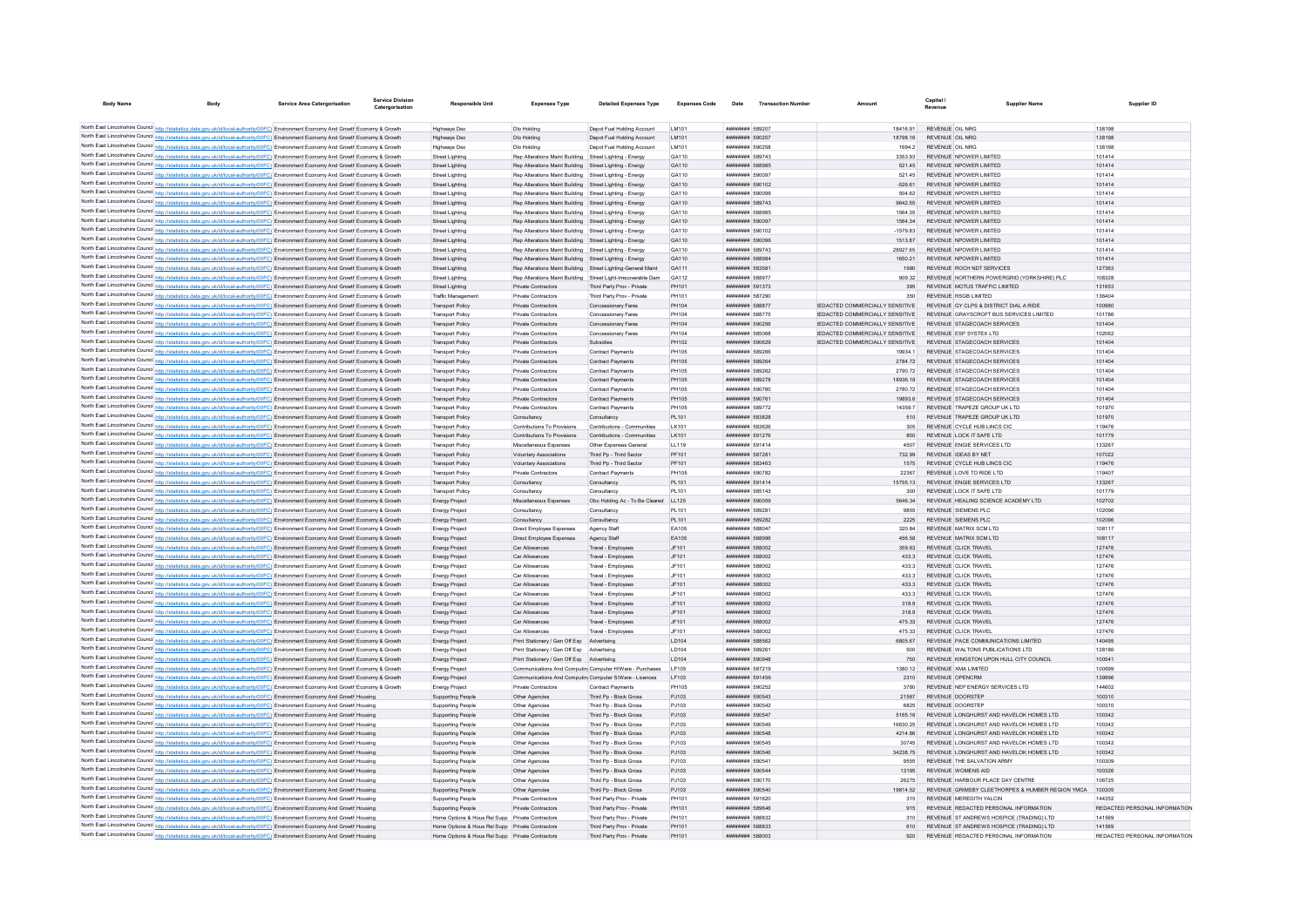| <b>Body Name</b>                     |                                                                                                                                                                                                                                                                | Service Area Catergorisation | Service Divisio<br>Catergorisation | <b>Responsible Unit</b>                                                                    | <b>Expenses Type</b>                              | <b>Detailed Expenses Type</b>                               | <b>Expenses Code</b> | Date                               | <b>Transaction Numbe</b> |               | Canital<br>Revenue | <b>Supplier Name</b>                                                      | Supplier ID                             |
|--------------------------------------|----------------------------------------------------------------------------------------------------------------------------------------------------------------------------------------------------------------------------------------------------------------|------------------------------|------------------------------------|--------------------------------------------------------------------------------------------|---------------------------------------------------|-------------------------------------------------------------|----------------------|------------------------------------|--------------------------|---------------|--------------------|---------------------------------------------------------------------------|-----------------------------------------|
|                                      |                                                                                                                                                                                                                                                                |                              |                                    |                                                                                            |                                                   |                                                             |                      |                                    |                          |               |                    |                                                                           |                                         |
| North East Lincolnshire Council http | s.data.gov.uk/id/local-authority/00FC) Environment Economy And Growt Housing                                                                                                                                                                                   |                              |                                    | Home Options & Hous Rel Supp Private Contractors                                           |                                                   | Third Party Prov - Private                                  | PH101                | ####### 585346                     |                          |               |                    | REVENUE REDACTED PERSONAL INFORMATION                                     | REDACTED PERSONAL INFORMATION           |
|                                      | North East Lincolnshire Council http://statistics.data.gov.uk/id/local-authority/00FC). Environment Economy And Growth Housing                                                                                                                                 |                              |                                    | Home Options & Hous Rel Supp Private Contractors                                           |                                                   | Third Party Prov - Private                                  | PH101                | ######## 585725                    |                          | 700           |                    | REVENUE REDACTED PERSONAL INFORMATION                                     | REDACTED PERSONAL INFORMATION           |
|                                      | North East Lincolnshire Council http://statistics.data.gov.uk/id/local-authority/00FC). Environment Economy And Growth Housing                                                                                                                                 |                              |                                    | Home Options & Hous Rel Supp Private Contractors                                           |                                                   | Third Party Prov - Private                                  | PH101                | ######## 586368                    |                          | 850           |                    | REVENUE REDACTED PERSONAL INFORMATION                                     | REDACTED PERSONAL INFORMATION           |
|                                      | North East Lincolnshire Council http://statistics.data.gov.uk/id/local-authority/00FC) Environment Economy And Growth Housing                                                                                                                                  |                              |                                    | Home Options & Hous Rel Supp Private Contractors                                           |                                                   | Third Party Prov - Private                                  | PH101                | ######## 585788                    |                          | 1074          |                    | REVENUE REDACTED PERSONAL INFORMATION                                     | REDACTED PERSONAL INFORMATION           |
|                                      | North East Lincolnshire Council http://statistics.data.gov.uk/id/local-authority/00FC) Environment Economy And Growth Housing                                                                                                                                  |                              |                                    | Home Options & Hous Rel Supp Private Contractors                                           |                                                   | Third Party Prov - Private                                  | PH101                | ######## 586685                    |                          | 560           |                    | REVENUE REDACTED PERSONAL INFORMATION                                     | REDACTED PERSONAL INFORMATION           |
|                                      | North East Lincolnshire Council http://statistics.data.gov.uk/id/local-authority/00FC) Environment Economy And Growth Housing                                                                                                                                  |                              |                                    | Home Options & Hous Rel Supp Private Contractors                                           |                                                   | Third Party Prov - Private                                  | PH101                | ######## 587246                    |                          | 450           |                    | REVENUE REDACTED PERSONAL INFORMATION                                     | REDACTED PERSONAL INFORMATION           |
|                                      | North East Lincolnshire Council http://statistics.data.gov.uk/id/local-authority/00FC) Environment Economy And Growth Housing                                                                                                                                  |                              |                                    | Home Options & Hous Rel Supp Private Contractors                                           |                                                   | Third Party Prov - Private                                  | PH101                | ######## 587465                    |                          | 700           |                    | REVENUE REDACTED PERSONAL INFORMATION                                     | REDACTED PERSONAL INFORMATION           |
|                                      | North East Lincolnshire Council http://statistics.data.gov.uk/id/local-authority/00FC) Environment Economy And Growth Housing                                                                                                                                  |                              |                                    | Home Options & Hous Rel Supp Private Contractors                                           |                                                   | Third Party Prov - Private                                  | PH101                | ######## 590789                    |                          | 345.8         |                    | REVENUE REDACTED PERSONAL INFORMATION                                     | REDACTED PERSONAL INFORMATION           |
|                                      | North East Lincolnshire Council http://statistics.data.gov.uk/id/local-authority/00FC) Environment Economy And Growth Housing                                                                                                                                  |                              |                                    | Home Options & Hous Rel Supp Private Contractors                                           |                                                   | Third Party Prov - Private                                  | PH101                | <b><i>BREEZER 590940</i></b>       |                          | 250.62        |                    | REVENUE REDACTED PERSONAL INFORMATION                                     | REDACTED PERSONAL INFORMATION           |
|                                      | North East Lincolnshire Council http://statistics.data.gov.uk/id/local-authority/00FC) Environment Economy And Growth Housing                                                                                                                                  |                              |                                    | Home Options & Hous Rel Supp Private Contractors                                           |                                                   | Third Party Prov - Private                                  | PH101                | ######## 590757                    |                          |               |                    | REVENUE REDACTED PERSONAL INFORMATION                                     | REDACTED PERSONAL INFORMATION           |
|                                      | North East Lincolnshire Council http://statistics.data.gov.uk/id/local-authority/00FC) Environment Economy And Growth Housing                                                                                                                                  |                              |                                    | Home Options & Hous Rel Supp Private Contractors                                           |                                                   | Third Party Prov - Private                                  | PH101                | ######## 590786                    |                          | 326.92        |                    | REVENUE REDACTED PERSONAL INFORMATION                                     | REDACTED PERSONAL INFORMATION           |
|                                      | North East Lincolnshire Council http://statistics.data.gov.uk/id/local-authority/00FC) Environment Economy And Growth Housing                                                                                                                                  |                              |                                    | Home Options & Hous Rel Supp Private Contractors                                           |                                                   | Third Party Prov - Private                                  | PH101                | <b>######## 587763</b>             |                          | 968.91        |                    | REVENUE REDACTED PERSONAL INFORMATION                                     | REDACTED PERSONAL INFORMATION           |
|                                      | North East Lincolnshire Council http://statistics.data.gov.uk/id/local-authority/00FC) Environment Economy And Growth Housing                                                                                                                                  |                              |                                    | Home Options & Hous Rel Supp Private Contractors                                           |                                                   | Third Party Prov - Private<br>Grants Pd Over To Third Party | PH101<br>PJ138       | ######## 588537<br>######## 590840 |                          | 780<br>433.38 |                    | REVENUE REDACTED PERSONAL INFORMATION<br><b>REVENUE WILKINSON</b>         | REDACTED PERSONAL INFORMATION<br>100570 |
|                                      | North East Lincolnshire Council http://statistics.data.gov.uk/id/local-authority/00FC) Environment Economy And Growth Housing<br>North East Lincolnshire Council http://statistics.data.gov.uk/id/local-authority/00FC) Environment Economy And Growth Housing |                              |                                    | Home Options & Hous Rel Supp Other Agencies<br>Home Options & Hous Rel Supp Other Agencies |                                                   | Grants Pd Over To Third Party                               | PJ138                | ######## 588346                    |                          | 733.33        |                    | REVENUE P & L DISCOUNT FURNITURE LTD                                      | 103831                                  |
|                                      | North East Lincolnshire Council http://statistics.data.gov.uk/id/local-authority/00FC) Environment Economy And Growth Housing                                                                                                                                  |                              |                                    | Home Options & Hous Rel Supp Other Agencies                                                |                                                   | Grants Pd Over To Third Party                               | PJ138                | ######## 588346                    |                          | 875           |                    | REVENUE P & L DISCOUNT FURNITURE LTD                                      | 103831                                  |
|                                      | North East Lincolnshire Council http://statistics.data.gov.uk/id/local-authority/00FC) Environment Economy And Growth Housing                                                                                                                                  |                              |                                    | Home Options & Hous Rel Supp Other Agencies                                                |                                                   | Grants Pd Over To Third Party                               | PJ138                | ######## 589198                    |                          | 1508.38       |                    | <b>REVENUE WILKINSON</b>                                                  | 100570                                  |
|                                      | North East Lincolnshire Council http://statistics.data.gov.uk/id/local-authority/00FC) Environment Economy And Growth Housing                                                                                                                                  |                              |                                    | Home Options & Hous Rel Supp   Other Agencies                                              |                                                   | Grants Pd Over To Third Party                               | PJ138                | ######## 589714                    |                          | 1460          |                    | REVENUE ELECTRIC APPLIANCES GRIMSBY                                       | 100812                                  |
|                                      | North East Lincolnshire Council http://statistics.data.gov.uk/id/local-authority/00FC) Environment Economy And Growth Housing                                                                                                                                  |                              |                                    | Home Options & Hous Rel Supp Other Agencies                                                |                                                   | Grants Pd Over To Third Party                               | PJ138                | ######## 589714                    |                          | 1326.67       |                    | REVENUE ELECTRIC APPLIANCES GRIMSBY                                       | 100812                                  |
|                                      | North East Lincolnshire Council http://statistics.data.gov.uk/id/local-authority/00FC) Environment Economy And Growth Housing                                                                                                                                  |                              |                                    | Home Options & Hous Rel Supp Other Agencies                                                |                                                   | Other                                                       | PJ121                | ######## 585722                    |                          | 600.12        |                    | REVENUE NAVIGO HEALTH AND SOCIAL CARE CIC                                 | 128894                                  |
|                                      | North East Lincolnshire Council http://statistics.data.gov.uk/id/local-authority/00FC) Environment Economy And Growth Housing                                                                                                                                  |                              |                                    | Home Options & Hous Rel Supp Other Agencies                                                |                                                   | Other                                                       | PJ121                | ######## 580458                    |                          | 750.15        |                    | REVENUE NAVIGO HEALTH AND SOCIAL CARE CIC                                 | 128894                                  |
|                                      | North East Lincolnshire Council http://statistics.data.gov.uk/id/local-authority/00FC) Environment Economy And Growth Housing                                                                                                                                  |                              |                                    | Home Options & Hous Rel Supp Other Agencies                                                |                                                   | Other                                                       | PJ121                | ######## 583090                    |                          | 600.12        |                    | REVENUE NAVIGO HEALTH AND SOCIAL CARE CIC                                 | 128894                                  |
|                                      | North East Lincolnshire Council http://statistics.data.gov.uk/id/local-authority/00FC) Environment Economy And Growth Housing                                                                                                                                  |                              |                                    | Home Options & Hous Rel Supp Other Agencies                                                |                                                   | Other                                                       | PJ121                | ######## 590040                    |                          | 750.15        |                    | REVENUE NAVIGO HEALTH AND SOCIAL CARE CIC                                 | 128894                                  |
|                                      | North East Lincolnshire Council http://statistics.data.gov.uk/id/local-authority/00FC) Environment Economy And Growth Housing                                                                                                                                  |                              |                                    | Home Options & Hous Rel Supp Rents                                                         |                                                   | Rent                                                        | GC101                | ######## 587397                    |                          | 43380.48      |                    | REVENUE LONGHURST AND HAVELOK HOMES LTD                                   | 100342                                  |
|                                      | North East Lincolnshire Council http://statistics.data.gov.uk/id/local-authority/00FC) Environment Economy And Growth Housing                                                                                                                                  |                              |                                    | Home Options & Hous Rel Supp Rents                                                         |                                                   | Service Charge                                              | GC102                | ######## 588382                    |                          | 2500          |                    | REVENUE RPS LINCOLNSHIRE LIMITED                                          | 143983                                  |
|                                      | North East Lincolnshire Council http://statistics.data.gov.uk/id/local-authority/00FC) Environment Economy And Growth Housing                                                                                                                                  |                              |                                    | Home Options & Hous Rel Supp Rents                                                         |                                                   | Rent                                                        | GC101                | ######## 591394                    |                          | 600           |                    | REVENUE REDACTED PERSONAL INFORMATION                                     | REDACTED PERSONAL INFORMATION           |
|                                      | North East Lincolnshire Council http://statistics.data.gov.uk/id/local-authority/00FC) Environment Economy And Growth Housing                                                                                                                                  |                              |                                    | Home Options & Hous Rel Supp Rents                                                         |                                                   | Rent                                                        | GC101                | ######## 588343                    |                          | 1540          |                    | REVENUE REDACTED PERSONAL INFORMATION                                     | REDACTED PERSONAL INFORMATION           |
|                                      | North East Lincolnshire Council http://statistics.data.gov.uk/id/local-authority/00FC) Environment Economy And Growth Housing                                                                                                                                  |                              |                                    | Home Options & Hous Rel Supp Rents                                                         |                                                   | Rent                                                        | GC101                | ######## 591397                    |                          | 260           |                    | REVENUE REDACTED PERSONAL INFORMATION                                     | REDACTED PERSONAL INFORMATION           |
|                                      | North East Lincolnshire Council http://statistics.data.gov.uk/id/local-authority/00FC) Environment Economy And Growth Housing                                                                                                                                  |                              |                                    | Home Options & Hous Rel Supp Rents                                                         |                                                   | Rent                                                        | GC101                | ######## 591400                    |                          | 550           |                    | REVENUE REDACTED PERSONAL INFORMATION                                     | REDACTED PERSONAL INFORMATION           |
|                                      | North East Lincolnshire Council http://statistics.data.gov.uk/id/local-authority/00FC) Environment Economy And Growth Housing                                                                                                                                  |                              |                                    | Home Options & Hous Rel Supp Rents                                                         |                                                   | Rent                                                        | GC101                | ######## 591398                    |                          | 1610          |                    | REVENUE REDACTED PERSONAL INFORMATION                                     | REDACTED PERSONAL INFORMATION           |
|                                      | North East Lincolnshire Council http://statistics.data.gov.uk/id/local-authority/00FC) Environment Economy And Growth Housing                                                                                                                                  |                              |                                    | Home Options & Hous Rel Supp Rents                                                         |                                                   | Rent                                                        | GC101                | ######## 591402                    |                          |               |                    | REVENUE REDACTED PERSONAL INFORMATION                                     | REDACTED PERSONAL INFORMATION           |
|                                      | North East Lincolnshire Council http://statistics.data.gov.uk/id/local-authority/00FC) Environment Economy And Growth Housing                                                                                                                                  |                              |                                    | Home Options & Hous Rel Supp Rents                                                         |                                                   | Rent                                                        | GC101                | ######## 591406                    |                          | 540           |                    | REVENUE REDACTED PERSONAL INFORMATION                                     | REDACTED PERSONAL INFORMATION           |
|                                      | North East Lincolnshire Council http://statistics.data.gov.uk/id/local-authority/00FC) Environment Economy And Growth Housing                                                                                                                                  |                              |                                    | Home Options & Hous Rel Supp Rents                                                         |                                                   | Rent                                                        | GC101                | ######## 591404                    |                          | 420           |                    | REVENUE REDACTED PERSONAL INFORMATION                                     | REDACTED PERSONAL INFORMATION           |
|                                      | North East Lincolnshire Council http://statistics.data.gov.uk/id/local-authority/00FC) Environment Economy And Growth Housing                                                                                                                                  |                              |                                    | Home Options & Hous Rel Supp Rents                                                         |                                                   | Rent                                                        | GC101                | ######## 588347                    |                          | 1625          |                    | REVENUE REDACTED PERSONAL INFORMATION                                     | REDACTED PERSONAL INFORMATION           |
|                                      | North East Lincolnshire Council http://statistics.data.gov.uk/id/local-authority/00FC) Environment Economy And Growth Housing                                                                                                                                  |                              |                                    | Home Options & Hous Rel Supp Rents                                                         |                                                   | Rent                                                        | GC101                | ######## 588348                    |                          | 2145          |                    | REVENUE REDACTED PERSONAL INFORMATION                                     | REDACTED PERSONAL INFORMATION           |
|                                      | North East Lincolnshire Council http://statistics.data.gov.uk/id/local-authority/00FC) Environment Economy And Growth Housing                                                                                                                                  |                              |                                    | Home Options & Hous Rel Supp Rents                                                         |                                                   | Rent                                                        | GC101                | ######## 588344                    |                          | 1485          |                    | REVENUE REDACTED PERSONAL INFORMATION                                     | REDACTED PERSONAL INFORMATION           |
|                                      | North East Lincolnshire Council http://statistics.data.gov.uk/id/local-authority/00FC) Environment Economy And Growth Housing                                                                                                                                  |                              |                                    | Home Options & Hous Rel Supp Rents                                                         |                                                   | Rent                                                        | GC101                | ######## 588341                    |                          | 1690          |                    | REVENUE REDACTED PERSONAL INFORMATION                                     | REDACTED PERSONAL INFORMATION           |
|                                      | North East Lincolnshire Council http://statistics.data.gov.uk/id/local-authority/00FC) Environment Economy And Growth Housing                                                                                                                                  |                              |                                    | Private Sector Housing                                                                     | Indirect Employee Expenses                        | Staff Training                                              | EB122                | ######## 590131                    |                          | 2300          |                    | REVENUE ITS TRAINING (UK) LTD                                             | 108452                                  |
|                                      | North East Lincolnshire Council http://statistics.data.gov.uk/id/local-authority/00FC) Environment Economy And Growth Housing<br>North East Lincolnshire Council http://statistics.data.gov.uk/id/local-authority/00FC) Environment Economy And Growth Housing |                              |                                    | Private Sector Housing<br>Private Sector Housing                                           | Indirect Employee Expenses<br>Private Contractors | Staff Training<br>Third Party Prov - Private                | EB122<br>PH101       | ####### 590941<br>######## 591619  |                          | 1000<br>376.8 |                    | REVENUE ITS TRAINING (UK) LTD<br>REVENUE KES BUILDING MAINTENANCE LIMITED | 108452<br>100786                        |
|                                      | North East Lincolnshire Council http://statistics.data.gov.uk/id/local-authority/00FC) Environment Economy And Growth Housing                                                                                                                                  |                              |                                    |                                                                                            |                                                   | Promotions                                                  | LA124                | ######## 590495                    |                          | 335           |                    | REVENUE REACH PUBLISHING SERVICES LIMITED                                 | 141974                                  |
|                                      | North East Lincolnshire Council http://statistics.data.gov.uk/id/local-authority/00FC) Environment Economy And Growth Housing                                                                                                                                  |                              |                                    | Strategic Housing Dev & Regen Equip / Furniture / Materials<br>Strategic Housing           | Private Contractors                               | Third Party Prov - Private                                  | PH101                | ######## 583462                    |                          | 464 85        |                    | REVENUE CGC ECOLOGY                                                       | 142378                                  |
|                                      | North East Lincolnshire Council http://statistics.data.gov.uk/id/local-authority/00FC) Environment Economy And Growth Housing                                                                                                                                  |                              |                                    | Strategic Housing                                                                          | Private Contractors                               | Third Party Prov - Private                                  | PH101                | ######## 584015                    |                          | 18297.5       |                    | REVENUE BUILDING RESEARCH ESTABLISHMENT                                   | 119288                                  |
|                                      | North East Lincolnshire Council http://statistics.data.gov.uk/id/local-authority/00FC) Environment Economy And Growth Housing                                                                                                                                  |                              |                                    | Strategic Housing                                                                          | Private Contractor                                | Third Party Prov - Private                                  | PH101                | ######## 58401                     |                          | 3750          |                    | REVENUE BUILDING RESEARCH ESTABLISHMENT                                   | 119288                                  |
|                                      | North East Lincolnshire Council http://statistics.data.gov.uk/id/local-authority/00FC) Environment Economy And Growth Housing                                                                                                                                  |                              |                                    | Strategic Housing                                                                          | Consultancy                                       | Consultancy                                                 | PL101                | ######## 582470                    |                          | 1075          |                    | REVENUE THE LEISURE DATABASE COMPANY                                      | 120546                                  |
|                                      | North East Lincolnshire Council http://statistics.data.gov.uk/id/local-authority/00FC) Environment Economy And Growth Housing                                                                                                                                  |                              |                                    | Strategic Housing                                                                          | Consultancy                                       | Consultancy                                                 | PI 101               | ######## 588565                    |                          | 1926 75       |                    | REVENUE CONSULT ORD LTD                                                   | 144156                                  |
|                                      | North East Lincolnshire Council http://statistics.data.gov.uk/id/local-authority/00FC) Dir Health And Wellbeing                                                                                                                                                |                              | Public Health                      | Director Public Health                                                                     | Indirect Employee Expenses                        | Staff Training                                              | EB122                | ######## 587990                    |                          | 4500          |                    | REVENUE THE UNIVERSITY OF SHEFFIELD                                       | 128707                                  |
|                                      | North East Lincolnshire Council http://statistics.data.gov.uk/id/local-authority/00FC) Dir Health And Wellbeing                                                                                                                                                |                              | Public Health                      | Director Public Health                                                                     | Grants And Subscriptions                          | Subscriptions                                               | LJ101                | ######## 587991                    |                          | 9463.81       |                    | REVENUE KINGSTON UPON HULL CITY COUNCIL                                   | 100541                                  |
|                                      | North East Lincolnshire Council http://statistics.data.gov.uk/id/local-authority/00FC) Dir Health And Wellbeing                                                                                                                                                |                              | Public Health                      | Director Public Health                                                                     | Private Contractors                               | Third Party Prov - Private                                  | PH101                | ######## 590129                    |                          | 425           |                    | REVENUE STUART PHILLIPS T/A B W Y CANINE                                  | 127246                                  |
|                                      | North East Lincolnshire Council http://statistics.data.gov.uk/id/local-authority/00FC) Dir Health And Wellbeing                                                                                                                                                |                              | Public Health                      | Drug / Alcohol Action Service Private Contractors                                          |                                                   | Contract Payments                                           | PH105                | ######## 589708                    |                          | 142603.25     |                    | REVENUE ADDACTION                                                         | 119878                                  |
|                                      | North East Lincolnshire Council http://statistics.data.gov.uk/id/local-authority/00FC) Dir Health And Wellbeing                                                                                                                                                |                              | Public Health                      | Drug / Alcohol Action Service                                                              | Private Contractors                               | Third Party Prov - Private                                  | PH101                | ######## 589707                    |                          | 24266.67      |                    | <b>REVENUE ADDACTION</b>                                                  | 119878                                  |
|                                      | North East Lincolnshire Council http://statistics.data.gov.uk/id/local-authority/00FC) Dir Health And Wellbeing                                                                                                                                                |                              | Public Health                      | <b>Wellbeing Service</b>                                                                   | Equip / Furniture / Materials                     | Equipment - Purchase                                        | LA101                | ######## 591807                    |                          | 970           |                    | REVENUE MHFA ENGLAND CIC                                                  | 108265                                  |
|                                      | North East Lincolnshire Council http://statistics.data.gov.uk/id/local-authority/00FC) Dir Health And Wellbeing                                                                                                                                                |                              | Public Health                      | <b>Wellbeing Service</b>                                                                   | Private Contractors                               | Third Party Prov - Private                                  | PH101                | ######## 591285                    |                          | 1052.64       |                    | REVENUE FIELD HOUSE MEDICAL GROUP                                         | 103900                                  |
|                                      | North East Lincolnshire Council http://statistics.data.gov.uk/id/local-authority/00FC) Dir Health And Wellbeing                                                                                                                                                |                              | Public Health                      | <b>Wellbeing Service</b>                                                                   | Private Contractors                               | Third Party Prov - Private                                  | PH101                | ######## 591635                    |                          | 465           |                    | REVENUE DR SINHA & DR G DE                                                | 108111                                  |
|                                      | North East Lincolnshire Council http://statistics.data.gov.uk/id/local-authority/00FC) Dir Health And Wellbeing                                                                                                                                                |                              | Public Health                      | Wellbeing Service                                                                          | Rents                                             | Rent                                                        | GC101                | ######## 590066                    |                          | 1000          |                    | REVENUE THE GRIMSBY INSTITUTE OF FURTHER                                  | 102742                                  |
|                                      | North East Lincolnshire Council http://statistics.data.gov.uk/id/local-authority/00FC) Dir Health And Wellbeing                                                                                                                                                |                              | Public Health                      | <b>Wellbeing Service</b>                                                                   | Rents                                             | Room Hire                                                   | GC103                | ######## 588528                    |                          | 450           |                    | <b>REVENUE GRIMSBY MINSTER</b>                                            | 121870                                  |
|                                      | North East Lincolnshire Council http://statistics.data.gov.uk/id/local-authority/00FC) Dir Health And Wellbeing                                                                                                                                                |                              | Public Health                      | Wellbeing Service                                                                          | Miscellaneous Expenses                            | Medical Supplies And Services                               | LL109                | ######## 590101                    |                          | 419.13        |                    | REVENUE LLOYDS PHARMACY                                                   | 103916                                  |
|                                      | North East Lincolnshire Council http://statistics.data.gov.uk/id/local-authority/00FC) Dir Health And Wellbeing                                                                                                                                                |                              | Public Health                      | Sexual Health                                                                              | Private Contractors                               | Contract Payments                                           | PH105                | ######## 588845                    |                          | 59270.98      |                    | REVENUE VIRGIN CARE SERVICES LTD                                          | 120538                                  |
|                                      | North East Lincolnshire Council http://statistics.data.gov.uk/id/local-authority/00FC) Dir Health And Wellbeing                                                                                                                                                |                              | Public Health                      | Sexual Health                                                                              | Private Contractors                               | Third Party Prov - Private                                  | PH101                | ######## 590465                    |                          | 478.7         |                    | REVENUE ASDA PHARMACY                                                     | 104011                                  |
|                                      | North East Lincolnshire Council http://statistics.data.gov.uk/id/local-authority/00FC) Dir Health And Wellbeing                                                                                                                                                |                              | Public Health                      | Sexual Health                                                                              | Private Contractors                               | Third Party Prov - Private                                  | PH101                | ######## 590465                    |                          | 675           |                    | REVENUE ASDA PHARMACY                                                     | 104011                                  |
|                                      | North East Lincolnshire Council http://statistics.data.gov.uk/id/local-authority/00FC) Dir Health And Wellbeing                                                                                                                                                |                              | <b>Public Health</b>               | Sexual Health                                                                              | Other Agencies                                    | Health Charge                                               | PJ131                | ######## 58739                     |                          | 583.04        |                    | REVENUE CHELSEA AND WESTMINSTER HOSPITAL                                  | 124276                                  |
|                                      | North East Lincolnshire Council http://statistics.data.gov.uk/id/local-authority/00FC) Dir Health And Wellbeing<br>North East Lincolnshire Council http://statistics.data.gov.uk/id/local-authority/00FC) Dir Health And Wellbeing                             |                              | Public Health<br>Public Health     | Sexual Health<br>Sexual Health                                                             | Other Agencies                                    | Other<br>Other                                              | PJ121                | ######## 590507<br>######## 587332 |                          | 480<br>400    |                    | REVENUE LITTLEFIELDS HEALTH CENTRE<br>REVENUE PELHAM MEDICAL GROUP        | 111683<br>104350                        |
|                                      | North East Lincolnshire Council http://statistics.data.gov.uk/id/local-authority/00FC) Dir Health And Wellbeing                                                                                                                                                |                              | Public Health                      | Sexual Health                                                                              | Other Agencies<br>Other Agencies                  | Other                                                       | PJ121<br>PJ121       | ######## 589788                    |                          | 560           |                    | REVENUE SCARTHO MEDICAL CENTRE                                            | 107570                                  |
|                                      | North East Lincolnshire Council http://statistics.data.gov.uk/id/local-authority/00FC) Dir Health And Wellbeing                                                                                                                                                |                              | Public Health                      | Sexual Health                                                                              | Other Agencies                                    | Other                                                       | PJ121                | ######## 590461                    |                          | 1160          |                    | REVENUE BEACON MEDICAL CENTRE                                             | 109525                                  |
|                                      | North East Lincolnshire Council http://statistics.data.gov.uk/id/local-authority/00FC) Dir Health And Wellbeing                                                                                                                                                |                              | Public Health                      | Sexual Health                                                                              | Other Agencies                                    | Other                                                       | PJ121                | ######## 590462                    |                          |               |                    | REVENUE LITTLEFIELDS HEALTH CENTRE                                        | 111683                                  |
|                                      | North East Lincolnshire Council http://statistics.data.gov.uk/id/local-authority/00FC) Dir Health And Wellbeing                                                                                                                                                |                              | Public Health                      | Recovery Community                                                                         | Private Contractors                               | Third Party Prov - Private                                  | PH101                | ######## 587279                    |                          | 4159.17       |                    | REVENUE CREATIVE START ARTS IN HEALTH C.I.C.                              | 119504                                  |
|                                      | North East Lincolnshire Council http://statistics.data.gov.uk/id/local-authority/00FC) Dir Health And Wellbeing                                                                                                                                                |                              | Leisure                            | Culture And Leisure                                                                        | Private Contractors                               | Contract Payments                                           | <b>PH105</b>         | ######## 587464                    |                          | 422750        |                    | REVENUE LINCS INSPIRE LTD                                                 | 120610                                  |
|                                      | North East Lincolnshire Council http://statistics.data.gov.uk/id/local-authority/00FC) Dir Health And Wellbeing                                                                                                                                                |                              | Leisure                            | Culture And Leisure                                                                        | Private Contractors                               | Third Party Prov - Private                                  | PH101                | ######## 587464                    |                          | 159750        |                    | REVENUE LINCS INSPIRE LTD                                                 | 120610                                  |
|                                      | North East Lincolnshire Council http://statistics.data.gov.uk/id/local-authority/00FC) Adult Services                                                                                                                                                          |                              | Adult Services                     | <b>Adult Social Care</b>                                                                   | Equip / Furniture / Materials                     | Health & Safety Supplies                                    | LA116                | ######## 587837                    |                          | $-2761.85$    |                    | REVENUE AMBRE-STONE LTD                                                   | 139184                                  |
|                                      | North East Lincolnshire Council http://statistics.data.gov.uk/id/local-authority/00FC) Adult Services                                                                                                                                                          |                              | <b>Adult Services</b>              | Adult Social Care                                                                          | Equip / Furniture / Materials                     | Health & Safety Supplies                                    | LA116                | ######## 588999                    |                          | 378.31        |                    | REVENUE NORTHGATE VEHICLE HIRE LTD                                        | 109432                                  |
|                                      | North East Lincolnshire Council http://statistics.data.gov.uk/id/local-authority/00FC) Adult Services                                                                                                                                                          |                              | Adult Services                     | Adult Social Care                                                                          | Equip / Furniture / Materials                     | Health & Safety Supplies                                    | LA116                | ######## 588997                    |                          | 432.25        |                    | REVENUE NORTHGATE VEHICLE HIRE LTD                                        | 109432                                  |
|                                      | North East Lincolnshire Council http://statistics.data.gov.uk/id/local-authority/00FC) Adult Services                                                                                                                                                          |                              | <b>Adult Services</b>              | Adult Social Care                                                                          | Equip / Furniture / Materials                     | Health & Safety Supplies                                    | LA116                | ######## 589002                    |                          | 426.89        |                    | REVENUE NORTHGATE VEHICLE HIRE LTD                                        | 109432                                  |
|                                      | North East Lincolnshire Council http://statistics.data.gov.uk/id/local-authority/00FC) Adult Services                                                                                                                                                          |                              | <b>Adult Services</b>              | Adult Social Care                                                                          | Equip / Furniture / Materials                     | Health & Safety Supplies                                    | LA116                | ######## 588995                    |                          | 410.9         |                    | REVENUE NORTHGATE VEHICLE HIRE LTD                                        | 109432                                  |
|                                      | North East Lincolnshire Council http://statistics.data.gov.uk/id/local-authority/00FC) Adult Services                                                                                                                                                          |                              | <b>Adult Services</b>              | Adult Social Care                                                                          | Equip / Furniture / Materials                     | Health & Safety Supplies                                    | LA116                | ######## 588992                    |                          | 424 11        |                    | REVENUE NORTHGATE VEHICLE HIRE LTD                                        | 109432                                  |
|                                      | North East Lincolnshire Council http://statistics.data.gov.uk/id/local-authority/00FC) Adult Services                                                                                                                                                          |                              | <b>Adult Services</b>              | Adult Social Care                                                                          | Equip / Furniture / Materials                     | Health & Safety Supplies                                    | LA116                | ######## 588990                    |                          | 502.9         |                    | REVENUE NORTHGATE VEHICLE HIRE LTD                                        | 109432                                  |
|                                      | North East Lincolnshire Council http://statistics.data.gov.uk/id/local-authority/00FC) Adult Services                                                                                                                                                          |                              | <b>Adult Services</b>              | <b>Adult Social Care</b>                                                                   | Equip / Furniture / Materials                     | Health & Safety Supplies                                    | LA116                | <b><i>BROSH SRRARS</i></b>         |                          | 367.35        |                    | REVENUE NORTHGATE VEHICLE HIRE LTD                                        | 109432                                  |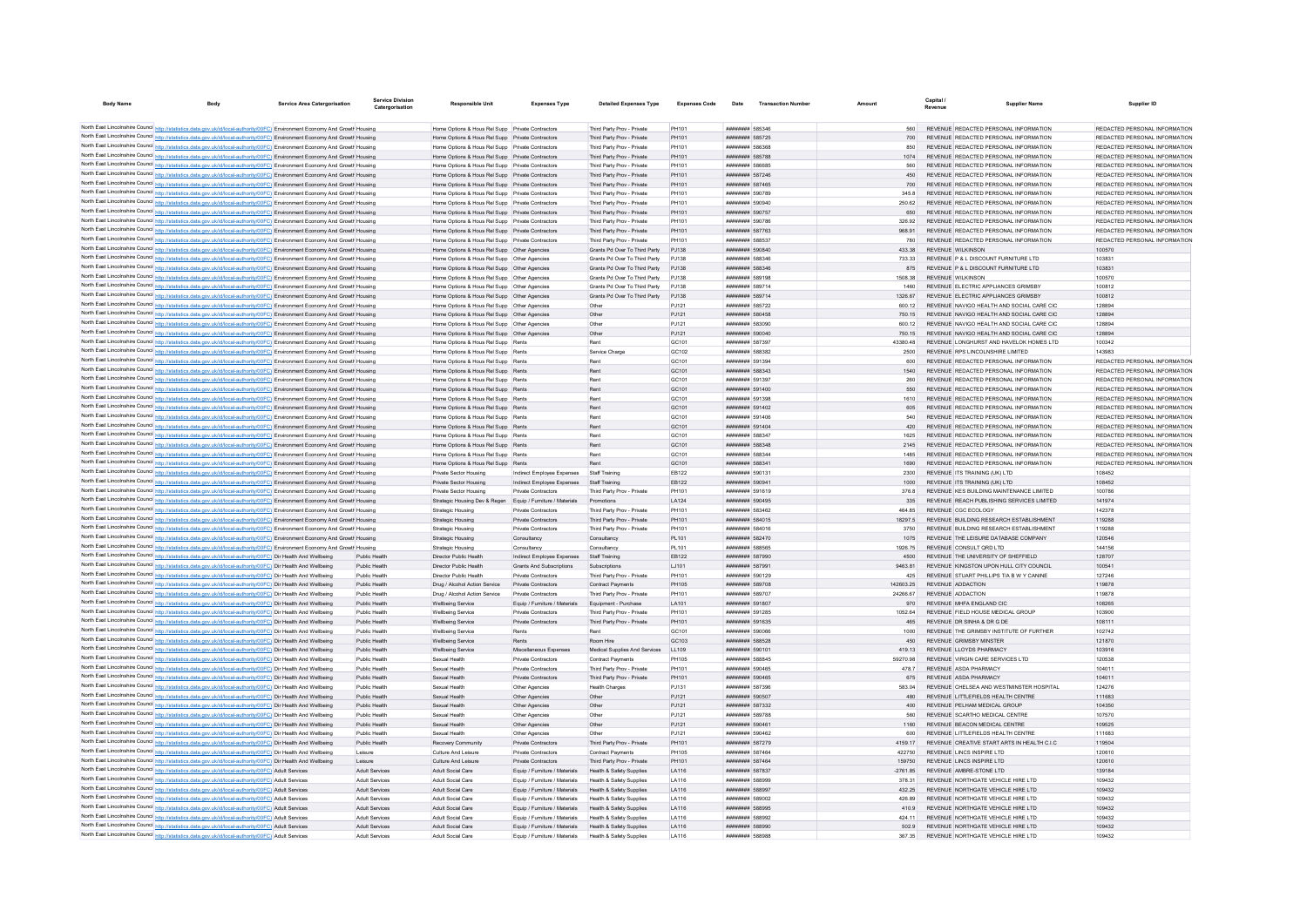| <b>Body Name</b> | Body                                                                                                                                                                                                           | <b>Service Area Catergorisation</b> | Service Divisio<br>Catergorisation      | <b>Responsible Unit</b>                       | <b>Expenses Type</b>                                           | <b>Detailed Expenses Type</b>                                   | <b>Expenses Code</b>  | Date                                            | <b>Transaction Number</b> | Amount         | Capital.<br>Revenue                      | <b>Supplier Name</b>                                                        | Supplier ID      |
|------------------|----------------------------------------------------------------------------------------------------------------------------------------------------------------------------------------------------------------|-------------------------------------|-----------------------------------------|-----------------------------------------------|----------------------------------------------------------------|-----------------------------------------------------------------|-----------------------|-------------------------------------------------|---------------------------|----------------|------------------------------------------|-----------------------------------------------------------------------------|------------------|
|                  |                                                                                                                                                                                                                |                                     |                                         |                                               |                                                                |                                                                 |                       |                                                 |                           |                |                                          |                                                                             |                  |
|                  | North East Lincolnshire Council http://statistics.data.gov.uk/id/local-authority/00FC) Adult Services                                                                                                          |                                     | Adult Services                          | Adult Social Care                             | Equip / Furniture / Materials                                  | Health & Safety Supplies                                        | LA116                 | ######## 588987                                 |                           |                |                                          | REVENUE NORTHGATE VEHICLE HIRE LTD                                          | 109432           |
|                  | North East Lincolnshire Council http://statistics.data.gov.uk/id/local-authority/00FC) Adult Services                                                                                                          |                                     | Adult Service                           | Adult Social Can                              | Equip / Furniture / Materials                                  | Health & Safety Supplies                                        | LA116                 | ######## 588986                                 |                           | 408.3          |                                          | REVENUE NORTHGATE VEHICLE HIRE LTD                                          | 109432           |
|                  | North East Lincolnshire Council http://statistics.data.gov.uk/id/local-authority/00FC) Adult Services                                                                                                          |                                     | Adult Services                          | Adult Social Care                             | Equip / Furniture / Materials                                  | Health & Safety Supplies                                        | LA116                 | <b><i>BREEZER SRR983</i></b>                    |                           | 250 15         |                                          | REVENUE NORTHGATE VEHICLE HIRE LTD                                          | 109432           |
|                  | North East Lincolnshire Council http://statistics.data.gov.uk/id/local-authority/00FC) Adult Services                                                                                                          |                                     | Adult Services                          | Adult Social Care                             | Equip / Furniture / Materials                                  | Health & Safety Supplies                                        | LA116                 | ######## 590802                                 |                           | 1548           | REVENUE R82 UK LTD                       |                                                                             | 101710           |
|                  | North East Lincolnshire Council http://statistics.data.gov.uk/id/local-authority/00FC) Adult Services                                                                                                          |                                     | Adult Services                          | Adult Social Care                             | Equip / Furniture / Materials                                  | Health & Safety Supplies                                        | LA116                 | ######## 552339                                 |                           | 5100           | REVENUE ARJO UK LIMITED                  |                                                                             | 137759           |
|                  | North East Lincolnshire Council http://statistics.data.gov.uk/id/local-authority/00FC) Adult Services                                                                                                          |                                     | Adult Services                          | Adult Social Care                             | Equip / Furniture / Materials                                  | Health & Safety Supplies                                        | LA116                 | ######## 580307                                 |                           | $-876$         | REVENUE ARJO UK LIMITED                  |                                                                             | 137759           |
|                  | North East Lincolnshire Council http://statistics.data.gov.uk/id/local-authority/00FC) Adult Services<br>North East Lincolnshire Council http://statistics.data.gov.uk/id/local-authority/00FC) Adult Services |                                     | Adult Services<br><b>Adult Services</b> | Adult Social Care<br>Adult Social Care        | Equip / Furniture / Materials<br>Equip / Furniture / Materials | Health & Safety Supplies<br>Health & Safety Supplies            | LA116<br>LA116        | ######## 590797<br>######## 590798              |                           | 1415<br>571    | REVENUE R82 UK LTD<br>REVENUE R82 UK LTD |                                                                             | 101710<br>101710 |
|                  | North East Lincolnshire Council http://statistics.data.gov.uk/id/local-authority/00FC) Adult Services                                                                                                          |                                     | Adult Services                          | Adult Social Care                             | Equip / Furniture / Materials                                  | Health & Safety Supplies                                        | LA116                 | ######## 573846                                 |                           | 2224           |                                          | REVENUE SEATING MATTERS LTD                                                 | 123517           |
|                  | North East Lincolnshire Council http://statistics.data.gov.uk/id/local-authority/00FC) Adult Services                                                                                                          |                                     | Adult Service                           | Adult Social Care                             | Equip / Furniture / Materials                                  | Health & Safety Supplies                                        | LA116                 | ######## 57826                                  |                           | 3351           |                                          | REVENUE AMBRE-STONE LTD                                                     | 139184           |
|                  | North East Lincolnshire Council http://statistics.data.gov.uk/id/local-authority/00FC) Adult Services                                                                                                          |                                     | Adult Services                          | Adult Social Care                             | Equip / Furniture / Materials                                  | Health & Safety Supplies                                        | I A116                | ######## 573504                                 |                           | 360            | REVENUE ARJO UK LIMITED                  |                                                                             | 137759           |
|                  | North East Lincolnshire Council http://statistics.data.gov.uk/id/local-authority/00FC) Adult Services                                                                                                          |                                     | Adult Services                          | Adult Social Care                             | Fouin / Furniture / Materials                                  | Health & Safety Supplies                                        | <b>LA116</b>          | ######## 572493                                 |                           | 1408           | REVENUE ARJO UK LIMITED                  |                                                                             | 137759           |
|                  | North East Lincolnshire Council http://statistics.data.gov.uk/id/local-authority/00FC) Adult Services                                                                                                          |                                     | Adult Services                          | Adult Social Care                             | Equip / Furniture / Materials                                  | Health & Safety Supplies                                        | LA116                 | ######## 573504                                 |                           | 5632           | REVENUE ARJO UK LIMITED                  |                                                                             | 137759           |
|                  | North East Lincolnshire Council http://statistics.data.gov.uk/id/local-authority/00FC) Adult Services                                                                                                          |                                     | Adult Services                          | Adult Social Care                             | Equip / Furniture / Materials                                  | Health & Safety Supplies                                        | LA116                 | ######## 574888                                 |                           | 718            |                                          | REVENUE QUEST 88 LIMITED                                                    | 101257           |
|                  | North East Lincolnshire Council http://statistics.data.gov.uk/id/local-authority/00FC) Adult Services                                                                                                          |                                     | <b>Adult Services</b>                   | Adult Social Care                             | Equip / Furniture / Materials                                  | Health & Safety Supplies                                        | LA116                 | ######## 578528                                 |                           | 349.48         |                                          | REVENUE PRISM MEDICAL UK LTD                                                | 119507           |
|                  | North East Lincolnshire Council http://statistics.data.gov.uk/id/local-authority/00FC) Adult Services                                                                                                          |                                     | Adult Services                          | Adult Social Care                             | Fouin / Furniture / Materials                                  | Health & Safety Sunnlies                                        | <b>LA116</b>          | <b><i>BREEZER 578387</i></b>                    |                           | 868.87         |                                          | REVENUE AMBRE-STONE LTD                                                     | 139184           |
|                  | North East Lincolnshire Council http://statistics.data.gov.uk/id/local-authority/00FC) Adult Services                                                                                                          |                                     | <b>Adult Services</b>                   | Adult Social Care                             | Equip / Furniture / Materials                                  | Health & Safety Supplies                                        | LA116                 | ######## 579886                                 |                           | 491.5          |                                          | REVENUE HOSPITAL DIRECT                                                     | 101267           |
|                  | North East Lincolnshire Council http://statistics.data.gov.uk/id/local-authority/00FC) Adult Services                                                                                                          |                                     | Adult Services                          | <b>Adult Social Care</b>                      | Equip / Furniture / Materials                                  | Health & Safety Supplies                                        | LA116                 | ######## 585375                                 |                           | 600            |                                          | REVENUE DRIVE DEVILBISS HEALTHCARE LTD                                      | 101627           |
|                  | North East Lincolnshire Council http://statistics.data.gov.uk/id/local-authority/00FC) Adult Services<br>North East Lincolnshire Council http://statistics.data.gov.uk/id/local-authority/00FC) Adult Services |                                     | Adult Service<br>Adult Services         | <b>Adult Social Care</b><br>Adult Social Care | Equip / Furniture / Materials<br>Fouin / Furniture / Materials | Health & Safety Supplies<br>Health & Safety Supplies            | LA116<br><b>LA116</b> | ######## 590799<br>######## 581905              |                           | 890<br>285.7   | REVENUE R82 UK LTD                       | REVENUE HOSPITAL DIRECT                                                     | 101710<br>101267 |
|                  | North East Lincolnshire Council http://statistics.data.gov.uk/id/local-authority/00FC) Adult Services                                                                                                          |                                     | Adult Services                          | Adult Social Care                             | Equip / Furniture / Materials                                  | Health & Safety Supplies                                        | LA116                 | ######## 580511                                 |                           | 4797           |                                          | REVENUE INVACARE (UK) LTD                                                   | 101008           |
|                  | North East Lincolnshire Council http://statistics.data.gov.uk/id/local-authority/00FC) Adult Services                                                                                                          |                                     | Adult Services                          | <b>Adult Social Care</b>                      | Equip / Furniture / Materials                                  | Health & Safety Supplies                                        | LA116                 | ######## 585269                                 |                           | 906.15         |                                          | REVENUE SPECIALISED ORTHOTIC SERVICES LTD                                   | 110463           |
|                  | North East Lincolnshire Council http://statistics.data.gov.uk/id/local-authority/00FC) Adult Services                                                                                                          |                                     | Adult Services                          | Adult Social Care                             | Equip / Furniture / Materials                                  | Health & Safety Supplies                                        | LA116                 | ####### 591798                                  |                           | $-906.15$      |                                          | REVENUE SPECIALISED ORTHOTIC SERVICES LTD                                   | 110463           |
|                  | North East Lincolnshire Council http://statistics.data.gov.uk/id/local-authority/00FC) Adult Services                                                                                                          |                                     | Adult Services                          | Adult Social Care                             | Equip / Furniture / Materials                                  | Health & Safety Supplies                                        | <b>LA116</b>          | ######## 583362                                 |                           | 8748           |                                          | REVENUE PERFORMANCE HEALTH                                                  | 104008           |
|                  | North East Lincolnshire Council http://statistics.data.gov.uk/id/local-authority/00FC) Adult Services                                                                                                          |                                     | Adult Services                          | Adult Social Care                             | Equip / Furniture / Materials                                  | Health & Safety Supplies                                        | LA116                 | ######## 583362                                 |                           | 439.8          |                                          | REVENUE PERFORMANCE HEALTH                                                  | 104008           |
|                  | North East Lincolnshire Council http://statistics.data.gov.uk/id/local-authority/00FC) Adult Services                                                                                                          |                                     | Adult Services                          | Adult Social Care                             | Equip / Furniture / Materials                                  | Health & Safety Supplies                                        | LA116                 | ######## 583362                                 |                           | 404.3          |                                          | REVENUE PERFORMANCE HEALTH                                                  | 104008           |
|                  | North East Lincolnshire Council http://statistics.data.gov.uk/id/local-authority/00FC) Adult Services                                                                                                          |                                     | Adult Services                          | Adult Social Care                             | Equip / Furniture / Materials                                  | Health & Safety Supplies                                        | LA116                 | ######## 583362                                 |                           | 370            |                                          | REVENUE PERFORMANCE HEALTH                                                  | 104008           |
|                  | North East Lincolnshire Council http://statistics.data.gov.uk/id/local-authority/00FC) Adult Services                                                                                                          |                                     | Adult Services                          | Adult Social Care                             | Equip / Furniture / Materials                                  | Health & Safety Supplies                                        | I A116                | ######## 584179                                 |                           | $-370$         |                                          | REVENUE PERFORMANCE HEALTH                                                  | 104008           |
|                  | North East Lincolnshire Council http://statistics.data.gov.uk/id/local-authority/00FC) Adult Services                                                                                                          |                                     | <b>Adult Services</b>                   | Adult Social Care                             | Equip / Furniture / Materials                                  | Health & Safety Supplies                                        | LA116                 | ######## 583362                                 |                           | 370.5          |                                          | REVENUE PERFORMANCE HEALTH                                                  | 104008           |
|                  | North East Lincolnshire Council http://statistics.data.gov.uk/id/local-authority/00FC) Adult Services                                                                                                          |                                     | Adult Services                          | Adult Social Care                             | Equip / Furniture / Materials                                  | Health & Safety Supplies                                        | LA116                 | ######## 583362                                 |                           | 725            |                                          | REVENUE PERFORMANCE HEALTH                                                  | 104008           |
|                  | North East Lincolnshire Council http://statistics.data.gov.uk/id/local-authority/00FC) Adult Services                                                                                                          |                                     | Adult Services                          | Adult Social Care                             | Equip / Furniture / Materials                                  | Health & Safety Supplies                                        | LA116                 | ######## 583134                                 |                           | 599            |                                          | REVENUE AMBRE-STONE LTD                                                     | 139184           |
|                  | North East Lincolnshire Council http://statistics.data.gov.uk/id/local-authority/00FC) Adult Services                                                                                                          |                                     | Adult Services                          | Adult Social Care                             | Equip / Furniture / Materials                                  | Health & Safety Supplies                                        | LA116                 | ######## 585917                                 |                           | 310.5          |                                          | REVENUE AMBRE-STONE LTD                                                     | 139184           |
|                  | North East Lincolnshire Council http://statistics.data.gov.uk/id/local-authority/00FC) Adult Services                                                                                                          |                                     | <b>Adult Services</b>                   | Adult Social Care                             | Equip / Furniture / Materials                                  | Health & Safety Supplies                                        | LA116                 | ######## 585917                                 |                           | 310.5          |                                          | REVENUE AMBRE-STONE LTD                                                     | 139184           |
|                  | North East Lincolnshire Council http://statistics.data.gov.uk/id/local-authority/00FC) Adult Services                                                                                                          |                                     | <b>Adult Services</b>                   | <b>Adult Social Care</b>                      | Equip / Furniture / Materials                                  | Health & Safety Supplies                                        | LA116                 | ####### 585917                                  |                           | 344.25         |                                          | REVENUE AMBRE-STONE LTD<br>REVENUE AMBRE-STONE LTD                          | 139184           |
|                  | North East Lincolnshire Council http://statistics.data.gov.uk/id/local-authority/00FC) Adult Services<br>North East Lincolnshire Council http://statistics.data.gov.uk/id/local-authority/00FC) Adult Services |                                     | Adult Services<br>Adult Services        | Adult Social Care<br>Adult Social Care        | Equip / Furniture / Materials<br>Equip / Furniture / Materials | <b>Health &amp; Safety Supplies</b><br>Health & Safety Supplies | LA116<br>I A116       | ######## 585917<br>######## 585832              |                           | 344.25<br>545  |                                          | REVENUE PERFORMANCE HEALTH                                                  | 139184<br>104008 |
|                  | North East Lincolnshire Council http://statistics.data.gov.uk/id/local-authority/00FC) Adult Services                                                                                                          |                                     | Adult Services                          | Adult Social Care                             | Equip / Furniture / Materials                                  | Health & Safety Supplies                                        | LA116                 | ######## 585832                                 |                           | 434.6          |                                          | REVENUE PERFORMANCE HEALTH                                                  | 104008           |
|                  | North East Lincolnshire Council http://statistics.data.gov.uk/id/local-authority/00FC) Adult Services                                                                                                          |                                     | Adult Services                          | Adult Social Care                             | Equip / Furniture / Materials                                  | Health & Safety Supplies                                        | LA116                 | ######## 585832                                 |                           | 408            |                                          | REVENUE PERFORMANCE HEALTH                                                  | 104008           |
|                  | North East Lincolnshire Council http://statistics.data.gov.uk/id/local-authority/00FC) Adult Services                                                                                                          |                                     | Adult Services                          | Adult Social Care                             | Equip / Furniture / Materials                                  | Health & Safety Supplies                                        | LA116                 | ######## 585832                                 |                           | 351.8          |                                          | REVENUE PERFORMANCE HEALTH                                                  | 104008           |
|                  | North East Lincolnshire Council http://statistics.data.gov.uk/id/local-authority/00FC) Adult Services                                                                                                          |                                     | Adult Services                          | Adult Social Care                             | Equip / Furniture / Materials                                  | Health & Safety Supplies                                        | LA116                 | ######## 585832                                 |                           | 4043           |                                          | REVENUE PERFORMANCE HEALTH                                                  | 104008           |
|                  | North East Lincolnshire Council http://statistics.data.gov.uk/id/local-authority/00FC) Adult Services                                                                                                          |                                     | Adult Services                          | Adult Social Care                             | Foujo / Furniture / Materials                                  | Health & Safety Supplies                                        | <b>LA116</b>          | ######## 586149                                 |                           | 354 75         |                                          | REVENUE PERFORMANCE HEALTH                                                  | 104008           |
|                  | North East Lincolnshire Council http://statistics.data.gov.uk/id/local-authority/00FC) Adult Services                                                                                                          |                                     | Adult Services                          | <b>Adult Social Care</b>                      | Equip / Furniture / Materials                                  | Health & Safety Supplies                                        | I A116                | ######## 586149                                 |                           | 3518           |                                          | REVENUE PERFORMANCE HEALTH                                                  | 104008           |
|                  | North East Lincolnshire Council http://statistics.data.gov.uk/id/local-authority/00FC) Adult Services                                                                                                          |                                     | Adult Services                          | <b>Adult Social Care</b>                      | Equip / Furniture / Materials                                  | Health & Safety Supplies                                        | LA116                 | ######## 588742                                 |                           | 475            |                                          | REVENUE VIKING HARDWARE LTD                                                 | 101792           |
|                  | North East Lincolnshire Council http://statistics.data.gov.uk/id/local-authority/00FC) Adult Services                                                                                                          |                                     | <b>Adult Services</b>                   | <b>Adult Social Care</b>                      | Equip / Furniture / Materials                                  | Health & Safety Supplies                                        | LA116                 | ######## 587751                                 |                           | 575            |                                          | REVENUE PERFORMANCE HEALTH                                                  | 104008           |
|                  | North East Lincolnshire Council http://statistics.data.gov.uk/id/local-authority/00FC) Adult Services                                                                                                          |                                     | Adult Services                          | Adult Social Care                             | Equip / Furniture / Materials                                  | Health & Safety Supplies                                        | <b>LA116</b>          | ######## 589273                                 |                           | 379.5          |                                          | REVENUE CEENDY HEALTHCARE                                                   | 103209           |
|                  | North East Lincolnshire Council http://statistics.data.gov.uk/id/local-authority/00FC) Adult Services                                                                                                          |                                     | Adult Services                          | Adult Social Care                             | Equip / Furniture / Materials                                  | Health & Safety Supplies                                        | LA116                 | ######## 589273                                 |                           | 379.5          |                                          | REVENUE CEENDY HEALTHCARE                                                   | 103209           |
|                  | North East Lincolnshire Council http://statistics.data.gov.uk/id/local-authority/00FC) Adult Services                                                                                                          |                                     | Adult Services                          | Adult Social Care                             | Equip / Furniture / Materials                                  | Health & Safety Supplies                                        | LA116                 | ######## 590151                                 |                           | 340.56         |                                          | REVENUE AMBRE-STONE LTD<br>REVENUE PRISM MEDICAL UK LTD                     | 139184           |
|                  | North East Lincolnshire Council http://statistics.data.gov.uk/id/local-authority/00FC) Adult Services<br>North East Lincolnshire Council http://statistics.data.gov.uk/id/local-authority/00FC) Adult Services |                                     | <b>Adult Services</b><br>Adult Services | Adult Social Care<br>Adult Social Care        | Equip / Furniture / Materials<br>Equip / Furniture / Materials | Health & Safety Supplies<br>Health & Safety Supplies            | LA116<br><b>LA116</b> | ######## 588362<br><b><i>BREEZER 587755</i></b> |                           | 845.95<br>1321 | REVENUE R82 UK LTD                       |                                                                             | 119507<br>101710 |
|                  | North East Lincolnshire Council http://statistics.data.gov.uk/id/local-authority/00FC) Adult Services                                                                                                          |                                     | <b>Adult Services</b>                   | Adult Social Care                             | Equip / Furniture / Materials                                  | Health & Safety Supplies                                        | LA116                 | ######## 587355                                 |                           | 579.42         |                                          | REVENUE PICKERINGS EUROPE LIMITED                                           | 100897           |
|                  | North East Lincolnshire Council http://statistics.data.gov.uk/id/local-authority/00FC) Adult Services                                                                                                          |                                     | <b>Adult Services</b>                   | <b>Adult Social Care</b>                      | Equip / Furniture / Materials                                  | Health & Safety Supplies                                        | LA116                 | ####### 58735                                   |                           | 2493.88        |                                          | REVENUE PICKERINGS EUROPE LIMITED                                           | 100897           |
|                  | North East Lincolnshire Council http://statistics.data.gov.uk/id/local-authority/00FC) Adult Services                                                                                                          |                                     | Adult Services                          | Adult Social Care                             | Equip / Furniture / Materials                                  | Health & Safety Supplies                                        | LA116                 | ######## 587361                                 |                           | 755            |                                          | REVENUE PICKERINGS EUROPE LIMITED                                           | 100897           |
|                  | North East Lincolnshire Council http://statistics.data.gov.uk/id/local-authority/00FC) Adult Services                                                                                                          |                                     | Adult Services                          | Adult Social Care                             | Equip / Furniture / Materials                                  | Health & Safety Sunnlies                                        | <b>LA116</b>          | <b><i>BRESHER 587766</i></b>                    |                           | 975            |                                          | REVENUE AMBRE-STONE LTD                                                     | 139184           |
|                  | North East Lincolnshire Council http://statistics.data.gov.uk/id/local-authority/00FC) Adult Services                                                                                                          |                                     | Adult Services                          | Adult Social Care                             | Equip / Furniture / Materials                                  | Health & Safety Supplies                                        | LA116                 | ######## 587766                                 |                           | 975            |                                          | REVENUE AMBRE-STONE LTD                                                     | 139184           |
|                  | North East Lincolnshire Council http://statistics.data.gov.uk/id/local-authority/00FC) Adult Services                                                                                                          |                                     | Adult Services                          | Adult Social Care                             | Equip / Furniture / Materials                                  | Health & Safety Supplies                                        | LA116                 | ######## 588743                                 |                           | 475            |                                          | REVENUE VIKING HARDWARE LTD                                                 | 101792           |
|                  | North East Lincolnshire Council http://statistics.data.gov.uk/id/local-authority/00FC) Adult Services                                                                                                          |                                     | Adult Services                          | Adult Social Care                             | Equip / Furniture / Materials                                  | Health & Safety Supplies                                        | LA116                 | ######## 590790                                 |                           | 635.04         | REVENUE SMITCARE LTD                     |                                                                             | 101070           |
|                  | North East Lincolnshire Council http://statistics.data.gov.uk/id/local-authority/00FC) Adult Services                                                                                                          |                                     | Adult Services                          | Adult Social Care                             | Equip / Furniture / Materials                                  | Health & Safety Supplies                                        | LA116                 | ######## 590768                                 |                           | 271.55         |                                          | REVENUE PICKERINGS EUROPE LIMITED                                           | 100897           |
|                  | North East Lincolnshire Council http://statistics.data.gov.uk/id/local-authority/00FC) Adult Services                                                                                                          |                                     | Adult Services                          | Adult Social Care                             | Equip / Furniture / Materials                                  | Health & Safety Supplies                                        | LA116                 | ######## 590769                                 |                           | 302.77         |                                          | REVENUE PICKERINGS EUROPE LIMITED                                           | 100897           |
|                  | North East Lincolnshire Council http://statistics.data.gov.uk/id/local-authority/00FC) Adult Services                                                                                                          |                                     | Adult Services                          | Adult Social Care                             | Equip / Furniture / Materials                                  | Health & Safety Supplies                                        | LA116                 | ####### 588879                                  |                           | 378            |                                          | REVENUE PERFORMANCE HEALTH                                                  | 104008           |
|                  | North East Lincolnshire Council http://statistics.data.gov.uk/id/local-authority/00FC) Adult Services                                                                                                          |                                     | Adult Service                           | Adult Social Care                             | Equip / Furniture / Materials                                  | <b>Health &amp; Safety Supplies</b>                             | LA116                 | ######## 588823                                 |                           | 531.2          |                                          | REVENUE PERFORMANCE HEALTH                                                  | 104008           |
|                  | North East Lincolnshire Council http://statistics.data.gov.uk/id/local-authority/00FC) Adult Services<br>North East Lincolnshire Council http://statistics.data.gov.uk/id/local-authority/00FC) Adult Services |                                     | Adult Services<br>Adult Services        | Adult Social Care<br>Adult Social Care        | Equip / Furniture / Materials<br>Equip / Furniture / Materials | Health & Safety Supplies<br>Health & Safety Supplies            | I A116<br>LA116       | <b><i>BREERER SRRR23</i></b><br>######## 588778 |                           | 444.6<br>430   |                                          | REVENUE PERFORMANCE HEALTH<br>REVENUE INTERWEAVE TEXTILES LIMITED           | 104008<br>110996 |
|                  | North East Lincolnshire Council http://statistics.data.gov.uk/id/local-authority/00FC) Adult Services                                                                                                          |                                     | Adult Services                          | Adult Social Care                             | Equip / Furniture / Materials                                  | Health & Safety Supplies                                        | LA116                 | ######## 588942                                 |                           | 1150           |                                          | REVENUE SUMED INTERNATIONAL UK LTD                                          | 139289           |
|                  | North East Lincolnshire Council http://statistics.data.gov.uk/id/local-authority/00FC) Adult Services                                                                                                          |                                     | Adult Services                          | Adult Social Care                             | Equip / Furniture / Materials                                  | Health & Safety Supplies                                        | LA116                 | ####### 588559                                  |                           | 450            |                                          | REVENUE HARVEST HEALTHCARE LTD                                              | 136757           |
|                  | North East Lincolnshire Council http://statistics.data.gov.uk/id/local-authority/00FC) Adult Services                                                                                                          |                                     | Adult Services                          | Adult Social Care                             | Equip / Furniture / Materials                                  | Health & Safety Supplies                                        | LA116                 | ####### 588844                                  |                           | 1331.7         |                                          | REVENUE AMBRE-STONE LTD                                                     | 139184           |
|                  | North East Lincolnshire Council http://statistics.data.gov.uk/id/local-authority/00FC) Adult Services                                                                                                          |                                     | <b>Adult Services</b>                   | Adult Social Care                             | Equip / Furniture / Materials                                  | Health & Safety Supplies                                        | LA116                 | ######## 590605                                 |                           | $A\cap R$      |                                          | REVENUE PERFORMANCE HEALTH                                                  | 104008           |
|                  | North East Lincolnshire Council http://statistics.data.gov.uk/id/local-authority/00FC) Adult Services                                                                                                          |                                     | Adult Services                          | Adult Social Care                             | Equip / Furniture / Materials                                  | Health & Safety Supplies                                        | I A116                | ######## 590466                                 |                           | 1429.74        |                                          | REVENUE PERFORMANCE HEALTH                                                  | 104008           |
|                  | North East Lincolnshire Council http://statistics.data.gov.uk/id/local-authority/00FC) Adult Services                                                                                                          |                                     | <b>Adult Services</b>                   | Adult Social Can                              | Equip / Furniture / Materials                                  | Health & Safety Supplies                                        | LA116                 | ######## 59060                                  |                           | 439.           |                                          | REVENUE PERFORMANCE HEALTH                                                  | 104008           |
|                  | North East Lincolnshire Council http://statistics.data.gov.uk/id/local-authority/00FC) Adult Services                                                                                                          |                                     | <b>Adult Services</b>                   | Adult Social Care                             | Equip / Furniture / Materials                                  | Health & Safety Supplies                                        | LA116                 | ######## 590605                                 |                           | 5277           |                                          | REVENUE PERFORMANCE HEALTH                                                  | 104008           |
|                  | North East Lincolnshire Council http://statistics.data.gov.uk/id/local-authority/00FC) Adult Services                                                                                                          |                                     | Adult Services                          | Adult Social Care                             | Fouin / Furniture / Materials                                  | Health & Safety Sunnlies                                        | <b>LA116</b>          | ######## 590605                                 |                           | 370.5          |                                          | REVENUE PERFORMANCE HEALTH                                                  | 104008           |
|                  | North East Lincolnshire Council http://statistics.data.gov.uk/id/local-authority/00FC) Adult Services                                                                                                          |                                     | Adult Services                          | Adult Social Care                             | Equip / Furniture / Materials                                  | Health & Safety Supplies                                        | LA116                 | ####### 590773                                  |                           | 255.65         |                                          | REVENUE PICKERINGS EUROPE LIMITED                                           | 100897           |
|                  | North East Lincolnshire Council http://statistics.data.gov.uk/id/local-authority/00FC) Adult Services                                                                                                          |                                     | Adult Services                          | <b>Adult Social Care</b>                      | Equip / Furniture / Materials                                  | Health & Safety Supplies                                        | LA116                 | ######## 590774                                 |                           | 266.22         |                                          | REVENUE PICKERINGS EUROPE LIMITED                                           | 100897           |
|                  | North East Lincolnshire Council http://statistics.data.gov.uk/id/local-authority/00FC) Adult Services                                                                                                          |                                     | <b>Adult Services</b>                   | Adult Social Care                             | Equip / Furniture / Materials                                  | Health & Safety Supplies                                        | LA116                 | ######## 590819                                 |                           | 496.2          |                                          | REVENUE AMBRE-STONE LTD                                                     | 139184           |
|                  | North East Lincolnshire Council http://statistics.data.gov.uk/id/local-authority/00FC) Adult Services                                                                                                          |                                     | Adult Services                          | Adult Social Care                             | Equip / Furniture / Materials                                  | Health & Safety Supplies                                        | <b>LA116</b>          | ######## 590819                                 |                           | 960            |                                          | REVENUE AMBRE-STONE LTD                                                     | 139184           |
|                  | North East Lincolnshire Council http://statistics.data.gov.uk/id/local-authority/00FC) Adult Services                                                                                                          |                                     | Adult Services                          | <b>Adult Social Care</b>                      | Equip / Furniture / Materials                                  | Health & Safety Supplies                                        | <b>LA116</b>          | ######## 591012                                 |                           | 350            |                                          | REVENUE HANDICARE ACCESSIBILITY LTD                                         | 102647           |
|                  | North East Lincolnshire Council http://statistics.data.gov.uk/id/local-authority/00FC) Adult Services                                                                                                          |                                     | <b>Adult Services</b>                   | Adult Social Care                             | Equip / Furniture / Materials                                  | Health & Safety Supplies                                        | LA116                 | ######## 591795<br>$HHHHHHHH$ 589745            |                           | 2450           |                                          | REVENUE HANDICARE ACCESSIBILITY LTD<br>REVENUE LOCAL GOVERNMENT ASSOCIATION | 102647<br>101113 |
|                  | North East Lincolnshire Council http://statistics.data.gov.uk/id/local-authority/00FC) Adult Services                                                                                                          |                                     | Adult Service                           | <b>Director Of Adult Services</b>             | Car Allowances                                                 | Travel - Members                                                | JF102                 |                                                 |                           | 475            |                                          |                                                                             |                  |